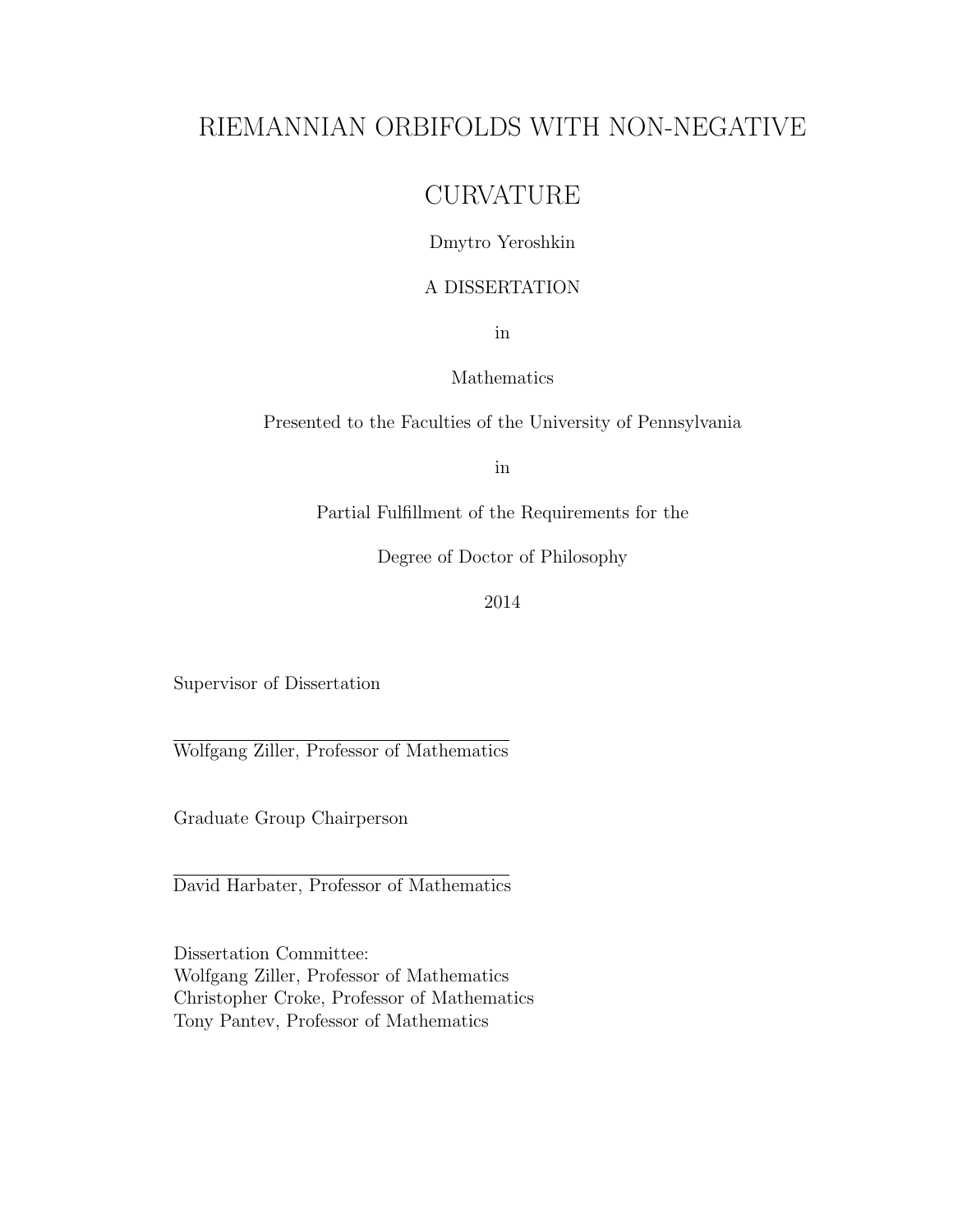## Acknowledgments

I would like to thank my parents, Oleg and Maryna, who not only introduced me to mathematics, but also encouraged me in my pursuits of it through school, college and graduate school. I would also like to thank my sister Sasha, who has been very supportive of me over the years.

Next, I would like to thank the people who helped me academically, Kris Tapp who introduced me to geometry, Sam Shore and Paul Klingsberg who introduced me to research. Also, my advisor, Wolfgang Ziller, who has shown infinite patience with the all the revisions of my papers and this thesis I have had to do. My academic brothers, Martin, Marco, Lee and Jason who helped me truly discover the beauty of geometry. Additionally, all the other great professors and teachers I had both at Penn and before.

Next, I would like to thank my friends in the department, Jon, Matt, Haggai, Martin, Max, and many others, who helped keep me (mostly) sane while studying. Also, my friends outside the department, primarily all the great people I met through Magic, you guys helped me take my mind off the academic challenges and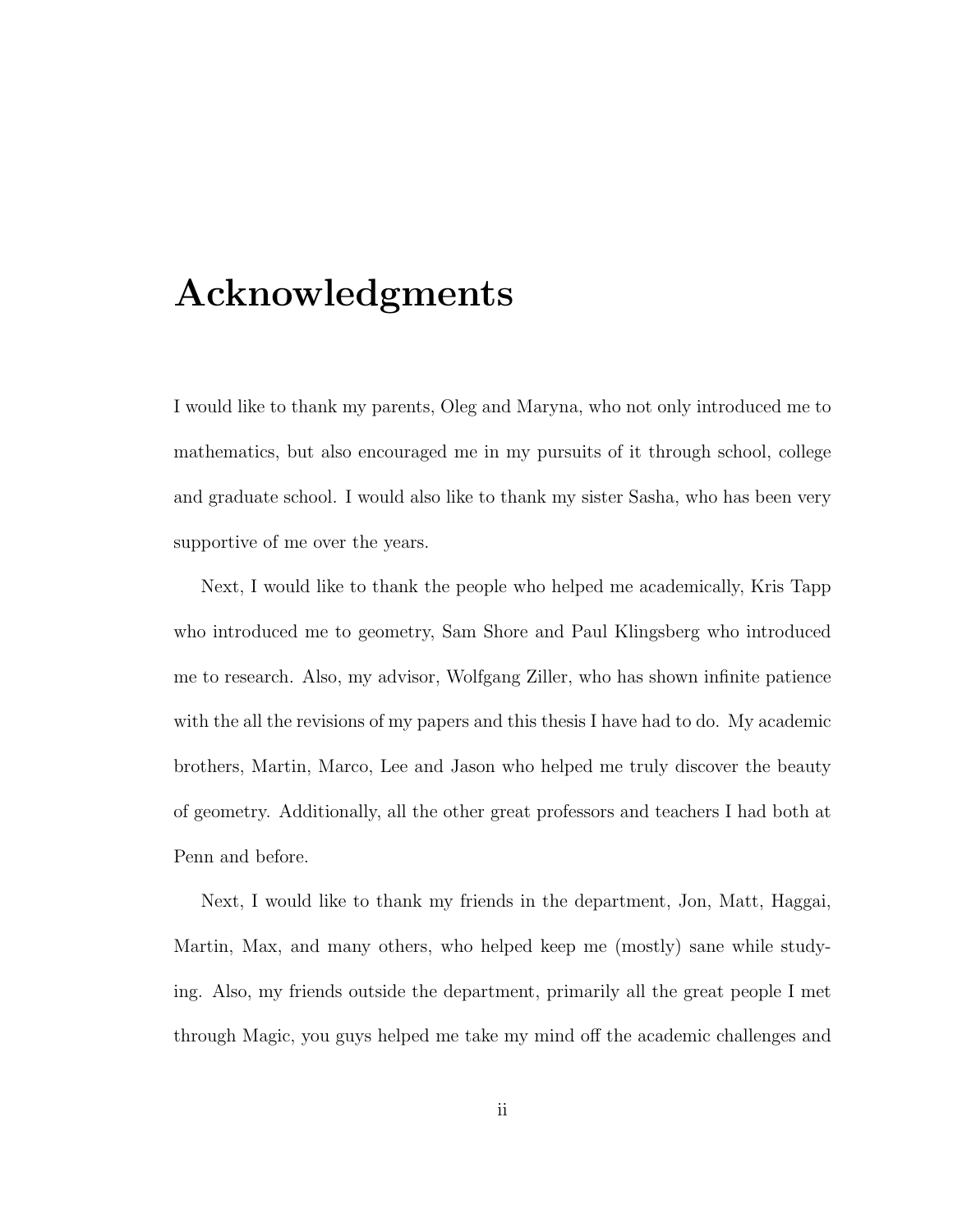relax.

Finally, I want to express my thanks to the people that truly run our department, namely Janet, Monica, Paula and Robin, without the four of you, there would be no mathematics at Penn.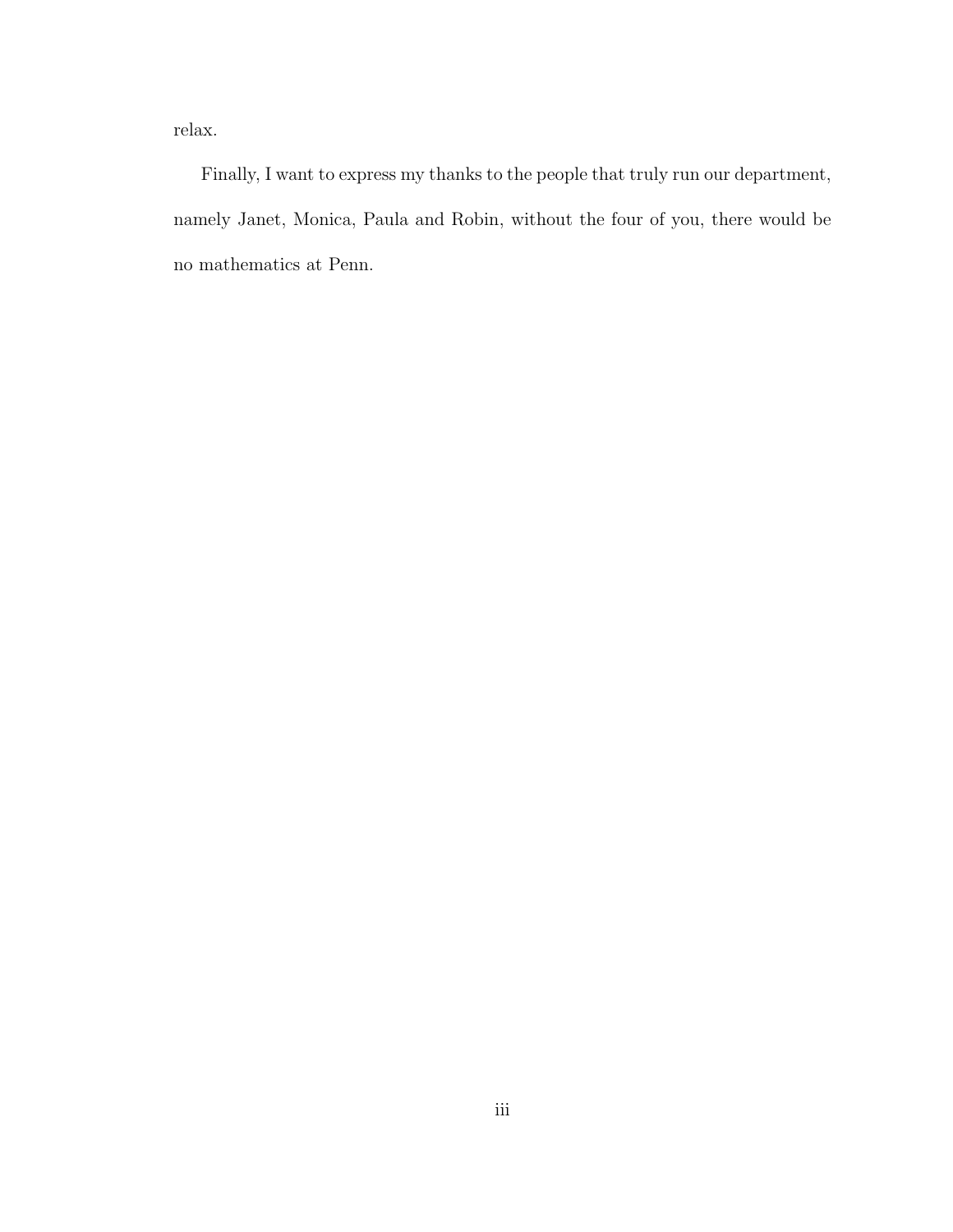#### ABSTRACT

#### RIEMANNIAN ORBIFOLDS WITH NON-NEGATIVE CURVATURE

#### Dmytro Yeroshkin

#### Wolfgang Ziller

Recent years have seen an increase in the study of orbifolds in connection to Riemannian geometry. We connect this field to one of the fundamental questions in Riemannian geometry, namely, which spaces admit a metric of positive curvature? We give a partial classification of 4 dimensional orbifolds with positive curvature on which a circle acts by isometries. We further study the connection between orbifolds and biquotients - which in the past was one of the main techniques used to construct compact manifolds with positive curvature. In particular, we classify all orbifold biquotients of  $SU(3)$ . Among those, we show that a certain 5 dimensional orbifold admits a metric of almost positive curvature. Furthermore, we provide some new results on the orbifolds  $SU(3)/T^2$  studied by Florit and Ziller.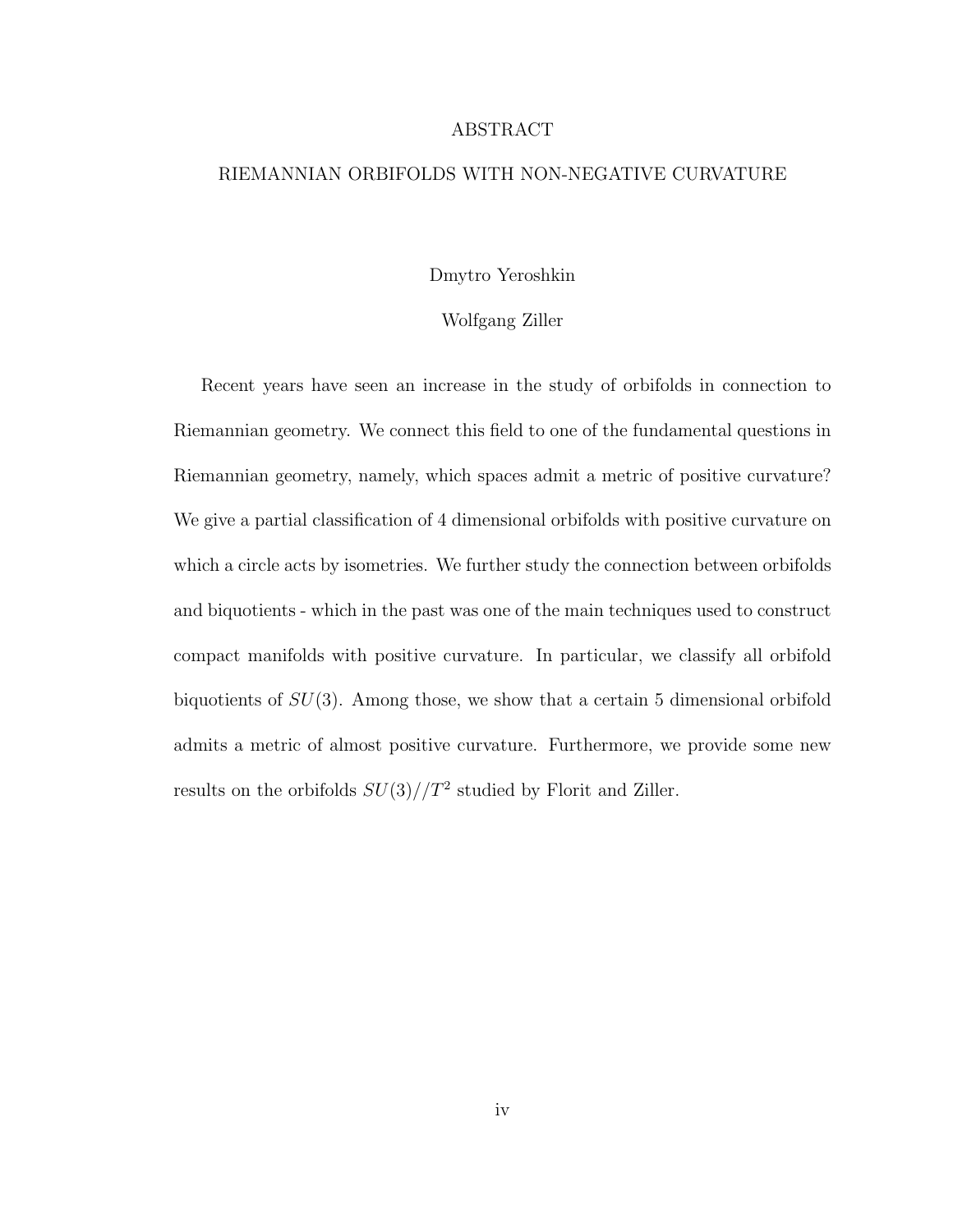# **Contents**

| $\mathbf{1}$   |     | Introduction                           |    |  |  |  |
|----------------|-----|----------------------------------------|----|--|--|--|
| $\bf{2}$       |     | Orbifolds                              |    |  |  |  |
|                | 2.1 |                                        | 9  |  |  |  |
|                | 2.2 |                                        | 13 |  |  |  |
|                |     | 2.2.1                                  | 16 |  |  |  |
|                | 2.3 |                                        | 18 |  |  |  |
| 3              |     | <b>Group Actions and Metrics</b><br>25 |    |  |  |  |
|                | 3.1 |                                        | 25 |  |  |  |
|                |     | 3.1.1                                  | 27 |  |  |  |
|                |     | 3.1.2                                  | 28 |  |  |  |
|                | 3.2 |                                        | 29 |  |  |  |
| $\overline{4}$ |     | 4-Dimensional $S^1$ -Orbifolds         | 32 |  |  |  |
|                | 4.1 |                                        | 32 |  |  |  |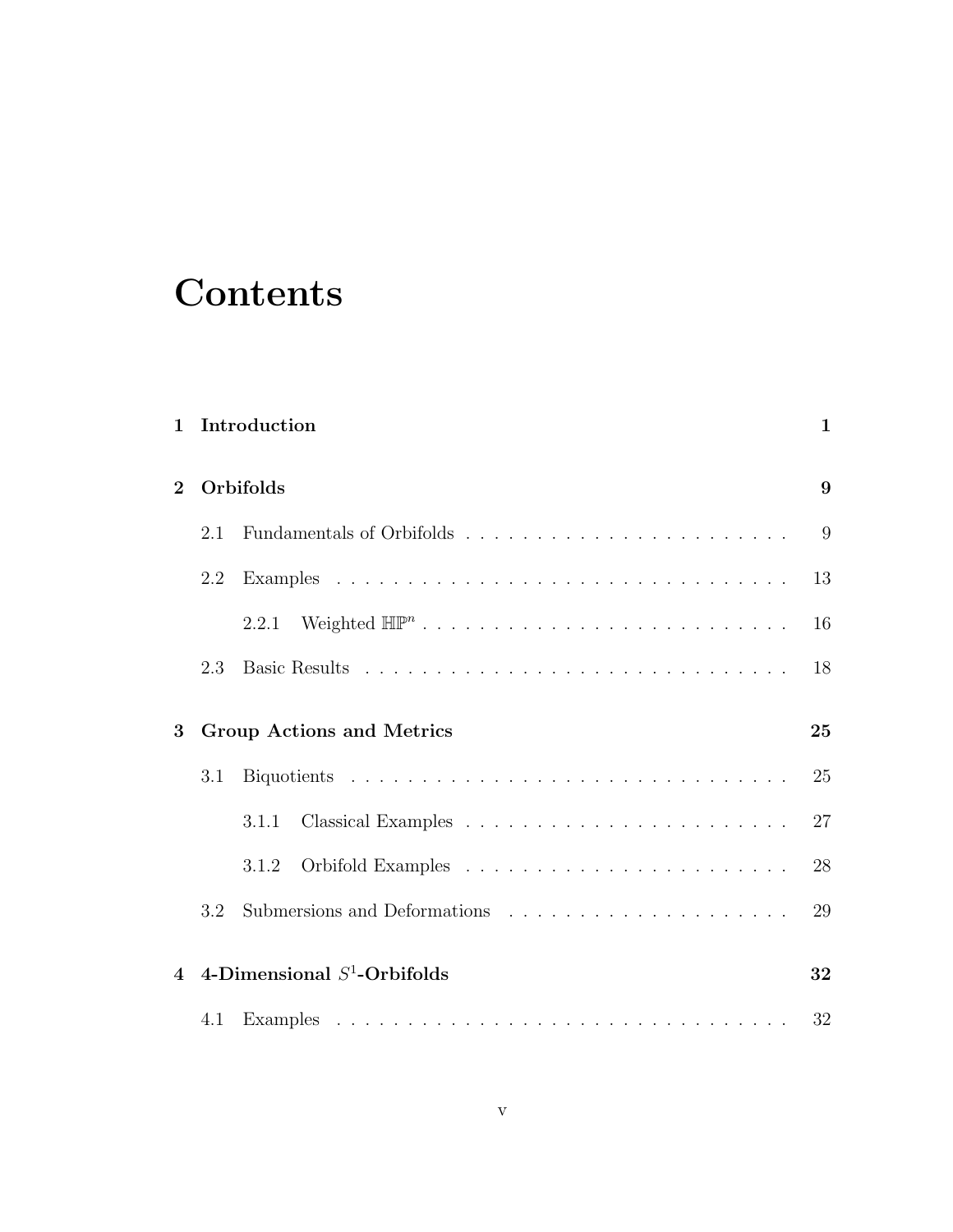|   | 4.2 |       |                                                                      | 44 |
|---|-----|-------|----------------------------------------------------------------------|----|
|   | 4.3 |       |                                                                      | 47 |
| 5 |     |       | Orbifold Biquotients of $SU(3)$                                      | 51 |
|   | 5.1 |       |                                                                      | 51 |
|   | 5.2 |       |                                                                      | 57 |
|   |     | 5.2.1 |                                                                      | 57 |
|   |     | 5.2.2 | Curvature of $SU(3)/\!/{SU(2)}$                                      | 63 |
|   | 5.3 |       |                                                                      | 75 |
|   |     | 5.3.1 |                                                                      | 75 |
|   |     | 5.3.2 | Construction of the Six Dimensional Family                           | 77 |
|   |     | 5.3.3 | Equivalence of Actions by $T^2$                                      | 78 |
|   |     | 5.3.4 | Orbifold Groups at $\mathcal{C}_{\sigma}$ and $\mathcal{L}_{ij}$     | 81 |
|   |     | 5.3.5 | Corrections to Theorem C [FZ07] $\ldots \ldots \ldots \ldots \ldots$ | 85 |
|   |     | 5.3.6 |                                                                      | 88 |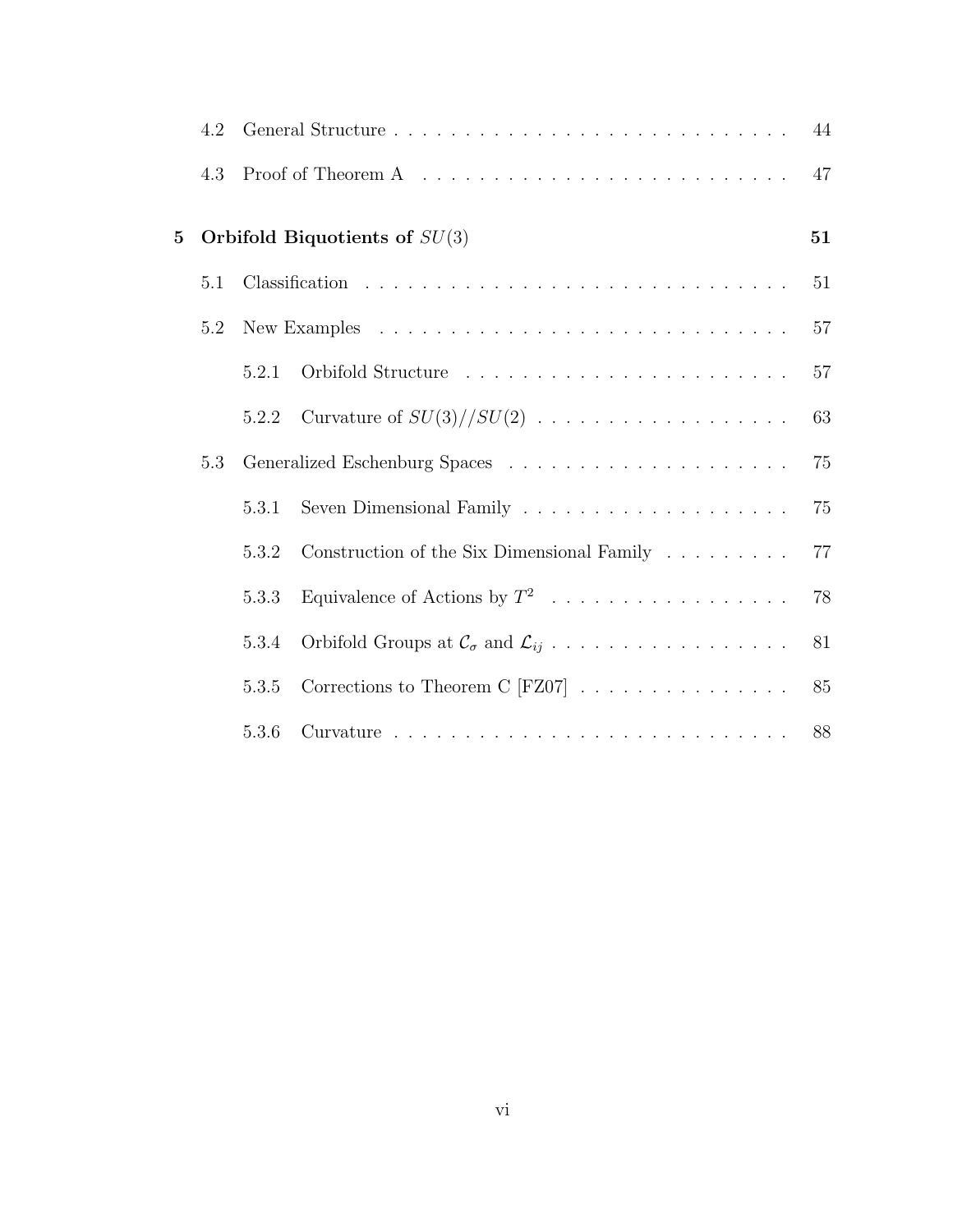# List of Tables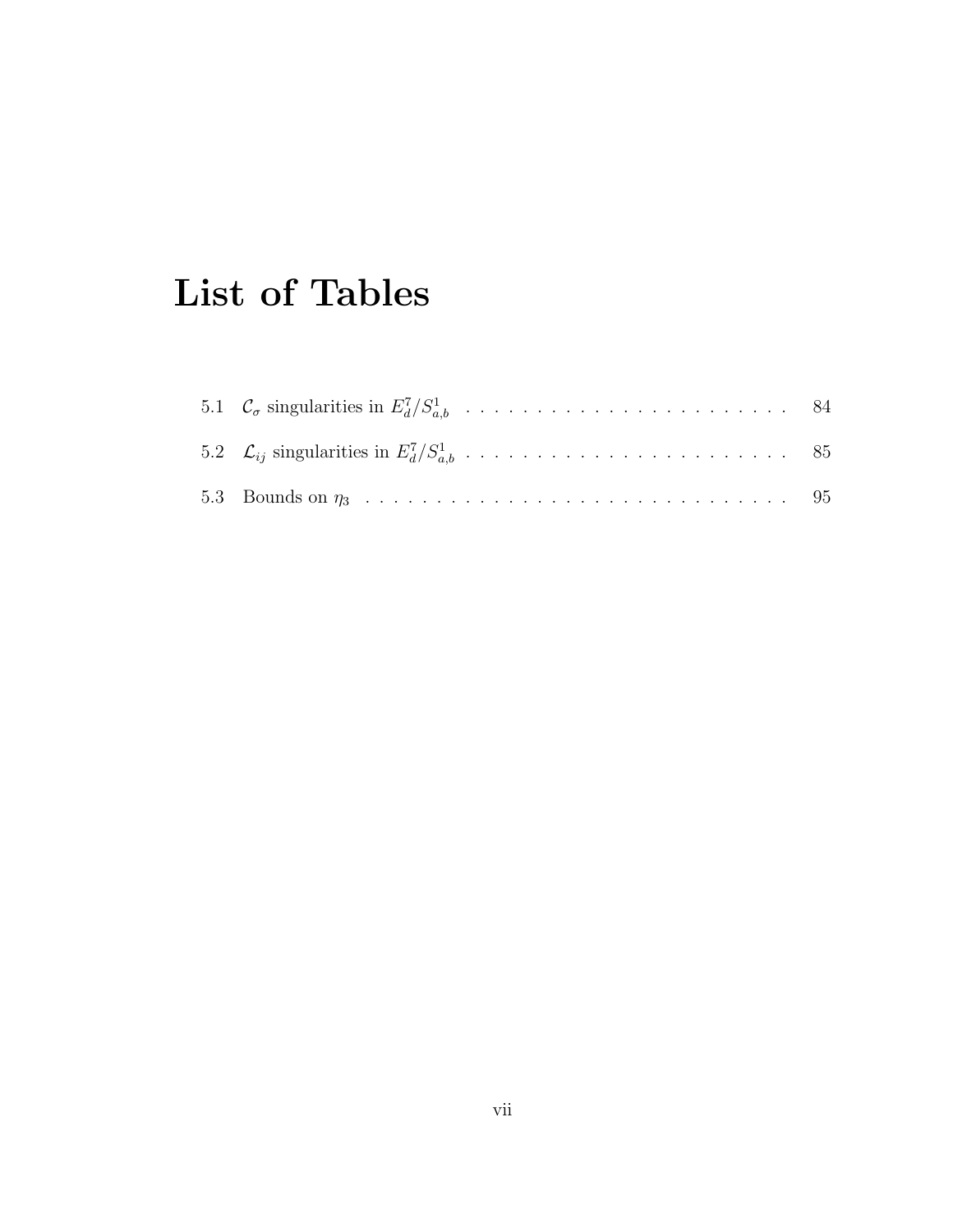## Chapter 1

## Introduction

First introduced by Satake [Sat56] as V-manifolds, orbifolds have come to be used in many different parts of mathematics. However, they did not come to prominence until Thurston rediscovered them (see [Thu80]) in trying to understand his famous Geometrization Conjecture, later proven using a different approach by Perelman [Per03].

**Theorem** (Geometrization Conjecture Thu82, [Per03]). The interior of every compact 3-manifold has a canonical decomposition into pieces which have geometric structures.

Recall that orbifolds are locally modeled on  $\mathbb{R}^n/\Gamma$  where  $\Gamma$  is a finite subgroup of  $GL(n,\mathbb{R})$ . Furthermore, if one desires a Riemannian metric on the orbifold, one may assume that  $\Gamma \subset O(n)$ . Since their introduction, orbifolds have found use in algebraic geometry (see for example [Dol82]), differential geometry of manifolds (see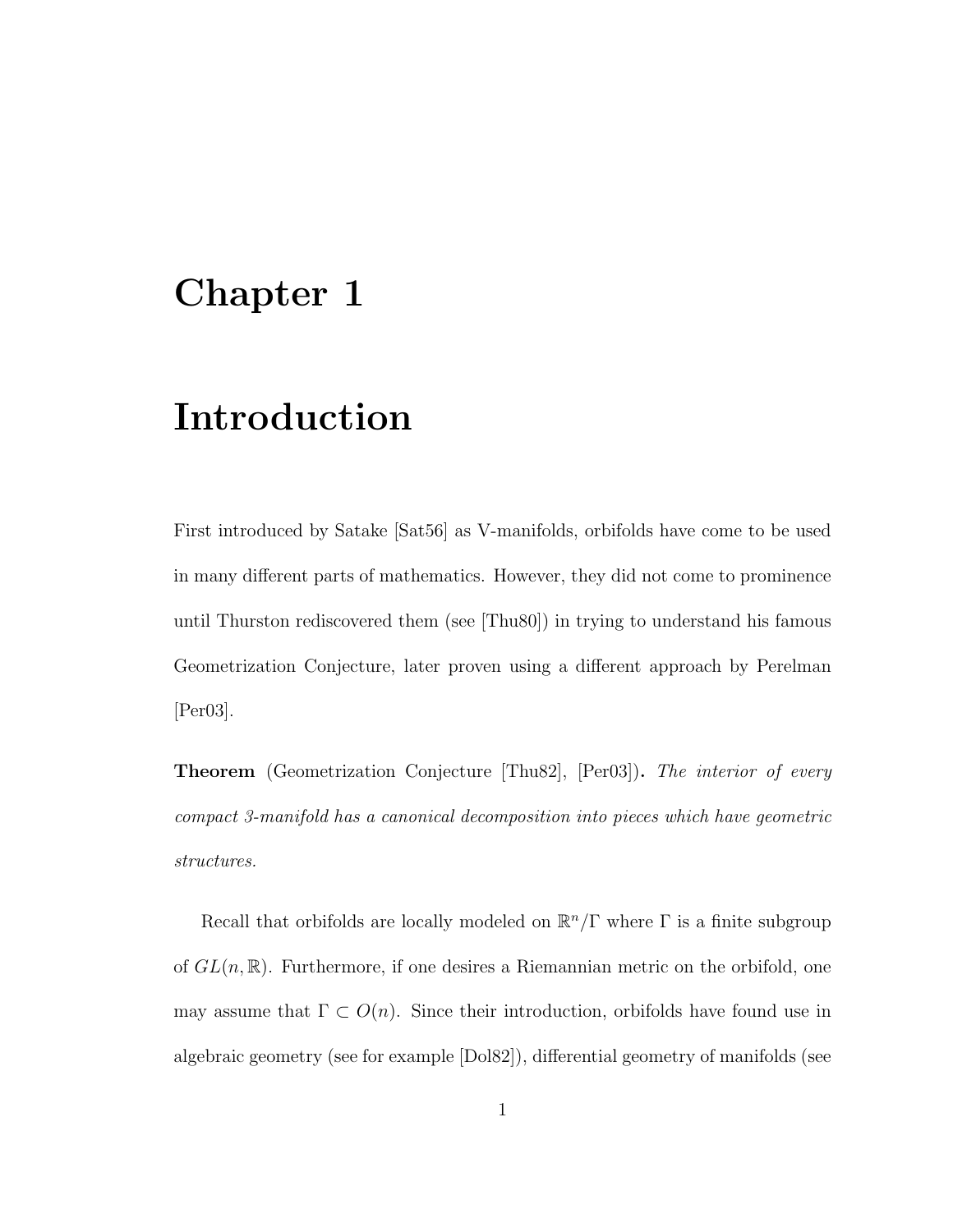[GWZ08]), understanding of tilings, and even mathematical modeling of music.

One important question in Riemannian geometry is what spaces admit metrics of positive curvature. In particular, the results that distinguish between manifolds admitting non-negative curvature and those admitting positive curvature are the theorems of Bonnet-Myers and Synge in the compact case and Perelman's proof of the soul conjecture in the non-compact case. If we add assumptions on the size of the isometry group, then we have the result of Hsiang and Kleiner [HK89], that a positively curved 4-dimensional Riemannian manifold with an isometric  $S<sup>1</sup>$ action is homeomorphic to either  $S^4$ ,  $\mathbb{RP}^4$  or  $\mathbb{CP}^2$  (in fact by results of Fintushel [Fin78] this is true up to diffeomorphism). In higher dimensions, the assumption of a larger isometry group can be used to prove similar recognition theorems, see [GS94], [Wil03], [FR05], [Ken13] and [Wil07]. More recently, some work has been done on this question in a more general setting, see the work of Harvey and Searle [HS12] and Galaz-Garcia and Guijarro [GGG13] for results on positively curved Alexandrov spaces. In this thesis we will focus on the results dealing with orbifolds admitting metrics of positive, almost positive, i.e. positive on an open dense set, quasi-positive, i.e. non-negative and positive somewhere, and non-negative sectional curvature. A major open questions in this direction for manifolds is the Hopf Conjecture.

**Conjecture** (Hopf Conjecture). The manifold  $S^2 \times S^2$  does not admit a metric of positive sectional curvature.

The best result in this direction comes from the work of Hsiang and Kleiner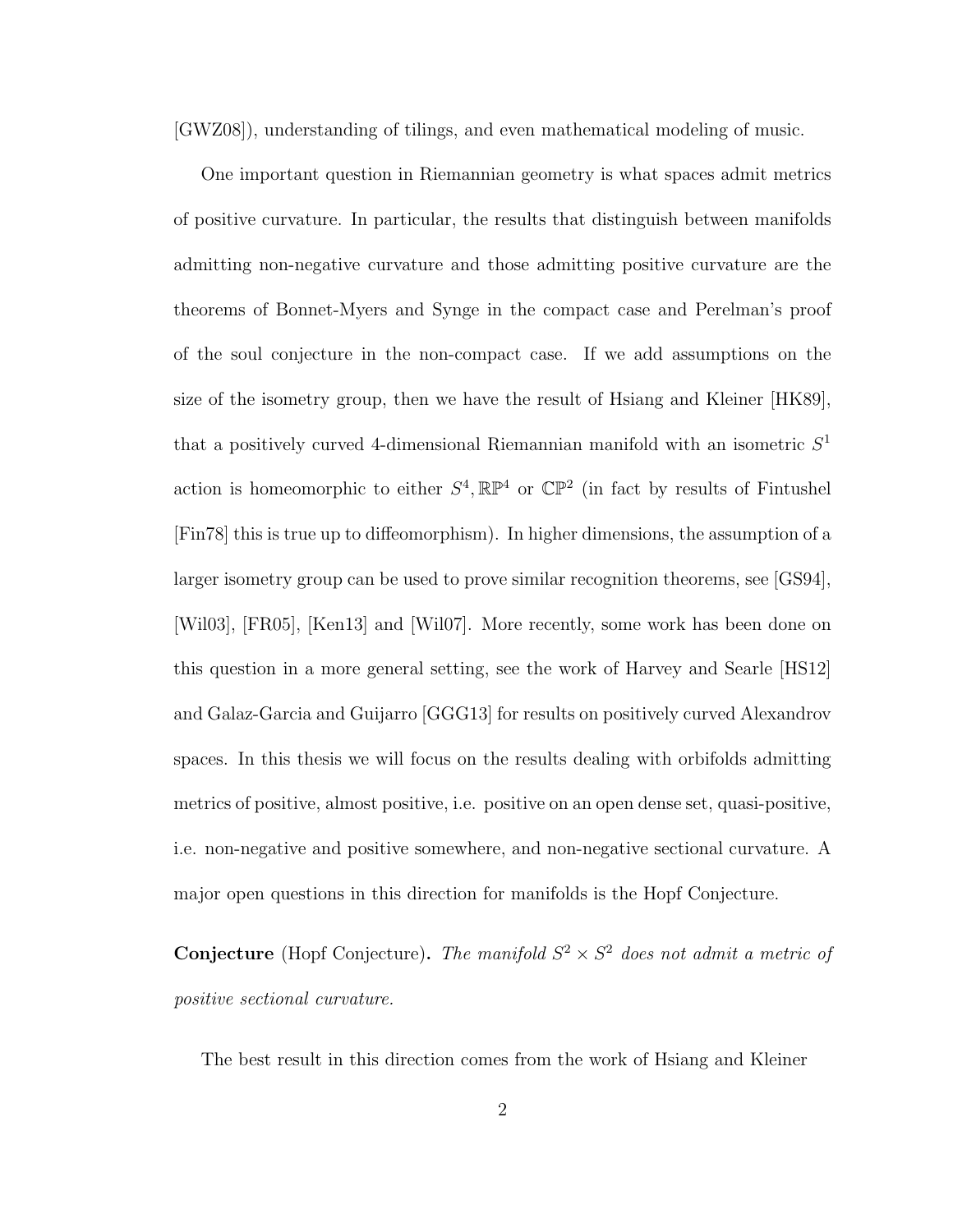**Theorem** (Hsiang-Kleiner [HK89]). Let M be a 4-dimensional manifold with positive sectional curvature on which  $S^1$  acts by isometries, then M is homeomorphic to either  $S^4$ ,  $\mathbb{CP}^2$  or  $\mathbb{RP}^4$ .

In particular, this theorem implies that if the Hopf conjecture is false, then the counterexample must have a finite isometry group. We provide an orbifold analog to this result

**Theorem A.** If  $\mathcal{O}$  is a 4-dimensional  $S^1$ -orbifold with positive sectional curvature and  $\pi_1^{orb}(\mathcal{O}) = 0$ , |O| has R-valued cohomology of either  $S^4$  or  $\mathbb{CP}^2$ , and if there is a 2-dimensional component of the fixed point set, then we have an  $S<sup>1</sup>$ -equivariant homeomorphism  $|O| = S^4$  or  $|O| = |\mathbb{CP}^2[\lambda]|$ , otherwise, the  $S^1$  action must have either 2 or 3 isolated fixed points.

We also examine one of the techniques for constructing new examples of spaces of positive curvature - biquotients. Our work on this topic is partially motivated by the work of DeVito  $[DeV11]$  on classifying low-dimensional biquotients. While there are only finitely many diffeormorphism classes of biquotients in low dimension, there are infinitely many orbifold biquotients, even in dimension 2. Therefore, we will focus on orbifold biquotients of a single group, namely  $SU(3)$ . The choice of  $SU(3)$ is motivated partially by historical reasons, since the first family of biquotients with positive curvature was constructed as  $SU(3)/\sqrt{S^1}$  by Eschenburg [Esc84], [Esc82], but also by the fact that  $SU(3)$  is the lowest-dimensional Lie group whose orbifold biquotients have not been systematically studied,  $SU(2)$  is low dimensional, and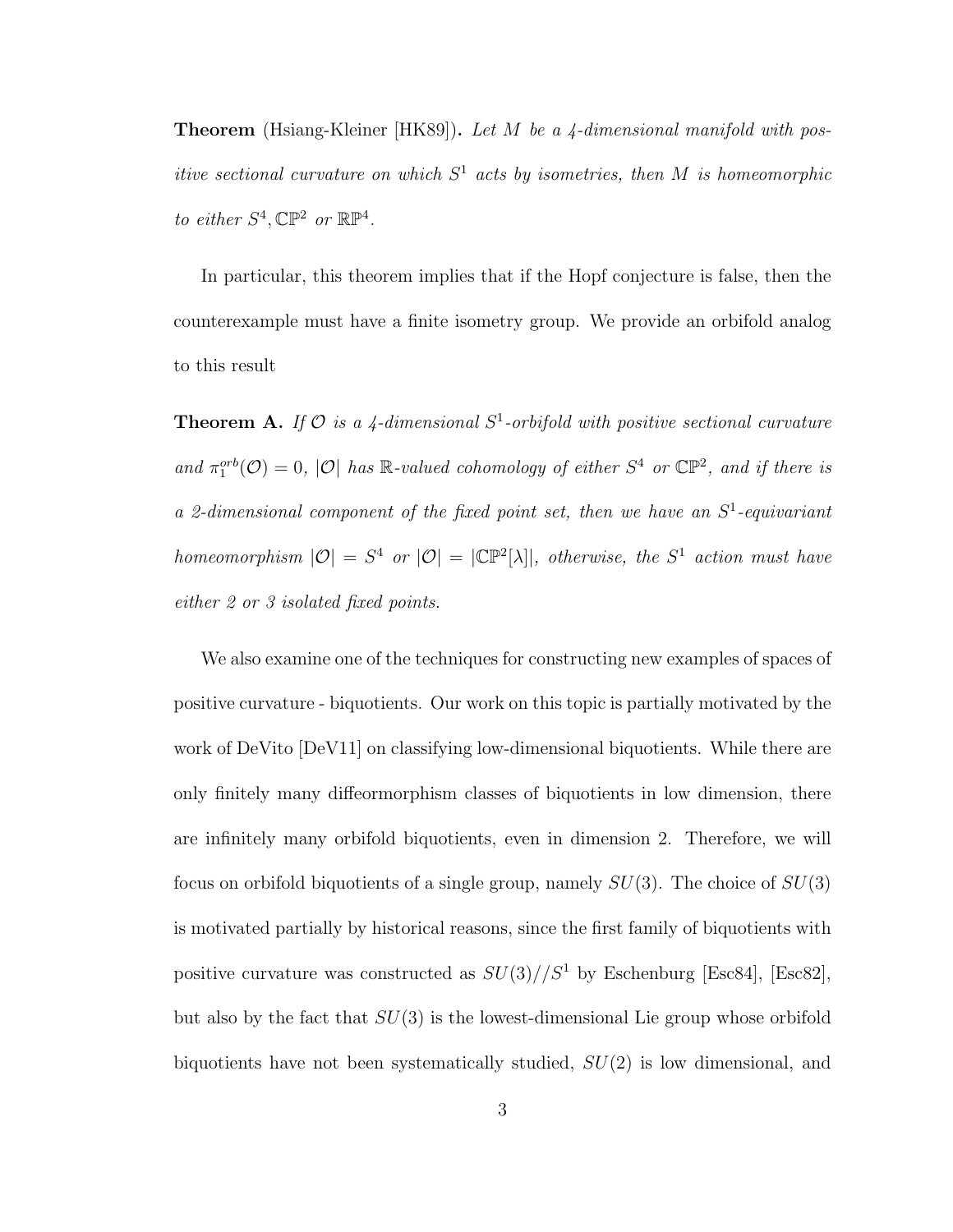its biquotients are all of the form  $\mathbb{CP}^1[\lambda_0, \lambda_1]$ , and  $S^3 \times S^3$  was studied by Kerin [Ker08].

Theorem B. The following is a complete list of orbifold biquotients of the form  $SU(3)/U$  with U connected:

1. Homogeneous spaces:

Classical manifolds  $S^5 = SU(3)/SU(2)$ , and  $\mathbb{CP}^2 = SU(3)/U(2)$ Wallach spaces  $W_{p,q}^7 = SU(3)/S_{p,q}^1$ ,  $W^6 = SU(3)/T^2$ The Wu manifold  $SU(3)/SO(3)$ 

- 2. Generalized Eschenburg spaces and orbifolds, of the form  $SU(3)/\sqrt{S^1}$  and  $SU(3)/T^2$
- 3. Weighted projective spaces  $SU(3)//(SU(2) \times S^1)$  and  $SU(3)//U(2)$
- 4. Circle quotients of the Wu manifold  $S^1_{p,q} \backslash SU(3)/SO(3)$
- 5. One orbifold of the form  $SU(3)/\!SU(2)$ .

Of particular interest are the new family  $S_{p,q}^1 \backslash SU(3)/SO(3)$  and the exceptional example  $SU(3)/\langle SU(2) \rangle$ . In section 5.2 we will study the orbifold structure of all of these, and the curvature properties of  $SU(3)/\sqrt{SU(2)}$ . We will show that

**Theorem C.** The orbifold  $\mathcal{O}^5 = SU(3)/\textcolor{blue}{SU(2)}$  admits a metric with almost positive curvature such that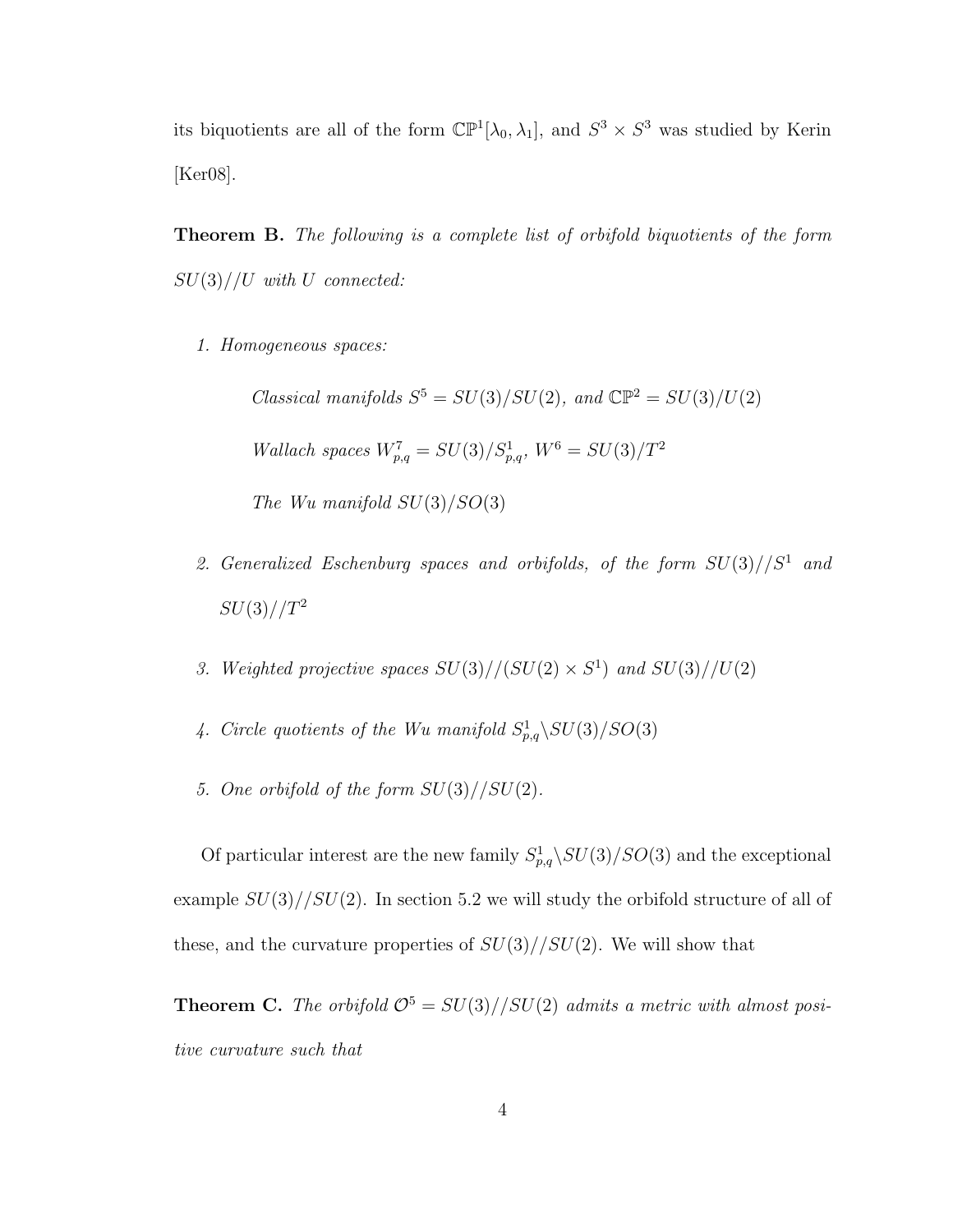- 1. The set of points with 0-curvature planes forms a totally geodesic, flat 2-torus T which is disjoint from the singular locus.
- 2. The only 0-curvature planes are those tangent to T.

As a corollary we get a new example of an Alexandrov space with positive curvature:

Corollary 1.0.1. The Alexandrov space  $X^4 = \mathcal{O}^5/S^1 = SU(3)//U(2)$  admits a metric of positive sectional curvature.

Also, we study the generalized Eschenburg spaces. In particular, we will focus on the orbifold structure of both 6 and 7 dimensional families; for the 6-dimensional family, we will provide corrections and improvements to the work of Florit and Ziller [FZ07]. The following theorem is the corrected and improved version of Theorem C of [FZ07].

Recall that  $E_d^7$  is the family of 7-dimensional cohomogeneity one Eschenburg spaces  $E^7_{(1,1,d),(0,0,d+2)}$ , that is  $SU(3)//S^1$  given by

$$
z \star A = \text{diag}(z, z, z^d) \cdot A \cdot \text{diag}(1, 1, \overline{z}^{d+2}),
$$

see [FZ07], [GWZ08] and [Zil09].

**Theorem D.** Let  $E_d$  be a cohomogeneity one Eschenburg manifold,  $d \geq 3$ , equipped with a positively curved Eschenburg metric. Then: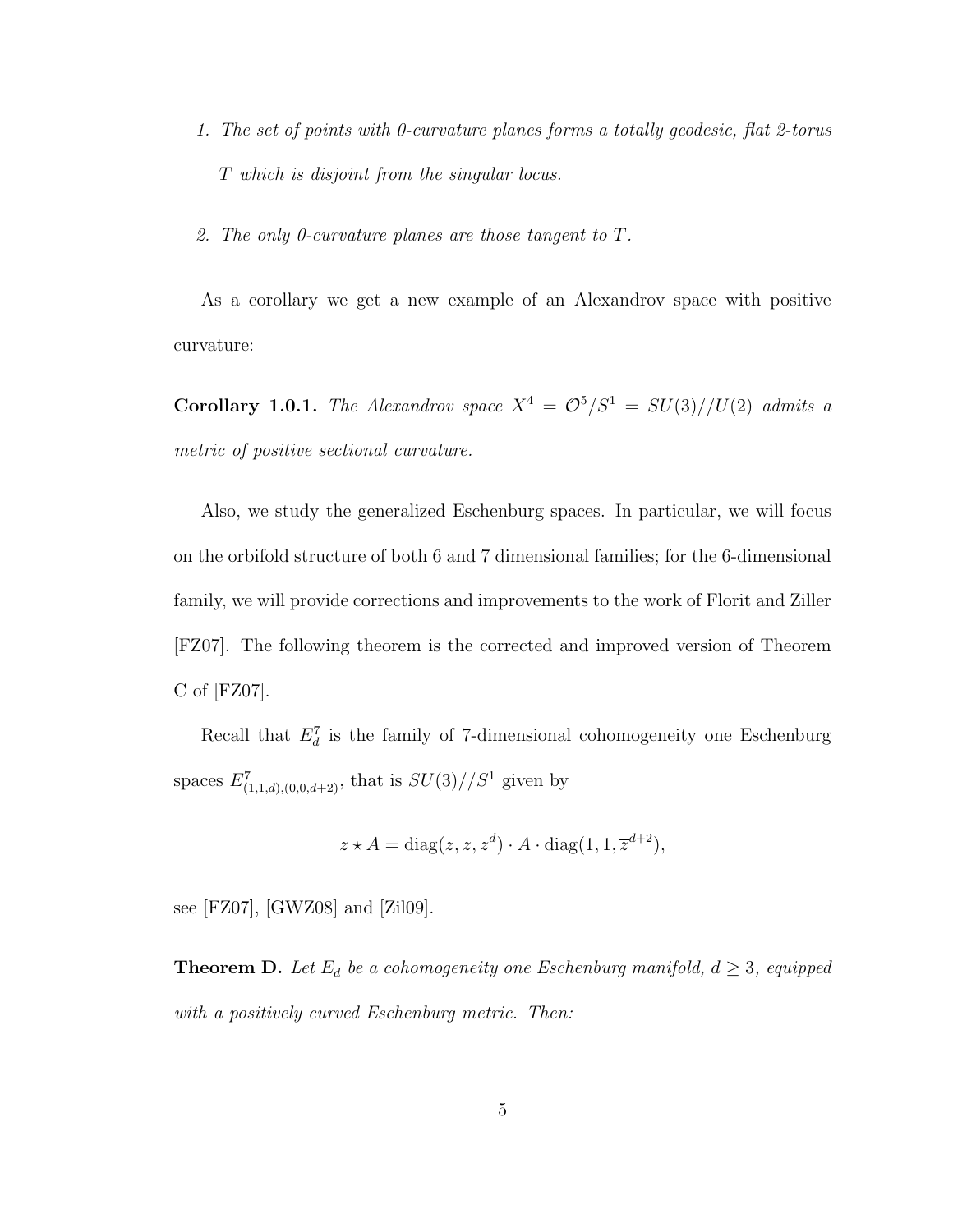i) If  $S^1$  acts on  $E_d^7$  by isometries, then there are at minimum 3 singular points, in particular, if exactly two  $C_{\sigma}$ 's are singular, then the  $\mathcal{L}_{ij}$  connecting them is also singular.

In the following particular examples the singular locus of the isometric circle action  $S_{a,b}^1$  on  $E_d$  consists of:

- ii) A smooth totally geodesic 2-sphere with orbifold group  $\mathbb{Z}_{d+1}$  if  $a = (0, -1, 1)$ and  $b = (0, 0, 0)$ ;
- iii) When  $a = (0, 1, 1)$  and  $b = (2, 0, 0)$ , the singular locus consists of four point with orbifold groups  $\mathbb{Z}_3, \mathbb{Z}_{d+1}, \mathbb{Z}_{d+1}, \mathbb{Z}_{2d+1}$ , and the following orbifold groups on spheres:

If  $3|(d+1)$ , then the first 2 points are connected by a totally geodesic 2-sphere with orbifold group  $\mathbb{Z}_3$ .

If  $3|(d-1)$ , then the first and the fourth points are connected by a totally geodesic 2-sphere with orbifold group  $\mathbb{Z}_3$ .

If  $2|(d+1)$ , then the second and the third points are connected by a totally geodesic 2-sphere with orbifold group  $\mathbb{Z}_2$ .

- iv) A smooth totally geodesic 2-sphere with orbifold group  $\mathbb{Z}_{d-1}$  if  $a = (0,1,1)$  and  $b = (0, 0, 2).$
- v) Three isolated singular points with orbifold groups  $\mathbb{Z}_{2d-3}$ ,  $\mathbb{Z}_{d^2-d-1}$ , and  $\mathbb{Z}_{d^2-d-1}$ if  $a = (0, d - 1, 0)$  and  $b = (1, d - 1, -1)$ .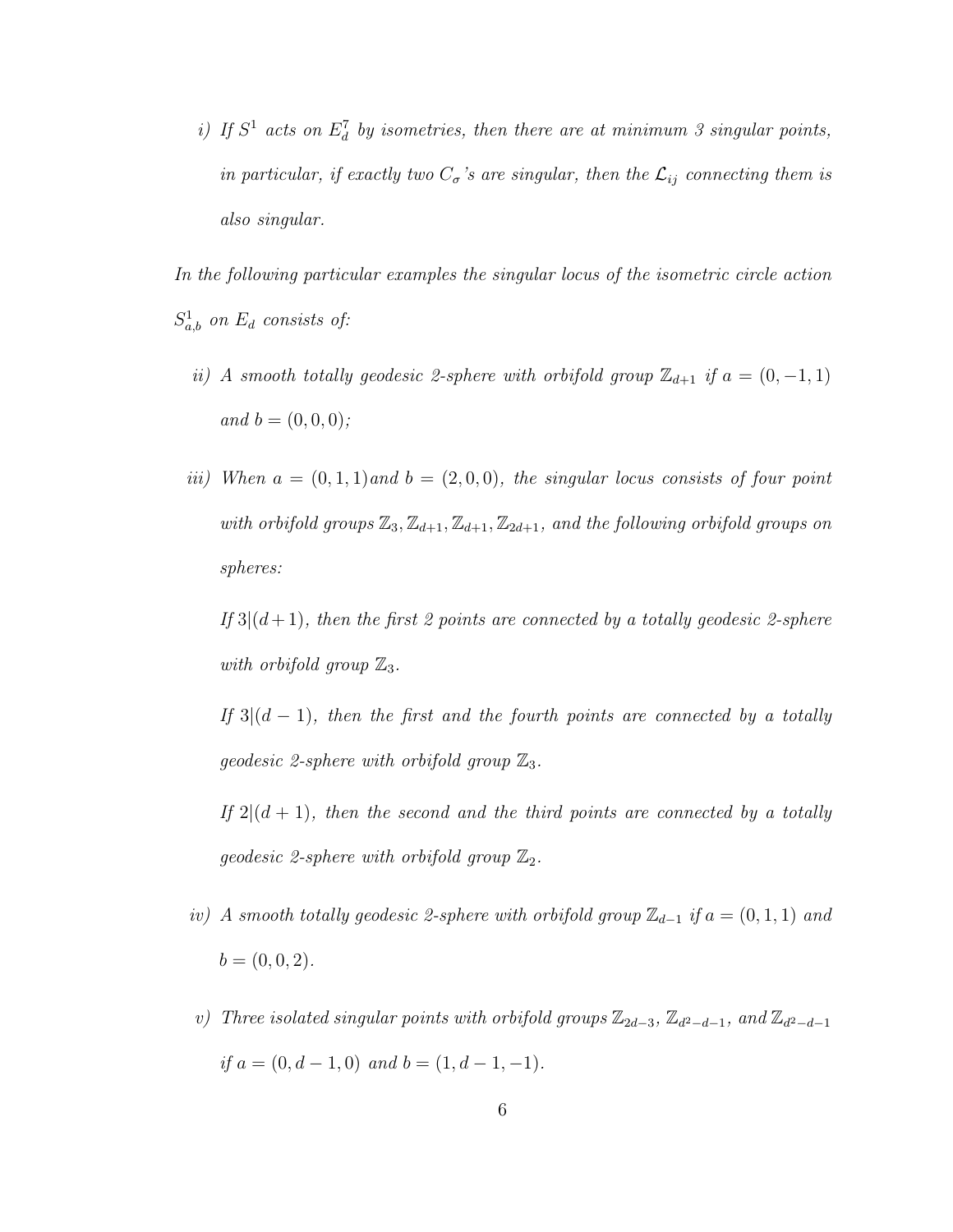Furthermore, we prove

**Theorem E.** Given an orbifold  $\mathcal{O}_{p,q}^{a,b}$  which has positive curvature induced by a Cheeger deformation along  $U(2)$ , there exists  $E_{u,v}^7$  (either a manifold or an orbifold) such that  $\mathcal{O}_{p,q}^{a,b} = E_{u,v}^7//S^1$  and  $E_{u,v}^7$  has positive curvature induced by Cheeger deformation along the same  $U(2)$ .

Equivalently, there exist  $\lambda, \mu \in \mathbb{Z}$  relatively prime such that  $E^7_{\lambda p+\mu a, \lambda q+\mu b}$  is positively curved.

The exposition is organized as follows:

In Chapter 2, we start with a formal definition on an orbifold. We will also provide a number of well-known examples, and study a new family of examples. We will finish the chapter with an overview of basic results needed for the study of orbifolds, including new proofs of theorems of Bonnet-Myers and Synge for orbifolds. The main tool used in this section comes from a powerful, but simple result in Proposition 2.3.2 on the behavior of length minimizing geodesics on orbifolds.

In Chapter 3, we will provide background on biquotients, a powerful tool for constructing new examples of manifolds and orbifolds with non-negative curvature. We further provide an overview of a classical approach to improving the curvature properties by using Cheeger deformations. We also discuss some question in the theory of positive curvature, almost positive curvature and quasi-positive curvature. Recall that a metric is said to have almost positive curvature if the set of points with all sectional curvatures positive is dense, and quasi-positive if the sectional curvature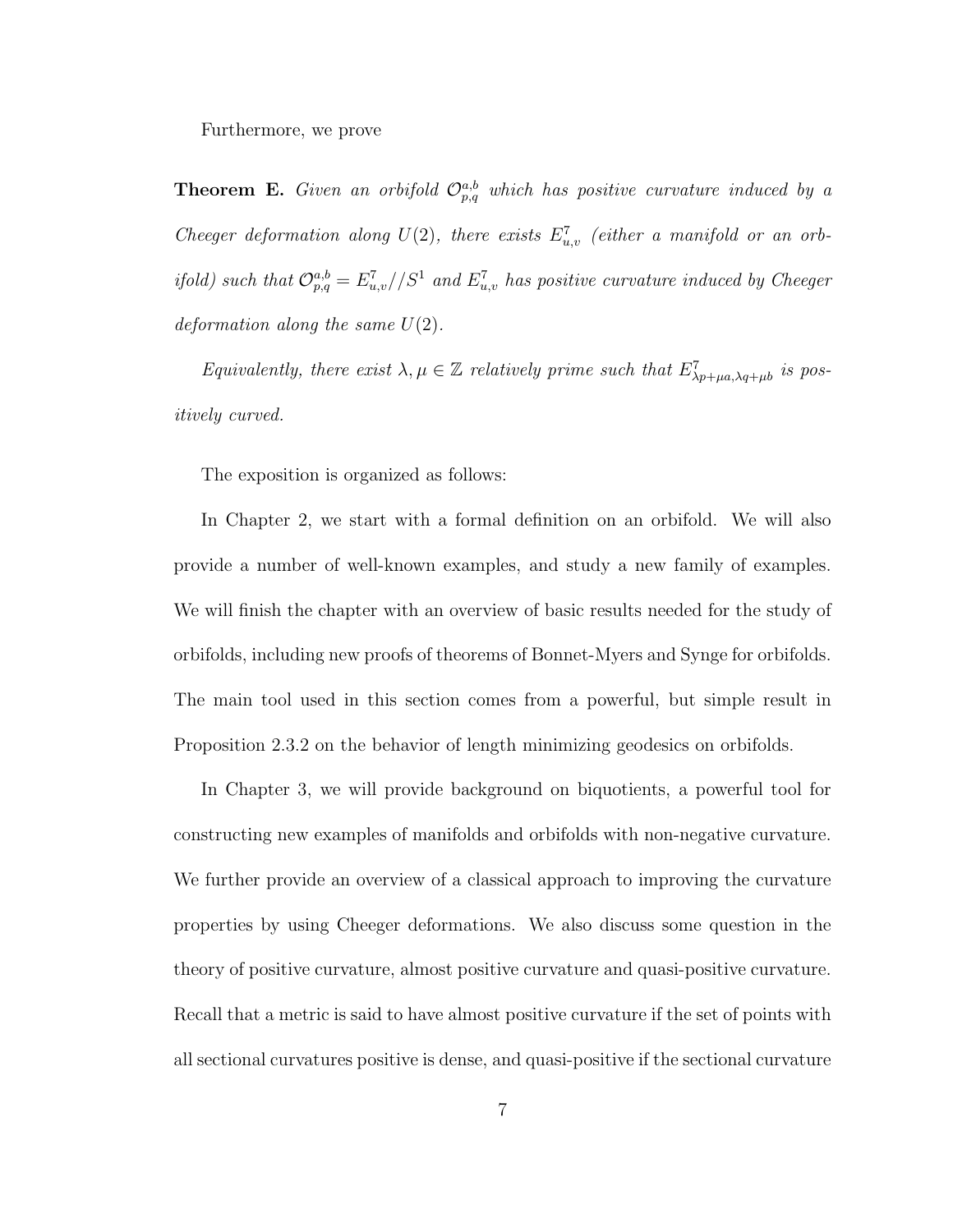is non-negative and there exists at least one point with all sectional curvatures strictly positive. An example by Wilking [Wil02] on  $\mathbb{RP}^2 \times \mathbb{RP}^3$  shows that a metric with almost positive curvature can in general not be deformed to positive curvature.

In Chapter 4, we prove Theorem A. In proving this theorem, we examine some general properties of 4-dimensional orbifolds, and specifically those which admit an orbifold-smooth  $S^1$  action.

In Chapter 5, we prove Theorem B, and examine the structure of the new examples, leading to a proof of Theorem C and Corollary 1.0.1. We also examine the structure of biquotients  $SU(3)/T^2$  leading to the proof of Theorem D. Additionally, we also prove Theorem E in this chapter.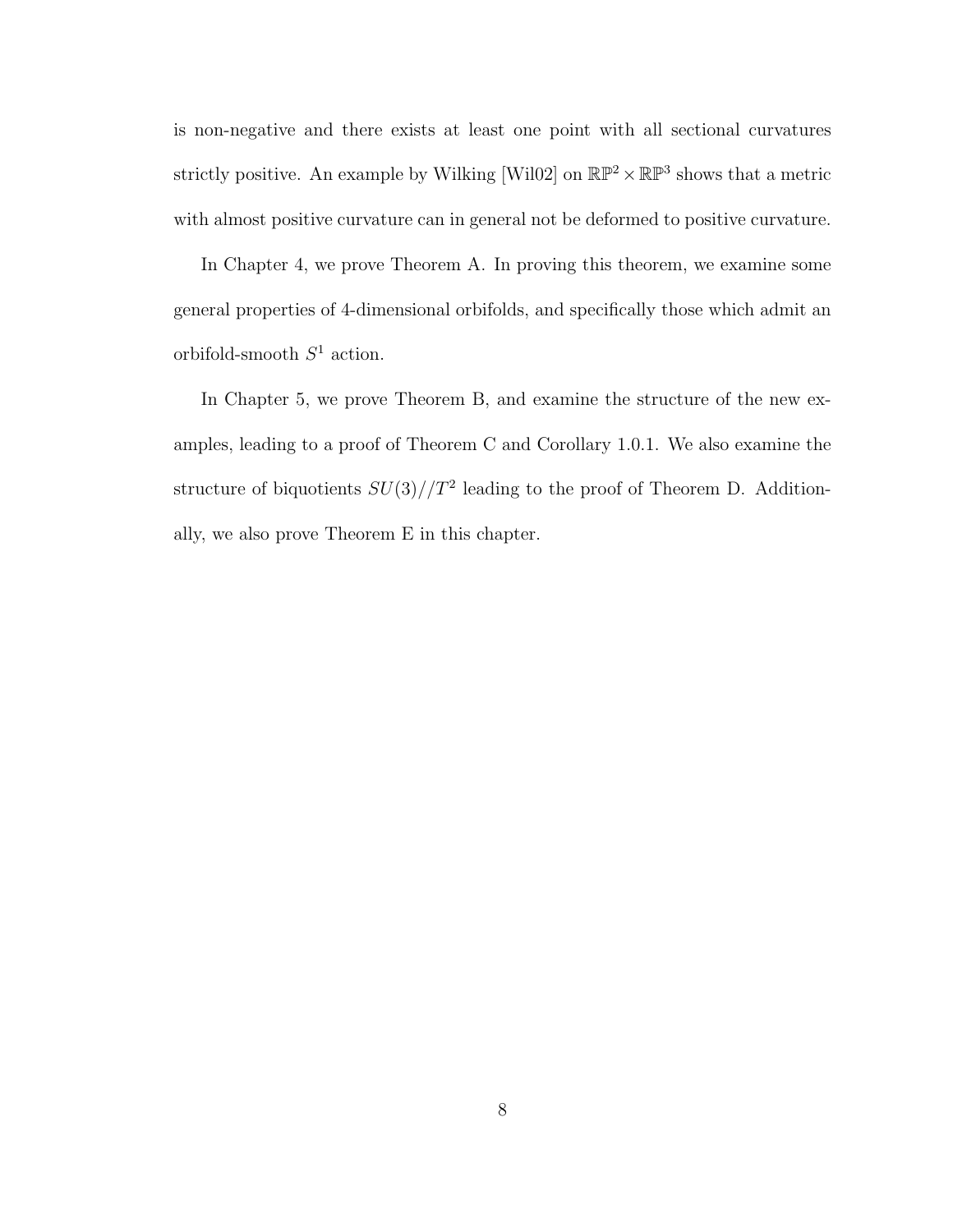## Chapter 2

## Orbifolds

### 2.1 Fundamentals of Orbifolds

We begin this section by discussing the formal definition of an orbifold.

**Definition 2.1.1.** An *n*-dimensional orbifold  $\mathcal{O}$  is a paracompact Hausdorff space together with an open cover by sets  $U_i$  that form an atlas as defined below.

An orbifold chart is a triple  $(U_i, \Gamma_i, \varphi_i)$ , with  $\Gamma_i$  a finite subgroup of  $O(n)$  (in general  $\Gamma_i \subset GL(n,\mathbb{R})$  is also acceptable, but with a proper choice of a metric, the distinction is irrelevant), and a homeomorphism  $\varphi : \widetilde{U}_i/\Gamma_i \longrightarrow U_i$  with  $\widetilde{U}_i \subset \mathbb{R}^n$ .

An orbifold atlas  $\{(U_i, \Gamma_i, \varphi_i)\}\$ is a collection of charts satisfying

- 1. If  $U_i \cap U_j \neq 0$ , then there exists a chart  $(U_k, \Gamma_k, \varphi_k)$  such that  $U_k = U_i \cap U_j$ .
- 2. Furthermore, the following diagram commutes, where the maps  $\varphi_*\widetilde{U_*}/\Gamma_* \to$  $U_*$  are homeomorphisms, and the maps  $f_{k*}: U_k \to U_*$ ,  $\widetilde{f_{k*}}: \widetilde{U_k} \to \widetilde{U_*}$  are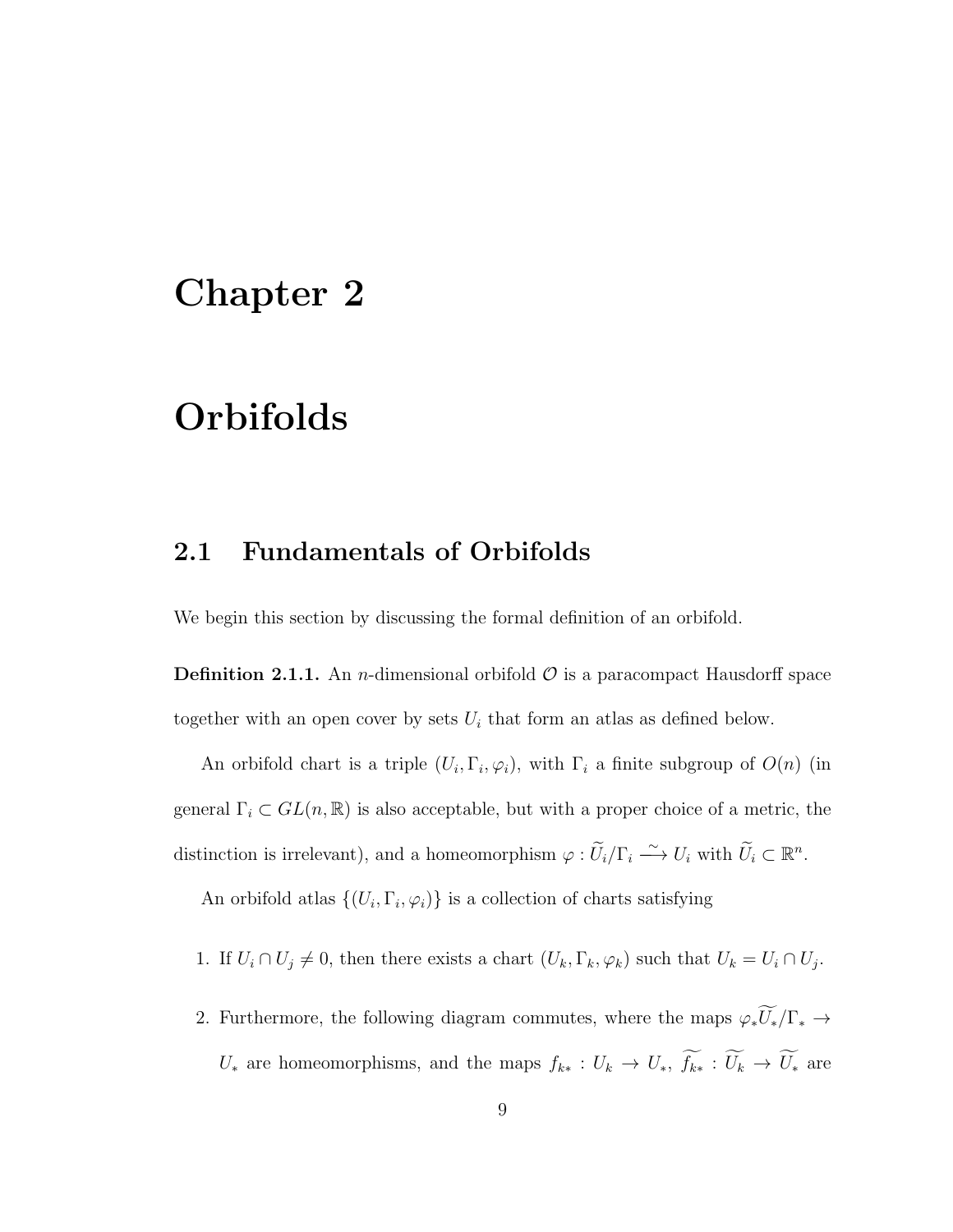injective continuous and smooth maps respectively.



Remark 2.1.1. There are some immediate consequences of this definition, namely:

- 1. Whenever  $U_k \subset U_i$ , there exists an injective group homomorphism  $\psi_{ki} : \Gamma_k \to$  $\Gamma_i.$
- 2. If  $p \in U_i, U_j$ , then given a lifts of p to  $U_i$  and  $U_j$ , then stabilizers of thee lifts under the actions of  $\Gamma_i, \Gamma_j$  respectively are conjugate subgroups of  $O(n)$ .

We call the sets  $U_i$  the local covers of  $U_i$ . Furthermore, if we require that  $\Gamma_i$ preserve the metric on  $U_i$ , and assume that the metric glues together, that is the embeddings  $f_{ki} : \widetilde{U}_k \hookrightarrow \widetilde{U}_i$  are isometric immersions. As a result, we can define a geodesic on  $\mathcal O$  to be locally the image of a geodesic in the local manifold cover.

The above construction gives us a notion of an orbifold group at a point.

**Definition 2.1.2.** Let  $x \in \mathcal{O}$ , suppose  $x \in U_i$ . Then, the orbifold group at x, which we denote as  $\Gamma_x$  is defined to be the subgroup of  $\Gamma_i$  which fixes a given lift of x to  $U_i$ .

Note that this definition is well behaved due to the fact that the stabilizer of a point is independent from the choice of chart containing that point. Furthermore,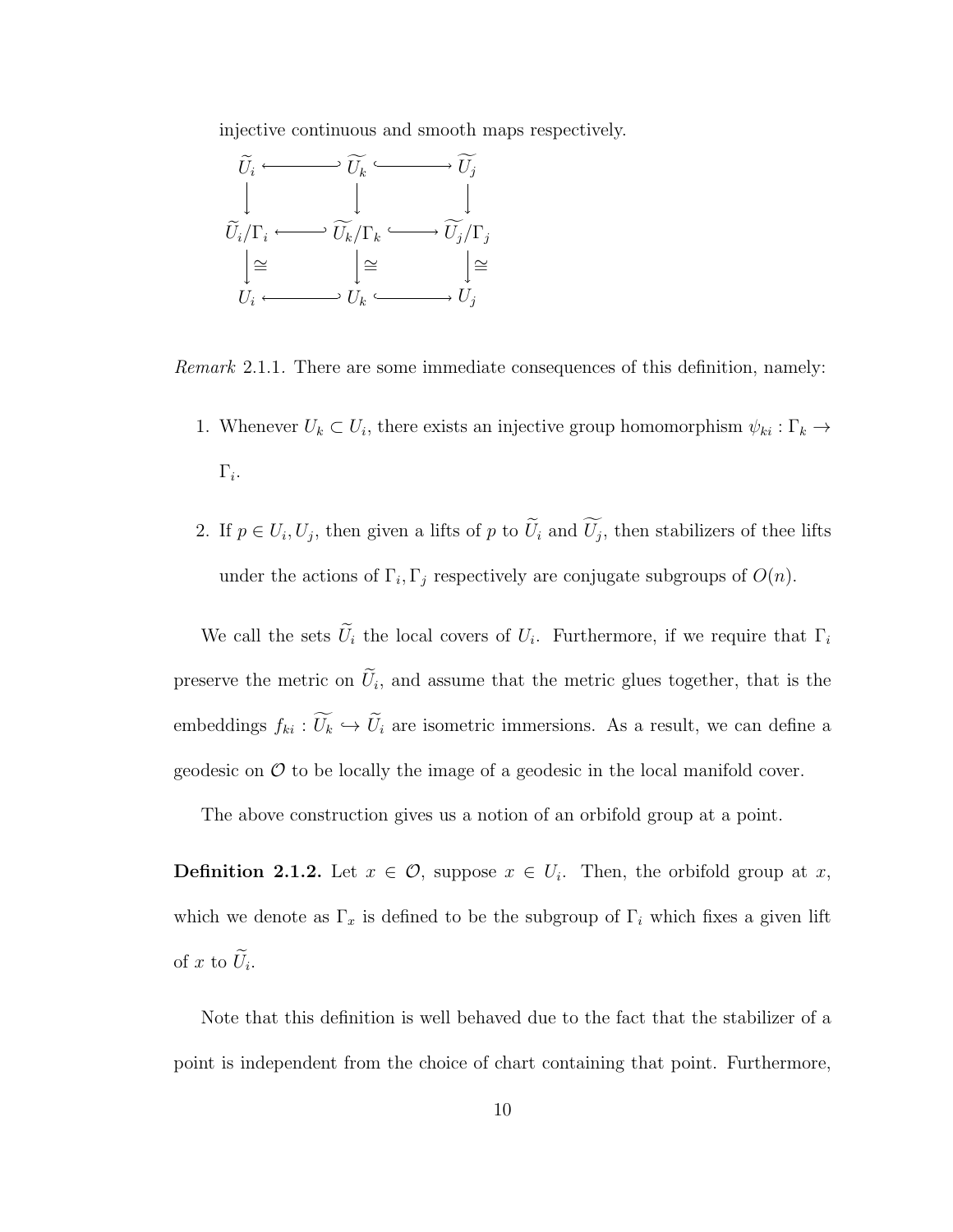the group is only defined up to conjugation, which corresponds to taking different lifts.

Ocasionally, we will want to ignore the orbifold structure of  $\mathcal{O}$ , in this case, we will consider the underlying topological space of  $\mathcal{O}$ , which we denote  $|\mathcal{O}|$ . This is the paracompact Hausdorff space used in the definition of an orbifold, with no orbifold charts. On the other hand, we will ocasionally want to decompose  $\mathcal O$  into pieces with the same orbifold group. In this case, we will view  $\mathcal O$  as a disjoint union of strata S where each S is a connected component with a constant (up to conjugation) orbifold group. Each stratum is a topological manifold. One stratum deserves special mention, and that is  $\mathcal{O}^{reg}$  which is the stratum consisting of regular points, that is points where  $\Gamma_x = \{e\}$ . This stratum is a connected manifold which is dense in  $|O|$ ; all other strata have positive codimension.

The strata decomposition gives us a simple definition of the orbifold Euler characteristic:

**Definition 2.1.3.** Let  $\mathcal A$  be the set of strata of an orbifold  $\mathcal O$ . Then, the orbifold Euler characteristic can be defined as

$$
\chi^{orb}(\mathcal{O}) = \sum_{\mathcal{S} \in \mathcal{A}} \frac{\chi(\mathcal{S})}{|\Gamma_{\mathcal{S}}|},
$$

where  $\Gamma_{\mathcal{S}}$  is the orbifold group along the stratum  $\mathcal{S}$ .

Note that in the degenerate case where  $\mathcal O$  is itself a manifold,  $\chi^{orb}(\mathcal O) = \chi(\mathcal O)$ . Let  $\mathcal{O}, \mathcal{U}$  be two orbifolds, with atlases  $U_i, V_j$  respectively, we say that a map  $\Psi : \mathcal{O} \to \mathcal{U}$  is a smooth orbifold map if there exist refinements of the atlases,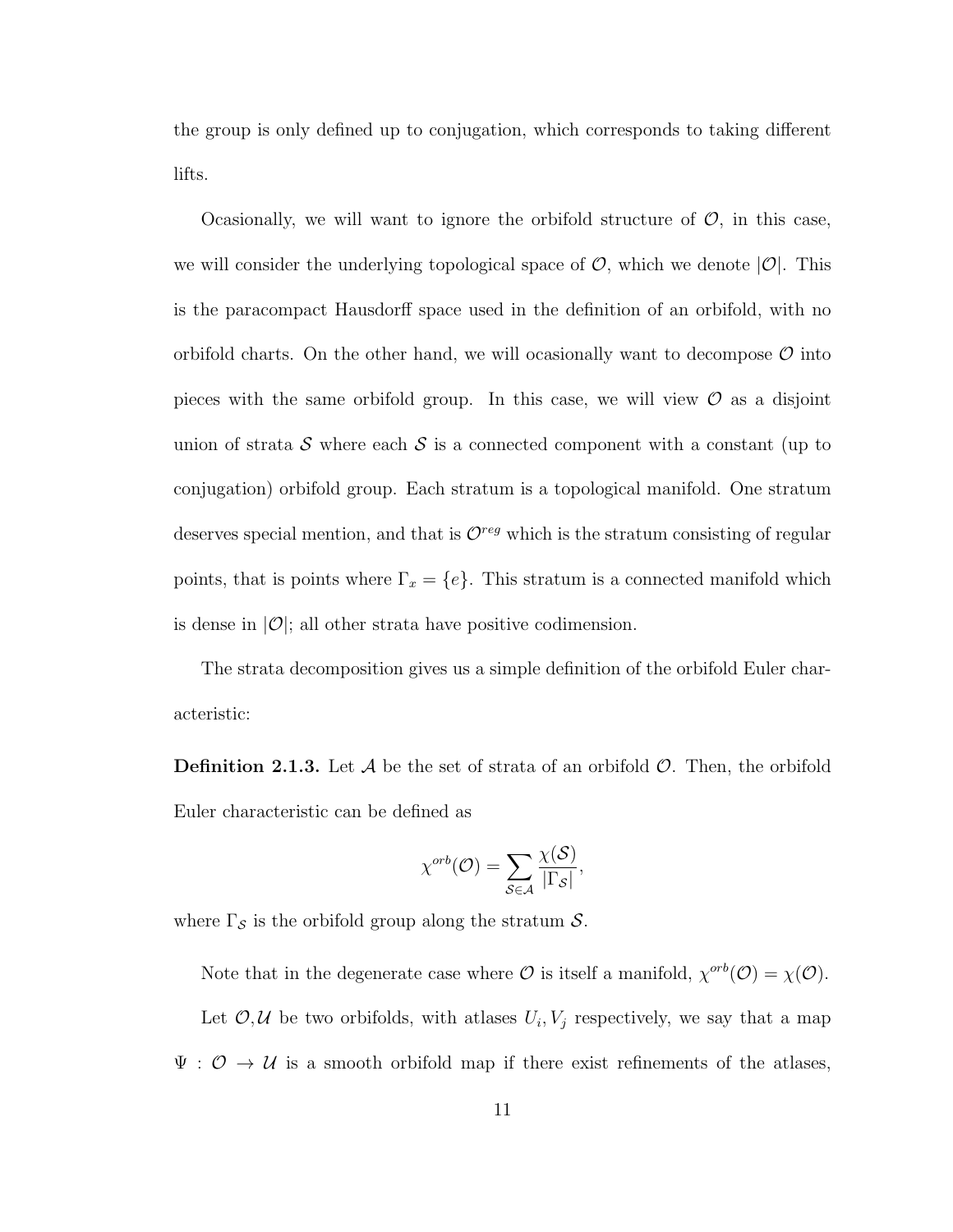which we call  $U'_i, V'_j$  such that  $\Psi$  induces maps  $\psi_{ij} : U'_i \to V'_j$  which lifts to a smooth map  $U'_i \to V'_j$  (structurally,  $V_j$  is a quotient of  $U_i$ ). We say that  $\Psi$  is an orbifold diffeomorphism if there exists a smooth orbifold map  $\Psi^{-1}$  :  $\mathcal{U} \to \mathcal{O}$ , with  $\Psi^{-1} \circ \Psi = id : \mathcal{O} \to \mathcal{O}$  and  $\Psi \circ \Psi^{-1} = id : \mathcal{U} \to \mathcal{U}$ . Since we get  $V_j$  is a quotient of  $U_i$ and  $U_i$  a quotient of  $V_j$ , an orbifold diffeomorphism must preserve strata. Similarly, an orbifold covering map is a smooth orbifold map that is also a branched cover.

We also recall the definition of  $\pi_1^{orb}$ , the orbifold fundamental group. There are two equivalent ways of defining it. The first using universal covers, that is if  $\mathcal{O} = \mathcal{U}/\Gamma$ ,  $\Gamma$  discrete and  $\mathcal{U}$  admitting no covers, then  $\pi_1^{orb}(\mathcal{O}) = \Gamma$ . The second method is via homotopy, that is, given two loops  $\gamma_1, \gamma_2 : S^1 \to \mathcal{O}^{reg}$ , we say they are orbifold homotopic if  $\gamma_1$  can be homotoped to  $\gamma_2$  via regular homotopies inside  $\mathcal{O}^{reg}$  and end-point preserving homotopies in the local manifold covers of neighborhoods of singular points. Then, we define  $\pi_1^{orb}(\mathcal{O})$  to be the group of loops in  $\mathcal{O}^{reg}$  modulo base point preserving orbifold homotopy. For computation, the way to view this is  $\pi_1(\mathcal{O}^{reg})/N$ , where N is the normal subgroup generated by the images of contractible loops in the local covers  $\mathcal{U}_i$ . For explicit construction in the two-dimensional case, see [Sco83].

Additionally, we say that an orbifold  $\mathcal{O}^n$  is orientable if  $\mathcal{O}^{reg}$  is an orientable manifold, and for each  $x \in \mathcal{O}$ ,  $\Gamma_x \subset SO(n)$ . If an orbifold  $\mathcal O$  is orientable, choosing an orientation of  $\mathcal O$  corresponds to choosing an orientation on  $\mathcal O^{reg}$ . Finally, we call an orbifold good if it is a quotient of a manifold by a discrete group, and we call it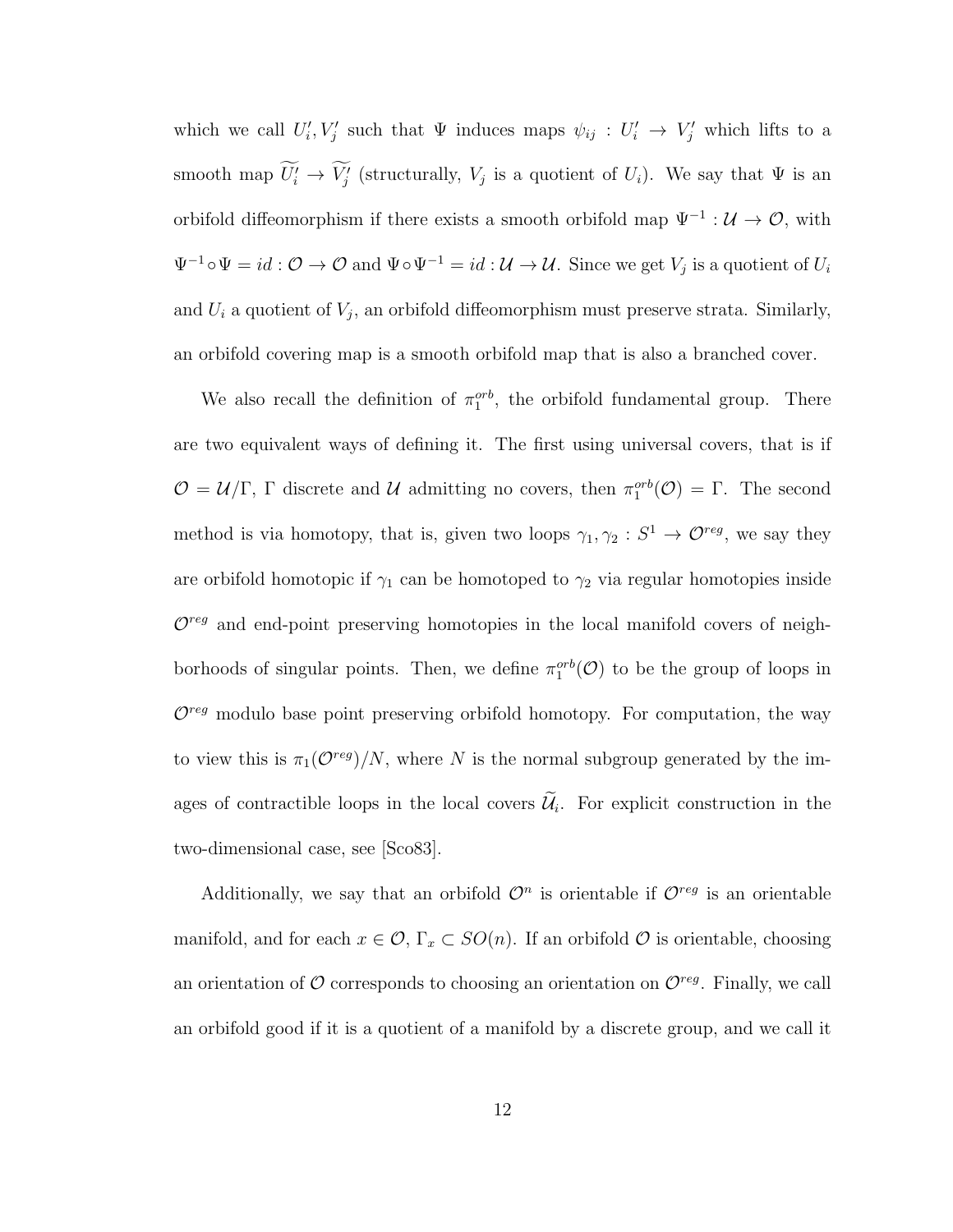bad otherwise.

### 2.2 Examples

We start this section with the simplest examples, namely the 2-dimensional orbifolds. For two dimensional orbifolds, there are three types of singularities that can occur:

- A cone singularity, when the orbifold group is a cyclic group of rotations.
- A mirror singularity, when the orbifold group is a reflection about some line. This type of singularity looks like boundary on the level of the underlying space.
- A corner singularity, when the orbifold group is a dihedral group consisting of rotations and reflections.

In particular, we examine the classification of bad 2-dimensional orbifolds

**Proposition 2.2.1** ([Sco83]). Let  $\mathcal{O}^2$  be a complete 2-dimensional bad orbifold, then  $\mathcal O$  is one of the following:

- 1. A "teardrop" an orbifold with  $S<sup>2</sup>$  as its underlying space and one cone point singularity, with orbifold group  $\mathbb{Z}_k$   $(k > 1)$ .
- 2. A "lemon" or "football" an orbifold with  $S<sup>2</sup>$  as its underlying space and two cone point singularities, with orbifold groups  $\mathbb{Z}_p$ ,  $\mathbb{Z}_q$  with  $p \neq q$  and  $p, q > 1$ .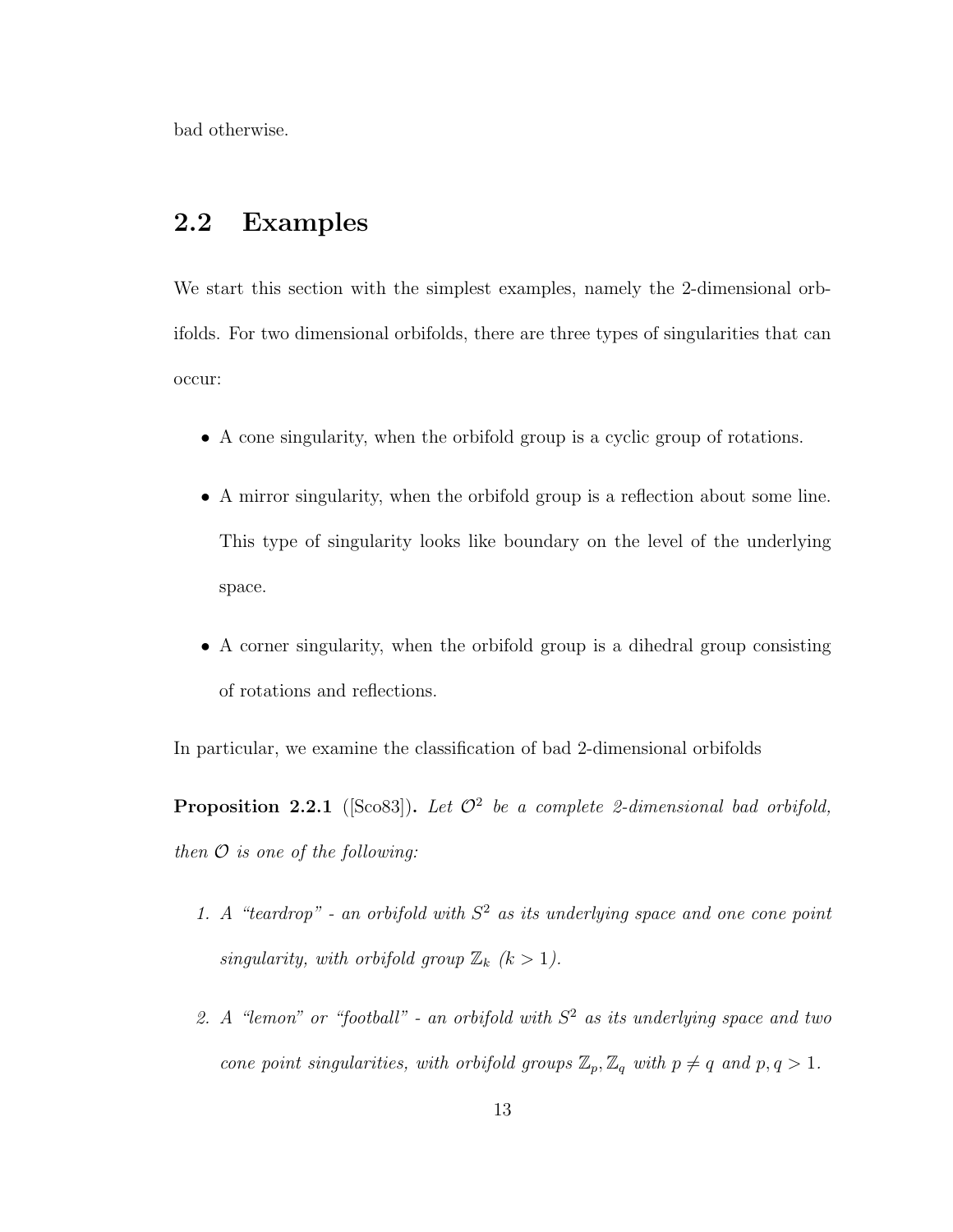- 3. A disc with one corner an orbifold with  $D^2$  as its underlying space, a mirror singularity along the boundary, and one corner singularity, with orbifold group  $D_k$   $(k > 1)$ .
- 4. A disc with two corners an orbifold with  $D^2$  as its underlying space, a mirror singularity along the boundary, and two corner singularities, with orbifold groups  $D_p$ ,  $D_q$  with  $p \neq q$  and  $p, q > 1$ .

The main idea of this classification is to show that "teardrop" orbifolds and "lemon" orbifolds with  $(p, q) = 1$  are the only 2-orbifolds with  $\pi_1^{orb} = 0$ , that are not manifolds. The remaining cases are obtained as quotients of these two.

*Example 2.2.1.* An example of a good 2-orbifold is  $\mathcal{O} = S^2(2,3,4) = S^2/S_4$ . This example is obtained by taking the quotient of  $S<sup>2</sup>$  by the symmetry group of a cube (or octahedron). The resulting orbifold has  $S<sup>2</sup>$  as its underlying space, and 3 singular points of order 2, 3 and 4. These correspond to the centers of edges, vertices and centers of faces of the cube respectively.

Similarly, by considering other finite subgroups of  $SO(3)$ , one can obtain the orbifolds  $S^2(n,n) = S^2/\mathbb{Z}_n$ ,  $S^2(2,2,n) = S^2/D_n$ ,  $S^2(2,3,3) = S^2/A_4$ , and  $S^2(2,3,5) =$  $S^2/A_5$ . Where  $\mathbb{Z}_n$  is the symmetry group of a regular *n*-sided pyramid,  $D_n$  is the symmetry group of a regular  $n$ -sided prism,  $A_4$  is the symmetry group of a tetrahedron, and  $A_5$  is the symmetry group of a dodecahedron (or icosahedron).

Example 2.2.2. A very useful and common family of examples are known as the weighted projective spaces. These are bad orbifolds given by quotients of the form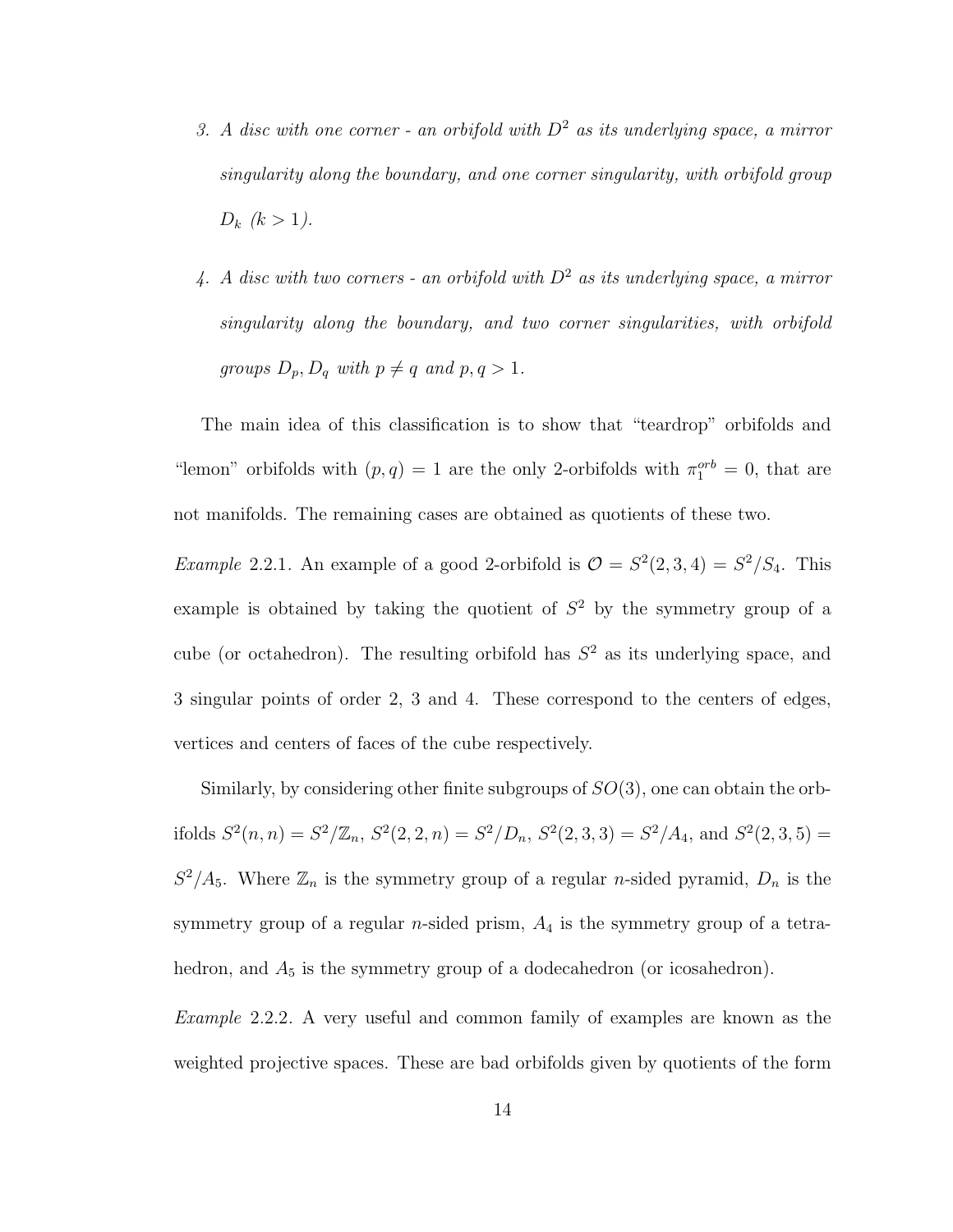$S^{2n+1}/S^1$  similar to the standard complex projective spaces. The properties of this family of spaces make it of interest to both differential and algebraic geometers, see for example [Dol82].

To obtain a weighted projective space  $\mathbb{CP}^n[\lambda_0, \lambda_1, \ldots, \lambda_n]$ , where  $\lambda_i$  are all positive integers with  $gcd(\lambda_0, \lambda_1, \ldots, \lambda_n) = 1$ , one modifies the standard action of  $S^1$ on  $\mathbb{C}^{2n+2}$ . Namely,  $z \star (w_0, w_1, \ldots, w_n) = (z^{\lambda_0} w_0, z^{\lambda_1} w_1, \ldots, z^{\lambda_n} w_n)$ . In particular, if  $\lambda_0 = \lambda_1 = \cdots = \lambda_n = 1$ , then one obtains the standard  $\mathbb{CP}^n$ .

For brevity, we will often denote a weighted projective space as  $\mathbb{CP}^n[\lambda]$  when the exact values of  $\lambda_i$ 's are not necessary.

In Chapters 4 and 5 we will focus mostly on  $\mathbb{CP}^2[\lambda_0, \lambda_1, \lambda_2]$ , so in this section, we will focus on the general properties.

The singular locus of  $\mathbb{CP}^n[\lambda]$  consists of up to  $\binom{n}{k}$  $\binom{n}{k}$  copies of  $\mathbb{CP}^k[\lambda']$  for  $0 \leq$  $k < n$ . These correspond to the coordinate  $(k + 1)$ -dimensional subspaces of  $\mathbb{C}^{n+1}$ . In particular, the suborbifold  $\mathbb{CP}^k[\lambda']$  corresponding to the subspace spanned by  $z_{i_0}, \ldots, z_{i_k}$  is singular iff  $l = \gcd(\lambda_{i_0}, \ldots, \lambda_{i_k}) > 1$ , and then the general orbifold group along this suborbifold is cyclic of order l.

For example,  $\mathbb{CP}^1[p, q]$  is the 2-dimensional p, q "lemon"-shaped orbifold if  $p, q >$ 1 and the p or q "teardrop" if  $q = 1$  or  $p = 1$  respectively.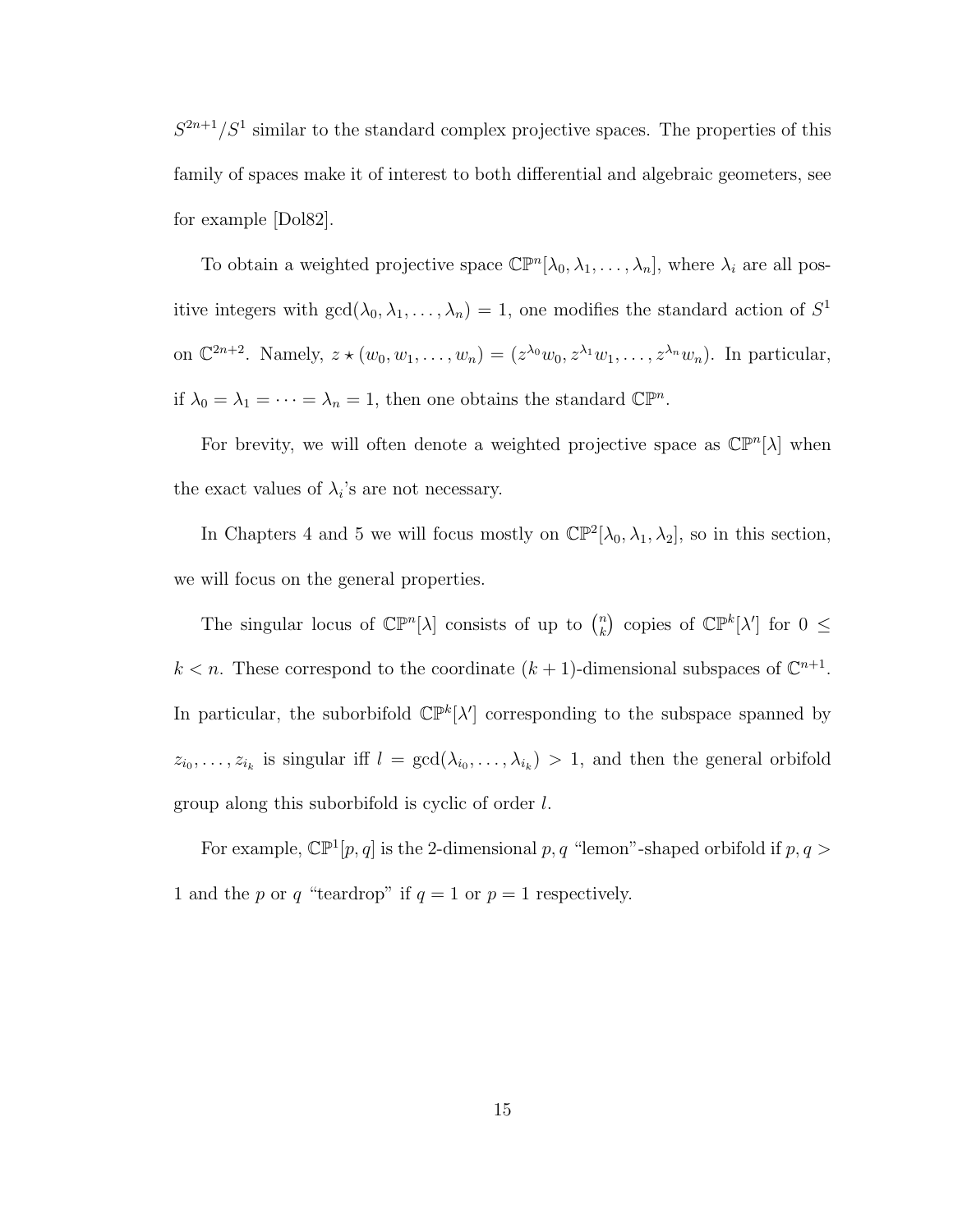#### 2.2.1 Weighted  $\mathbb{HP}^n$

After seeing the weighted projective spaces above, one might inquire whether a similar construction can be achieved for quaternionic projective spaces. If one interprets the choice of  $\lambda_i$ 's above as a choice of a representation of  $S^1$ , then one must ask what representations of  $S^3 = SU(2) = Sp(1)$  have nice behavior on a sphere. The answer comes from the observation that any odd-dimensional complex representation of  $SU(2)$  has isotropy groups of rank 1. Namely, the only representations that induce foliations of  $S^k$  by leaves of constant dimension come from direct sums of the irreducible quaternionic represesntations of  $Sp(1)$ . Alternatively, one can think of these as direct products of irreducible even-dimensional complex representations of  $SU(2)$ .

**Definition 2.2.1.** A weighted quaternionic projective space  $\mathbb{HP}^n[d_1,\ldots,d_k]$ , with  $d_i > 0$  and  $\sum d_i = n + 1$ , is the quotient of  $S^{4n+3} \subset \mathbb{H}^{n+1} = \mathbb{H}^{d_1} \oplus \cdots \oplus \mathbb{H}^{d_k}$  by the left-action of  $S^3 = Sp(1)$  given by  $\rho = \rho_{d_1} \oplus \cdots \oplus \rho_{d_k}$ , where  $\rho_d$  is the irreducible d-dimensional quaternionic representation (4d-dimensional real representation) of  $Sp(1).$ 

The simplest example of a non-trivial weighted quaternionic projective space is  $\mathbb{HP}^1[2]$ . One way to view this orbifold is as  $Sp(1)\backslash Sp(2)/Sp(1)^{pr}$ , where the group on the right corresponds to the irreducible 2-dimensional quaternionic representation, and the group on the left corresponds to the embedding  $\{\text{diag}(q, 1)|q \in$  $Sp(1)$ }  $\subset Sp(2)$ . In particular, the quotient  $Sp(2)/Sp(1)^{pr}$  is diffeomorphic to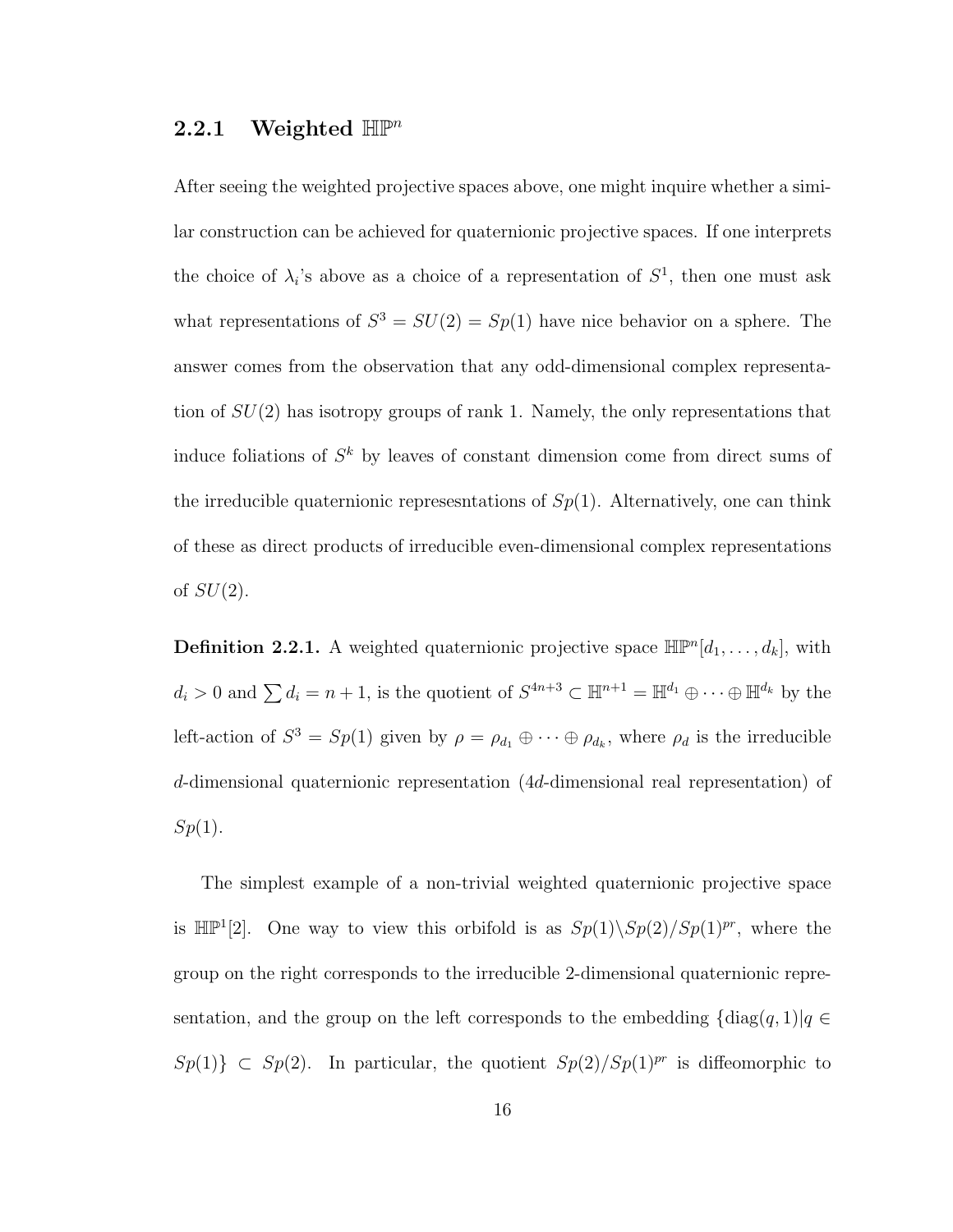$B^7 = SO(5)/SO(3)$  (the 7-dimensional Berger space [Ber61]), and the  $Sp(1)$  acting on the left corresponds to an  $S^3 \subset SO(4)$ , where the action of  $SO(4)$  gives a cohomogeneity one structure on  $B^7$  (see [GWZ08]). Looking at the isotropy groups of the  $SO(4)$  action, we can observe that  $\mathbb{HP}^1[2]$  is a cohomogeneity one orbifold with an  $SO(3)$  action, and the underlying space is  $S<sup>4</sup>$  with a  $\mathbb{Z}_3$  singularity along a Veronese  $\mathbb{RP}^2$ . In particular, as we will see in Chapter 4, this is the Hitchin orbifold  $\mathcal{H}_3$ .

One interesting property of the orbifold  $\mathbb{HP}^1[2]$  is that it admits positive curvature since it is the base of a Riemannian submersion of a positively curved total space. Furthermore, Hitchin [Hit96] showed that it admits a self-dual Einstein metric. Finally, two recent papers ([GVZ11] and [Dea11]) have shown that there is a 7-dimensional manifold  $P_2$  obtained as  $S^3 \to P_2 \to \mathbb{HP}^1[2]$  (see [GWZ08] for the construction), which admits a metric of positive curvature compatible with this fibration. In particular, there are 3 different orbi-fiber bundles with fiber  $S^3$ , and base space  $\mathbb{HP}^1[2]$ , where the total space is a positively curved manifold  $(S^7, P_2, B^7)$ .

One might inquire whether there are other 7-dimensional manifolds with positive curvature which fiber over this orbifold. Unfortunately, the study of bundles over orbifolds is not well-developed at present.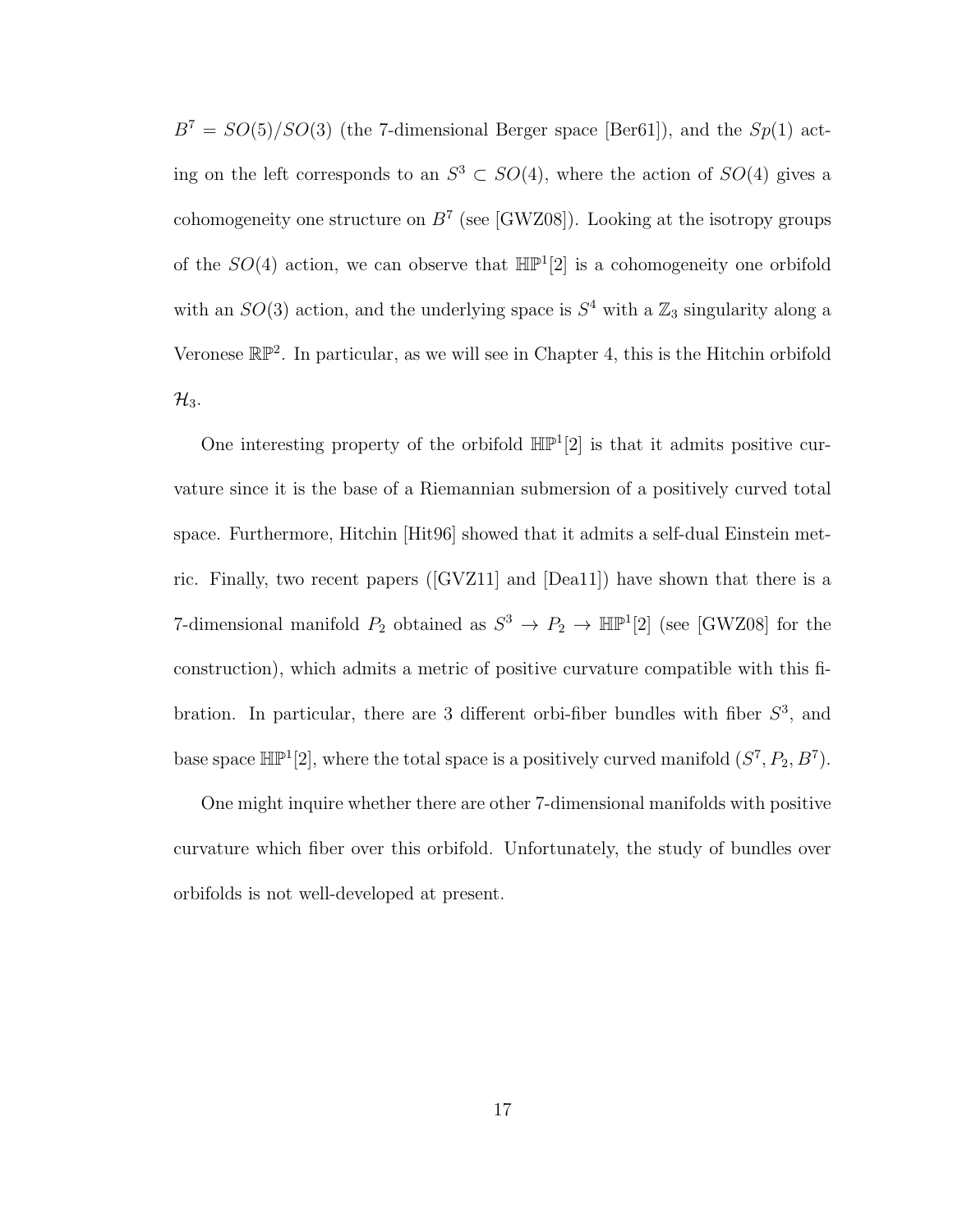### 2.3 Basic Results

In this section we prove several known orbifold results. In particular, using Proposition 2.3.2, we are able to greatly simplify the work of Borzellino on the orbifold Bonnet-Myers theorem.

The following is a simple yet very useful proposition for dealing with orbifolds. A more general version is proven by Armstrong in [Arm68].

**Proposition 2.3.1.** Let X be a simply-connected topological space. Let  $\Gamma$  be a finite group acting continuously on X. Then,  $\pi_1(X/\Gamma) = \Gamma/\Gamma_f$  where  $\Gamma_f$  is generated by the elements of  $\Gamma$  that have fixed points.

For our purposes, the proposition above will use  $X = S^{n-1}$  with  $n > 2$ , since it in particular allows us to compute  $\pi_1(\partial (B^n/\Gamma_x)) = \pi_1(S^{n-1}/\Gamma_x)$  the fundamental group of the boundary of a neighborhood of a singular point. In particular, when  $n = 4$ , and  $\Gamma_x \subset SO(4)$  we get  $S^{n-1}/\Gamma_x$  is a topological manifold (this comes from the fact that every orientable orbifold quotient of  $S^2$  is homeomorphic to  $S^2$ , and therefore, if  $\pi_1(S^3/\Gamma_x) = 0$ , then it must be  $S^3$  by the Poincaré Conjecture.

The following is a generalization of a well-known Lemma due to Kleiner [Kle90] in the manifold case. It can be proven as a corollary of Kleiner's work, since an orbifold is the quotient of the orthonormal frame bundle, which is a smooth manifold, by the action of  $SO(n)$ . However, we provide a direct proof.

**Proposition 2.3.2.** Let  $\mathcal{O}^n$  be a complete Riemannian orbifold,  $p, q \in \mathcal{O}, \gamma$ :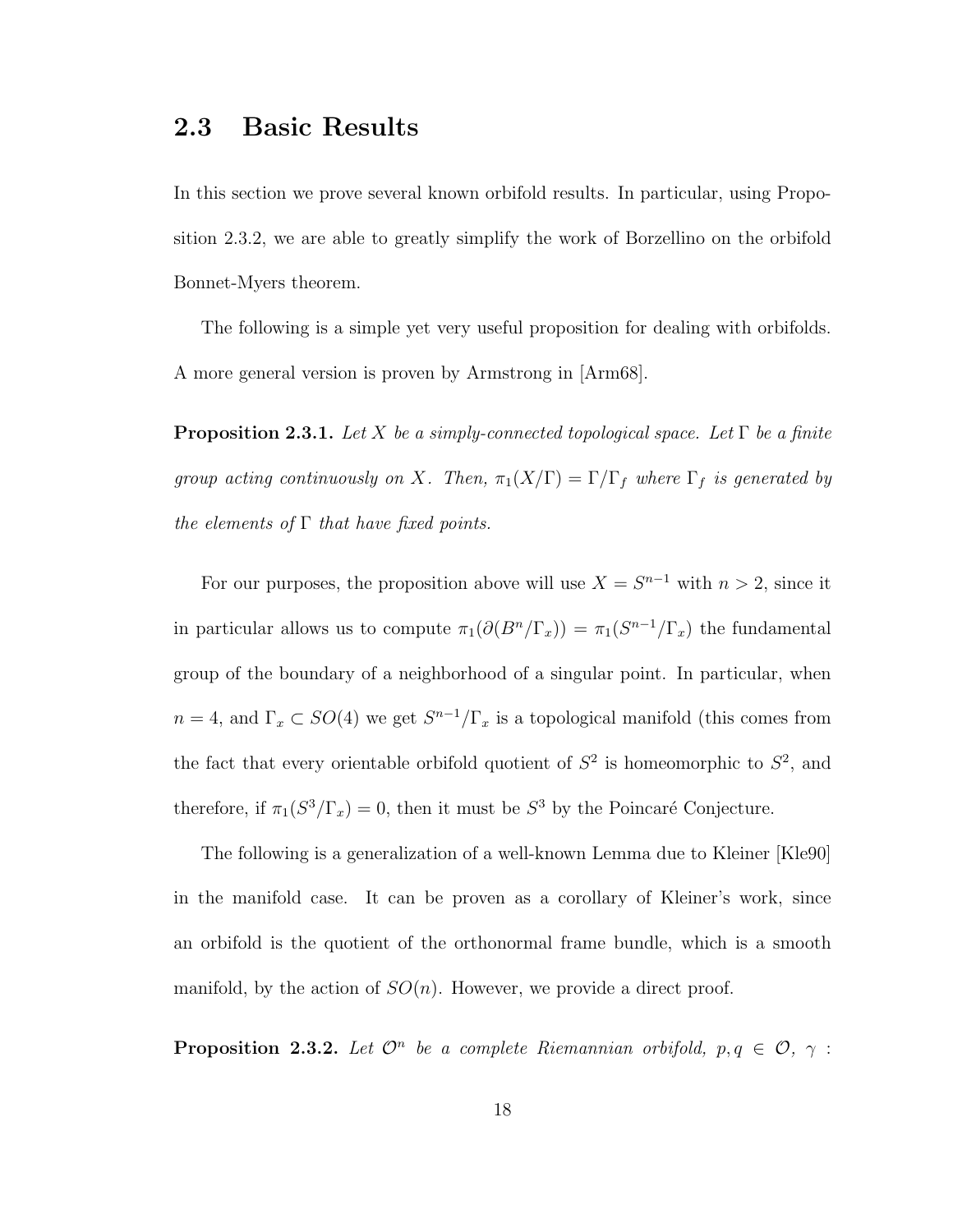$[0, t] \rightarrow \mathcal{O}$  a minimizing geodesic with  $\gamma(0) = p, \gamma(t) = q$ . Let  $k =$  codim  $\mathcal{S}(p)$ ,  $l =$ codim  $S(q)$ , then  $\gamma$  maps  $(0, t)$  to a single stratum,  $S_0$ , where codim  $S_0 \le \min\{k, l\}$ .

*Proof.* Suppose  $\gamma(s)$  lies in a higher codimension startum than  $\gamma(s - \varepsilon)$  for small  $\varepsilon > 0$ . Let  $m = \text{codim } \mathcal{S}(\gamma(s))$ .

Take a neighborhood of  $\gamma(s)$  that has the form  $N = B^{n-m}(\delta) \times B^m(\eta)/\Gamma$ , where  $\Gamma \subset O(m) \subset O(n)$  is the orbifold group along  $\mathcal{S}(\gamma(s))$ . We can choose  $\delta, \eta > 0$ small such that  $\gamma(s-\tau) \in B^{n-m}(\delta) \times S^{m-1}(\eta)/\Gamma$  is the point where  $\gamma$  enters N.

Consider a lift  $\tilde{\gamma}$  :  $(s - \tau, s + \lambda) \to \tilde{N}$  where  $\tilde{N}$  is the local manifold cover of N. Since  $\gamma$  is length minimizing, as such, we can take  $\tilde{\gamma}$  to be length minimizing as well.

Define  $\hat{\gamma}_g : (-\tau, \lambda) \to \tilde{N}$  where  $g \in \Gamma, g \neq I$  fixes  $\tilde{\gamma}(s)$  as follows:

$$
\widehat{\gamma}_g(x) = \begin{cases} g \circ \widetilde{\gamma}(s+x) & x < 0, \\ \widetilde{\gamma}(s+x) & x \ge 0 \end{cases}
$$

 $\hat{\gamma}_g$  is continuous since  $g \circ \tilde{\gamma}(s) = \tilde{\gamma}(s)$ , it has the same image in N as  $\tilde{\gamma}$ ; however, it is not a geodesic of  $\tilde{N}$ . Therefore, we can shorten it while keeping the same endpoints. This implies that  $\gamma$  can be shortened inside N. Which contradicts our  $\Box$ assumption that  $\gamma$  is a minimizing geodesic.

Corollary 2.3.3. If  $p, q \in \mathcal{O}^{\text{reg}}$ , then the shortest distance between p and q can only be achieved by a geodesic segment contained entirely in  $\mathcal{O}^{\text{reg}}$ .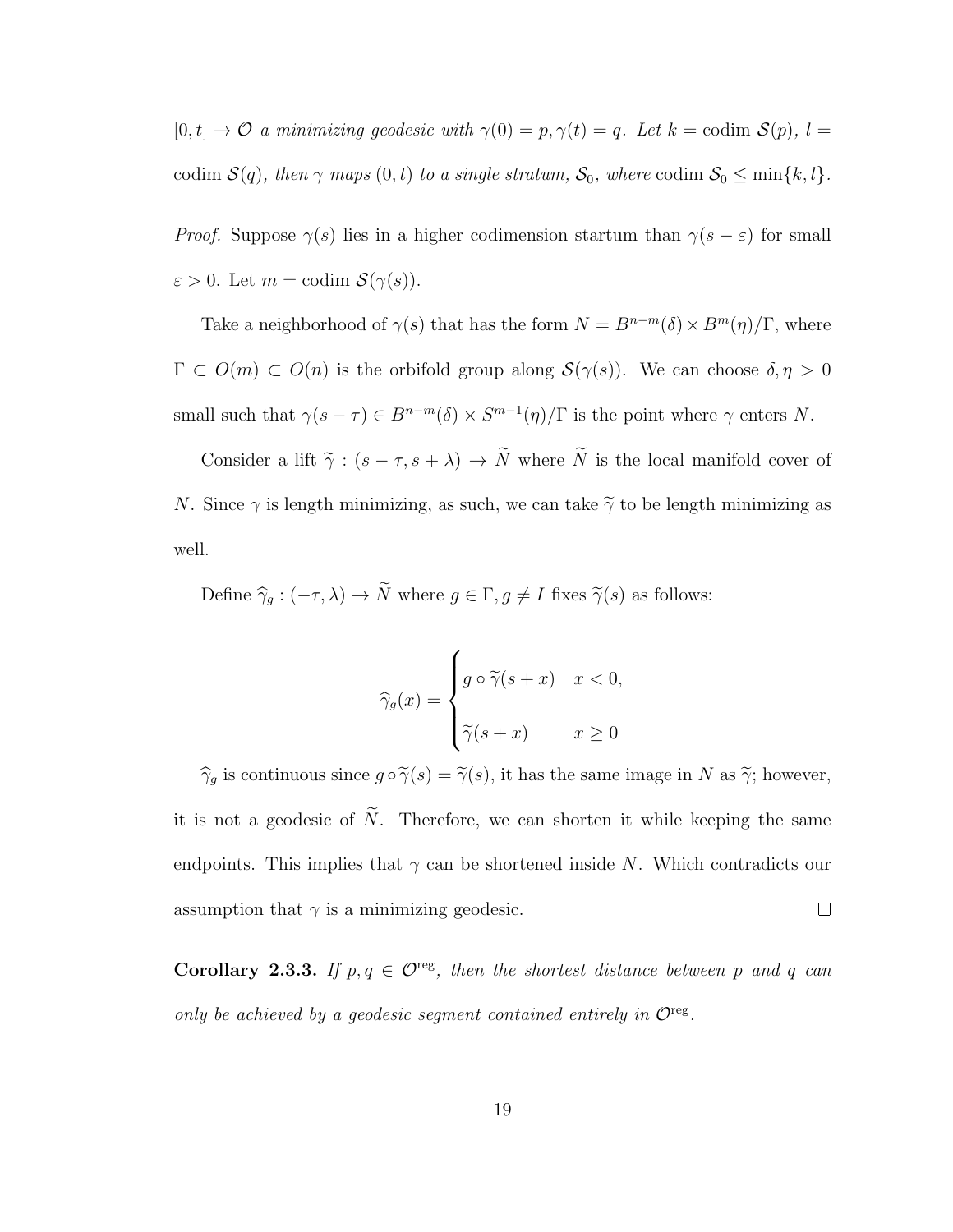We can use this corollary to obtain a simple proof of the following result (see [Bor93] where this was obtained via volume comparison):

Corollary 2.3.4 (Bonnet-Myers for Orbifolds). Let  $\mathcal{O}^n$  be a complete Riemannian orbifold. Suppose that the Ricci curvature of  $\mathcal O$  satisfies  $Ric_p(v) \geq \frac{1}{r^2}$  $\frac{1}{r^2} > 0$  for all  $p \in \mathcal{O}$  and for all  $v \in T_p \mathcal{O}$ . Then  $\mathcal{O}$  is compact and the diameter diam  $\mathcal{O} \leq \pi r$ .

*Proof.* Suppose diam  $\mathcal{O} > \pi r$ . Since the set of regular points is dense, there exist  $p, q \in \mathcal{O}^{\text{reg}}$  such that  $d(p, q) > \pi r$ . Let  $\gamma$  be a length minimizing geodesic segment connecting p and q. By the previous corollary, we know that  $\gamma$  lies in  $\mathcal{O}^{\text{reg}}$ . Moreover, since  $\mathcal{O}^{reg}$  is open, a neighborhood of  $\gamma$  lies in  $\mathcal{O}^{reg}$ , which means we can use the standard proof of Bennet-Myers using the second variation formula.  $\Box$ 

**Theorem 2.3.5** (Synge-Weinstein for Orbifolds). Let f be an isometry of a compact oriented Riemannian orbifold  $\mathcal{O}^n$ . Suppose that  $\mathcal O$  has positive sectional curvature and that if n is even f preserves orientation and if n is odd, f reverses orientation. Then, f has a fixed point.

*Proof.* Let  $d_f: \mathcal{O} \to \mathbb{R}$  be defined by  $d_f(p) = d(p, f(p))$ .

Let  $p \in \mathcal{O}$  be a point that minimizes  $d_f$ . We assume that  $d_f(p) > 0$ .

Let  $\gamma$  be a minimizing geodesic connecting p to  $f(p)$ . By the same argument as the standard Synge-Weinstein theorem, f acts on  $\gamma$  by translation by  $d_f(p)$ . We assume that  $\gamma(0) = p, \gamma(T) = f(p)$ .

We now show that  $\gamma : (-\infty, \infty)$  must lie in a single stratum.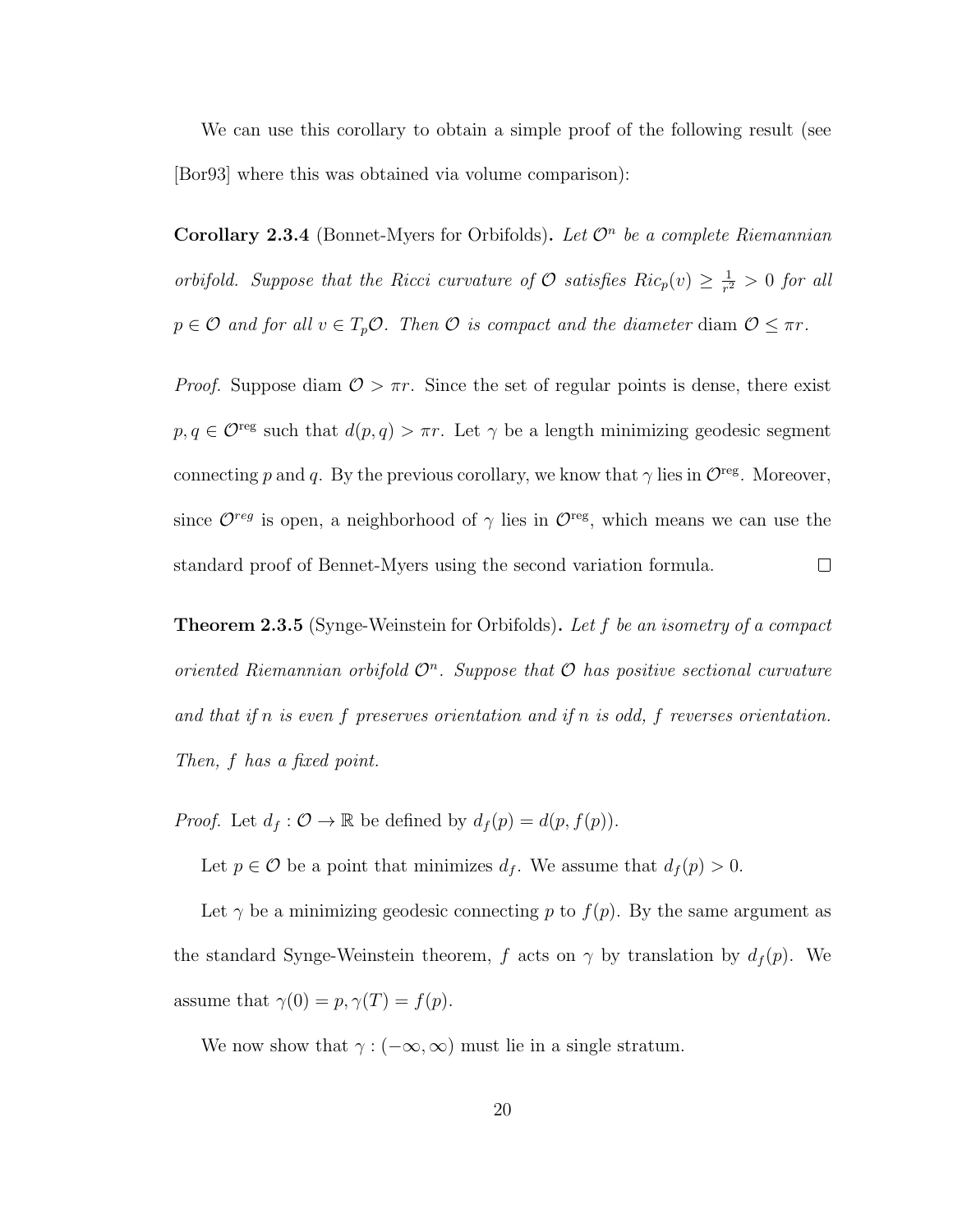Let  $q = \gamma(T/3)$  and  $r = \gamma(2T/3)$ . By Proposition 2.3.2 we know that since  $\gamma$  is length minimizing on [0, T], q, r are in the same stratum. Furthermore,  $\gamma$  must be length minimizing on  $[T/3, 4T/3]$ . Therefore, r and  $f(p)$  are in the same stratum. From this we conclude that the entire image of  $\gamma$  is in a single stratum.

Let N be a  $\delta$ -tubular neighborhood of  $\gamma([-\varepsilon,T+\varepsilon])$ . Then, for  $\delta,\varepsilon > 0$  small enough, we can take a local manifold cover of  $N$ , which we will call  $\widetilde{N}$ . By taking the unique lift of  $\gamma([0,T])$  to  $\widetilde{N}$ , we can apply the same steps as the proof of the standard Synge-Weinstein theorem to conclude that there exists a point q close to p such that  $d_f(q) < d_f(p)$ .  $\Box$ 

An interesting question is how to adapt Synge's theorem to the orbifold case. The straight forward adaptation fails. For example  $\mathcal{O}^2 = S^2/\mathbb{Z}^2$ , where  $\mathbb{Z}^2$  acts by rotation by 180<sup>°</sup> is orientable, but  $\pi_1^{orb}(\mathcal{O}) = \mathbb{Z}_2$ , and  $\mathcal{O}^3 = S^3/\mathbb{Z}_2$  where  $\mathbb{Z}_2$  acts by reflections in some 3-plane in  $\mathbb{R}^4$  is not orientable in the orbifold sense.

The corollary below demonstrates the analog of Synge's Theorem for Orbifolds, a version for Alexandrov spaces can be found in [HS12], and with some additional assumptions in [Pet98]

**Corollary 2.3.6** (Synge's Theorem for Orbifolds). Let  $\mathcal O$  be a compact positively curved orbifold, then

- 1. if n is even, and  $O$  orientable, then  $|O|$  is simply connected.
- 2. if n is odd, and for every  $p \in \mathcal{O}$ ,  $\Gamma_p \subset SO(n)$ , then  $\mathcal O$  is orientable.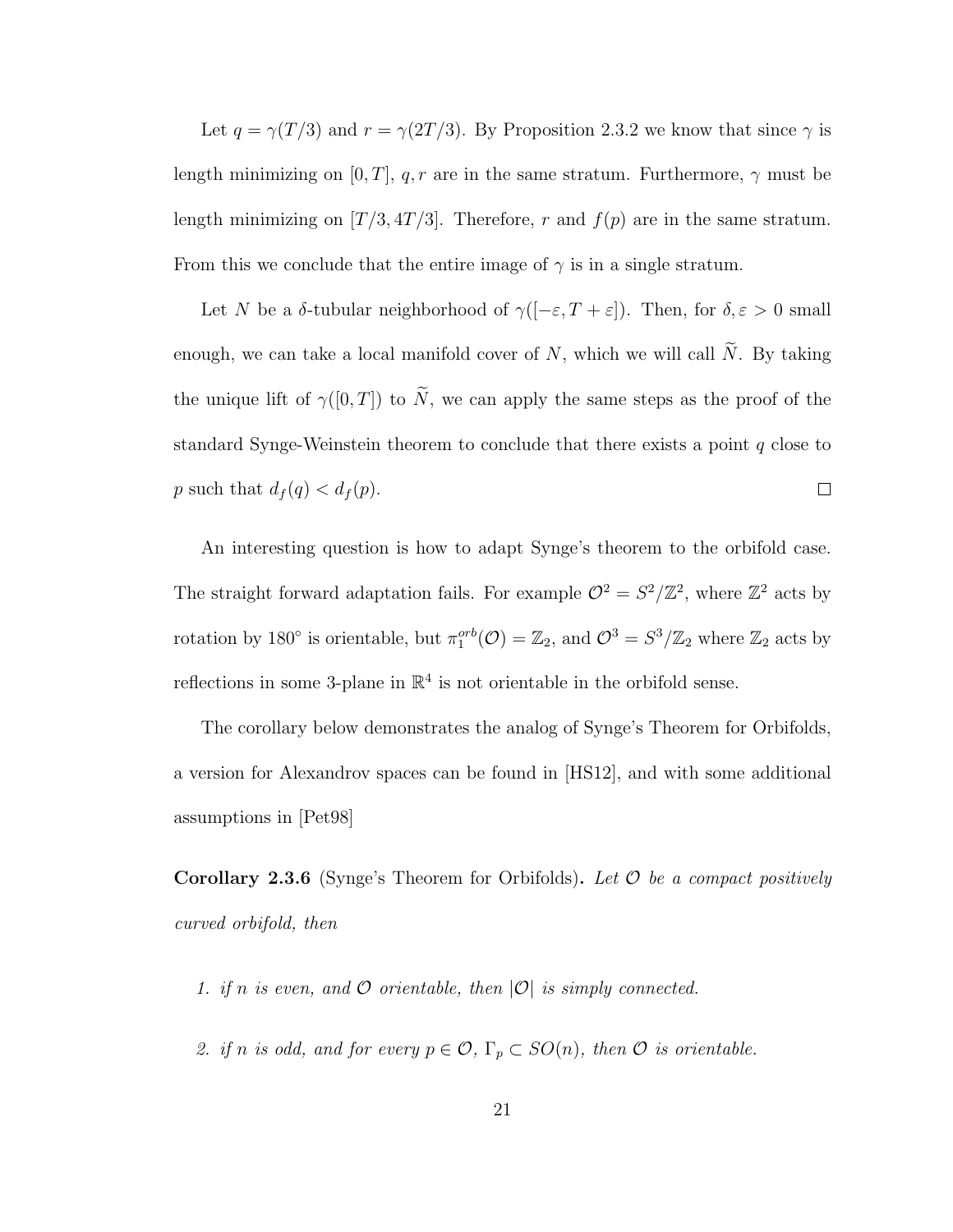*Proof.* For the even dimensional case, we suppose that  $|O|$  is not simply connected, let U be a finite cover of O such that  $|U|$  is a cover of  $|O|$ . Let f be a deck transformation, then f is an isometry of  $U$  that preserves orientation. By Synge-Weinstein, f must have a fixed point; therefore,  $|\mathcal{U}|$  can not be a cover of  $|\mathcal{O}|$ .

For the odd dimensional case, we suppose  $\mathcal O$  is non-orientable, then there is a double cover  $\mathcal{U} \to \mathcal{O}$  with  $\mathcal{U}$  orientable and positively curved. By Synge-Weinstein, the orientation reversing isometry of  $U$  has a fixed point. Furthermore, it is clear that the action on the tangent space at that point is orientation reversing, so the orbifold group at the image of this fixed point will not lie in  $SO(n)$ .  $\Box$ 

Finally, we add in this section a few warnings about scenarios in which the behavior of orbifolds differs significantly from that of manifolds.

If a finite group fixes two complementary subspaces of  $T_p \mathcal{O}$ , then it need not fix the entire tangent space (see Example 4.1.3, and more detailed description of what occurs in this scenario in 4).

Additionally, there is a challenge in defining when two vectors is  $T_p \mathcal{O}$  are orthogonal. The first possible definition is to say that  $v, w$  are orthogonal if there are lifts  $\tilde{v}, \tilde{w}$  which are orthogonal in the local cover. However, with this definition, it is possible to have v orthogonal to itself, for example  $\mathcal{O} = S^2/rot_{\pi/2}$  then at the north pole, every vector is orthogonal to itself. The second possible definition is to say that v, w are orthogonal if all lifts  $\tilde{v}, \tilde{w}$  are orthogonal in the local cover. Under this definition, it is possible that  $v$  has no non-zero vectors orthogonal to it (same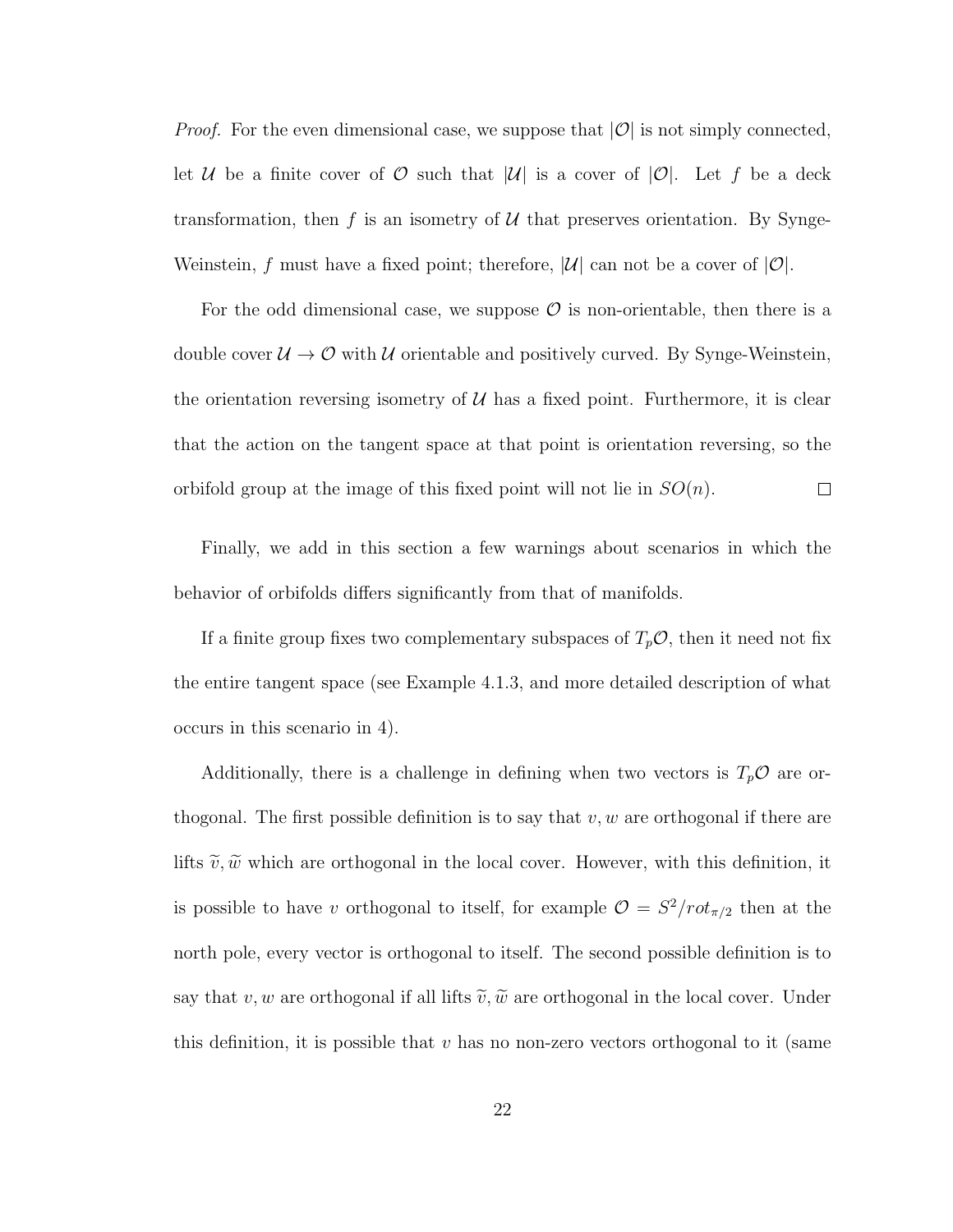$\mathcal O$  as before); nevertheless, this is the definition we prefer.

We now show that the slice theorem holds for orbifolds and respects the orbifold structure. Note that it is known to hold for Alexandrov spaces [HS12], although the proof does not describe the orbifold structure. In fact, in the orbifold case, the proof is a straightforward generalization of that for manifolds.

**Proposition 2.3.7** (Slice Theorem for Orbifolds). Let G be a connected Lie group,  $\mathcal{O}^n$  a Riemannian orbifold, with an isometric G-action. Then, given any  $p \in \mathcal{O}$ , and sufficiently small  $r > 0$ , we have

$$
B_r(G(p)) \cong G \times_{G_p} Cone(\nu_p)
$$

where  $G_p = \{g \in G | g(p) = p\}$ ,  $G(p)$  is the orbit of p, and  $\nu_p = \{v \in T_p \mathcal{O} | v \perp$  $G(p), |v| = 1$  is the space of directions orthogonal to the orbit.

Remark 2.3.1. In the course of the proof we will also show that it does not matter which definition of orthogonality we use.

*Proof.* We begin with the observation that  $G(p) \subset \mathcal{S}(p)$ , since  $g(p)$  must lie in a stratum with the same orbifold group, and  $G(p)$  is connected. In particular, this tells us that  $G(p)$  lifts uniquely to the local manifold cover at p, as  $S(p)$  must lie in Fix( $\Gamma_p$ ). Furthermore, with respect to this lift,  $\Gamma_p \subset O(k) \subset O(n)$ , where k is the codimension of  $\mathcal{S}(p)$ . Let l be the codimension of  $G(p)$  inside  $\mathcal{S}(p)$ , then  $\nu_p = S^{k+l-1}/\Gamma_p$  is well-defined.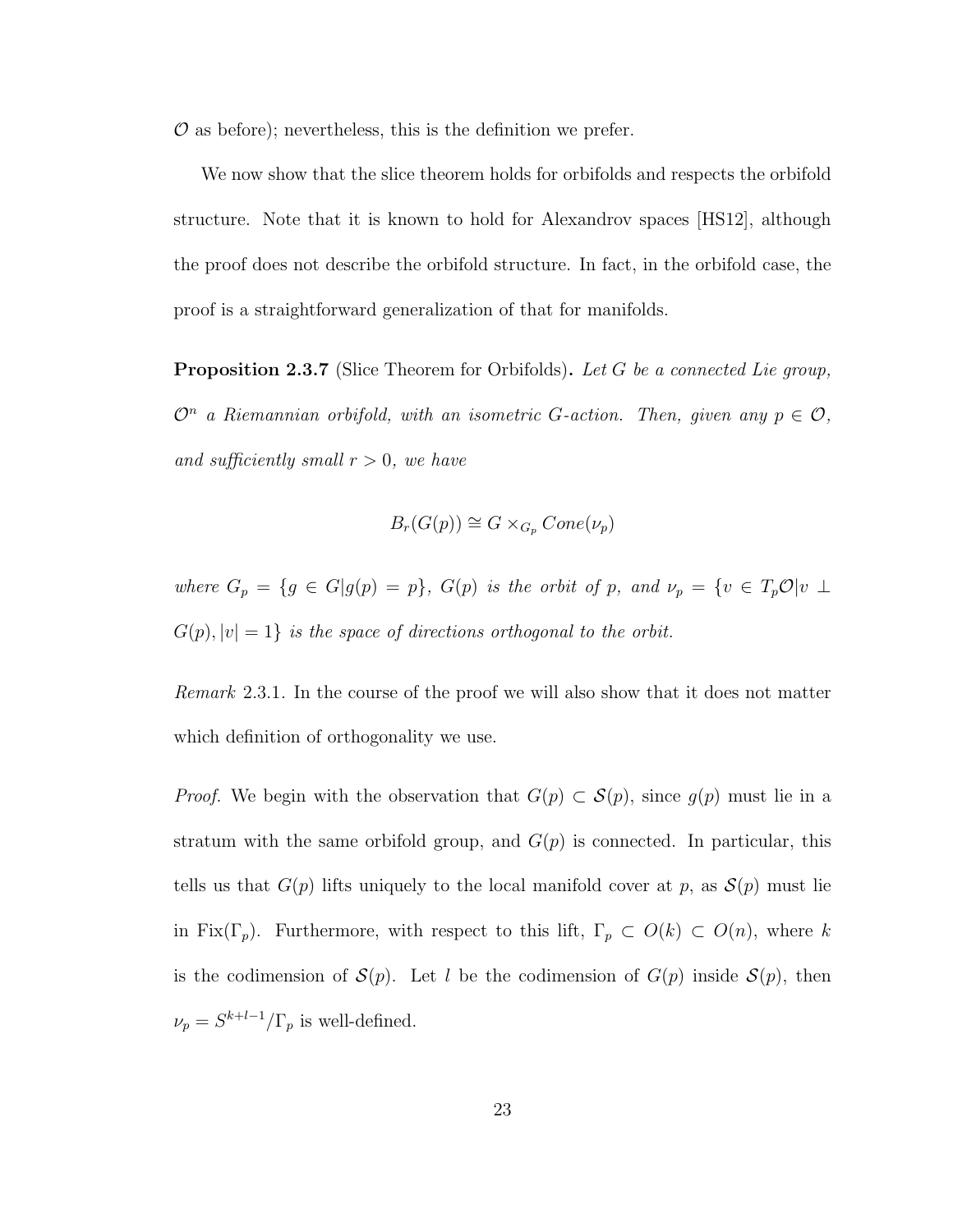These observations allow us to approach the proof for the orbifold case in the same fashion as the manifold case. We define  $\varphi : G \times Cone(\nu_p) \rightarrow \mathcal{O}$  as

$$
\varphi(g, v) = g(\exp_p(v)),
$$

this map has kernel  $G_p$ , and so induces a map  $G \times_{G_p} Cone(\nu_p) \to \mathcal{O}$ . To get an inverse map, for q close to  $G(p)$ , we take  $q_0$  to be the point on  $G(p)$  closest to q, and  $g_0 \in G$  be such that  $g_0(p) = q_0$ , this choice is unique up to  $G_p$ . We then consider  $v_0 \in \text{Cone}(\nu_p) \subset T_p \mathcal{O}$  such that  $\exp_p(v_0) = g_0^{-1}(q)$ . This gives us our  $\Box$ diffeomorphism.

We end the section with a result which appeared in the original paper of Satake:

**Proposition 2.3.8** (Orbifold Poincaré Duality [Sat56]). Let  $\mathcal{O}$  be a compact orientable n-dimensional orbifold without boundary, then  $\mathcal O$  is a  $\mathbb R$ -homology manifold, and in particular,  $H^k(|\mathcal{O}|\,;\mathbb{R}) = H_{n-k}(|\mathcal{O}|\,;\mathbb{R})$ .

A direct proof of this result is not difficult, and relies on understanding the relation between  $H^*(B^n, S^{n-1})$  and  $H^*(B^n/\Gamma, S^{n-1}/\Gamma)$  when  $\Gamma$  is a finite group acting effectively, and preserving orientation (see [Gro57] and [Mac62]). In particular, the only difference between the two cohomology rings is in the torsion, which is killed off when passing to real coefficients.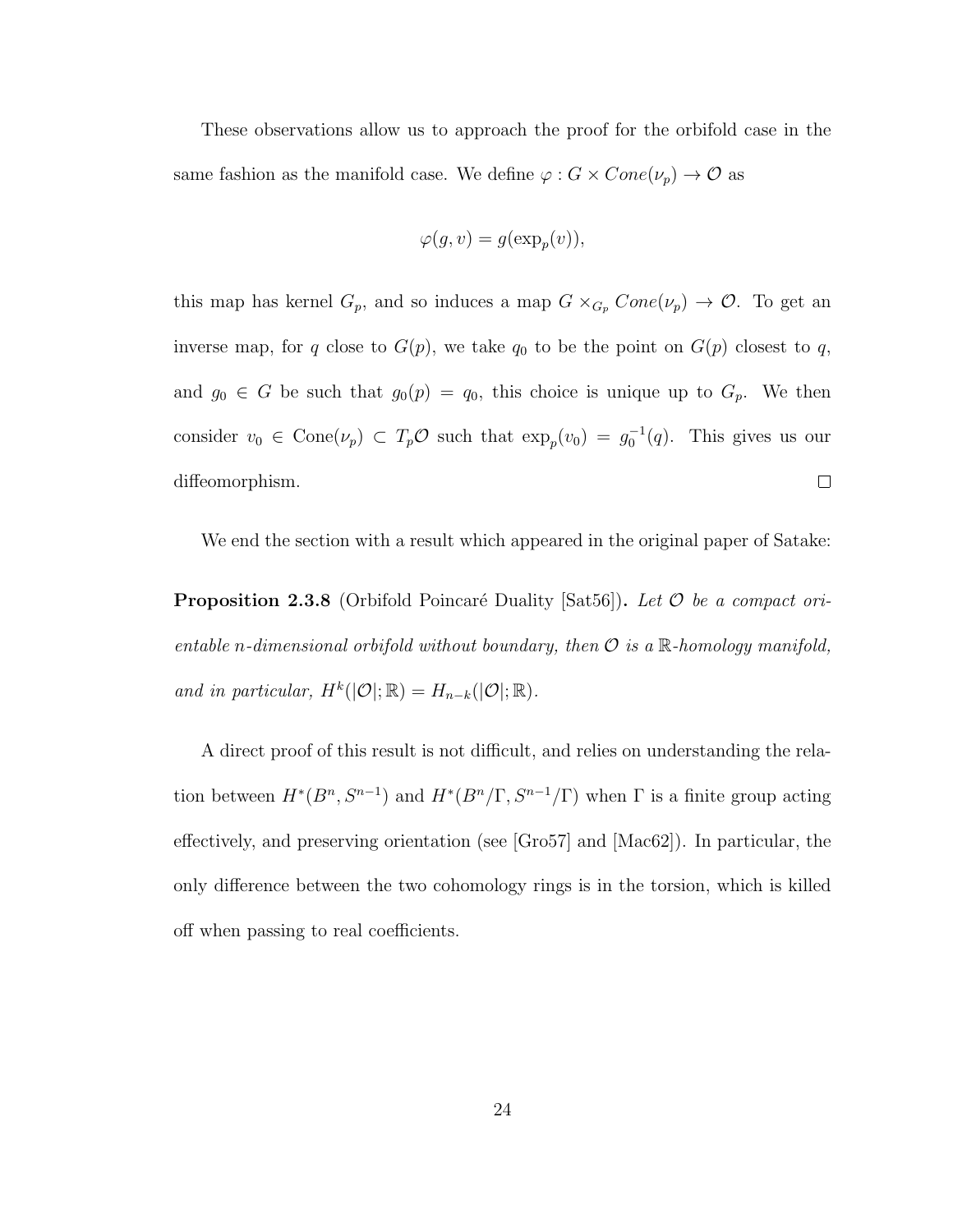## Chapter 3

## Group Actions and Metrics

### 3.1 Biquotients

Recall that a biquotient X is of the form  $X = G//U$  where G is a Lie group and  $U \subset G \times G$  acts as  $(u_l, u_r) \cdot g = u_l g u_r^{-1}$  where  $g \in G$  and  $(u_l, u_r) \in U$ . If  $U = K \times H$ with  $K, H \subset G$ , then we can instead write  $X = K\backslash G/H$ . In his Habilitation, Eschenburg [Esc84] showed that if  $G//U$  is a manifold, then rk  $U \leq \text{rk } G$ . Since the argument is done on the Lie algebra level, we will see that it also holds when we allow  $G//U$  to be an orbifold.

**Lemma 3.1.1.** Let  $\mathfrak{t}_\mathfrak{u} \subset \mathfrak{u}$  be a maximal abelian subalgebra. Then,  $G//U$  is an orbifold if and only if for all non-zero  $(X_1, X_2) \in \mathfrak{t}_\mathfrak{u} \subset \mathfrak{u} \subset \mathfrak{g} \oplus \mathfrak{g}$  and for all  $g \in G$ ,  $X_1 - \text{Ad}(g)X_2 \neq 0.$ 

If  $\pi : G \to G//U$  is the projection, and  $g \in G$ , then the orbifold group  $\Gamma_{\pi(g)} \subset U$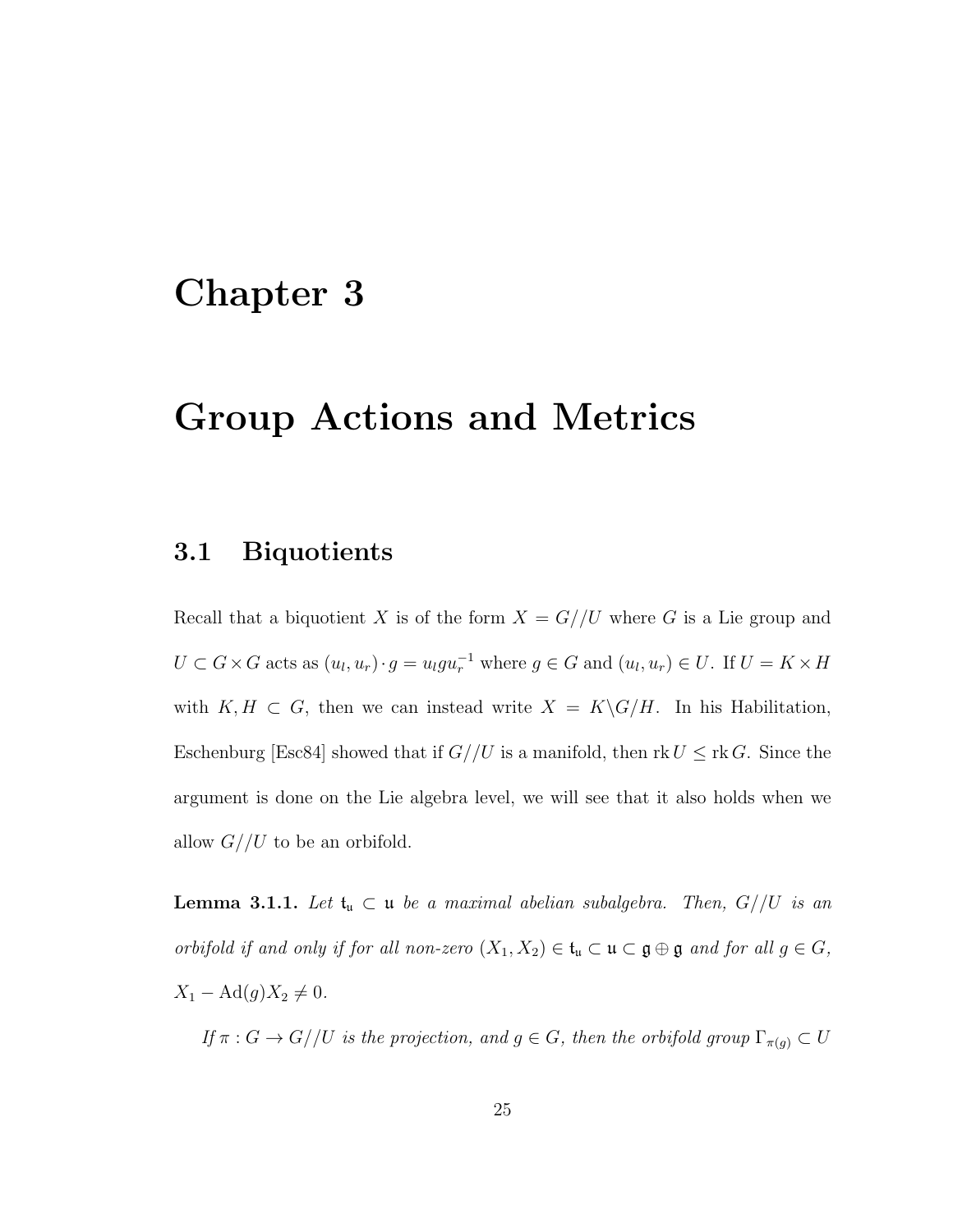is given by

$$
\Gamma_{\pi(g)} = \{(h, k) \in U \mid h g k^{-1} g^{-1} = e\}.
$$

In particular,  $G//U$  is a manifold iff  $(h, k) \in U, g \in G$  with  $h = gkg^{-1}$  implies  $h = k = e$ .

*Proof.* Let M be a manifold,  $\Gamma$  a Lie group,  $\pi : M \to \mathcal{O} = M/\Gamma$  the projection map. Then, for any  $x \in M$ ,  $\Gamma_{\pi(x)} = \text{Stab}(x)$ . As a corollary we get the description of  $\Gamma_{\pi(g)}$  as desired. Observe that  $G//U$  is an orbifold iff the stabilizer of every  $g \in G$ is finite. The Lie algebra of  $\Gamma_{\pi(g)}$  is  $X_1-\text{Ad}(g)X_2$  where  $(X_1, X_2) \in \mathfrak{u}$ . Since we can conjugate  $(X_1, X_2) \in \mathfrak{u}$  into an element of  $\mathfrak{t}_{\mathfrak{u}} \subset \mathfrak{u}$ , and since the stabilizer groups occur in conjugacy classes, the first claim follows as well.  $\Box$ 

### **Lemma 3.1.2.** If  $G//U$  is an orbifold, then  $rk \mathfrak{u} \leq rk \mathfrak{g}$ .

*Proof.* Suppose  $rk\mathfrak{u} > rk\mathfrak{g}$ , let  $\mathfrak{t}_{\mathfrak{u}} \subset \mathfrak{u} \subset \mathfrak{g} \oplus \mathfrak{g}$  be a maximal torus. Let  $\varphi_1, \varphi_2$  be projections of u onto the first and second copy of g respectively. Pick a maximal  $\text{torus } \mathfrak{t}_{\mathfrak{g}} \subset \mathfrak{g} \text{ such that } \varphi_1(\mathfrak{t}_{\mathfrak{u}}) \subset \mathfrak{t}_{\mathfrak{g}}.$ 

Next, pick  $g \in G$  such that  $\text{Ad}(g)\varphi_2(\mathfrak{t}_{\mathfrak{u}}) \subset \mathfrak{t}_{\mathfrak{g}}$ . This induces a linear map  $\Phi: \mathfrak{t}_{\mathfrak{u}} \to \mathfrak{t}_{\mathfrak{g}}$  given by

$$
\Phi(X) = \varphi_1(X) - \operatorname{Ad}(g)\varphi_2(X).
$$

In particular, if  $rk\mathfrak{u} > rk\mathfrak{g}$ , we conclude that ker  $\Phi \neq \{0\}$ . This implies that there exists  $X = (\varphi_1(X), \varphi_2(X)) \in \mathfrak{u}$  such that  $\varphi_1(X) - \mathrm{Ad}(g)\varphi_2(X) = 0$ , which by the previous lemma implies that  $G//U$  is not an orbifold.  $\Box$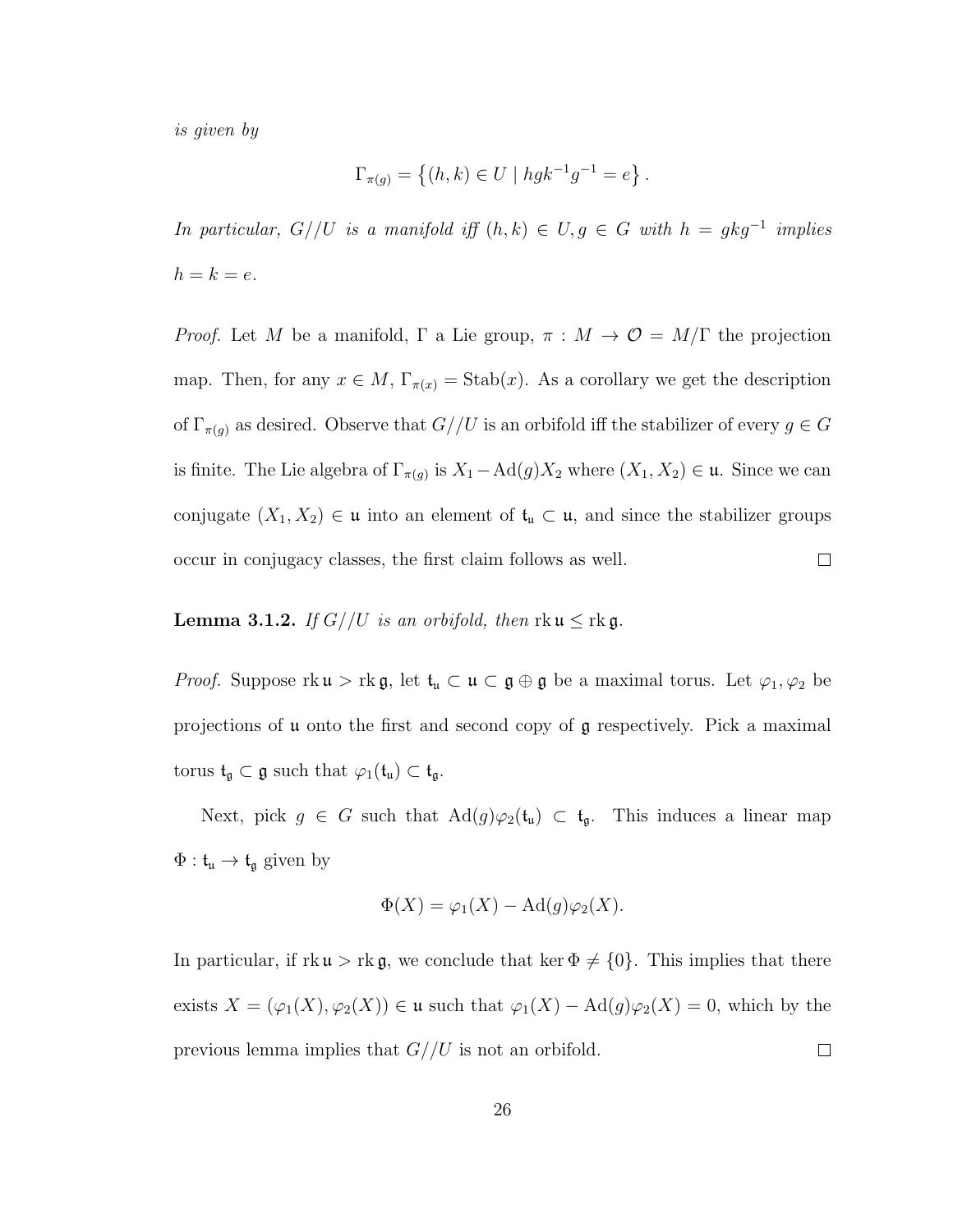Remark 3.1.1. A special situation occurs when one deals with biquotients of the form  $SU(n)//U$ . In particular, one does not usually require that  $U \subset SU(n) \times SU(n)$ , but rather that  $U \subset U(n) \times U(n)$ , such that if  $(g, h) \in U$ , then  $\det(g) = \det(h)$ , which ensures that  $SU(n)$  is a subset of  $U(n)$  that is preserved under the action of U.

#### 3.1.1 Classical Examples

Example 3.1.1 (Eschenburg Spaces). One of the first examples of biquotients comes from the work of Eschenburg [Esc84], [Esc82] and forms a family of spaces called the Eschenburg spaces. An Eschenburg space is a biquotient of the form  $E_{p,q}^7 =$  $SU(3)/\mathcal{S}_{p,q}^1$ , with  $p,q \in \mathbb{Z}^3$ , where the action of  $S_{p,q}^1$  on  $SU(3)$  is given by

$$
z \star A = \text{diag}(z^{p_1}, z^{p_2}, z^{p_3})^{-1} \cdot A \cdot \text{diag}(z^{q_1}, z^{q_2}, z^{q_3}).
$$

In order for the quotient to be a manifold, we must impose the condition that  $gcd(p_1 - q_{\sigma(1)}, p_2 - q_{\sigma(2)}) = 1$  for all  $\sigma \in S_3$ . Alternatievly, if we wish to allow orbifolds, the condition is  $gcd(p_1 - q_{\sigma(1)}, p_2 - q_{\sigma(2)}) \neq 0$ .

Eschenburg showed that if  $q_i \notin [p_{min}, p_{max}]$ , then the Eschenburg space admits a metric with positive curvature, since the argument is done on the Lie algebra level, the same condition holds for orbifolds. Kerin [Ker08] further showed that all Eschenburg spaces admit metrics of quasi-positive curvature, and some admit metrics of almost-positive curvature.

Example 3.1.2 (Gromoll-Meyer Sphere). While systematic study of biquotients be-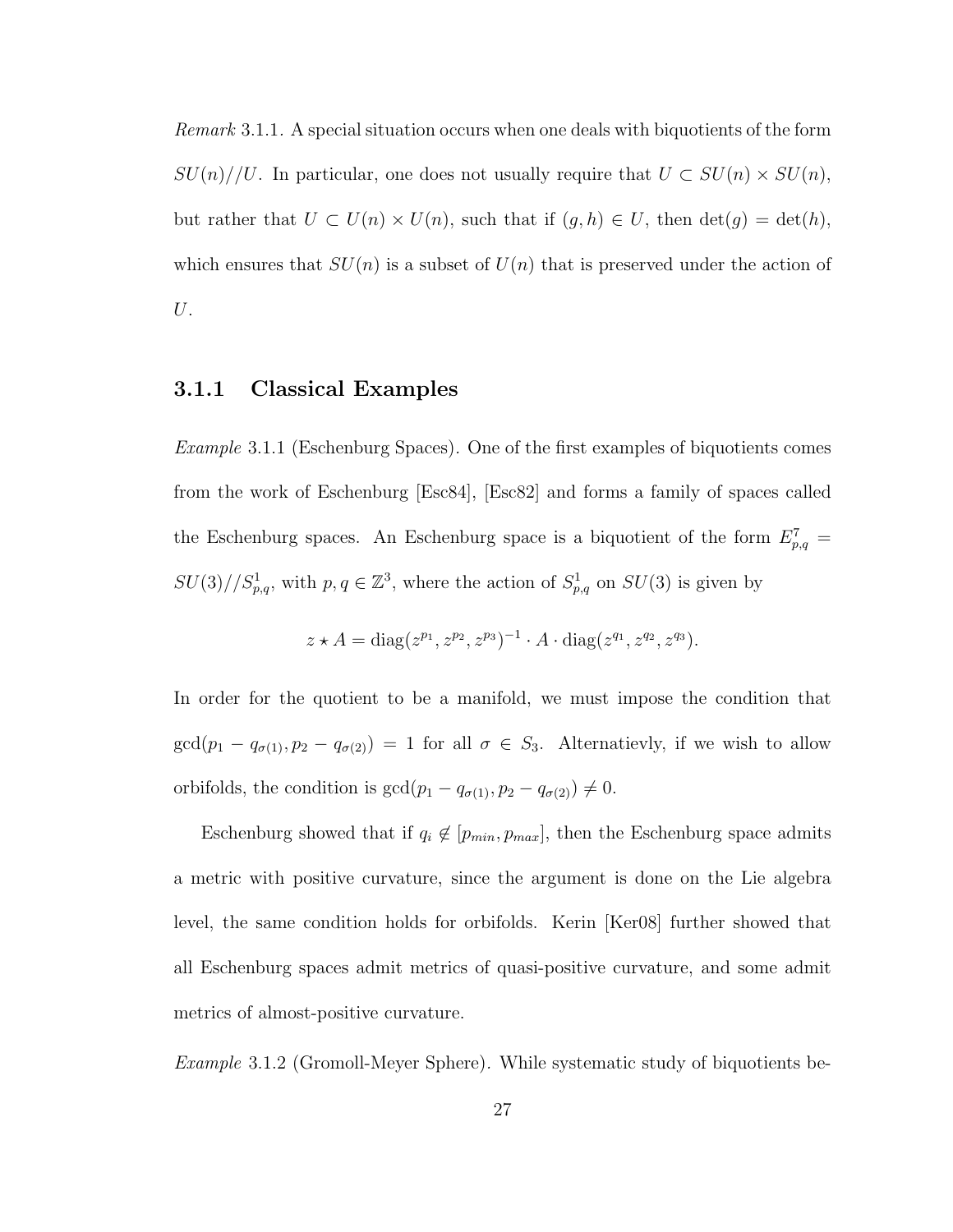gan with Eschenburg, an even earlier example of a biquotient is found in [GM74] and is known as the Gromoll-Meyer sphere. The Gromoll-Meyer sphere is the  $(2, -1)$ Milnor 7-sphere [Mil56], and is obtained as a biquotient of the form  $Sp(2)//Sp(1)$ . The embedding of  $Sp(1)$  into  $Sp(2) \times Sp(2)$  used here is diagonal in the first  $Sp(2)$ and the upper-left embedding into the second  $Sp(2)$ .

Eschenburg and Kerin [EK08] have shown that the Gromoll-Meyer sphere admits a metric with almost positive curvature. More recently, Petersen and Wilhelm [PW08] have proposed a method to show that the Gromoll-Meyer sphere admits a metric with positive curvature.

#### 3.1.2 Orbifold Examples

In addition to the manifold examples presented in the previous section, several example of orbifold biquotients can be found in the literature.

Example 3.1.3. In [FZ07], Florit and Ziller generalized the notion of Eschenburg spaces to a family of 6-dimensional orbifolds of the form  $SU(3)/T^2$ , where  $T^2 =$  $S_{p,q}^1 \times S_{a,b}^1$ , with both  $S_{p,q}^1$  and  $S_{a,b}^1$  being of the form required for the Eschenburg space. We study this family in more detail in section 5.3.

*Example* 3.1.4. In his thesis [Ker08], Kerin studied the family  $S^3 \times S^3 // T^2$ . Kerin showed that there are two families and one exceptional examples of such biquotients. These are described by considering the embedding of  $T^2$  into  $T^2 \times T^2 \subset G \times G$ , where  $G = S^3 \times S^3$ .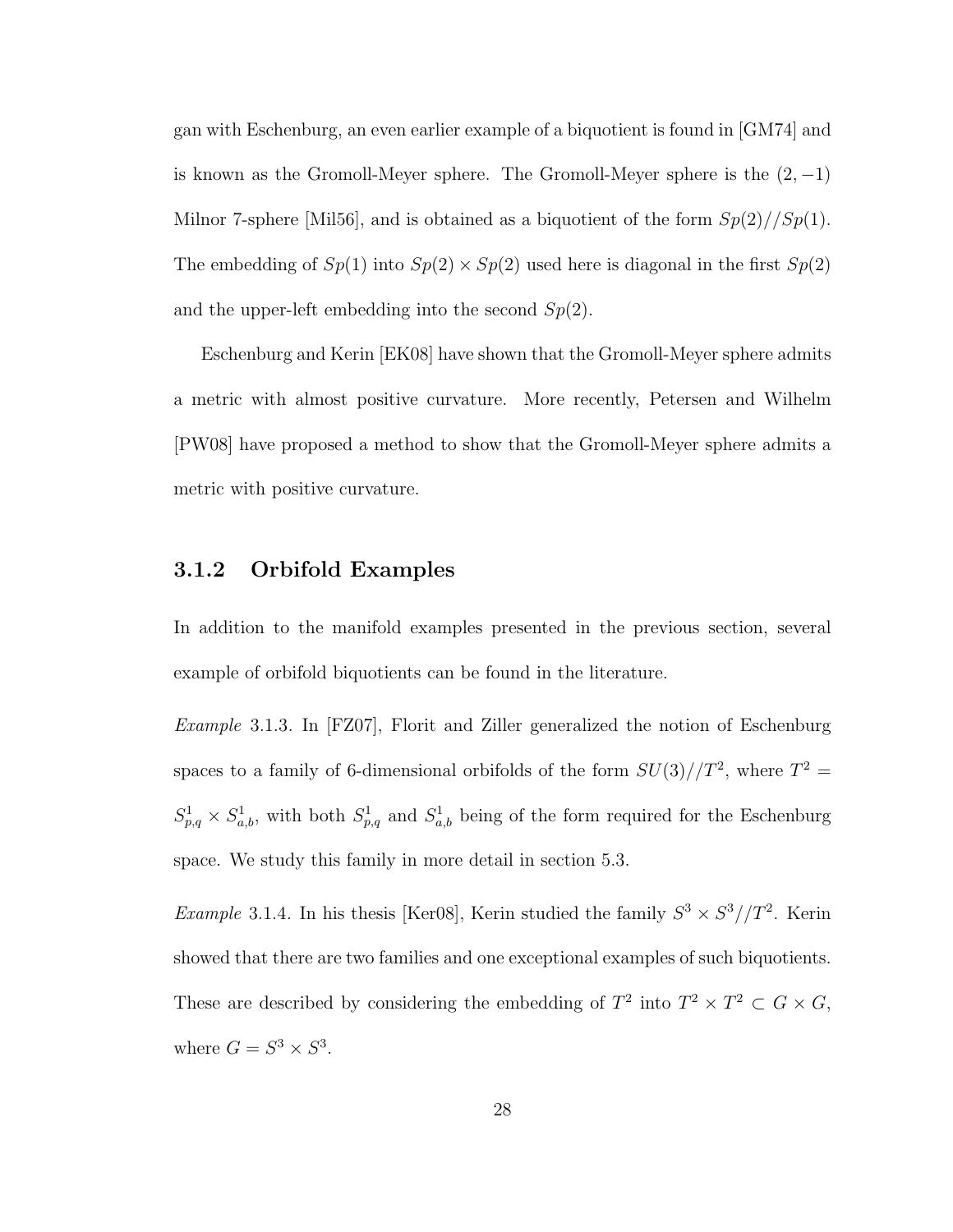$$
U_L = \left\{ \left( \begin{pmatrix} z \\ w \end{pmatrix}, \begin{pmatrix} 1 \\ 1 \end{pmatrix} \right) \middle| z, w \in S^1 \right\}
$$
  
\n
$$
U_c = \left\{ \left( \begin{pmatrix} z \\ z^c \end{pmatrix}, \begin{pmatrix} w \\ w \end{pmatrix} \right) \middle| z, w \in S^1 \right\}
$$
  
\n
$$
U_{a,b} = \left\{ \left( \begin{pmatrix} z \\ w \end{pmatrix}, \begin{pmatrix} z^a w^b \\ z^a w^b \end{pmatrix} \right) \middle| z, w \in S^1 \right\}
$$
  
\n $a, b \in \mathbb{Z}$ 

 $G//U_L = S^2 \times S^2$  and  $G//U_0 = \mathbb{CP}^2 \# - \mathbb{CP}^2$  are the only manifolds in this family of biquotients. Moreover, when applying a certain deformation, Kerin shows that  $G//T^2$  inherits a metric of almost positive curvature iff it is a singular orbifold.

### 3.2 Submersions and Deformations

The main reason biquotients have well-behaved curvature properties is that they are formed as base spaces of Riemannian submersions. Recall that O'Neils's formula states that if  $M^n \to N^{n-k}$  is a Riemannian submersion, then

$$
\sec_N(X, Y) = \sec_M(\widetilde{X}, \widetilde{Y}) + \frac{3}{4} |[\widetilde{X}, \widetilde{Y}]|^2 \ge \sec_M(\widetilde{X}, \widetilde{Y}),
$$

where  $\sec_N, \sec_M$  are the sectional curvatures in  $N$  and  $M$  respectively, and  $\widetilde{X}, \widetilde{Y}$ are horizontal lifts of tangent vectors  $X, Y$ . In particular, note that Riemannian submersions do not decrease sectional curvature. And so from the submersion  $G \to G//U$ , we conclude that  $G//U$  has non-negative curvature whenever G is a compact Lie group equipped with a bi-invariant metric.

On the other hand, sometimes having non-negative curvature is not the best we can achieve. One way to increase the amount of positive curvature is to perform a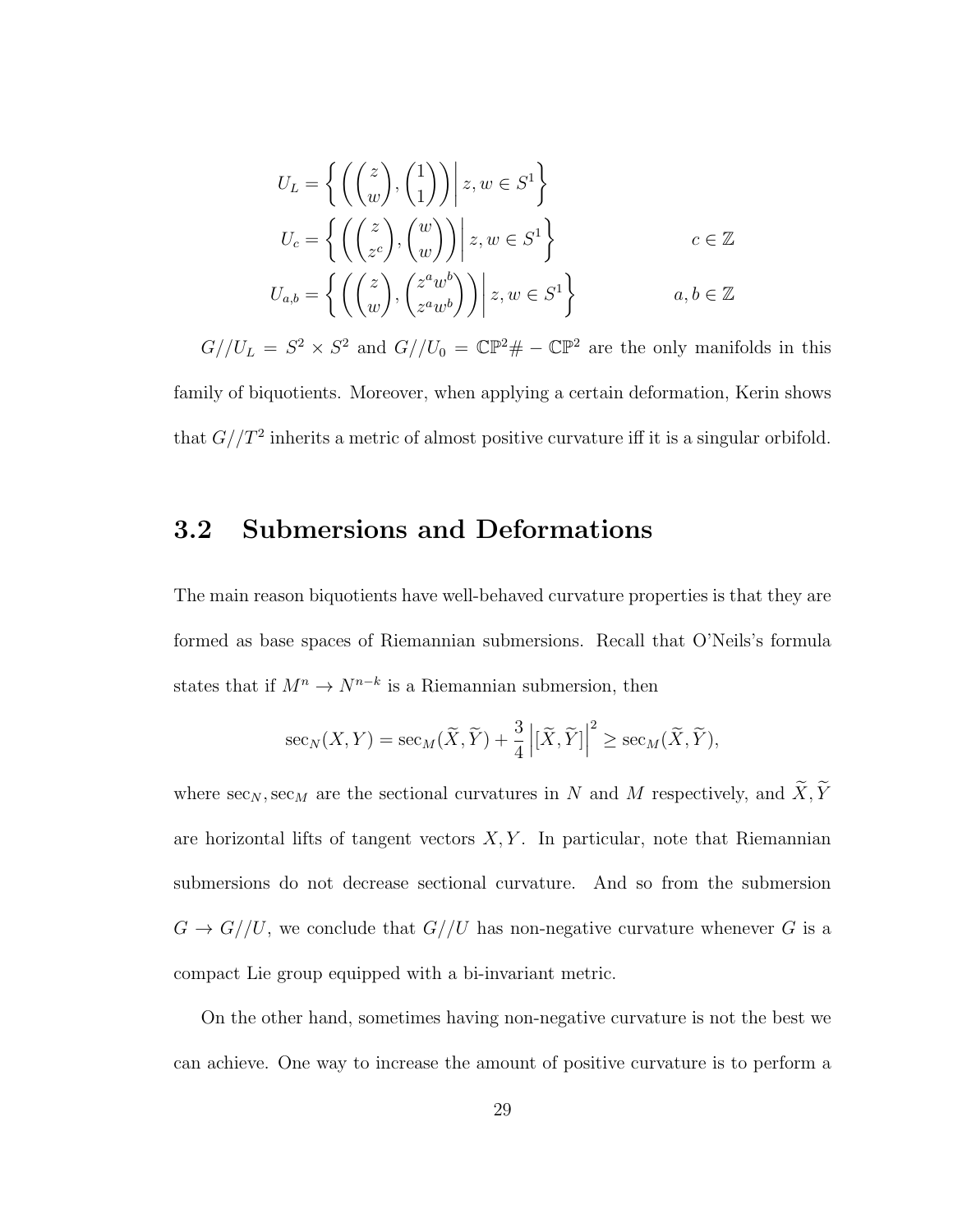Cheeger deformation [Che73], which is used to improve the curvature on manifolds and orbifolds obtained as quotients of Lie groups.

To perform a Cheeger deformation along a subgroup  $K \subset G$ , choose  $\lambda > 0$ , and define  $(G, g_{\lambda}) = G \times_K \lambda K$ , where G is equipped with a bi-invariant metric and  $\lambda K$ is equipped with the induced metric scaled by  $\lambda$ .  $g_{\lambda}$  is still left-invariant, but is no longer bi-invariant; however, it is right K-invariant. In particular, we have

**Lemma 3.2.1** (Eschenburg). If  $(G, K)$  is a compact symmetric pair, that is there exists an involution  $\varphi : \mathfrak{g} \to \mathfrak{g}$  with  $Fix(\varphi) = \mathfrak{k}$ , equip G with the metric induced by the submersion  $G \times \lambda K \to G$ , given by  $(g, k) \mapsto gk^{-1}$ . The metric has non-negative sectional curvature, and  $\sec(X, Y) = 0$  iff  $[X, Y] = [X^{\mathfrak{k}}, Y^{\mathfrak{k}}] = 0$ .

In [Wil02], Wilking used Cheeger deformation to construct a metric of almost positive curvature on  $\mathbb{RP}^2 \times \mathbb{RP}^3$  (among other spaces), which disproved the deformation conjecture. Furthermore, a metric of almost positive curvature on  $\mathbb{RP}^2 \times \mathbb{RP}^3$ induces a metric of almost positive curvature on  $S^2 \times S^3$ .

The metric of  $S^2 \times S^3$  is achieved by considering the biquotient  $S^2 \times S^3 =$  $\Delta(S^3 \times S^3) \setminus (S^3 \times S^3) \times (S^3 \times S^3) / (1 \times \Delta S^1)$ , with the metric coming from  $S^3 \times S^3$ Cheeger deformed along  $\Delta S^3$ .

Additionally, Wilking proved a very useful result for studying the points with zero-curvature planes.

**Proposition 3.2.2.** (Wilking [Wil02]) Let  $M = G//U$  be a normal biquotient, that is a biquotient equipped with a metric induced by the bi-invariant metric on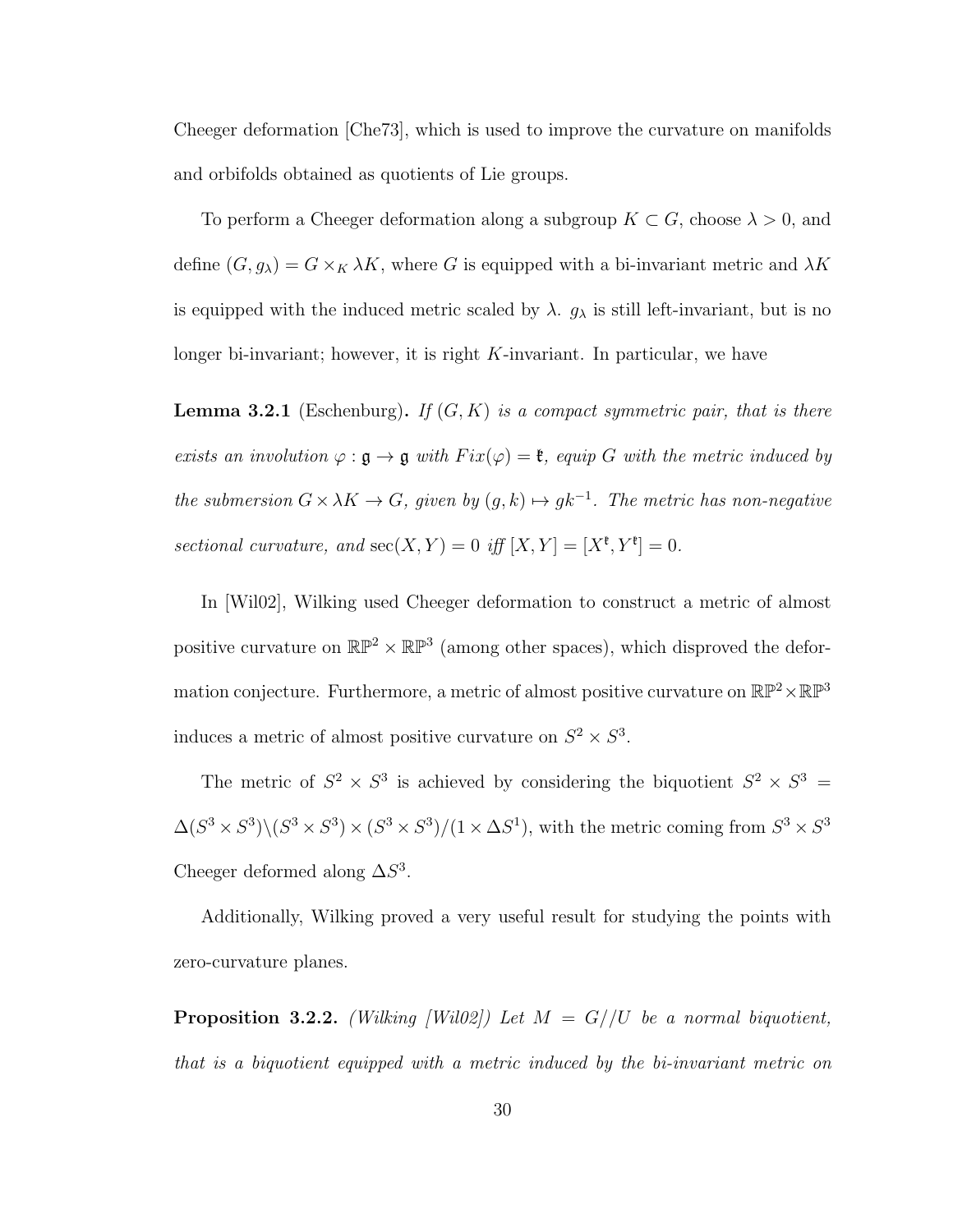G. Suppose  $\sigma \subset T_pM$  is a plane satisfying  $\sec(\sigma) = 0$ . Then the map  $\exp : \sigma \to$  $M, v \mapsto \exp(v)$  is a totally geodesic isometric immersion.

While his original result if for normal biquotients, it holds for biquotients with metrics induced by Cheeger deformations as well. In particular, if we have  $G//U$ , and the metric is deformed along  $K \subset G$ , then  $G//U = (G \times K)//U'$ , where  $U' = \{((u_l, u_r^{-1}), (k, k)) | (u_l, u_r) \in U, k \in K\} \subset (G \times K) \times (G \times K).$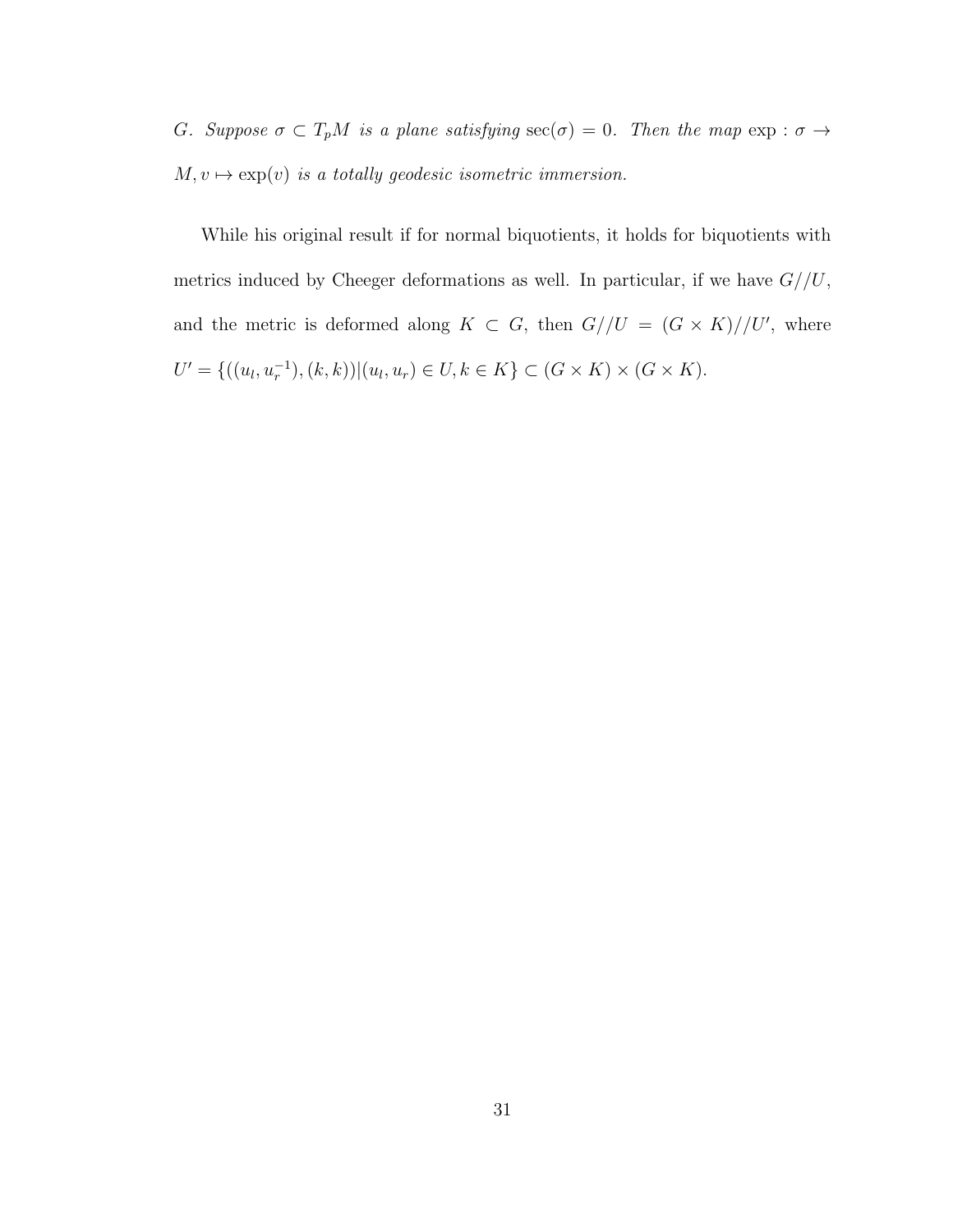### Chapter 4

# 4-Dimensional  $S^1\text{-}\mathbf{Orbifolds}$

### 4.1 Examples

In this section we provide some examples of 4-dimensional orbifolds with isometric  $S<sup>1</sup>$  actions. We also see that there can be many such orbifolds with the same underlying space, but different singular structures.

Example 4.1.1 (Weighted Projective Spaces). Let  $\lambda_0, \lambda_1, \lambda_2$  be positive integers such that

$$
\gcd(\lambda_0, \lambda_1, \lambda_2) = 1.
$$

We define an  $S^1$  action on  $S^5 \subset \mathbb{C}^3$  by

$$
z \star (w_0, w_1, w_2) = (z^{\lambda_0} w_0, z^{\lambda_1} w_1, z^{\lambda_2} w_2).
$$

The quotient space  $S^5/S^1$  is a 4-dimensional orbifold, known as a weighted projective space, denoted  $\mathbb{CP}^2[\lambda_0, \lambda_1, \lambda_2]$ , or  $\mathbb{CP}^2[\lambda]$  for short.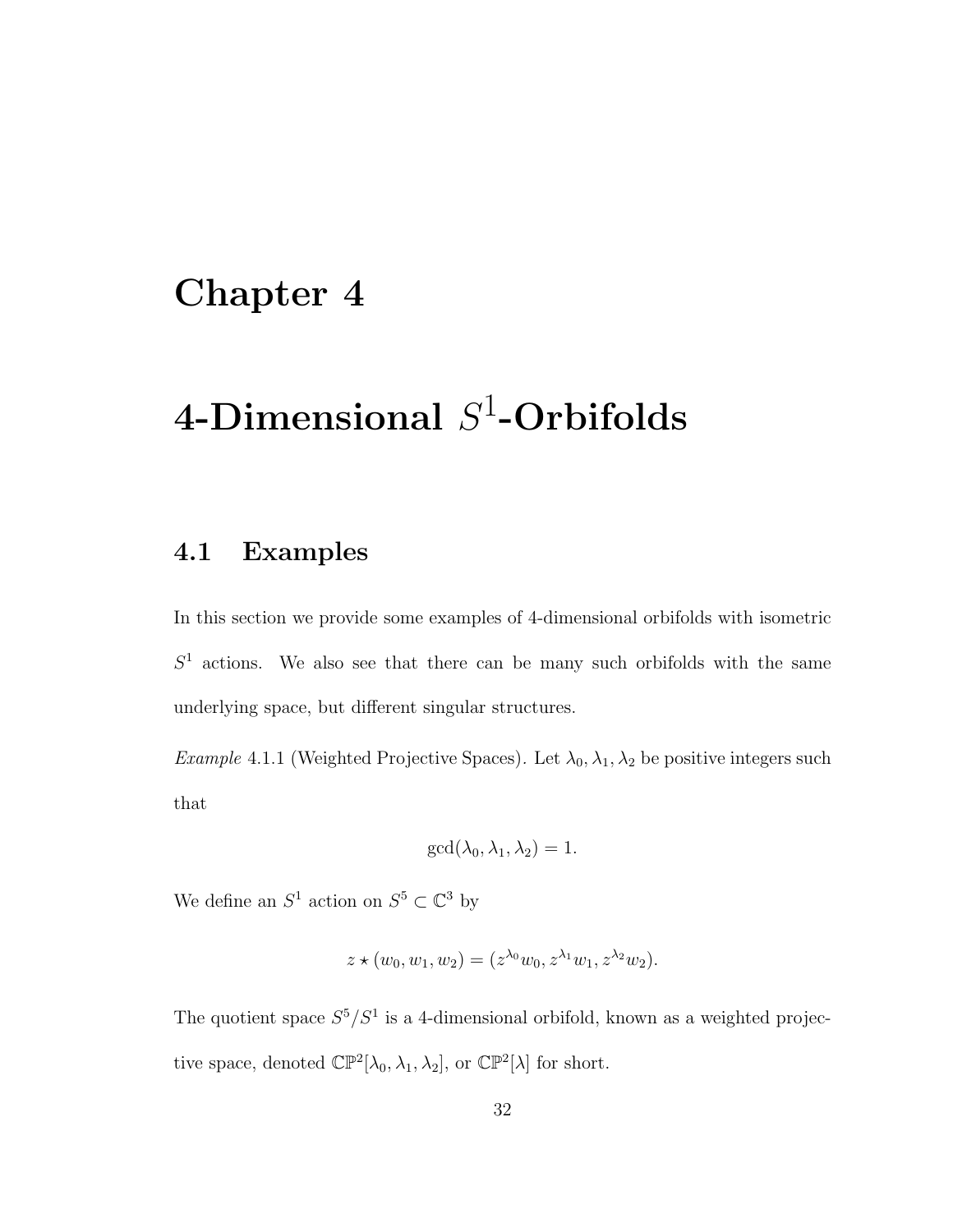As with smooth projective spaces, we use homogeneous coordinates, i.e  $[w_0:$  $w_1 : w_2$  denotes the orbit of  $(w_0, w_1, w_2)$ .

A typical question when studying orbifolds is: what is the orbifold structure of this space? i.e. what are the singular points, and what are the corresponding orbifold groups?

For  $\mathbb{CP}^2[\lambda]$ , the following are all the possible non-trivial orbifold groups:

$$
\Gamma_{[1:0:0]} = \mathbb{Z}_{\lambda_0} \qquad \qquad \Gamma_{[0:1:0]} = \mathbb{Z}_{\lambda_1} \qquad \qquad \Gamma_{[0:0:1]} = \mathbb{Z}_{\lambda_2}
$$
\n
$$
\Gamma_{[w_0:w_1:0]} = \mathbb{Z}_{(\lambda_0,\lambda_1)} \qquad \qquad \Gamma_{[w_0:0:w_2]} = \mathbb{Z}_{(\lambda_0,\lambda_2)} \qquad \qquad \Gamma_{[0:w_1:w_2]} = \mathbb{Z}_{(\lambda_1,\lambda_2)}
$$

.

As we can see,  $\mathbb{CP}^2[\lambda]$  has a singular set consisting of up to three points corresponding to  $[1:0:0], [0:1:0], [0:0:1]$  and of up to three (possibly singular)  $S^2$ 's connecting pairs of such points, which correspond to  $[w_0 : w_1 : 0]$ ,  $[w_0 : 0 : w_2]$ ,  $[0 :$  $w_1:w_2$ .

The metric on  $\mathbb{CP}^2[\lambda]$  induced by the round metric on  $S^5$  has positive sectional curvature. Furthermore, the natural action by  $T^3$ 

$$
(z_0, z_1, z_2) \star [w_0 : w_1 : w_2] = [z_0 w_0 : z_1 w_1 : z_2 w_2]
$$

has ineffective kernel  $S^1 = \{(z^{\lambda_0}, z^{\lambda_1}, z^{\lambda_2})\}$ , and hence induces an isometric  $T^2$ action on  $\mathbb{CP}^2[\lambda]$ .

One can now ask what the stratification of  $\mathbb{CP}^2[\lambda]$  is that is induced by an S<sup>1</sup> action, where  $S^1 \subset T^2$ . The fixed point set of an S<sup>1</sup> action on  $\mathbb{CP}^2[\lambda]$  can be either three isolated points, or an isolated point and a (possibly singular)  $S<sup>2</sup>$ .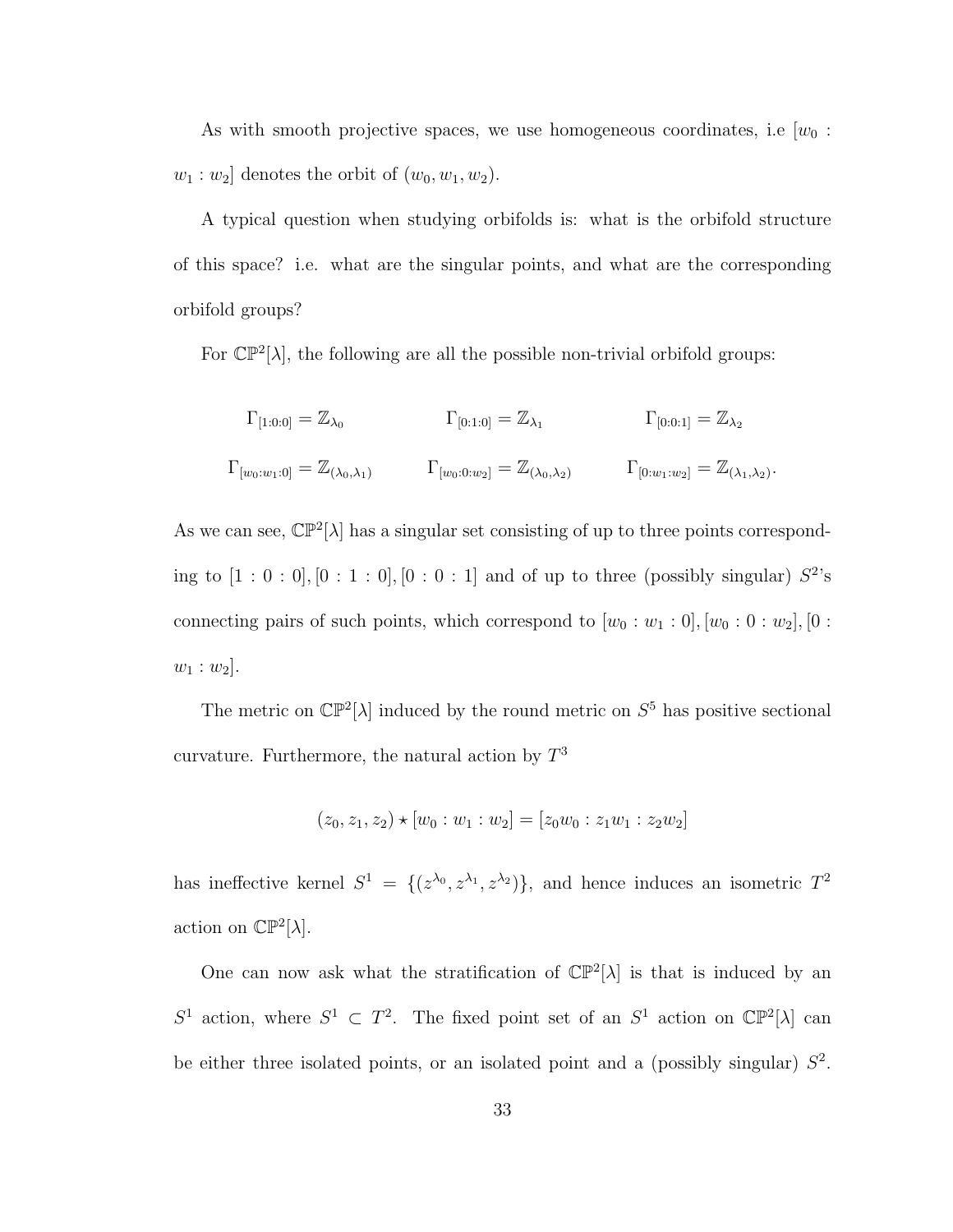The former corresponds to a generic  $S<sup>1</sup>$  action, and the fixed points are precisely  $[1:0:0], [0:1:0], [0:0:1].$  The latter case has  $[1:0:0], [0:w_1:w_2]$  (or similar pairs) as its fixed point set, and corresponds to  $S<sup>1</sup>$  actions that can be written as  $(z, 1, 1) \in T^3$ .

We finish this example by observing that since  $\mathbb{CP}^2[\lambda] = S^5/S^1$ , the exact homotopy sequence for orbifolds fibrations  $(\pi_1^{orb}(E) \to \pi_1^{orb}(B) \to \pi_0(F) \to \pi_0(E) \to$  $\pi_0(B) \to 0$ , which one obtains by pulling back the bundle  $F \to E \to B$  to a bundle with base  $\overline{B}$ ) implies that  $\pi_1^{orb}(\mathbb{CP}^2[\lambda]) = 0$ . Also, using Mayer-Vietoris in 3 ways along  $[0.5 : u : v]$ ,  $[u : 0.5 : v]$  and  $[u : v : 0.5]$ , one can show that  $H^*(|\mathbb{CP}^2[\lambda]|;\mathbb{Z}) =$  $H^*(\mathbb{CP}^2;\mathbb{Z})$ . Furthermore,  $|\mathbb{CP}^2[\lambda]| = \mathbb{CP}^2$  iff  $\lambda_0 = ab, \lambda_1 = ac, \lambda_2 = bc$ . This follows from Proposition 2.3.1, by considering the orbifold structure at  $[1:0:0]$ ,  $[0:1:0]$ , and  $[0:0:1]$ , since the orbifold group at these points can be generated by elements with non-trivial fixed point sets, implying that  $\partial B_{\varepsilon} = S^3$ .

*Example* 4.1.2. Consider  $\mathcal{O} = \mathbb{CP}^2[1, 2, 4]$ . and let  $S^1$  act on it by

$$
z \star [w_0:w_1:w_2] = [zw_0:w_1:w_2] = [w_0:\overline{z}^2w_1:\overline{z}^4w_2],
$$

which has ineffective kernel  $z = \pm 1$ .

The fixed point set consists of an isolated point:  $[1:0:0]$ , and a singular  $S^2$ :  $\{[0:w_1:w_2]\}$ . To clearly see the representation of  $S^1$  on a neighborhood of  $[1:0:0]$ , we re-write this action in an effective way as

$$
u \star [w_0 : w_1 : w_2] = [w_0 : uw_1 : u^2 w_2],
$$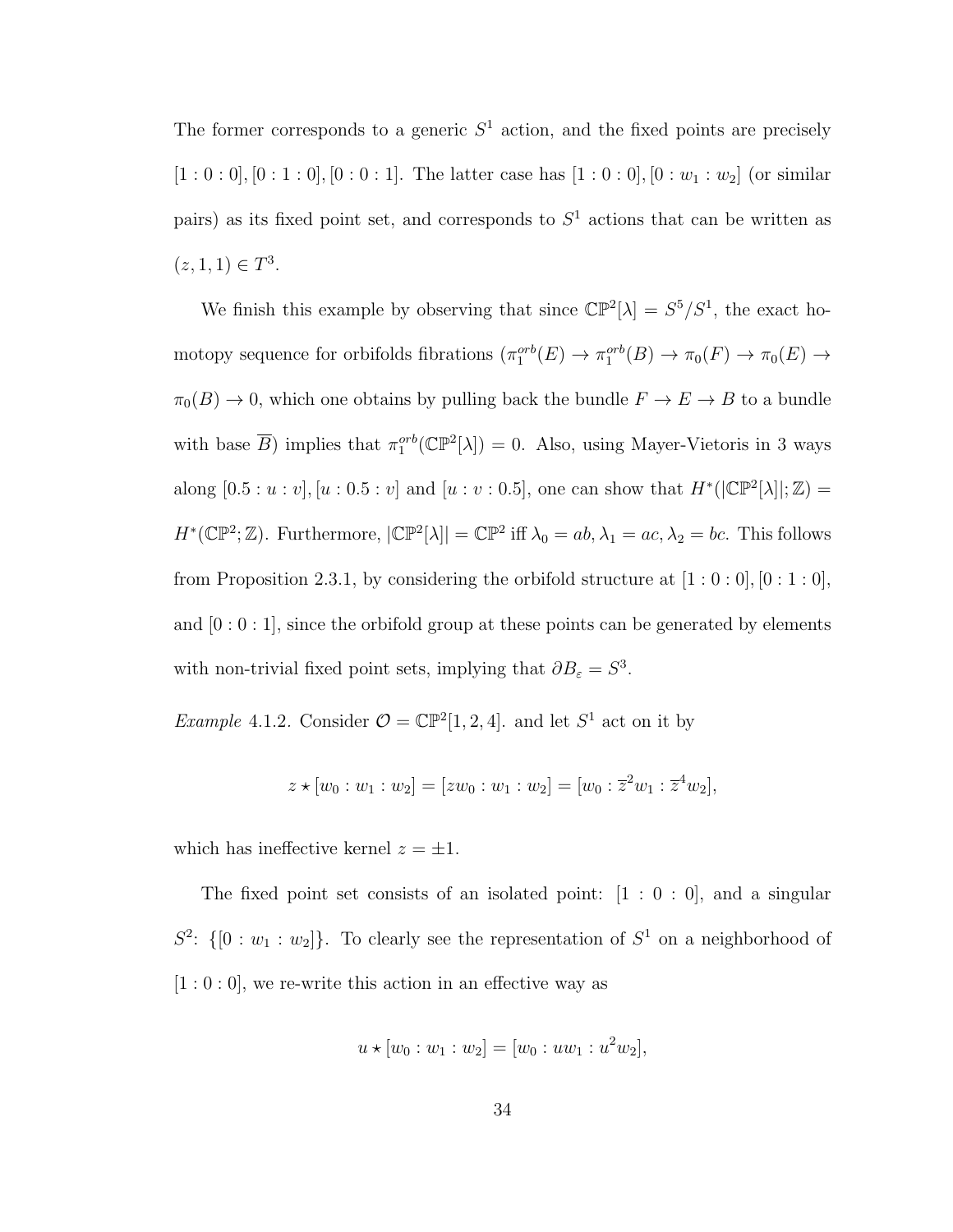where one can think of u as  $\overline{z}^2$ . Since the tangent space at  $[1:0:0]$  is spanned by  $(0, z, w)$ , we observe that the action of  $S<sup>1</sup>$  on this space has the isotropy representation equivalent to  $\varphi_{1,2}$ , where  $\varphi_{k,l}$  is the action of  $S^1$  on  $\mathbb{C}^2 = \mathbb{R}^4$  given by  $S^1 = \{(z^k, z^l)\} \subset T^2$ .

This example demonstrates something that can not happen in the manifold case, since Hsiang and Kleiner (Lemma 5 in [HK89]) showed that if the fixed point set contains an isolated point and a 2-dimensional component, then if  $\sec > 0$ , the isotropy representation of  $S^1$  on a neighborhood of the isolated point has to be  $\varphi_{1,1}$ . In particular, in this case the proof of [HK89] can not immediately be generalized to orbifolds.

*Example* 4.1.3. Let  $\mathcal{O} = S^4/\mathbb{Z}_2$ , where we view  $S^4 \subset \mathbb{C}^2 \oplus \mathbb{R}$ , and  $\mathbb{Z}_2$  acts as  $(-1,-1;1)$  on  $\mathbb{C}^2 \oplus \mathbb{R}$ . Thus  $\mathcal O$  is the suspension of  $\mathbb{RP}^3$ . Given a point  $p \in \mathcal O$ , we write it as  $(\pm(z, w); r)$ , where  $(z, w; r) \in S^4$  maps to p.

We now introduce an action of  $\mathbb{Z}_2$  on  $\mathcal{O}$ . Let x be the generator of  $\mathbb{Z}_2$ , then  $x \star$  $(\pm(z, w); r) = (\pm(-z, w); r)$ . In particular, x fixes the suspension points  $(\pm(0, 0); 1)$ and  $(\pm(0,0); -1)$ .

If  $p = (\pm(0,0); 1)$ , we split the tangent cone  $T_p \mathcal{O}$  into two subspaces V, W as follows: V the projection of the 2-plane  $\{(z, 0, 0)\} \subset T_{(0,0,1)}S^4$ , and W the projection of  $\{(0, w; 0)\} \subset T_{(0,0;1)}S^4$ .

Observe that we have  $x \star d\varphi(z, 0; 0) = d\varphi(-z, 0; 0) = d\varphi(z, 0; 0)$ , and  $x \star d\varphi(z, 0; 0) = d\varphi(z, 0; 0)$  $d\varphi(0, w; 0) = d\varphi(0, w; 0)$  where  $d\varphi : T_{(0, 0; 1)}S^4 \to T_p \mathcal{O}$ . In particular, the action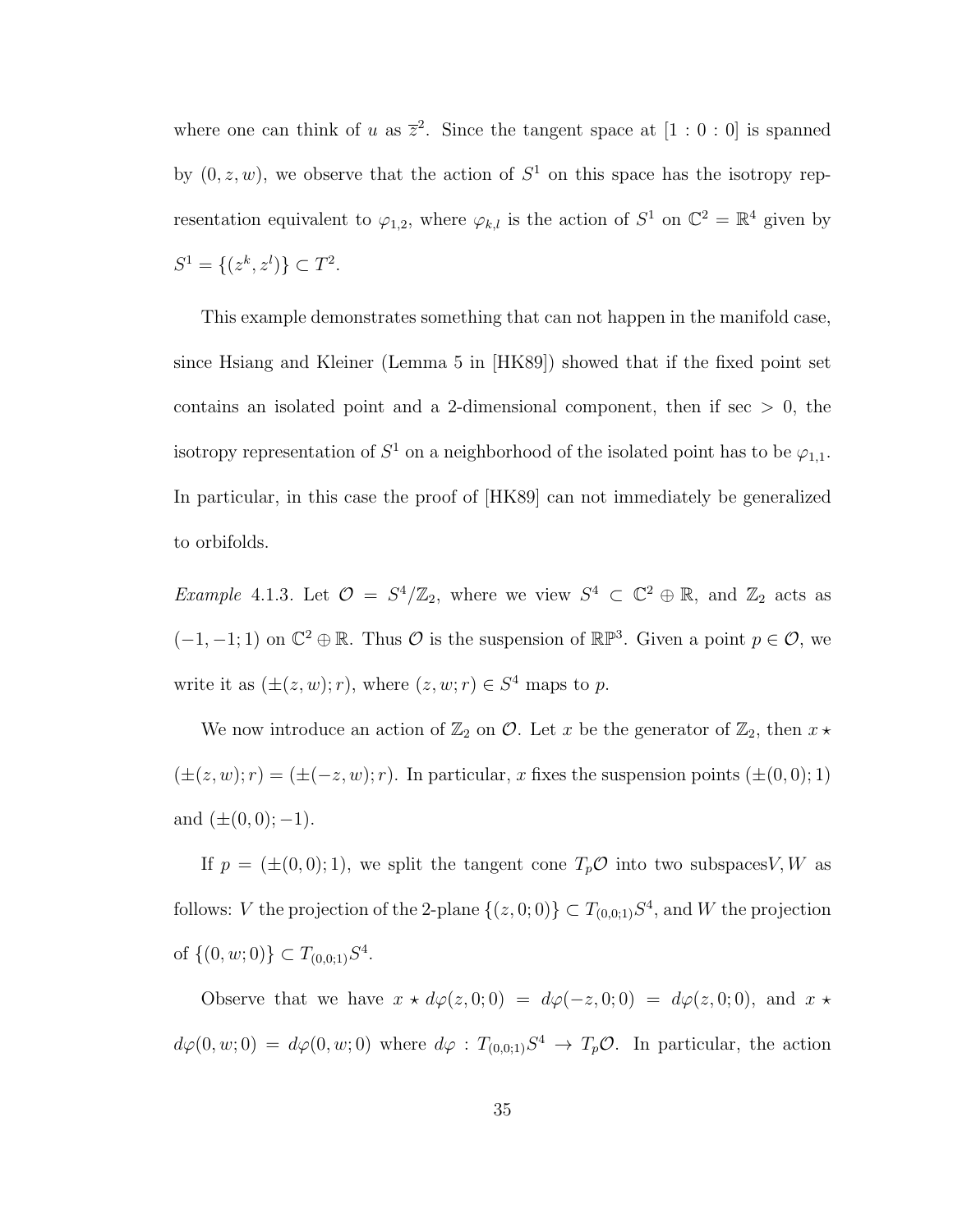of x fixes both V and W. However, x does not fix all of  $T_p \mathcal{O}$ .

The idea behind this construction is that G acts on  $T_{\tilde{p}}\tilde{U}$  (the tangent space in the local cover) by  $\varphi_V, \varphi_W$  on lifts of V and W respectively, where  $\varphi_V(g), \varphi_W(g) \in \Gamma_p$ for all  $g \in G$ , but the two are distinct, which implies that  $(\varphi_V + \varphi_W)(g) \notin \Gamma_p$  as an action on  $T_{\tilde{p}}\tilde{U}$ .

Example 4.1.4. Another interesting family of examples are the Hitchin family of orbifolds introduced in [Hit96]. Recall that a Hitchin orbifold, which we will denote  $H_k$ , has  $S^4$  as its underlying space, and its singular locus consists of a smooth Veronese  $\mathbb{RP}^2$  with a  $\mathbb{Z}_k$  orbifold group. In particular, we view  $S^4$  as the set of traceless symmetric 3x3 matrices with unit norm, on which  $SO(3)$  acts by conjugation. We can view each orbit as the space of matrices with fixed eigenvalues.

The singular orbits of the  $SO(3)$  action are precisely two copies of  $\mathbb{RP}^2$ , corresponding to the matrices with repeated positive or negative eigenvalues. To construct the Hitchin k-orbifold  $H_k$ , we introduce a  $\mathbb{Z}_k$  singularity along one of the  $\mathbb{RP}^2$ orbits. One way of interpreting this is to replace the existing  $D^2$  bundle over  $\mathbb{RP}^2$ by a  $D^2/\mathbb{Z}_k$  cone-bundle over  $\mathbb{RP}^2$ .

Next, consider the action of  $SO(3)$  on  $\mathbb{CP}^2$  induced by the canonical embedding  $SO(3) \subset SU(3)$ . Recall that there exists a branched cover  $\mathbb{CP}^2 \to S^4$  where we identify  $[w_0 : w_1 : w_2]$  with  $[\overline{w_0} : \overline{w_1}, \overline{w_2}]$ , and this cover is an  $SO(3)$ -equivariant continuous map. If we impose a  $\mathbb{Z}_k$  singularity along  $\mathbb{RP}^2$ , we obtain the universal cover of  $H_{2k}$   $(\overline{H_{2k}})$ .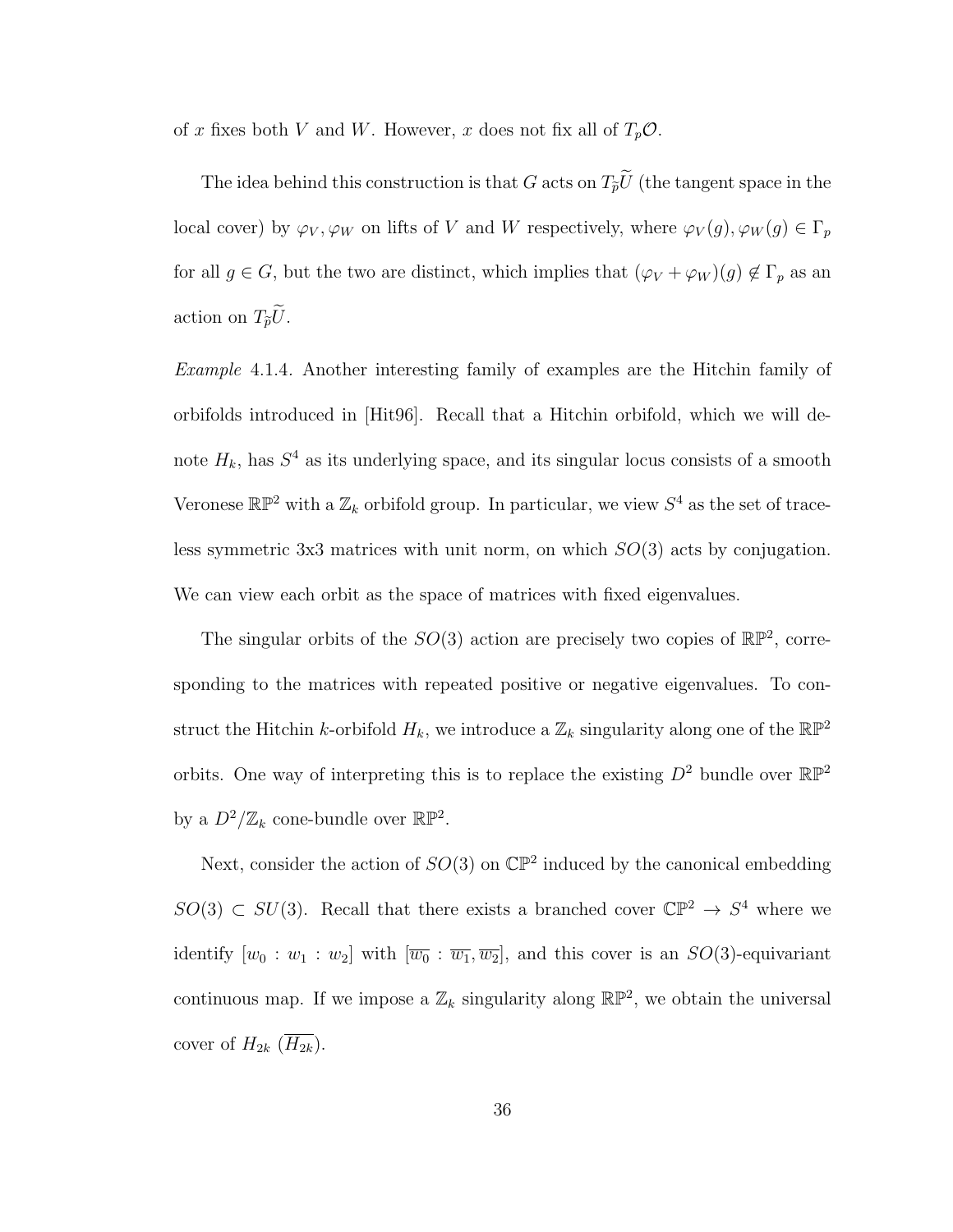The Hitchin metric on  $H_k$  is self-dual Einstein, but has some negative curvature unless  $k = 1, 2$ , see [Zil09], where  $H_1$  is the standard  $S^4$ , and  $H_2 = \mathbb{CP}^2/\mathbb{Z}_2$ , where  $\mathbb{Z}_2$  acts by conjugation. Furthemore, one can view  $H_3 = S^7/SU(2)$ , where  $SU(2)$ acts by the irreducible representation on  $\mathbb{C}^4 \supset S^7$  (see Section 2.2.1).

We note that a Hitchin orbifold has  $\pi_1^{orb}(H_k) = 0$  iff k is odd; consider a loop  $\gamma$  corresponding to winding once around the singularity, then  $[\gamma] \in \pi_1^{orb}(H_k)$  must have odd order, but if we push it to a non-singular orbit, it has order 1, 2 or 4. Therefore, we must have  $[\gamma] = e$ , but such loops are the only loops which may be non-trivial. Thus,  $\pi_1^{orb}(H_k) = 0$  for k odd. When k is even,  $H_k$  is double covered by  $\mathbb{CP}^2$  with a singular  $\mathbb{RP}^2$  where the orbifold group is  $\mathbb{Z}_{k/2}$ , with the cover given by the map  $\mathbb{CP}^2 \to S^4$  given by identifying [z] with  $[\overline{z}]$ , where the branching locus is  $\mathbb{RP}^2$ .

In our context, Hitchin orbifolds are of interest in particular because the two infinite families of 7-dimensional candidates for cohomogeneity one manifolds with positive curvature  $(P_k, Q_k)$  can be described as bundles over the Hitchin orbifolds up to covers; namely,  $S^3 \to P_k \to H_{2k-1}$  and  $S^3 \to Q_k \to \overline{H_{2k}}$  (see [GWZ08] for the general construction, [GVZ11], [Dea11] for positive curvature on  $P_2$ , and [Zil09] for an overview). It is conjectured that all manifolds  $P_k, Q_k$  admit positive curvature (see [Zil07]). Also, it is known that all  $P_k, Q_k$  admit non-negative sectional curvature, hence so do all  $H_k$ .

We will now show that one can easily construct a metric of positive curvature on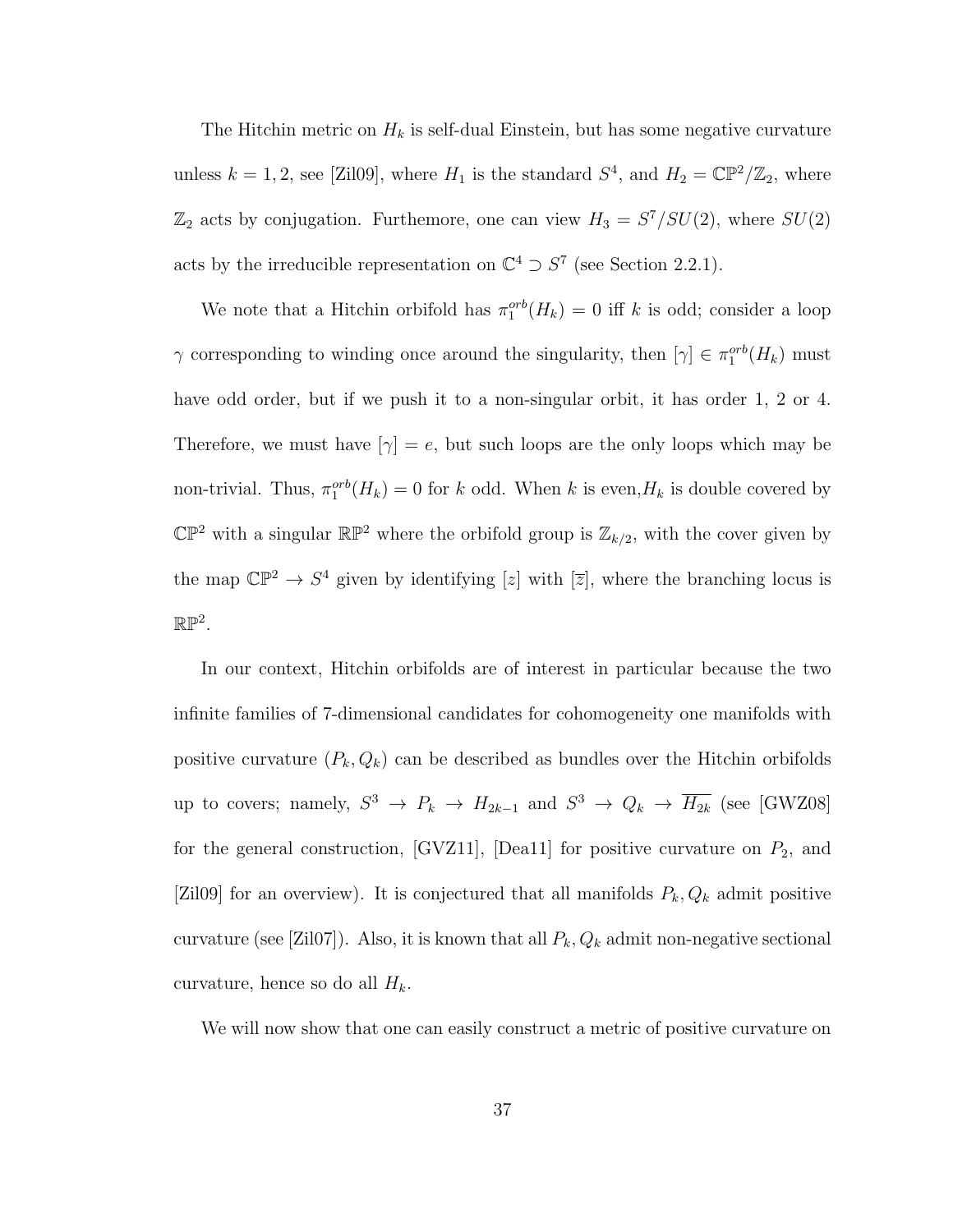$H_k$  for all k, as has been observed in [GVZ11] using the work of Müter [Müt87]. Let  $\gamma$  be a geodesic orthogonal to all the  $SO(3)$  orbits. The metric on  $H_k$  can be defined by considering  $v_i(t) = |X_i^*|^2$  at  $\gamma(t)$ . We begin with a  $C^{\infty}$  function  $v : [0, \pi] \to \mathbb{R}_{\geq 0}$ satisfying the following conditions:

$$
v(0) = 0 \t v'(0) = 4 \t v''(0) = 0 \t v'(\pi/3) = 0
$$
  

$$
v(\pi) = 0 \t v'(\pi) = -4/k \t v''(\pi) = 0 \t v''(t) < 0 \t t \in (0, \pi),
$$

where k is the order of singularity along  $\mathbb{RP}^2$ . We now split v into three functions  $v_1, v_2, v_3 : [0, \pi/3] \to \mathbb{R}_{\geq 0}$ , where  $v_1(t) = v(t), v_2(t) = v(2\pi/3 + t), v_3(t) =$  $v(2\pi/3 - t)$ . These functions define a metric on  $H_k$ , where we take  $X_1, X_2, X_3$  as basis for  $\mathfrak{so}(3)$  and  $v_i$  define the norm of the action field corresponding to  $X_i$  at  $\gamma(t) \in H_k$ , along a geodesic orthogonal to the orbits. These functions satisfy the requirements in Theorem 2.4 in [GVZ11] with  $L = \pi/3$  as in [Zil09], and hence the metric is  $C^2$  (and can be made  $C^{\infty}$  as well.) We now observe that given a vector tangent to an orbit, and a vector normal to the orbit, the curvature is given by  $\langle R(X_k, T)X_k, T \rangle = -\frac{v_k''}{v_k}$  $v_k$ (see [GZ02]), and is hence positive. Without further constraints on the functions  $v_k$ , we might have some negative curvature planes. We can now use a Cheeger deformation (see [Che73], [Zil07]) along the action of  $SO(3)$ to avoid this problem.

Recall that a Cheeger deformation of a manifold  $M$  along the action of a group  $G$ is achieved by viewing  $M = M \times_G \frac{1}{t}G$ , where t is a scaling parameter (see [Müt87]). Given a point  $p \in M$ , we can write every vector X as  $X^N + X^G$ , where  $X^G$  is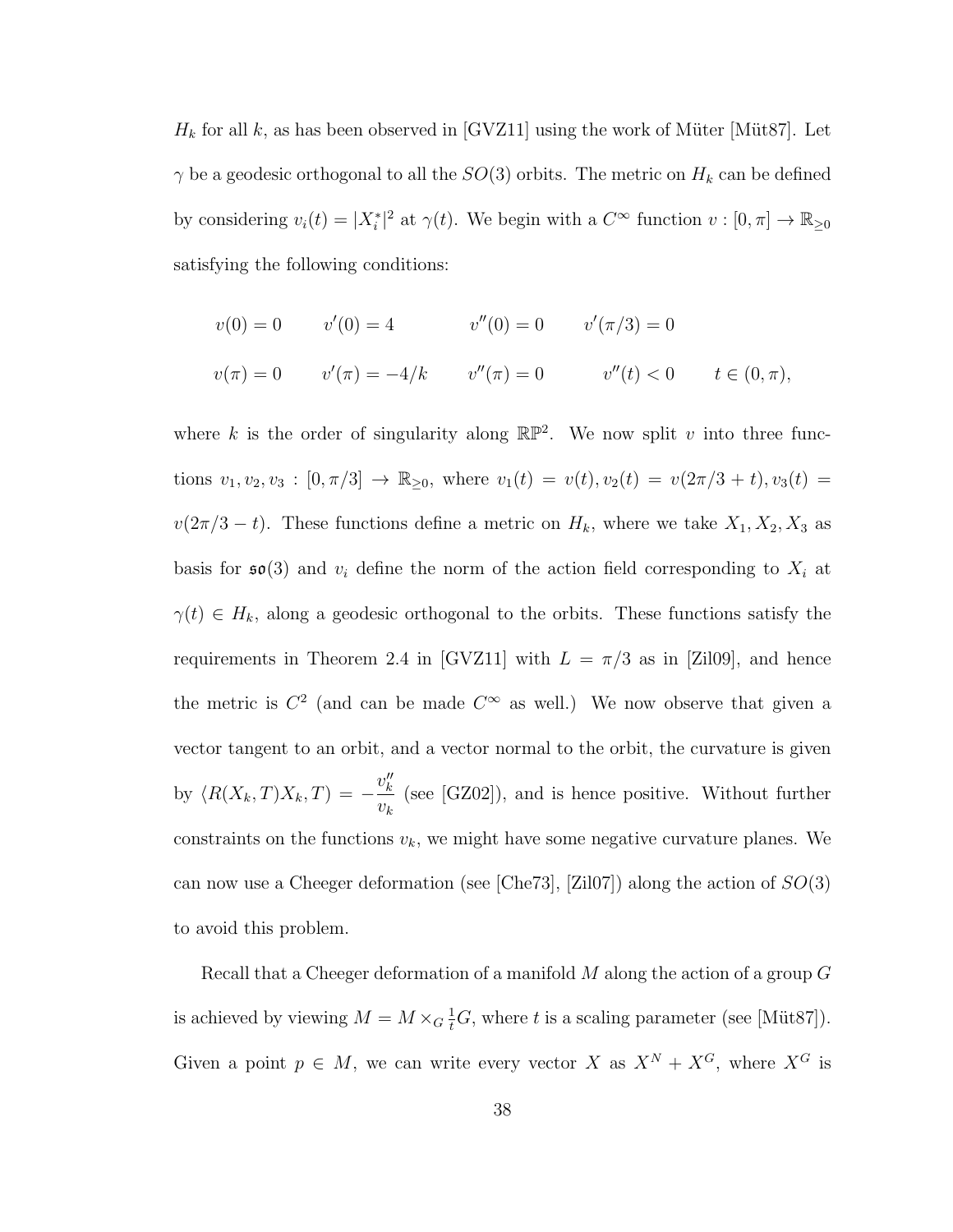tangent to the orbit  $G(p)$  and  $X^N$  is orthogonal to it. Also, every vector X lifts horizontally to  $M \times \frac{1}{t}G$  as

$$
(X^{N} + P^{-1}(P^{-1} + tI)^{-1}X^{G}, -t(P^{-1} + tI)^{-1}\widetilde{X^{G}}),
$$

where  $\widetilde{X}^G$  is an element of g whose image under the action is  $X^G$ . Furthermore, P is a symmetric 3x3 matrix such that the metric on M is of the form  $Q(PX, Y)$ where  $Q$  is a bi-invariant metric on  $G$  (see [Zil07]).

If we can write  $\sigma = \text{span}\{X^N, Y^G\}$ , then we have positive curvature. So, we have to consider the case where  $X^G, Y^G$  are linearly independent, and without loss of generality, we may assume  $Y^N = 0$ . We adopt the notation  $\mathcal{R}(X,Y) =$  $\langle R(X, Y)X, Y \rangle$  for brevity. By O'Neil's formula we have that

$$
\mathcal{R}(X,Y) \ge \mathcal{R}_M(X^N + P^{-1}(P^{-1} + tI)^{-1}X^G, P^{-1}(P^{-1} + tI)^{-1}Y^G)
$$
  
+  $\mathcal{R}_{(1/t)G}(t(P^{-1} + tI)^{-1}\widetilde{X^G}, t(P^{-1} + tI)^{-1}\widetilde{Y^G})$   
=  $\mathcal{R}_M(X^N, P^{-1}(P^{-1} + tI)^{-1}Y^G)$   
+  $\mathcal{R}_M(P^{-1}(P^{-1} + tI)^{-1}X^G, P^{-1}(P^{-1} + tI)^{-1}Y^G)$   
+  $\mathcal{R}_{(1/t)G}(t(P^{-1} + tI)^{-1}\widetilde{X^G}, t(P^{-1} + tI)^{-1}\widetilde{Y^G})$   
=  $\mathcal{R}_M(X^N, P^{-1}(P^{-1} + tI)^{-1}Y^G)$   
+  $\mathcal{R}_M(P^{-1}(P^{-1} + tI)^{-1}X^G, P^{-1}(P^{-1} + tI)^{-1}Y^G)$   
+  $t\mathcal{R}_G((P^{-1} + tI)^{-1}\widetilde{X^G}, (P^{-1} + tI)^{-1}\widetilde{Y^G}).$ 

We now use the fact that the first summand is always positive, the second summand behaves as  $C_1/t^4$  as  $t \to \infty$ , and the third summand behaves as  $C_2/t^3$  as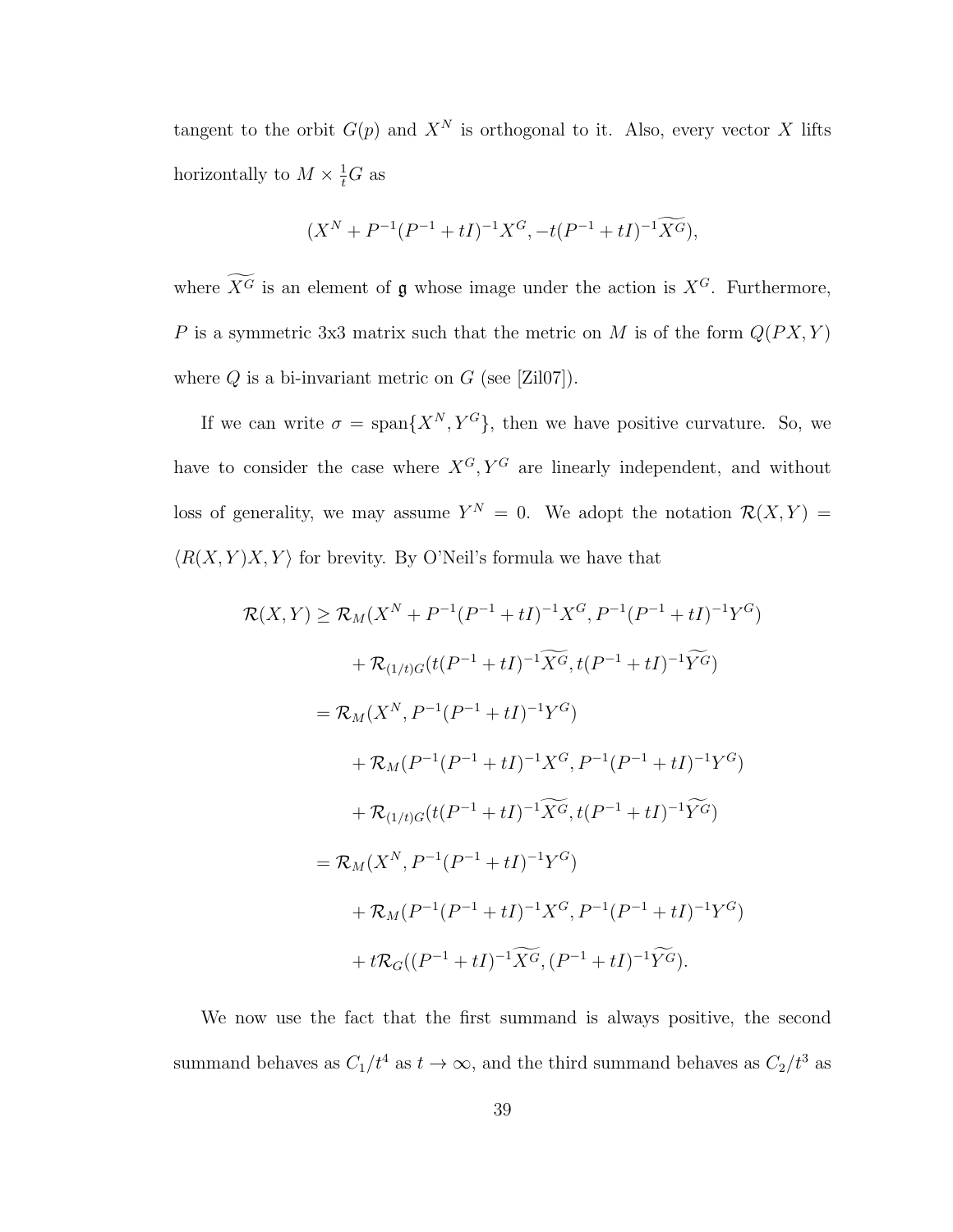$t \to \infty$  with  $C_2 > 0$ , this can be demonstrated by considering the eigenvalues of P and the eigenvalues of  $(P^{-1} + tI)^{-1}$ . As such, for t sufficiently large, we get that  $\mathcal{R}(X, Y) > 0$  everywhere.

The action by  $G = SO(3)$  on  $M \times G$  by right multiplication is isometric and induces isometries on  $H_k$ . Thus, a circle  $S^1 \subset SO(3)$  still acts by isometries. Specifically let

$$
S^{1} = \left\{ \begin{pmatrix} \cos t & -\sin t & 0 \\ \sin t & \cos t & 0 \\ 0 & 0 & 1 \end{pmatrix} : t \in [0, 2\pi) \right\} \subset SO(3).
$$

Since the  $SO(3)$  action on each singular orbit is the standard  $SO(3)$  action on  $\mathbb{RP}^2$ , the  $S<sup>1</sup>$  fixes two points, one in each of the singular orbits of the  $SO(3)$  action. In particular, it fixes

$$
\begin{pmatrix}\n\frac{1}{\sqrt{6}} & & & \\
\frac{1}{\sqrt{6}} & & & \\
& \frac{-2}{\sqrt{6}} & \\
& & \frac{-2}{\sqrt{6}}\n\end{pmatrix} \text{ and } \begin{pmatrix}\n\frac{-1}{\sqrt{6}} & & & \\
& \frac{-1}{\sqrt{6}} & & \\
& & \frac{2}{\sqrt{6}}\n\end{pmatrix}
$$

.

We can view the  $S^1$  action as a suspension of an  $S^1$  action on  $S^3$ . Indeed, if we view traceless  $3x3$  symmetric matrices in  $S<sup>4</sup>$  as

$$
\begin{pmatrix} A & v \\ v^T & h \end{pmatrix} \text{ with } A = \begin{pmatrix} -h/2 + t & b \\ b & -h/2 - t \end{pmatrix}, \text{ tr} A + h = 0.
$$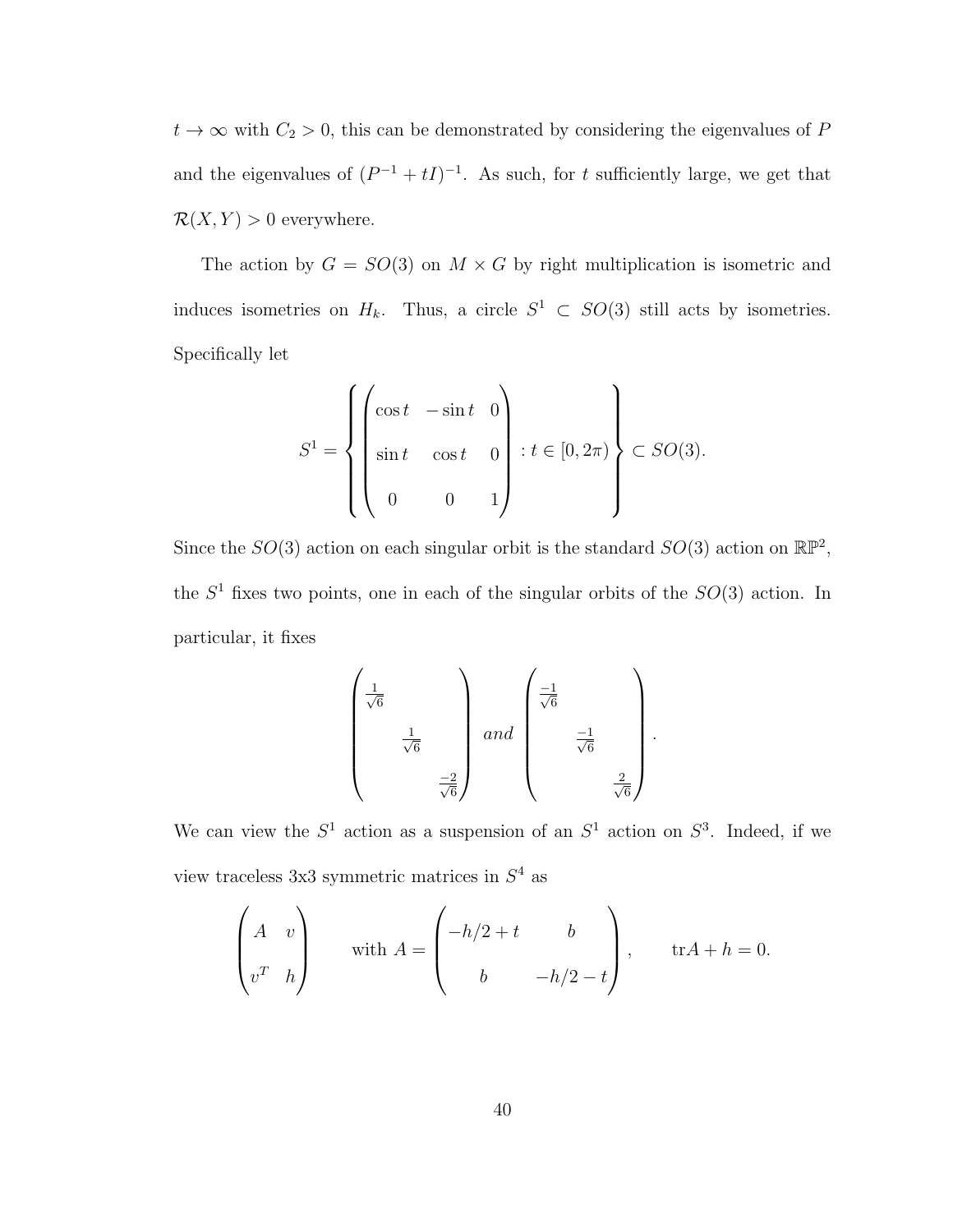Here  $v =$  $\sqrt{ }$  $\overline{\phantom{a}}$ c d  $\setminus$ is a vector in  $\mathbb{R}^2$ , and h is the suspension parameter. Observe that  $t^2 + b^2 + c^2 + d^2 = \frac{2 - 3h^2}{4}$ and hence  $h \in [-2]$ √  $6, 2/$ √ 6].

Thus, we have a 3-sphere when  $h \in (-2)$ √  $6, 2/$ √  $\overline{6}$ , and  $t^2 + b^2 + c^2 + d^2 = 0$  when √

4

 $h=\pm 2/$ 6, so the sphere collapses to a point.

Suppose that the singular locus is the  $\mathbb{RP}^2$  correpsonding to the matrices with eigenvalues 1/ √  $6, 1/$ √ 6 and  $-2/$ √ 6. Then, conjugating diag $(1/$ √  $6,1/$ √  $6, -2/$ √ 6) we can see that this  $\mathbb{RP}^2$  intersects only the spheres with  $h \in [-2]$ √  $6,1/$ √ 6]. This intersection is precisely one orbit of the  $S^1$  action (which acts as  $\varphi_{1,2}$  on the  $S^3$ 's, which can be seen from the  $S^1$  action on  $A, v$ , and as we approach the last  $S^3$ where the intersection is non-empty, this  $S<sup>1</sup>$  turns into the singular orbit.

Example 4.1.5. Another example with  $\sec$  > 0 follows immediately from the Hitchin orbifolds. In particular, consider the canonical  $\mathbb{RP}^2 \subset \mathbb{CP}^2$ , and impose a  $\mathbb{Z}_k$  singularity along it. That is, a neighborhood of  $\mathbb{RP}^2$  is a 2-disk bundle over  $\mathbb{RP}^2$ , replace this bundle by a  $D^2/\mathbb{Z}_k$  cone bundle over  $\mathbb{RP}^2$ . The gluing along the boundary is well defined since  $D^2 \setminus \{0\}/\mathbb{Z}_k$  is diffeomorphic to  $D^2 \setminus \{0\}.$ 

By the discussion in the previous example, this orbifold is the double cover of  $H_{2k}$ , and so admits a metric of positive curvature.

*Example* 4.1.6. Another family of cohomogeneity one orbifolds is  $V_k$ , where  $|V_k|$  =  $\mathbb{CP}^2$ , and the singular locus is an  $S^2$  with a  $\mathbb{Z}_k$  singularity. As in the previous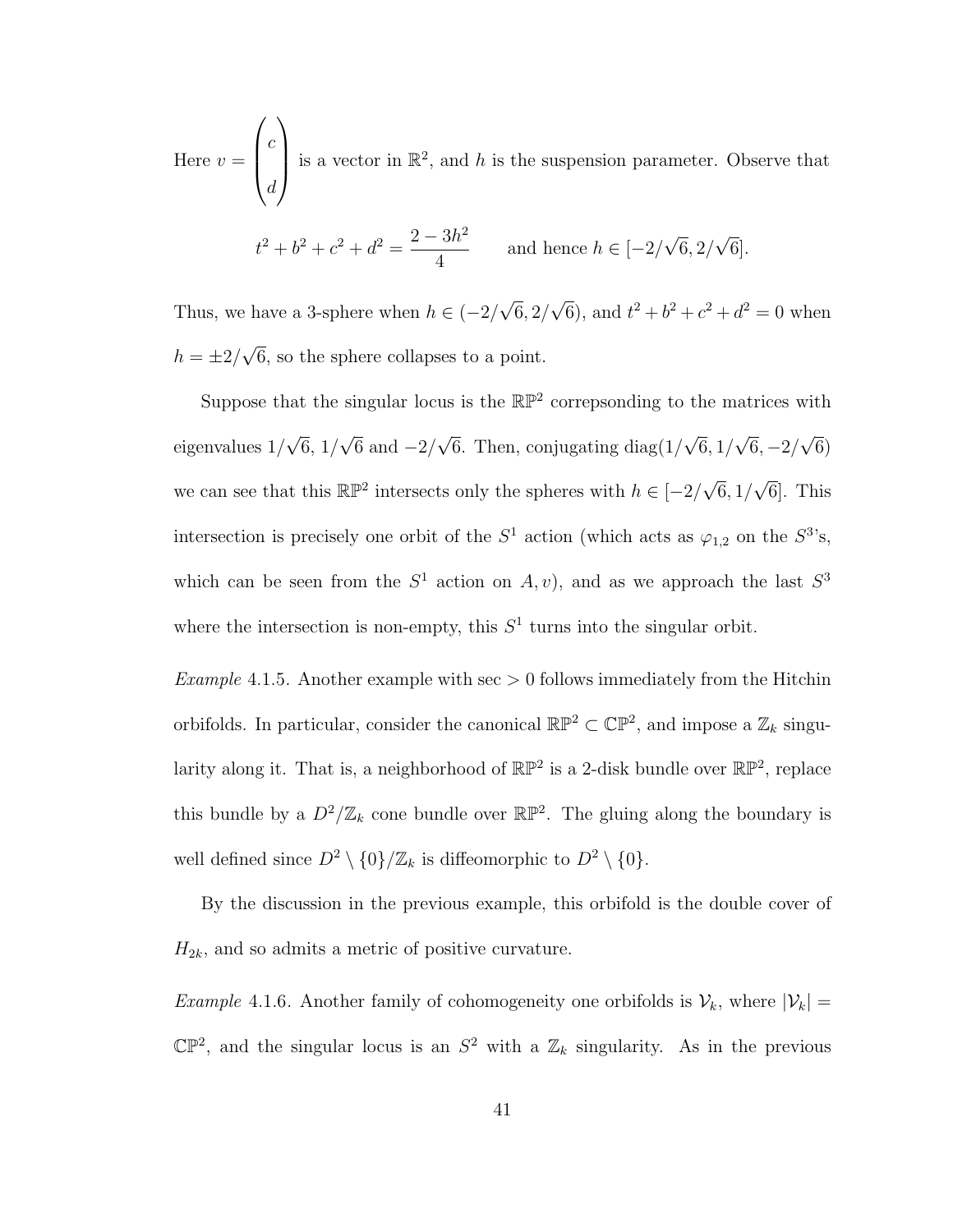example consider the cohomogeneity one action of  $SO(3)$  on  $\mathbb{CP}^2$ , the two singular orbits of this action are  $\mathbb{RP}^2$  and  $S^2$ . Now consider the orbifolds one gets if the singularity is imposed along the  $S^2$  orbit. (We do this as before, by replacing a disk bundle by a cone bundle.)

Computation shows that  $\pi_1^{orb}(\mathcal{V}_k) = 0$  when k is odd and  $\pi_1^{orb}(\mathcal{V}_k) = \mathbb{Z}_2$  when  $k$  is even. In particular, this implies that there exists a family of 4-dimensional orbifolds  $\overline{\mathcal{V}_{2k}}$  which double cover  $\mathcal{V}_{2k}$ . In fact, this double cover must be a branched double cover, with branching locus the singular  $S^2$ . So,  $\overline{\mathcal{V}_2}$  is a manifold, and the others have  $\overline{V_2}$  as their underlying space. Since the orbifold singular  $S^2$  is precisely one of the singular orbits of a cohomogeneity one  $SO(3)$  action, there must be a cohomogeneity one  $S^3$  action on  $\overline{\mathcal{V}_2}$ . We claim that  $\overline{\mathcal{V}_2} = S^2 \times S^2$ .

Consider a cohomogeneity one  $SO(3)$  action on  $S^2 \times S^2$  given by  $A \cdot (u, v) =$  $(Au, Av)$ , in the language of [GWZ08], this action has  $H = \{e\}, K^{\pm} = SO(2)$ with singular orbits  $G/K^+ = \Delta S^2$  and  $G/K^- = \{(u, -u) | u \in S^2\}$ . Additionally, consider a  $\mathbb{Z}_2$  action on  $S^2 \times S^2$  given by  $x \cdot (u, v) = (v, u)$ . Taking the quotient of  $S^2 \times S^2$  by this  $\mathbb{Z}_2$  action, we get an orbifold with singular locus  $S^2$  (corresponding to  $\Delta S^2 \subset S^2 \times S^2$ ) with a  $\mathbb{Z}_2$  singularity. Furthermore,  $S^2 \times S^2/\mathbb{Z}_2$  must also have a cohomogeneity one action by  $SO(3)$ , with  $H = S(O(1)O(1)) \cong \mathbb{Z}_2$ ,  $K^+ = SO(2)$ and  $K^- = S(O(2)O(1)) \cong O(2)$ . We observe that this is precisely the structure of the cohomogeneity one action of  $SO(3)$  on  $\mathbb{CP}^2$ . Therefore, the quotient  $S^2 \times S^2/\mathbb{Z}_2$ has  $\mathbb{CP}^2$  as its underlying space, with a  $\mathbb{Z}_2$  singularity along  $S^2$  corresponding to a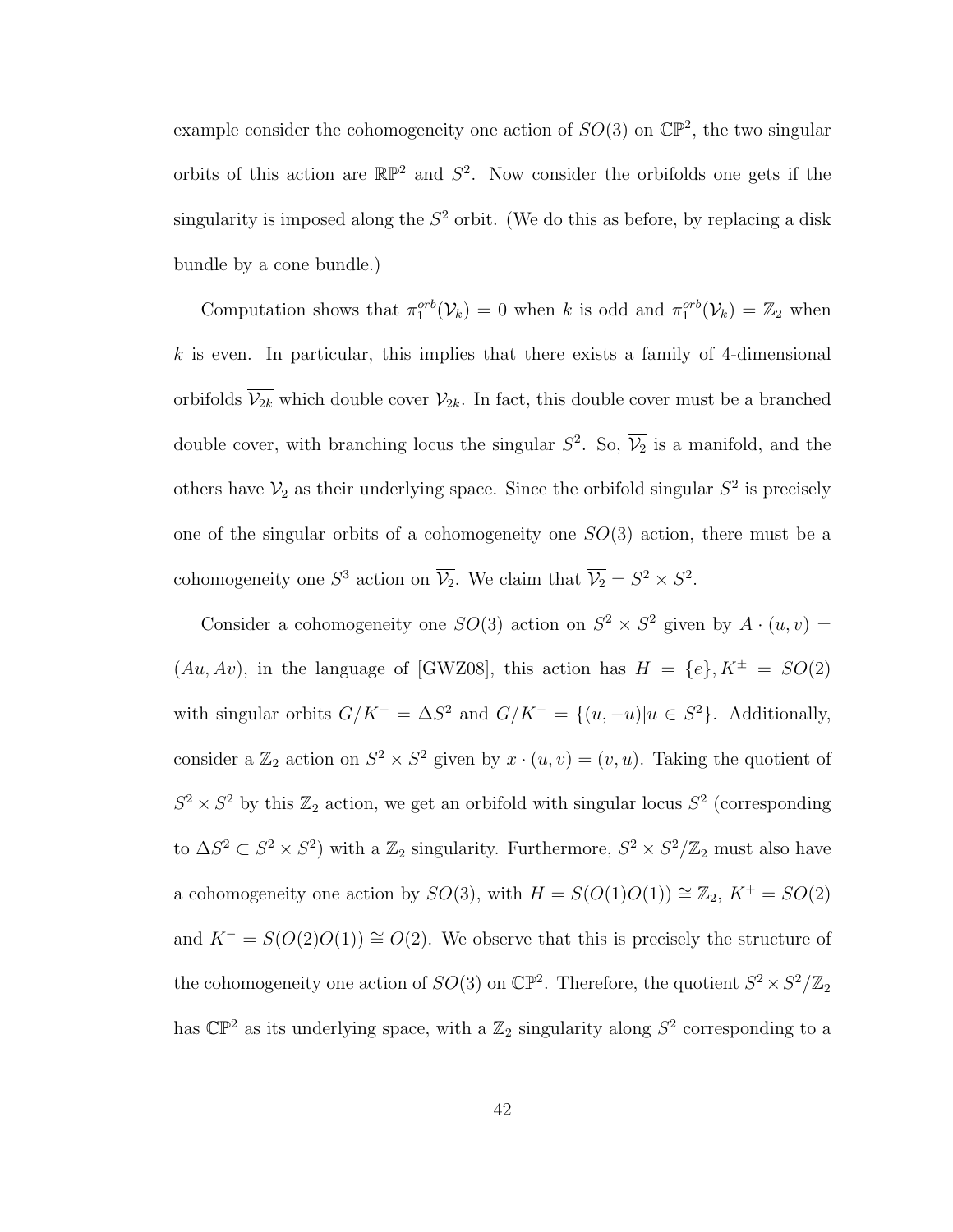singular orbit of the cohomogeneity one  $SO(3)$  action. Thus,  $S^2 \times S^2/\mathbb{Z}_2$  is precisely  $\mathcal{V}_2$ .

In particular,  $\chi(|\overline{\mathcal{V}_{2k}}|) = 4$ , and so by Theorem A, there can be no metric of positive curvature on  $\mathcal{V}_{2k}$ .

Remark 4.1.1. Note that  $\mathcal{O} = \mathbb{CP}^2[1, k, k]$  also has  $|\mathcal{O}| = \mathbb{CP}^2$  and an  $S^2$  singular locus with a  $\mathbb{Z}_k$  singularity. However, the two orbifolds are distinct, since the resulting loci lie in different  $\pi_2$  classes. Namely,  $\mathbb{CP}^2[1,k,k]^{sing} \sim \pm 1 \in \pi_2(\mathbb{CP}^2)$ and  $\mathcal{V}_k^{sing} \sim \pm 2 \in \pi_2(\mathbb{C}\mathbb{P}^2)$ .

Consider the cohomogeneity one  $SO(3)$  action on  $\mathbb{CP}^2$ , this induces a decomposition of  $\mathbb{CP}^2$  into neighborhoods of the two singular orbits  $(\mathbb{RP}^2, S^2)$ , with intersection  $SO(3)/\mathbb{Z}_2 \times I$ . This gives us a Mayer-Vietoris sequence

$$
H_2(SO(3)/\mathbb{Z}_2) \to H_2(\mathbb{RP}^2) \oplus H_2(S^2) \to H_2(\mathbb{CP}^2) \to
$$
  

$$
H_1(SO(3)/\mathbb{Z}_2) \to H_1(\mathbb{RP}^2) \oplus H_1(S^2) \to H_1(\mathbb{CP}^2),
$$

plugging in all the groups we have

$$
0 \to \mathbb{Z} \to \mathbb{Z} \to
$$
  

$$
\mathbb{Z}_4 \to \mathbb{Z}_2 \to 0.
$$

This implies that the map  $\mathbb{Z} \to \mathbb{Z}$   $(H_2(S^2) \to H_2(\mathbb{CP}^2))$  is multiplication by  $\pm 2$ . Passing to homotopy by Hurewicz, we conclude that  $[\mathcal{V}_k^{sing}]$  $\binom{sing}{k} = \pm 2 \in \pi_2(\mathbb{CP}^2)$  (the sign is dictated by the orientation we choose on the singular  $S^2$ ).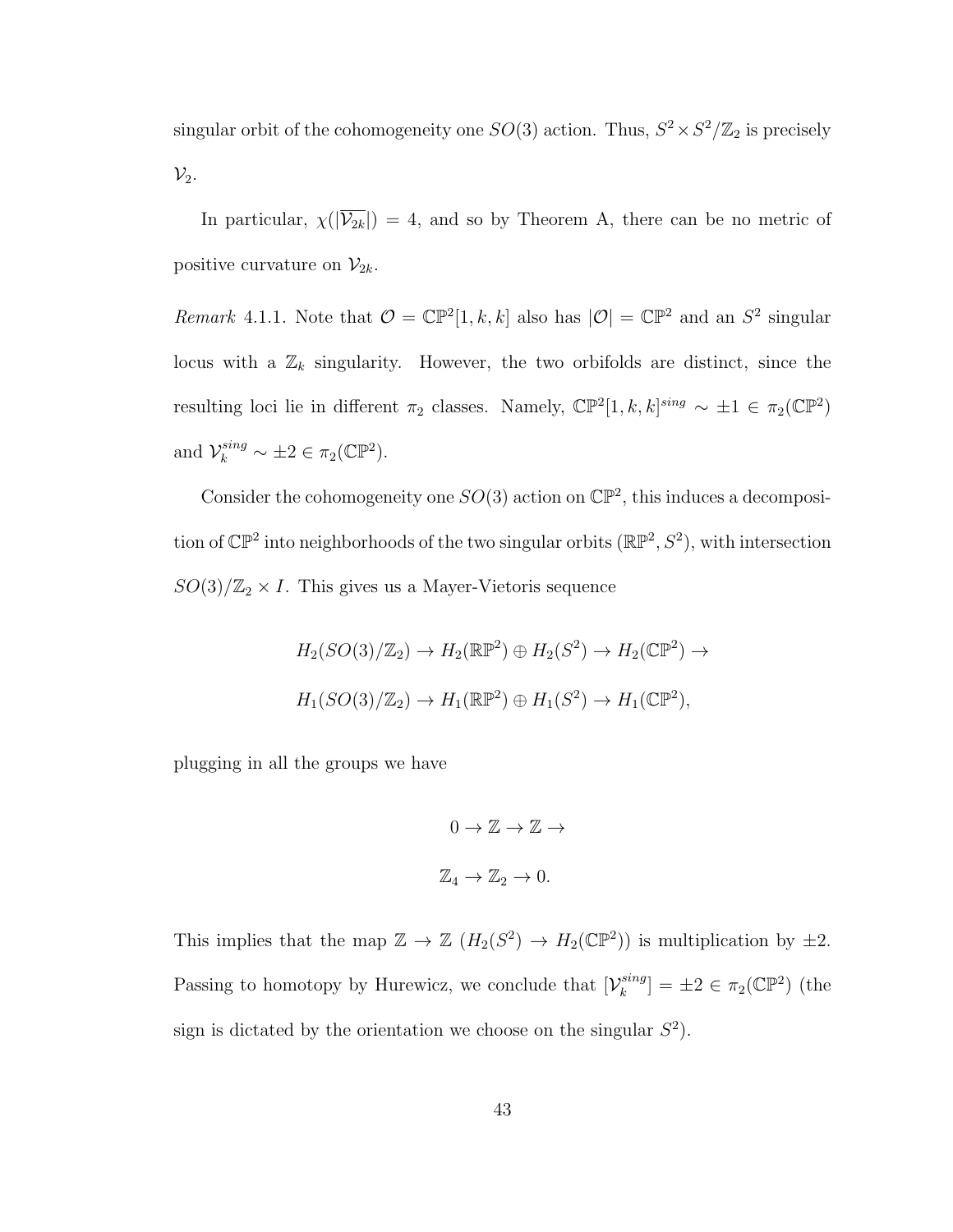Similarly, the singular locus of  $\mathbb{CP}^2[1, k, k]$  is the  $S^2$  singular orbit of the cohomogeneity one  $SU(2)$  action on  $\mathbb{CP}^2$ . Here  $H = \{e\}$ ,  $K^+ = U(1)$ ,  $K^- = SU(2)$ . The relevant portion of Mayer-Vietoris is given by

$$
H_2(SU(2)) \to H_2(pt) \oplus H_2(S^2) \to H_2(\mathbb{CP}^2) \to
$$
  

$$
H_1(SU(2)) \to H_1(pt) \oplus H_1(S^2) \to H_1(\mathbb{CP}^2),
$$

plugging in the groups we have

$$
0 \to \mathbb{Z} \to \mathbb{Z} \to
$$

$$
0 \to 0 \to 0.
$$

This implies that the map  $\mathbb{Z} \to \mathbb{Z}$   $(H_2(S^2) \to H_2(\mathbb{CP}^2))$  is an isomorphism. Passing to homotopy by Hurewicz, we conclude that  $[\mathbb{CP}^2[1, k, k]^{sing}] = \pm 1 \in \pi_2(\mathbb{CP}^2)$ .

Therefore, there is no homeomorphism  $\varphi : \mathbb{CP}^2[1, k, k] \to V_k$  that maps one singular locus to the other, so the two orbifolds are not diffeomorphic, despite having the same underlying space, homeomorphic singular loci and equal orbifold groups.

#### 4.2 General Structure

In this section, we focus specifically on the structure of 4-dimensional orbifolds with isometric  $S<sup>1</sup>$  action. We generally make no assumptions about the curvature.

**Lemma 4.2.1.** Let  $\mathcal{O}^n$  be a compact Riemannian orbifold with an isometric  $S^1$ action. Let  $\mathcal F$  be the suborbifold of fixed points of this action. Then,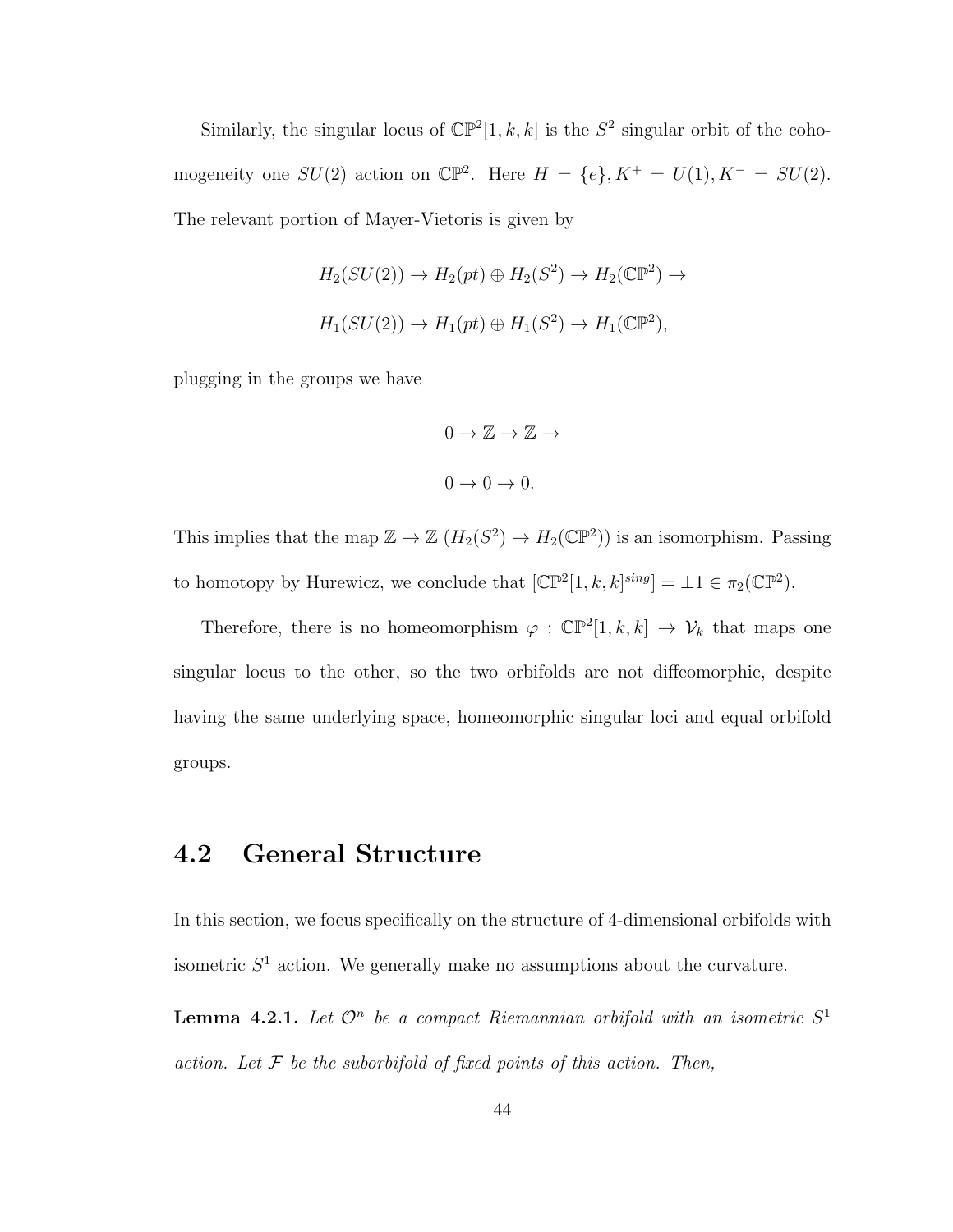- 1. Each connected component of  $\mathcal F$  is a totally geodesic suborbifold of even codimension.
- 2.  $\chi(|\mathcal{F}|) = \chi(|\mathcal{O}|)$ .

*Proof.* Part 1 is proved completely analogously to the proof for manifold case. (See pp 59-61 of [Kob72].)

For part 2, we note that Kobayashi's original proof in [Kob58] only requires compactness to guarantee that the fixed point set can not be "dense" i.e. there exists  $\varepsilon > 0$  such that  $\varepsilon$  neighborhoods of connected components of the fixed point set are disjoint. This condition is satisfied when we consider  $S<sup>1</sup>$  action on strata of a compact orbifold, since such strata are bounded. As such, what we have is  $\chi(|\mathcal{F} \cap \mathcal{S}|) = \chi(|\mathcal{S}|)$  for each stratum  $\mathcal{S} \subset \mathcal{O}$ . Gluing the  $\mathcal{F} \cap \mathcal{S}$  pieces together we get part 2.  $\Box$ 

**Lemma 4.2.2.** Let  $\mathcal O$  be a compact positively curved 4-dimensional Riemannian orbifold with a non-trivial isometric  $S^1$ -action, and  $\mathcal F$  be the set of fixed points of the action. Then,  $\mathcal F$  is non-empty and either consists of 2 or more isolated points, or has at least one 2-dimensional component.

The proof is identical to that for manifolds, the only challenge is to verify that if  $\mathcal F$  consists of only isolated points, then  $|\mathcal F|\geq 2$ . To do this we utilize Orbifold Poincaré Duality 2.3.8, and Synge's theorem 2.3.6

We also have additional structural restrictions on 4-dimensional orbifolds with an isometric  $S^1$  action.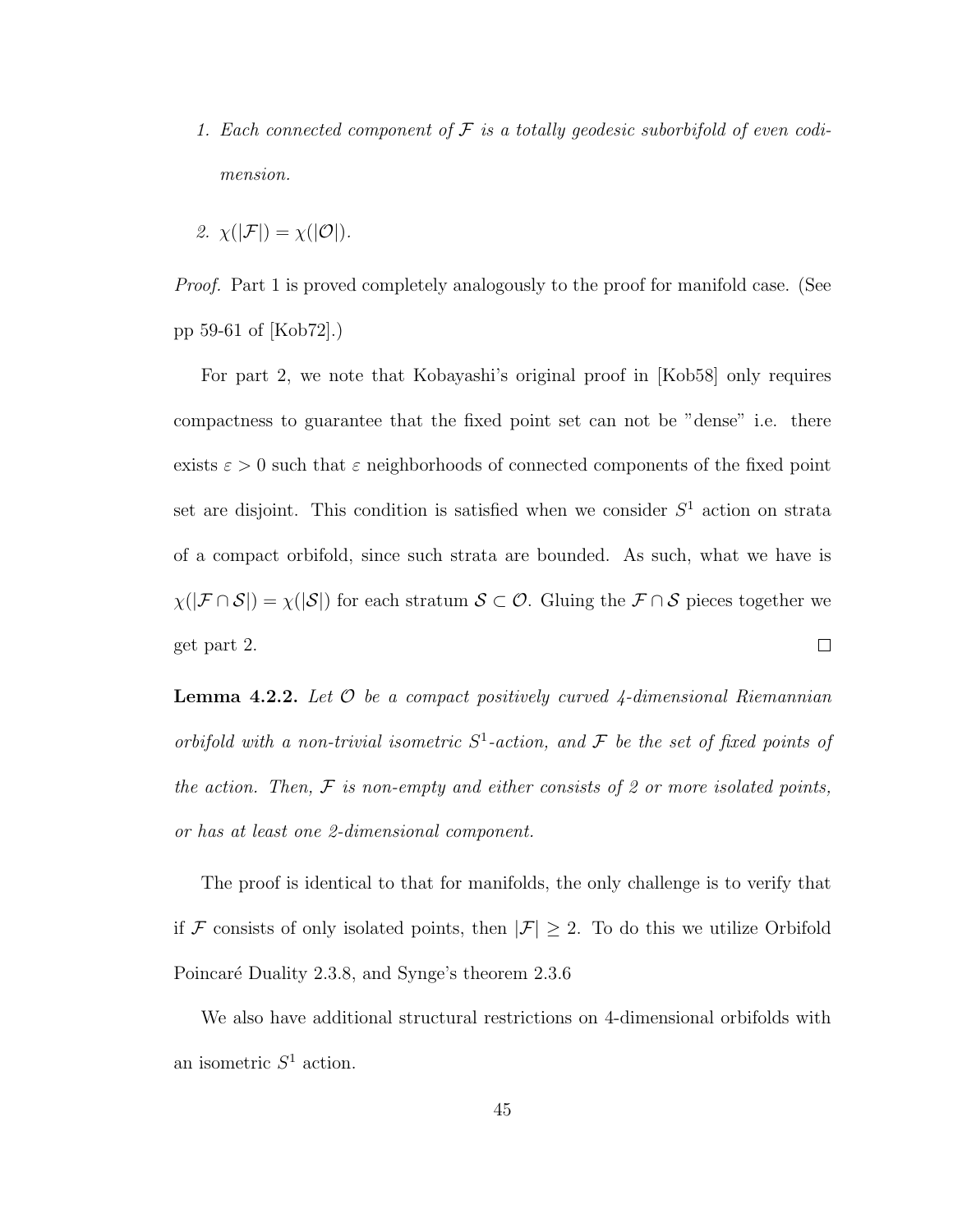**Proposition 4.2.3.** Let  $\mathcal O$  be a 4-dimensional Riemannian  $S^1$ -orbifold, and let  $x \in \mathcal{O}$  be a singular point. Then, we have either

$$
\Gamma_x \subset U(2) \subset SO(4), \qquad \text{if } x \text{ is a fixed point, or}
$$
  

$$
\Gamma_x \subset SO(3) \subset SO(4), \qquad \text{otherwise.}
$$

*Proof.* Suppose x is a fixed point. Consider the action of  $S^1$  on  $\mathbb{R}^4/\Gamma_x = T_x \mathcal{O}$ . Let V denote the vector field associated to the  $S^1$  action on  $T_x\mathcal{O}$ , and  $\widetilde{V}$  its lift to  $\mathbb{R}^4$ .

 $\widetilde{V}$  is a vector field associated to an action of  $\mathbb{R}$  on  $\mathbb{R}^4$ , furthermore,  $t_0 = 2\pi$  acts as an element of  $\Gamma_x$ . Therefore,  $T = 2\pi n$  acts trivially for some  $n \in \mathbb{Z}^+$ , so the action is an  $S^1$  action.

Up to conjugation, this  $S^1$  action must be equal to  $(e^{lti}, e^{mti}) \in T^2 \subset S^3 \times S^3 =$  $Spin(4)$  (here we consider  $Spin(4)$  instead of  $SO(4)$  for convenience). Also, this  $S<sup>1</sup>$  must normalize  $\Gamma_x$ , and so must commute with  $\Gamma_x$ . This leaves us two cases, either  $m \neq 0 \neq l$  or one is zero. If neither m nor l is zero, then  $\Gamma_x$  lifts to  $T^2$ , so  $\Gamma_x \subset T^2$ . Otherwise, the lift of  $\Gamma_x$  is either  $S^3 \times S^1$  or  $S^1 \times S^3$ , in both cases, we get  $\Gamma_x \subset U(2) \subset SO(4)$ .

Suppose x is not a fixed point, then  $\Gamma_x$  must fix at least one direction (along the orbit  $S^1(x)$ , so  $\Gamma_x \subset SO(3) \subset SO(4)$ .  $\Box$ 

Since the orbifold group along a stratum must be constant (up to conjugacy), we conclude that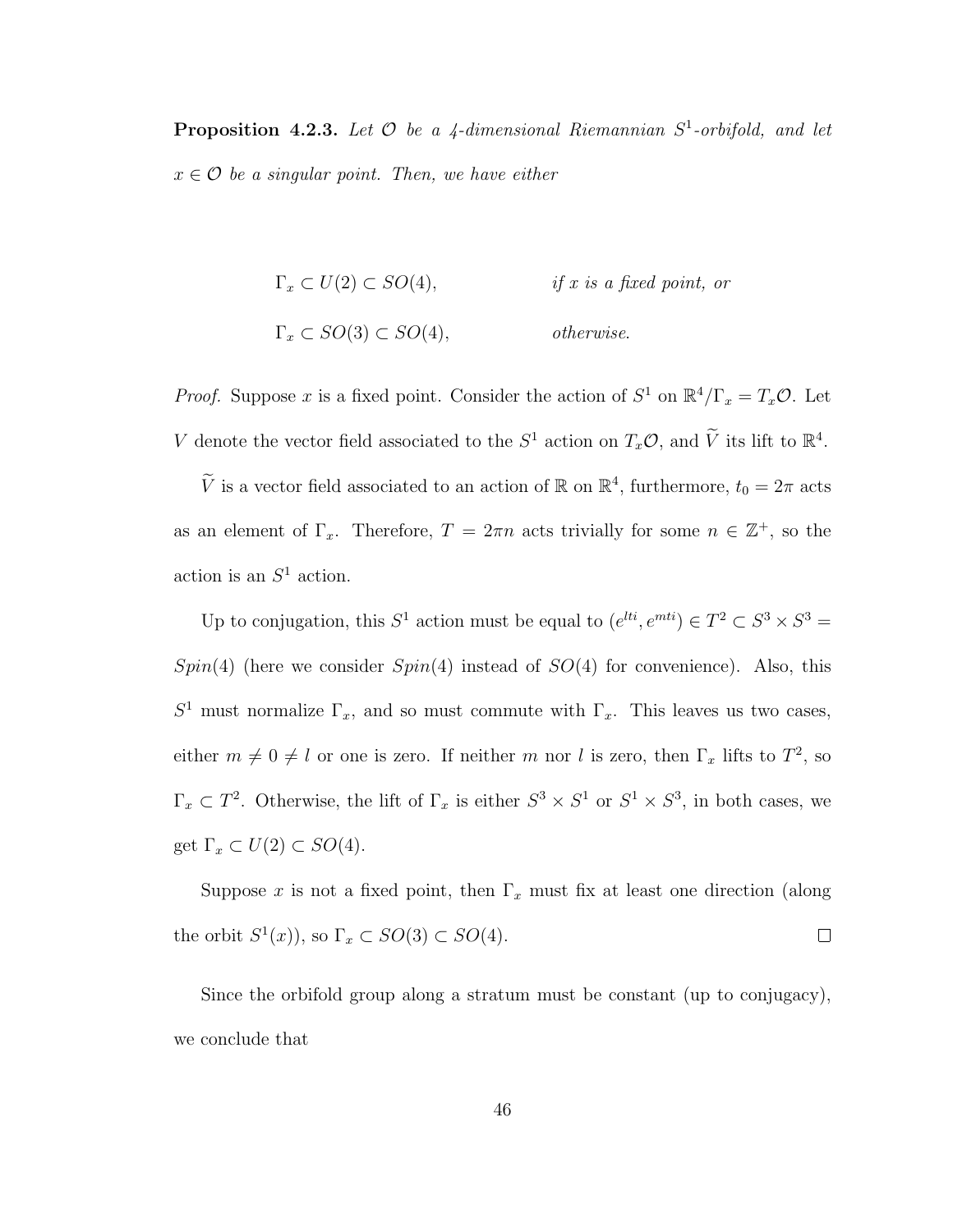Corollary 4.2.4. Let  $S \subset \mathcal{O}$  be a stratum that intersects  $\mathcal F$  but is not contained in it, then  $\Gamma_x = \mathbb{Z}_q \subset S^1 = SO(3) \cap T^2 = SU(2) \cap T^2$  for every  $x \in S$ .

### 4.3 Proof of Theorem A

We consider separately the case where  $\mathcal F$  is a collection of isolated points, and the case where  $\mathcal F$  has a 2-dimensional component.

If  $y$  is an isolated fixed point, then the lift of the slice representation is equivalent to

$$
\varphi_{k,l}: S^1 \times \mathbb{C}^2 \to \mathbb{C}^2; \qquad e^{i\theta} \star (z_1, z_2) = (e^{ik\theta/m} z_1, e^{il\theta/n} z_2),
$$

where  $k, l \in \mathbb{Z}$  are relatively prime and  $(e^{2\pi i/m}, e^{2\pi i/n}) \in \Gamma_y$ . Furthermore,  $\Gamma_y =$  $\langle (e^{2\pi i/m}, e^{2\pi i/n}) \rangle \oplus \widetilde{\Gamma_y}$ . Let  $S^3(1) \subset \mathbb{C}^2$  be the unit sphere and let  $d : S^3(1) \times S^3(1) \to$ R be given by  $d(v, w) = \angle(v, w)$ . Let  $(X_{kl}, d_{kl})$  be the orbit space of  $S^3(1)/S^1_{kl}$  where  $S_{kl}^1$  is a circle that acts by  $(e^{ik\theta}, e^{il\theta})$ . Furthermore, let  $(X_{kl}, d_{kl})$  be the quotient of  $X_{kl}$  by  $\widetilde{\Gamma_y}$ .

**Lemma 4.3.1.** If  $x_1, x_2, x_3 \in \widetilde{X_{kl}}$ , then

$$
\widetilde{d_{kl}}(x_1, x_2) + \widetilde{d_{kl}}(x_2, x_3) + \widetilde{d_{kl}}(x_3, x_1) \le \pi
$$

*Proof.* By Lemma 4 of [HK89], this holds for  $(X_{kl}, d_{kl})$ , take lifts of  $x_i$ 's, apply lemma 4, and then observe that  $X_{kl} \to \widetilde{X_{kl}}$  is distance non-increasing. Which gives  $\Box$ the desired result.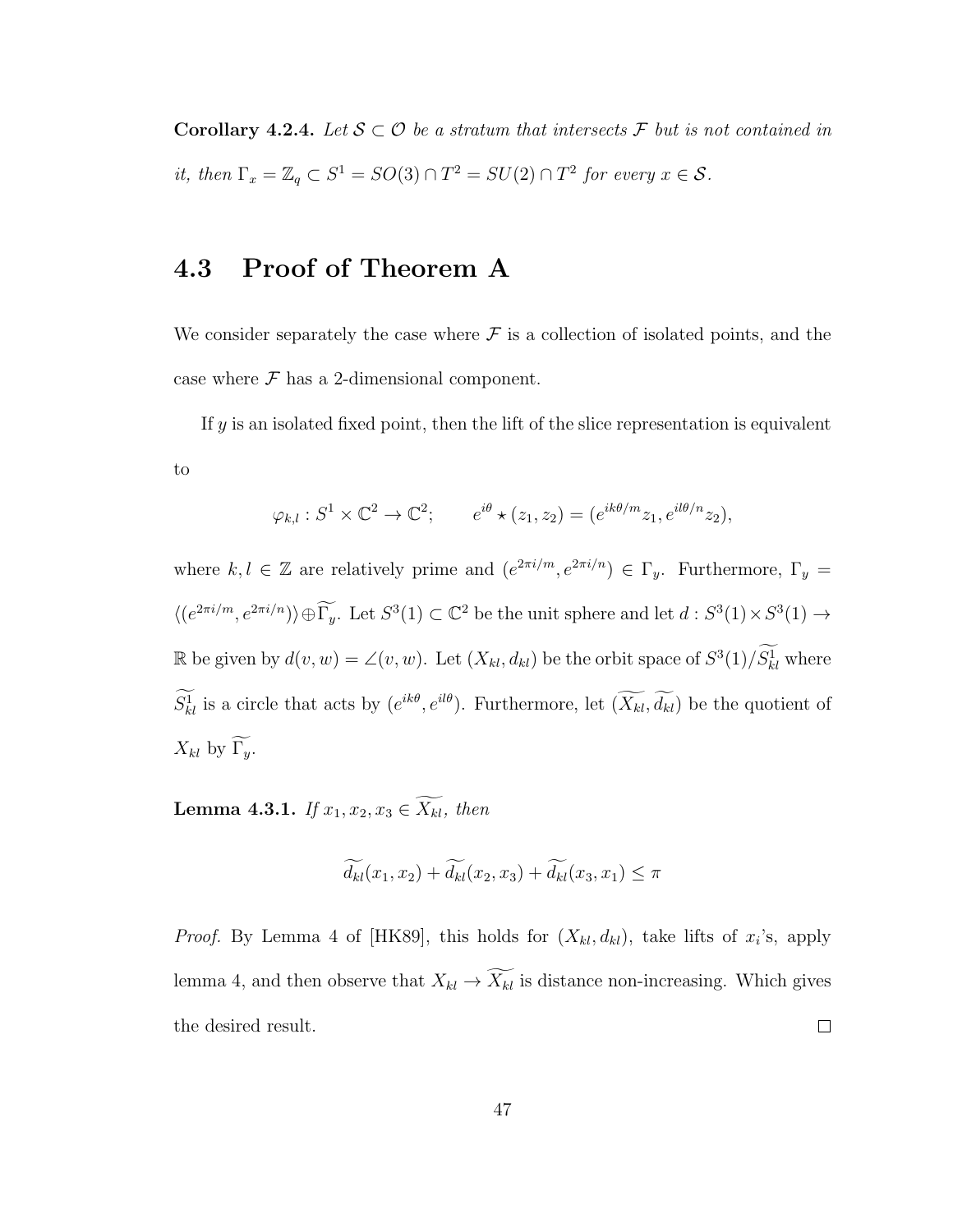We now show that if  $\mathcal F$  consists of only isolated points, then it has at most 3 points.

Suppose that F contains at least four points, call them  $p_i, 1 \leq i \leq 4$ . Let  $l_{ij} = \text{dist}(p_i, p_j)$  and let

$$
C_{ij} = \{ \gamma : [0, l_{ij}] \to \mathcal{O} | \gamma \text{ length minimizing } p_i \text{ to } p_j \}.
$$

For each triple  $1 \leq i, j, k \leq 4$  set

$$
\alpha_{ijk} = \min\{\angle(\gamma_j'(0), \gamma_k'(0))|\gamma_j \in C_{ij}, \gamma_k \in C_{ik}\}.
$$

Since  $\mathcal O$  is compact, the minimum exists.

By Toponogov theorem for orbifolds (see  $[Sta05]$ ), we get that for  $i, j, k$  distinct,  $\alpha_{ijk} + \alpha_{kij} + \alpha_{jki} > \pi$ . Summing over  $i, j, k$ , we get

$$
\sum_{i=1}^{4} \sum_{\substack{1 \le j < k \le 4 \\ j,k \ne i}} \alpha_{ijk} > 4\pi.
$$

On the other hand, by 4.3.1, we know that

$$
\sum_{\substack{1 \le j < k \le 4 \\ j,k \ne i}} \alpha_{ijk} \le \pi.
$$

Therefore, we can not have more than three isolated fixed points

By Poincaré Duality (Proposition 2.3.8, we conclude that  $H^*(\mathcal{O}|\mathcal{R})$  is equal to that of either  $S^4$  or  $\mathbb{CP}^2$ .

For the case when  $\dim \mathcal{F}=2,$  we utilize recent work of Harvey and Searle [HS12] on isometries of Alexandrov spaces. In particular, we need the following: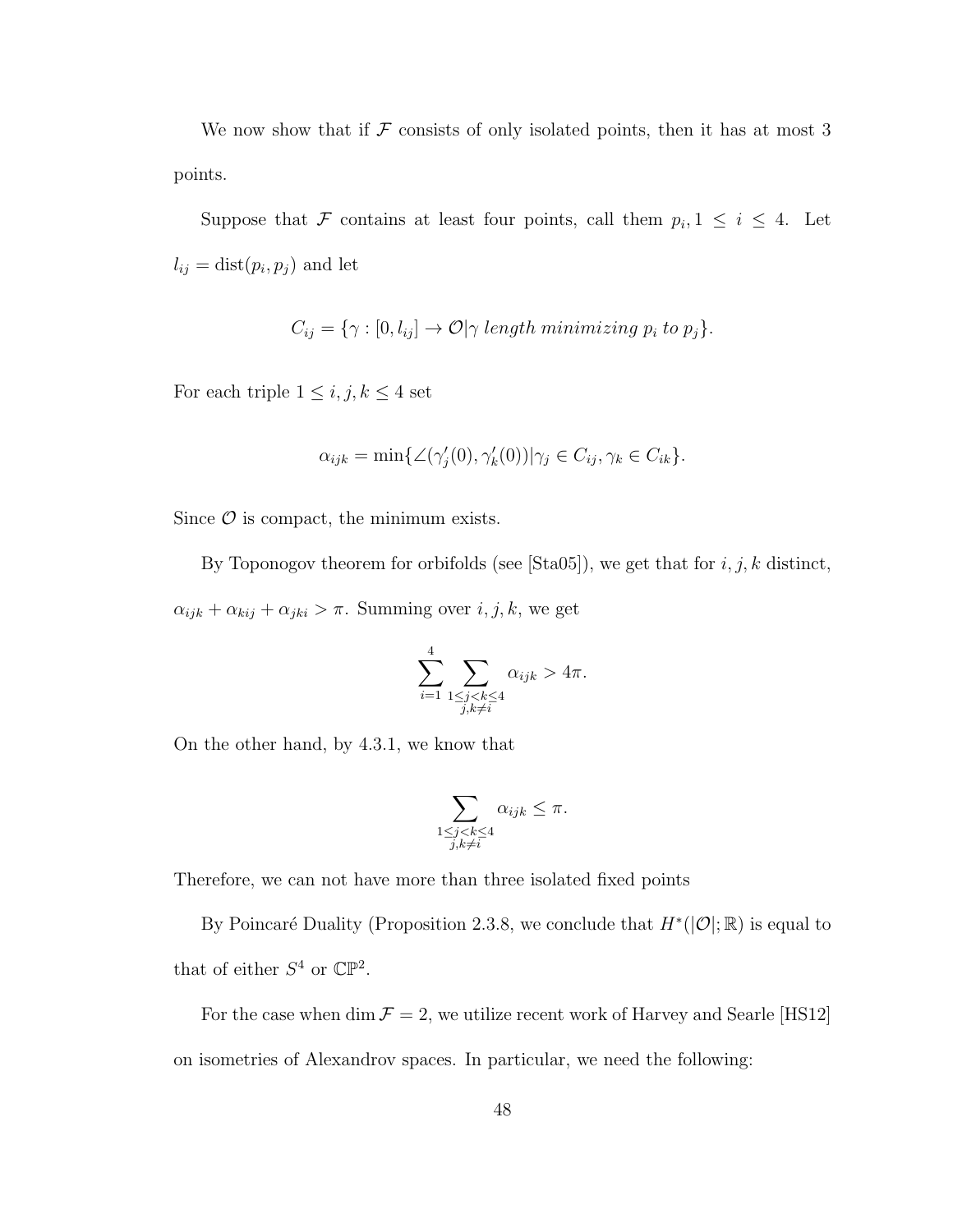**Theorem 4.3.2** (HS12) Theorem C part (ii)). Let a compact Lie group G act isometrically and fixed-point homogeneously on  $X<sup>n</sup>$ , a compact n-dimensional Alexandrov space of positive curvature and assume that  $X^G \neq \emptyset$  and has a codimension 2 component, then:

The space X is G-equivariantly homeomorphic to  $(\nu * G)/G_p$ , where  $\nu$  is the space of normal directions to  $G(p)$  where  $G(p)$  is the unique orbit furthest from F.

Remark 4.3.1. The proof of this theorem comes from the work of Perelman on the soul conjecture and Sharafutdinov retraction for Alexandrov spaces. As well as the slice theorem.

Work of Perelman implies that the slice theorem extends to the codimension 2 fixed point set (which we will refer to as  $N$ ). In the neighborhood of the soul orbit we have  $G \times_{G_p} Cone(\nu)$  and in the neighborhood of N we have  $Cone(G) \times_{G_p} \nu$ . Gluing the two components together we obtain a G-equivariant homeomorphism  $|\mathcal{O}| \cong (G * \nu)/G_p.$ 

Suppose we have  $G_p = S^1$  at the soul point, and hence  $\nu = S^3/\Gamma$ . This implies that  $|\mathcal{O}| = (S^3/\Gamma * S^1)/S^1 = (S^5/\Gamma)/S^1 = \mathbb{CP}^2[\lambda]/\widetilde{\Gamma}.$ 

Taking into account how  $S^1$  must act on  $\mathcal{O}$ , we conclude that  $|\mathcal{O}| = \mathbb{CP}^2[\lambda]/\mathbb{Z}_q$ where  $\mathbb{Z}_q \subset T^2 \subset \text{Isom}(\mathbb{CP}^2[\lambda]), \mathbb{Z}_q$  fixes  $[1:0:0], S^1$ -action lifts to an action on  $\mathbb{CP}^2[\lambda]$  with  $S^1 \subset T^2$  fixing  $[1:0:0]$  and  $\{[0:z:w]\}.$ 

Next suppose that we have  $G_p = \mathbb{Z}_q$  at the soul point, and hence  $\nu = S^2$ . This implies that  $|\mathcal{O}| = (S^2 * S^1)/\mathbb{Z}_q = S^4/\mathbb{Z}_q$ .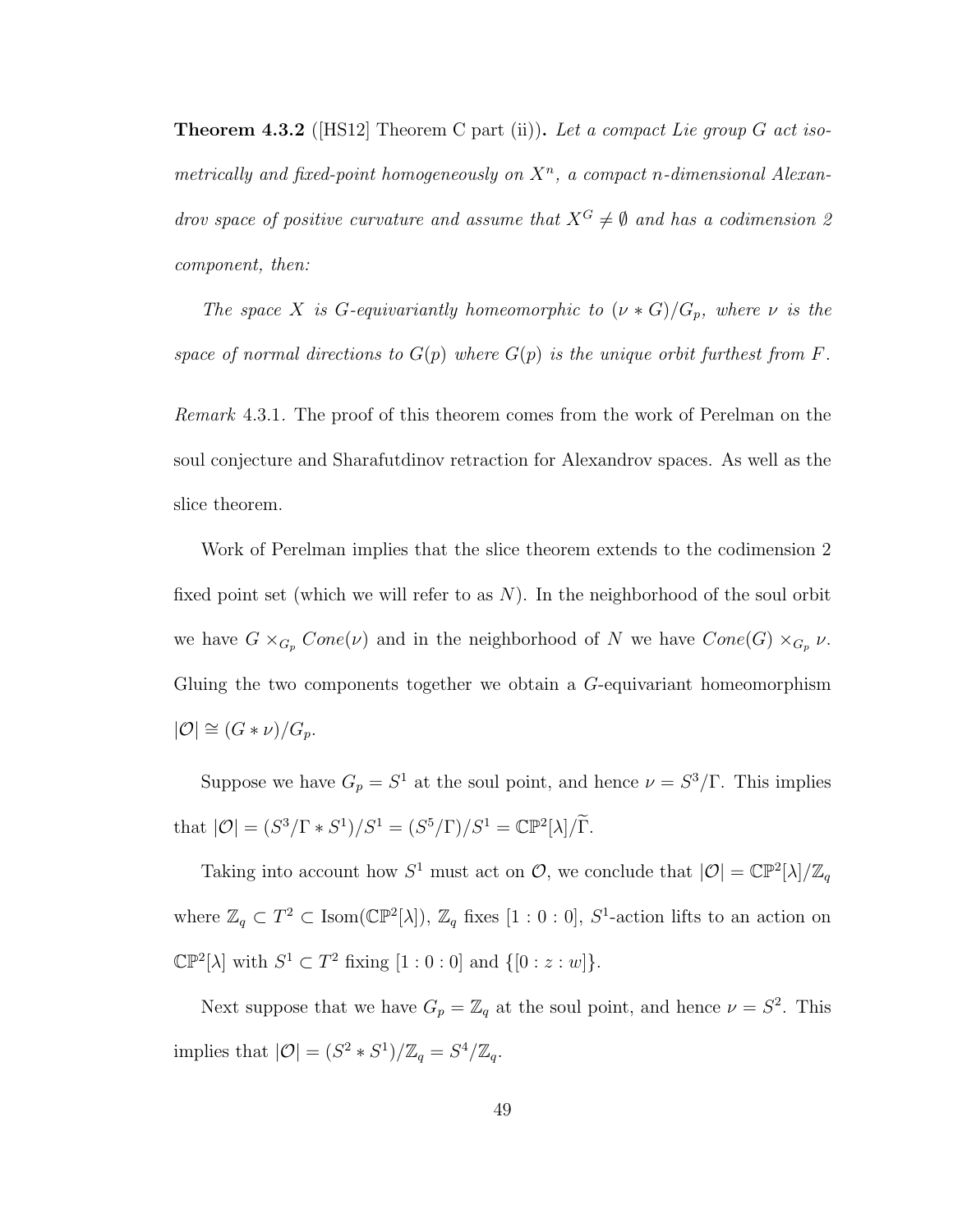Once again, we use our partial knowledge of the  $S<sup>1</sup>$  action to conclude that  $|\mathcal{O}| = S^4/\mathbb{Z}_q$  where we view  $S^4 \subset \mathbb{C}^2 \oplus \mathbb{R}$ , and a generator of  $\mathbb{Z}_q$  acts like  $x \cdot (z, w; r) =$  $(e^{2\pi i/q}z, e^{2\pi i k/q}w; r)$  where  $(k, q) = 1$ . The  $S^1$ -action lifts to an action on  $S^4$  given by  $\theta \cdot (z, w; r) = (e^{i\theta}z, w; r).$ 

In particular, the two cases above put together imply Theorem A.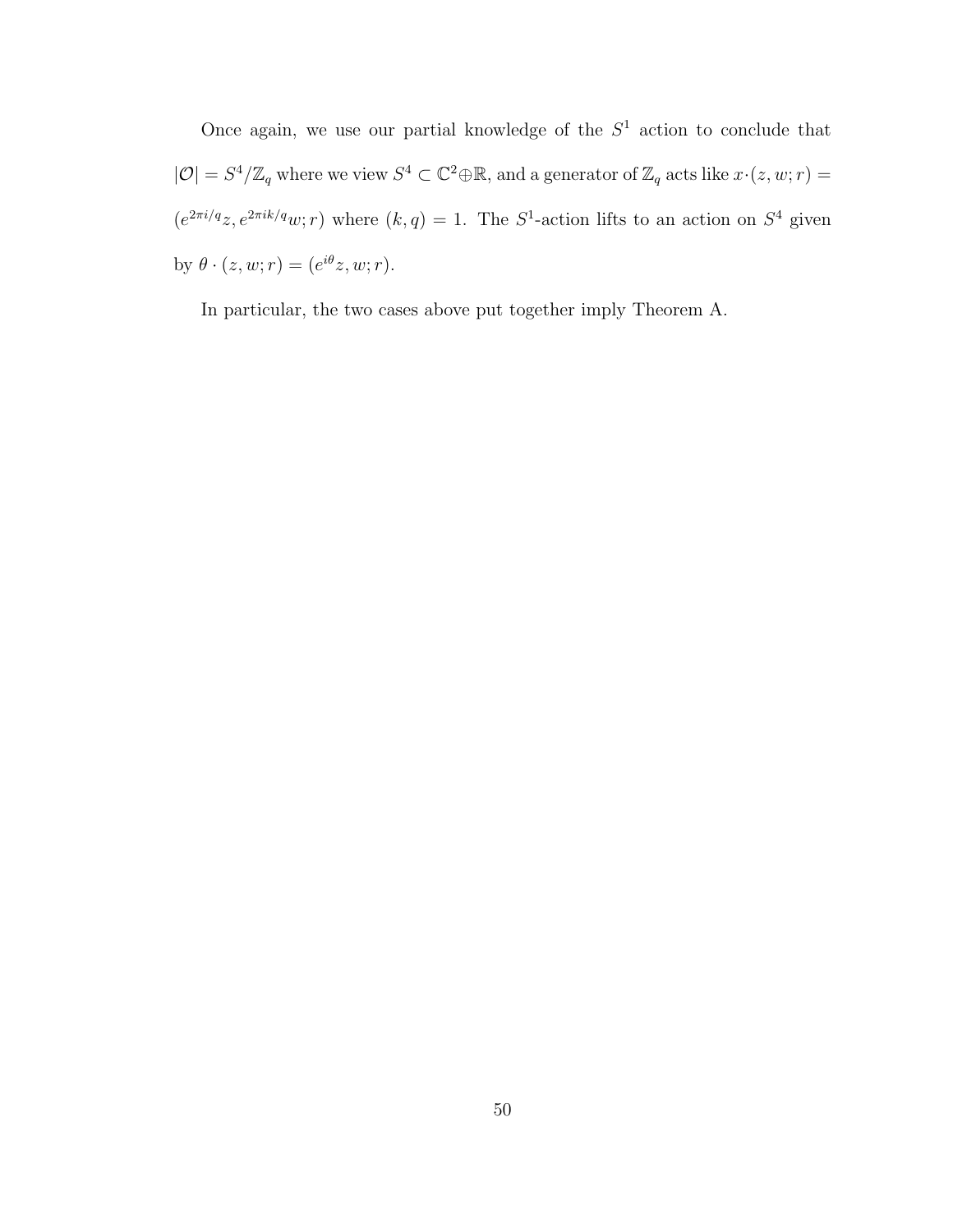### Chapter 5

## Orbifold Biquotients of SU(3)

### 5.1 Classification

The first class (the homogeneous spaces) are well known. One simply classifies connected subgroups of  $SU(3)$ , which up to conjugation are  $U(2)$ ,  $T^2$ ,  $SU(2)$ ,  $SO(3)$ and  $S_{p,q}^1$ , where  $S_{p,q}^1 = \text{diag}(z^p, z^q, \overline{z}^{p+q})$  with  $p, q \in \mathbb{Z}$ . We may assume without loss of generality that  $p \ge q \ge 0$ . Throughout the rest of this section, we assume that  $G//U$  is not given by a homogeneous action, in particular,  $U$  must act on both sides.

Recall that the subgroups of  $SU(3)$  other than  $S<sup>1</sup>$  are unique up to conjugation. For  $SU(2)$  and  $U(2)$  we will use the standard upper-left block embeddings diag(A, 1) for  $SU(2)$  and  $diag(A, \overline{det(A)})$  for  $U(2)$ . For  $SO(3)$  we utilize a convenient, although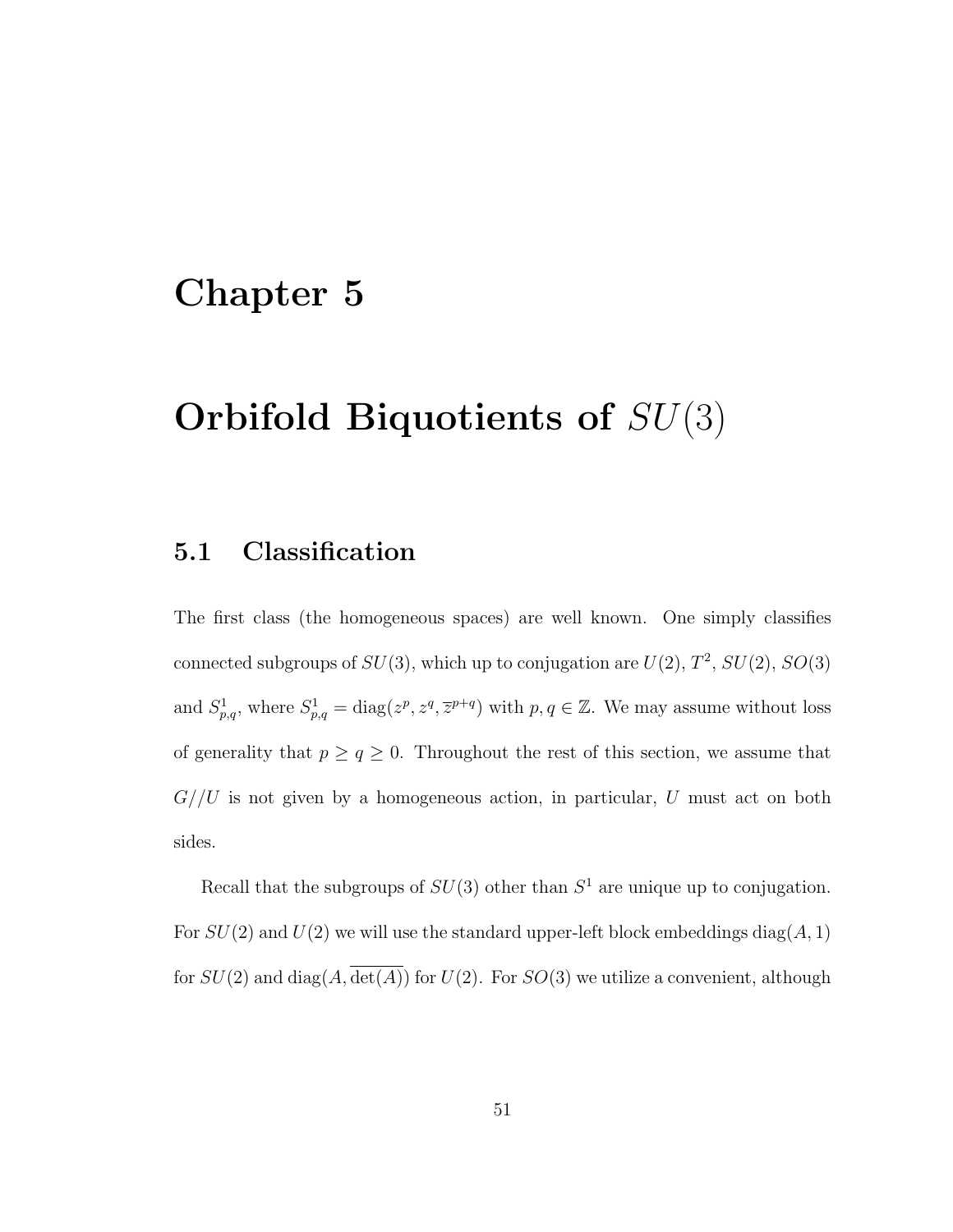non-standard embedding of  $SO(3)$  into  $SU(3)$ . On the Lie algebra level, we have

$$
\mathfrak{so}(3) = \left\{ \begin{pmatrix} ai & 0 & z \\ 0 & -ai & -\overline{z} \\ -\overline{z} & z & 0 \end{pmatrix} \middle| \ a \in \mathbb{R}, z \in \mathbb{C} \right\} \tag{5.1}
$$

this embedding of  $\mathfrak{so}(3)$  is given by conjugating the standard embedding of  $SO(3) \subset$  $SU(3)$  and  $\mathfrak{so}(3) \subset \mathfrak{su}(3)$  by

$$
g_0 = \begin{pmatrix} \frac{1}{\sqrt{2}} & \frac{-i}{\sqrt{2}} & 0\\ \frac{1}{\sqrt{2}} & \frac{i}{\sqrt{2}} & 0\\ 0 & 0 & -i \end{pmatrix}.
$$
 (5.2)

The advantage of this embedding is that it has a convenient maximal torus, simplifying some computations. We also note that throughout this paper in the examples which involve  $SO(3)$ , should the reader desire to utilize the standard  $SO(3) \subset SU(3)$ , the results stated for  $X \in SU(3)$ , should now be interpreted as being about  $X \cdot g_0$ .

From Lemma 3.1.2, we know that if  $SU(3)//U$  is an orbifold, then rk  $\mathfrak{u} \leq 2$ . In particular, we must have  $U = S^1, T^2, SU(2), SO(3), U(2), SU(2) \times S^1, SO(3) \times S^1$ , a finite quotient of  $SU(3)$ ,  $Sp(2)$  or  $SU(2) \times SU(2)$ , or the exceptional group  $G_2$ .

The cases  $\mathfrak{u} = \mathfrak{su}(3), \mathfrak{sp}(2), \mathfrak{g}_2$  or  $\mathfrak{su}(2) \oplus \mathfrak{su}(2)$  can be ruled out quickly. Observe  $\dim SU(3)/\langle SU(3)/\Gamma \rangle = 0$ , and in particular the action must be homogeneous. Additionally, dim  $SU(3) < \dim (Sp(2)/\Gamma)$ , and dim  $SU(3) < \dim G_2$ , so there can be no orbifold biquotients of the form  $SU(3)//(Sp(2)/\Gamma)$  or  $SU(3)//G_2$ . Recall that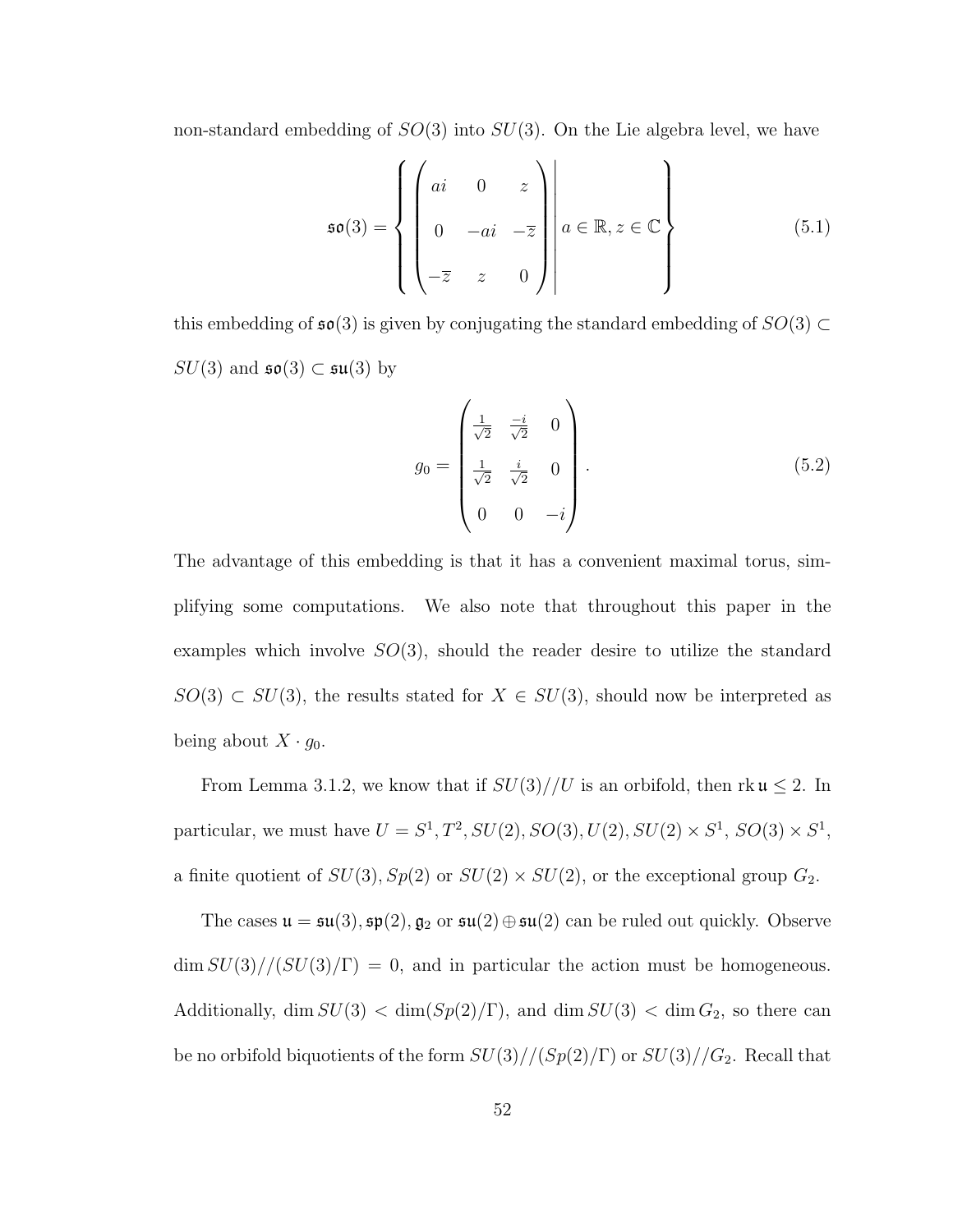the only embeddings of  $A_1 \oplus A_1 \hookrightarrow \mathfrak{su}(3) \times \mathfrak{su}(3)$  map an  $A_1$  factor into each  $\mathfrak{su}(3)$ factor. However, the maximal torii of the possible  $A_1$  embedding are conjugate, which violates the conditions of Lemma 3.1.1.

The cases when U is either  $S^1$  or  $T^2$  yield the 7 and 6 dimensional Eschenburg spaces respectively, and both are covered in section 5.3.

Next, suppose  $U = SO(3)$ . Since U acts on both sides and there is a unique up to conjugation embedding of  $SO(3)$  into  $SU(3)$ , we must have  $U = \Delta SO(3)$  $SU(3) \times SU(3)$ . However, this obviously leads to a violation of Lemma 3.1.1. Therefore, there are no non-homogeneous orbifolds of the form  $SU(3)/\langle SO(3)$ .

Next, suppose  $U = SO(3) \times S^1$ . Recall that  $SO(3) \times S^1$  is not a subgroup of  $SU(3)$ . Therefore the  $S<sup>1</sup>$  and the  $SO(3)$  must act on different sides. We get the family of orbifolds  $S_{p,q}^1 \backslash SU(3)/SO(3)$  whose precise orbifold structure we discuss in section 5.2.1.

Next, we let  $U = SU(2)$ . By the same argument as for  $SO(3)$ , we cannot have  $U = \Delta SU(2) \subset SU(3) \times SU(3)$ . The only remaining non-trivial embedding is if we map U to  $SU(2)$  on one side and to  $SO(3)$  on the other. We study this embedding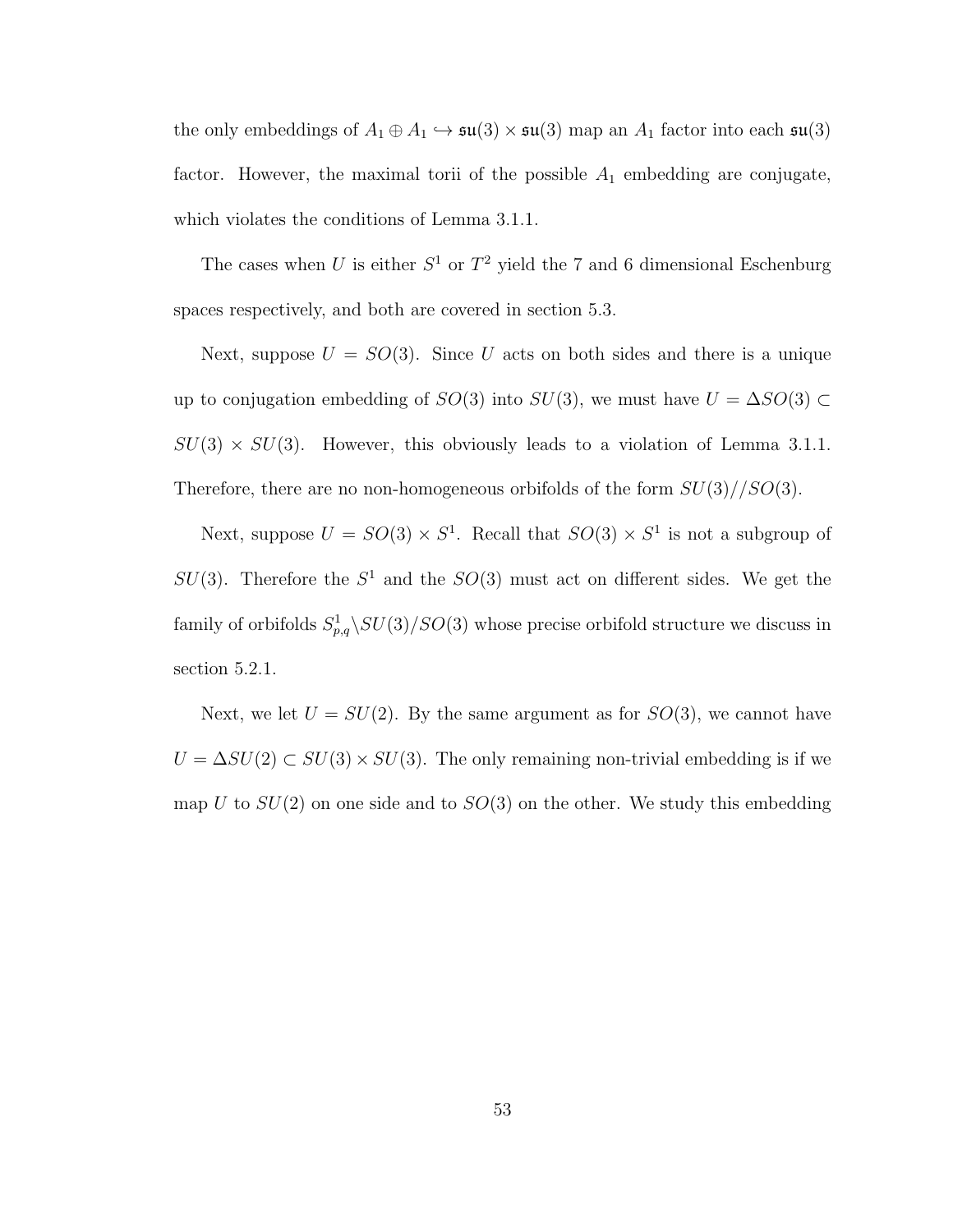on the Lie algebra level. In particular, we use the following bases:

$$
\mathfrak{su}(2): \qquad I_1 = \begin{pmatrix} i & 0 & 0 \\ 0 & -i & 0 \\ 0 & 0 & 0 \end{pmatrix}
$$

$$
J_1 = \begin{pmatrix} 0 & 1 & 0 \\ -1 & 0 & 0 \\ 0 & 0 & 0 \end{pmatrix} \qquad K_1 = \begin{pmatrix} 0 & i & 0 \\ i & 0 & 0 \\ i & 0 & 0 \\ 0 & 0 & 0 \end{pmatrix}
$$

$$
\mathfrak{so}(3): \qquad I_2 = \begin{pmatrix} 2i & 0 & 0 \\ 0 & -2i & 0 \\ 0 & 0 & 0 \end{pmatrix}
$$

$$
J_2 = \begin{pmatrix} 0 & 0 & \sqrt{2} \\ 0 & 0 & -\sqrt{2} \\ 0 & 0 & -\sqrt{2} \\ -\sqrt{2} & \sqrt{2} & 0 \end{pmatrix} \qquad K_2 = \begin{pmatrix} 0 & 0 & i\sqrt{2} \\ 0 & 0 & i\sqrt{2} \\ i\sqrt{2} & i\sqrt{2} & 0 \end{pmatrix}
$$

Under these bases we have:  $[I_n, J_n] = 2K_n, [J_n, K_n] = 2I_n, [K_n, I_n] = 2J_n$ . We define the embedding  $\varphi : \mathfrak{su}(2) \hookrightarrow \mathfrak{su}(3) \oplus \mathfrak{su}(3)$  as  $\varphi(I) = (I_1, I_2), \varphi(J) = (J_1, J_2)$ and  $\varphi(K) = (K_1, K_2)$ . Where I, J, K is the standard quaternionic basis for  $\mathfrak{su}(2) =$  $\mathfrak{sp}(1) = \text{Im } \mathbb{H}$ . To verify that the resulting biquotient is an orbifold choose  $\{tI | t \in \mathbb{H}\}$  $\mathbb{R}$  as a maximal torus of  $\mathfrak{su}(2)$ , then  $\varphi_1(tI) = tI_1, \varphi_2(tI) = tI_2$ . The condition we need to verify is that  $tI_1 - \text{Ad}(g)tI_2 = 0$  iff  $t = 0$ , but  $I_2 = 2I_1$ , so we have  $tI_1 =$  $2t\text{Ad}(g)I_1$ , so  $I_1 = 2\text{Ad}(g)I_1$  if  $t \neq 0$ , but conjugation preserves the norm, so we must have  $t = 0$ . Therefore the resulting biquotient is an orbifold of dimension 5, which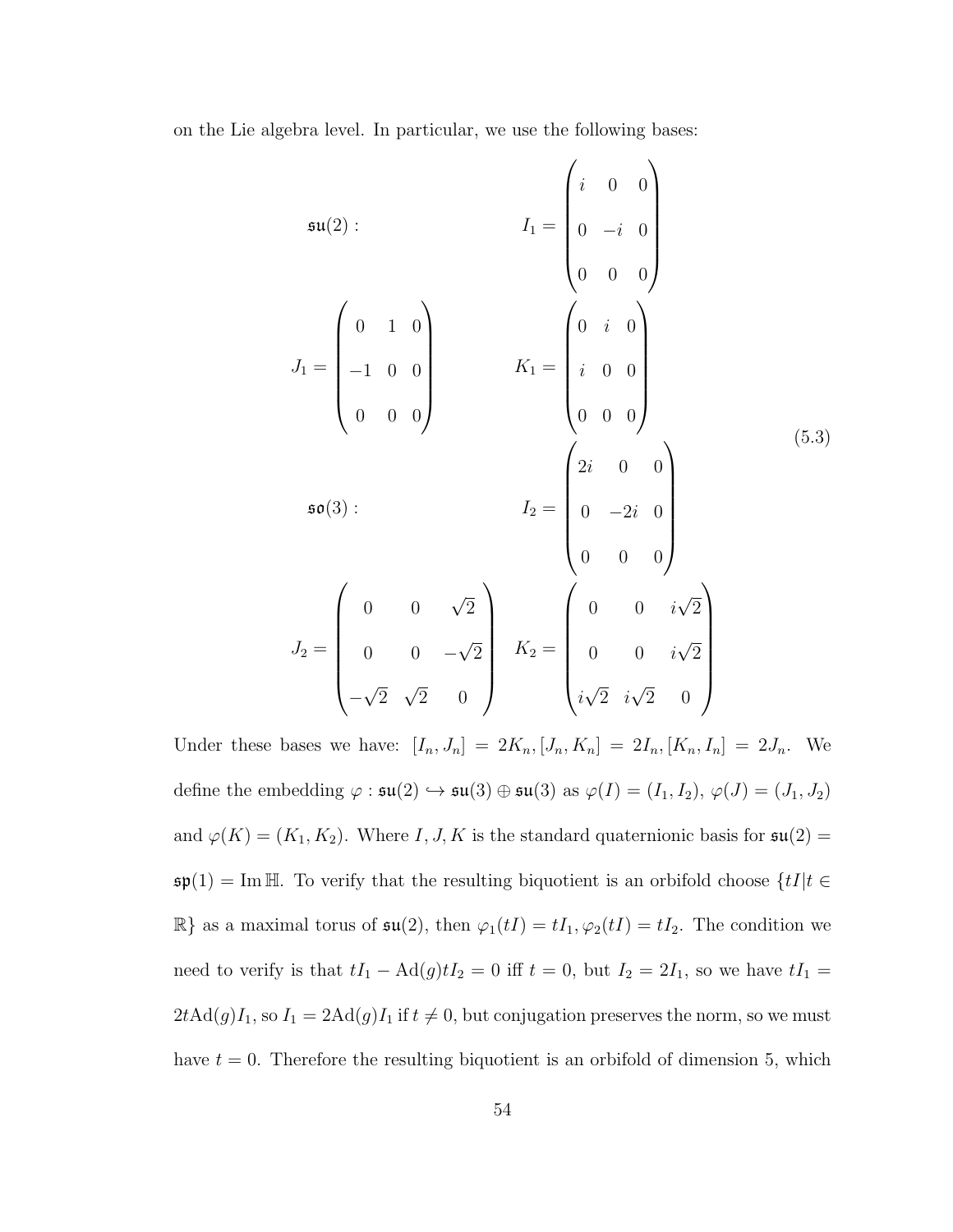we denote by  $\mathcal{O}^5$ . For the sake of convenience, we use  $SU(2)_{\varphi} \subset SU(3) \times SU(3)$ to denote this embedding of  $SU(2)$ , and we write  $SU(3)//SU(2)_{\varphi}$  for the resulting biquotient. We study the orbifold structure of  $SU(3)//SU(2)_\varphi$  in section 5.2.1 and its metric properties in section 5.2.2.

The last two cases,  $U = SU(2) \times S^1$  and  $U = U(2) = (SU(2) \times S^1)/\mathbb{Z}_2$ , we consider jointly. The first observation is that in both cases  $SU(2) \subset U$ . In particular,  $SU(3)/SU(2)$  must be an orbifold, where  $SU(2) \subset U$ . Therefore,  $SU(2)$ either acts on only one side, or on both by the above  $\varphi: SU(2) \to SU(3) \times SU(3)$ . Suppose it is the latter, then there is only one choice of  $S<sup>1</sup>$  which commutes with  $SU(2)_{\varphi}$ , namely diag $(z, z, \overline{z}^2)$  acting on the left. We will now show that this does not result in an orbifold.

Consider diag $(i, i, -2i)$  in the tangent space of the  $S<sup>1</sup>$  component, and using the bases in (5.3),  $(I_1, I_2)$  in the tangent space of the  $SU(2)$  component. For the sum, we have diag $(2i, 0, -2i)$  on the left, and diag $(2i, -2i, 0)$  on the right. These two elements of  $\mathfrak{su}(3)$  are clearly conjugates, therefore,  $SU(3)//(SU(2)_{\varphi}\times S^1)$  is not an orbifold by Lemma 3.1.1.

Finally, we consider the case where  $U = SU(2) \times S^1$  or  $U = U(2)$  and  $SU(2)$ acts only on one side (we choose the right for convenience). We claim that in this case  $SU(3)/U$  is a weighted projective space. Recall that a weighted projective space is defined as  $\mathbb{CP}^2[\lambda_0, \lambda_1, \lambda_2] = S^5/S^1$  where the  $S^1$ -action is given by

$$
w \star (z_0, z_1, z_2) = (w^{\lambda_0} z_0, w^{\lambda_1} z_1, w^{\lambda_2} z_2), \tag{5.4}
$$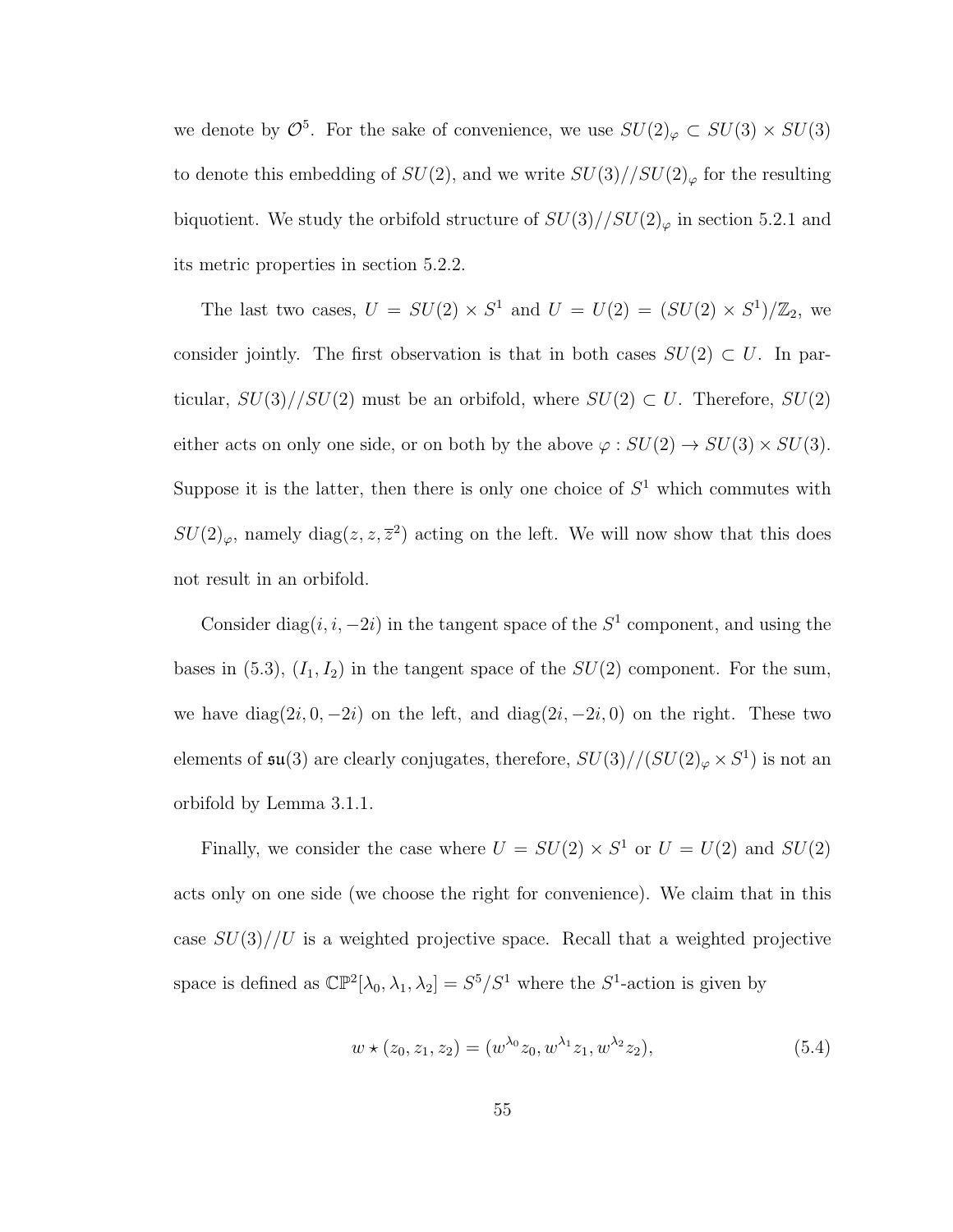where  $\lambda_i \in \mathbb{Z} \setminus \{0\}$ ,  $\gcd(\lambda_0, \lambda_1, \lambda_2) = 1$  and  $(z_0, z_1, z_2)$  are coordinates on  $\mathbb{C}^3 \supset S^5$ . For  $SU(3)/SU(2)$ , the possible  $S^1$  biquotient actions are parametrized by  $p, q, r \in \mathbb{Z}$ ,  $gcd(p, q, r) = 1$ , none of  $p + q, p + r, q + r$  zero, and are induced by the following action on  $SU(3)$ :

$$
z \star X = \text{diag}(z^p, z^q, z^r) X \text{diag}(1, 1, z^{p+q+r})^{-1}, \qquad X \in SU(3).
$$

Recall that under our chosen representation of  $SU(2) \subset SU(3)$ , we have a wellbehaved projection map  $\pi : SU(3) \to SU(3)/SU(2) = S^5 \subset \mathbb{C}^3$ . Namely,

$$
\pi\begin{pmatrix} x_{11} & x_{12} & x_{13} \\ x_{21} & x_{22} & x_{23} \\ x_{31} & x_{32} & x_{33} \end{pmatrix} = (x_{13}, x_{23}, x_{33}) \in \mathbb{C}^3.
$$

Under this identification, the above action becomes

$$
z \star (x_{13}, x_{23}, x_{33}) = (\overline{z}^{q+r} x_{13}, \overline{z}^{p+r} x_{23}, \overline{z}^{p+q} x_{33})
$$

and hence the quotient is the weighted projective space  $\mathbb{CP}^2[-q-r, -p-r, -p-q] \cong$  $\mathbb{CP}^2[q + r, p + r, p + q]$ . A note of caution is that this representation need not be in lowest terms, and for proper representation as a weighted  $\mathbb{CP}^2$ , we need to divide all three weights by their greatest common divisor and normalize the signs to be positive. In general, proper choices of  $p, q, r$  allow us to obtain any weighted projective space. As a second note, it does not matter whether the action of  $S^1$   $\times$  $SU(2)$  is effective, so this also covers the case of  $SU(3)/U(2)$ , which corresponds to the case when  $p, q, r$  are all odd.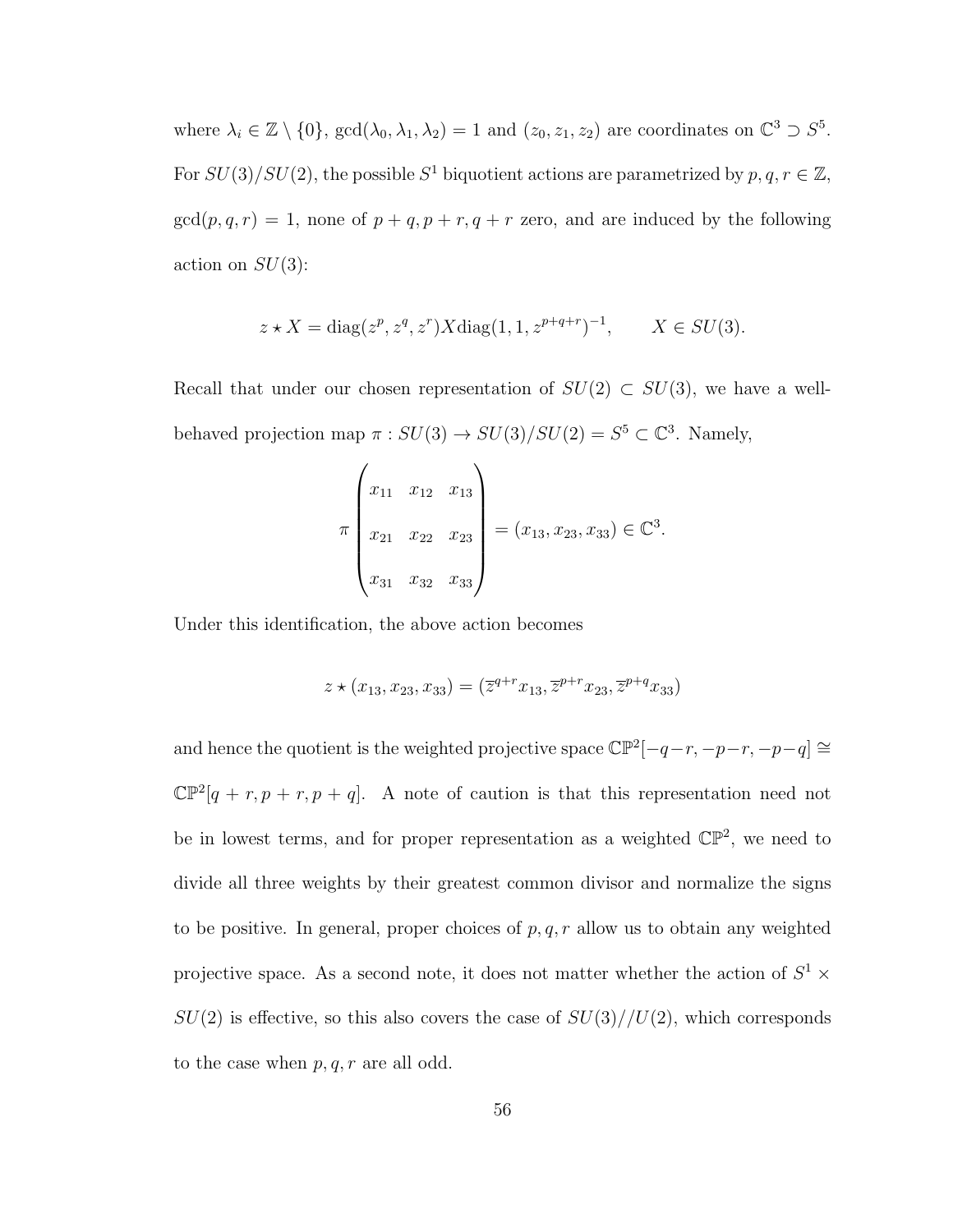### 5.2 New Examples

#### 5.2.1 Orbifold Structure

The singular locus of the generalized Eschenburg spaces will be studied in section 5.3. We will now study the singular locus for the remaining two cases, and start with  $\mathcal{O}^5 = SU(3)//SU(2)_{\varphi}.$ 

**Proposition 5.2.1.**  $\mathcal{O}^5 = SU(3)/\sqrt{SU(2)}\varphi$  as defined above has a closed geodesic as its singular locus, and each point on the singular locus has an order 3 orbifold group.

*Proof.* Let  $\pi : SU(3) \to \mathcal{O}$  denote the projection map. Let  $\varphi_1, \varphi_2$  be the projections from **u** onto  $\mathfrak{su}(2)$  and  $\mathfrak{so}(3)$  respectively, and  $\psi_1, \psi_2$  projections from  $U = SU(2)_{\varphi} \subset$  $SU(3) \times SU(3)$  onto  $SU(2)$  and  $SO(3)$  respectively. Let  $g \in SU(3)$  and  $h \in U$  be an element other than identity.

Suppose that  $\psi_1(h) \cdot g \cdot \psi_2(h)^{-1} = g$  (i.e. g has non-trivial stabilizer). Since stabilizer groups occur in conjugacy classes, we can assume that  $h$  lies in the maximal torus  $h = e^{tI} = (e^{tI_1}, e^{tI_2})$  of  $SU(2)_{\varphi}$ . Since  $\psi_i(e^X) = e^{\varphi_i(X)}$ , the condition reduces to

$$
g^{-1} \begin{pmatrix} e^{ti} \\ & \\ & e^{-ti} \\ & & 1 \end{pmatrix} g = \begin{pmatrix} e^{2ti} \\ & \\ & e^{-2ti} \\ & & 1 \end{pmatrix},
$$

Since a conjugation can only permute eigenvalues, we see that either  $e^{ti} = e^{2ti}$  or  $e^{ti} = e^{-2ti}$ . The first case is degenerate, since it implies that  $e^{ti} = 1$ , and so h is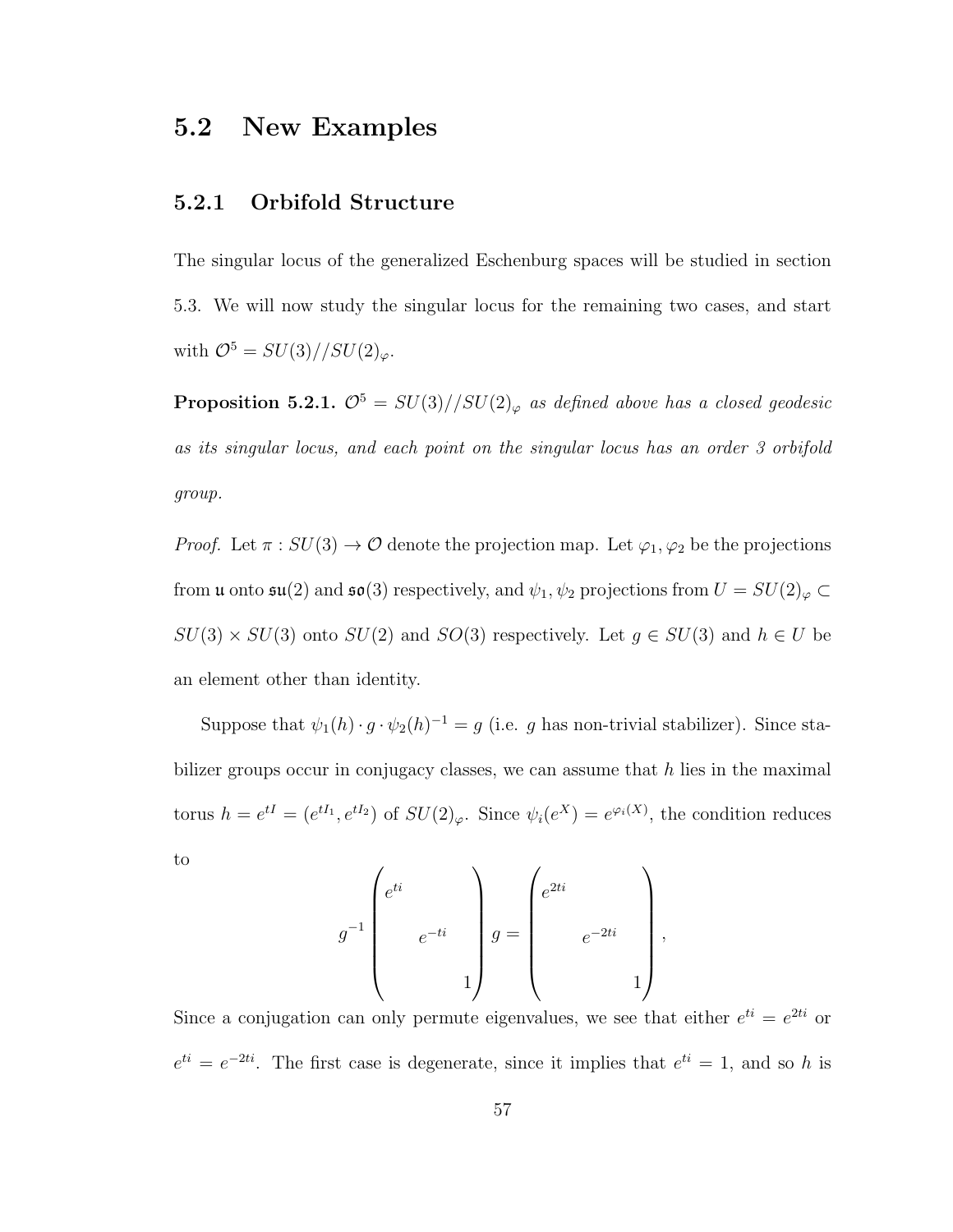identity. In the second case we get that  $e^{ti}$  is a third root of unity and

$$
g = \begin{pmatrix} u \\ v \\ w \end{pmatrix}, \quad uvw = -1
$$

We now show that  $\pi(g)$  lies in a single circle for g as above. Re-write

$$
g = \begin{pmatrix} e^{\lambda i} \\ -e^{-(\lambda + \mu)i} \\ e^{\mu i} \end{pmatrix}
$$

and act on g by  $e^{\lambda/3I} \in U$ .

$$
g \rightarrow \begin{pmatrix} e^{-\lambda i/3} \\ & e^{\lambda i/3} \\ & & 1 \end{pmatrix} \begin{pmatrix} e^{\lambda i} \\ & & 1 \end{pmatrix} \begin{pmatrix} e^{\lambda i} \\ & & 1 \end{pmatrix} \begin{pmatrix} e^{2\lambda i/3} \\ & & 1 \end{pmatrix}
$$

$$
= \begin{pmatrix} 1 \\ -e^{-\mu i} \\ & & e^{\mu i} \end{pmatrix}
$$

Define

$$
g_z = \begin{pmatrix} 1 \\ -\overline{z} \\ -\overline{z} \end{pmatrix}
$$

.

So far, we have shown that each singular orbit contains an element of the form  $g_z$ . Computations show that  $\pi(g_z) = \pi(g_w)$  iff  $w = \pm z$ . Therefore, we conclude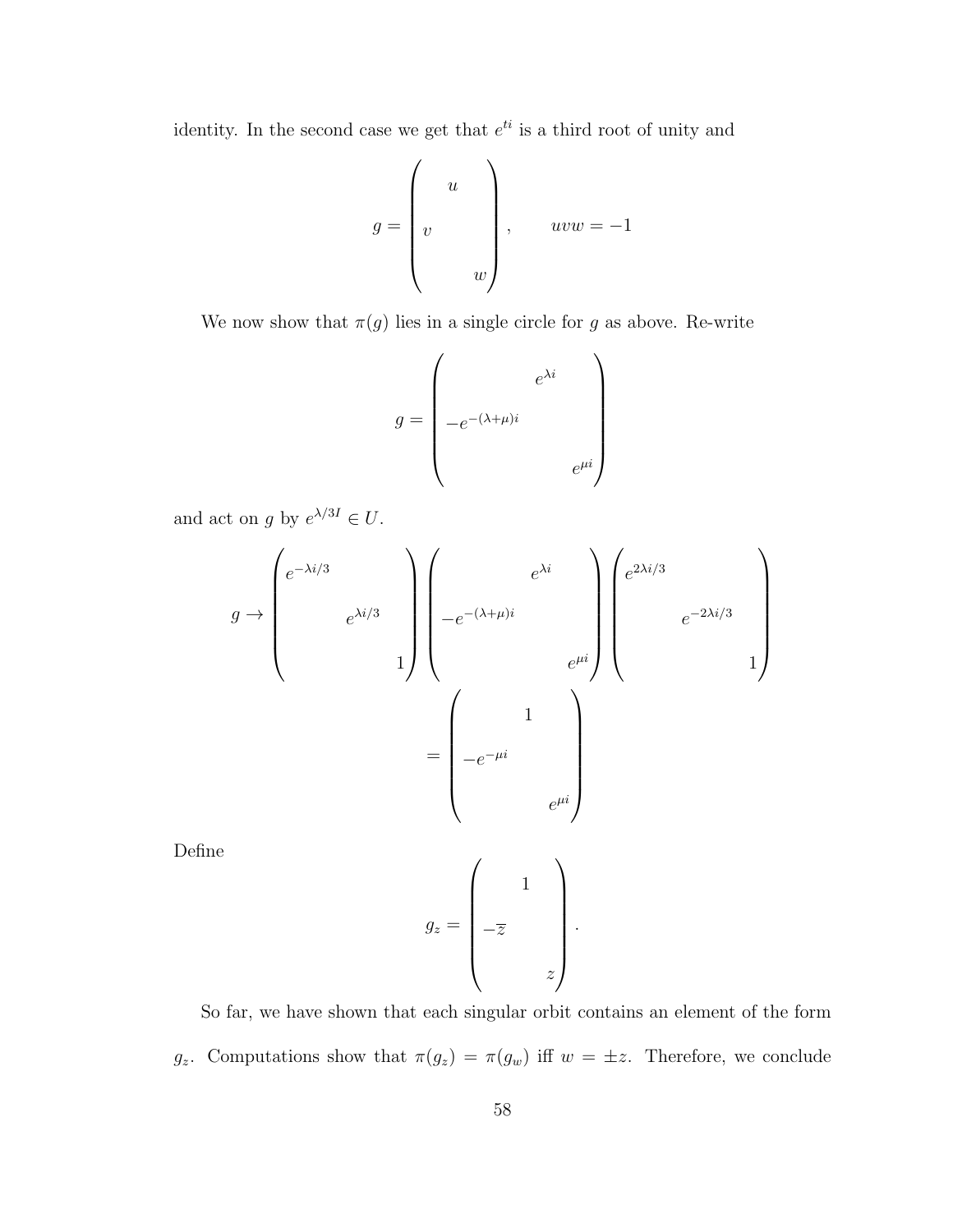that the image of the singular orbits under  $\pi$  forms a circle. The above also shows that each element in the stabilizer of  $g_z$  has order 3, and hence  $|\Gamma_{\pi(g_z)}| = 3^n$ .

Recall that every group of order  $p^n$  where p is prime has a non-trivial center. Additionally, all elements of order  $3$  in  $SU(2)$  are conjugate to each other. Therefore, the stabilizer is abelian. Furthermore, given an element of order 3 inside  $SU(2)$ , it commutes only with the elements in the same maximal torus. Therefore, the orbifold group is precisely  $\mathbb{Z}_3 \subset SU(2)$ .  $\Box$ 

Remark 5.2.1. We recall that there is a unique smooth 3-dimensional lens space of the form  $S^3/\mathbb{Z}^3 = L(3, 1) = L(3, 2)$ . Therefore, it is the space of directions normal to the singular locus.

Next we examine the singular locus of the quotients of the Wu manifold.

**Proposition 5.2.2.** The quotient  $\mathcal{O}_{p,q} = S^1_{p,q} \backslash SU(3)/SO(3)$  is an orbifold iff  $p \geq$  $q > 0$ . Furthermore, the action is effective iff  $(p, q) = 1$ . Its singular locus consists of a singular  $\mathbb{RP}^2$  with orbifold group  $\mathbb{Z}_2$ , with possibly one point on it with a larger orbifold group, and up to two other isolated singular points. The orbifold group at the singular points are  $\mathbb{Z}_p$ ,  $\mathbb{Z}_q$ , and  $\mathbb{Z}_{p+q}$ .

*Proof.* To find the singular locus we need to see when  $diag(z^p, z^q, \overline{z}^{p+q})$  is conjugate to an element of  $SO(3)$ . Without loss of generality, we only need to check when it is conjugate to something in the maximal torus  $T \subset SO(3)$ . With our choice of  $SO(3)$ , the most convenient maximal torus has the form diag(w,  $\overline{w}$ , 1)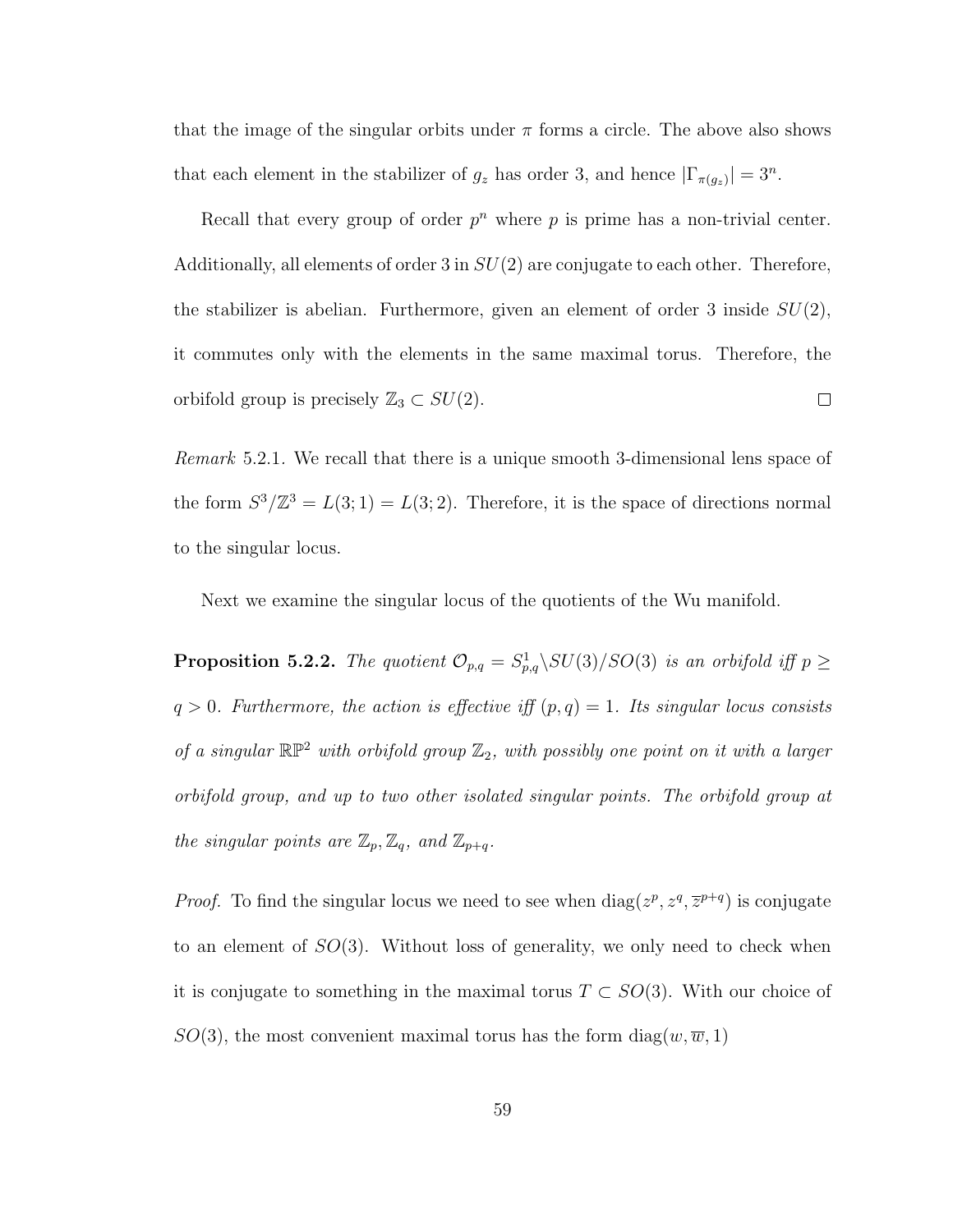The conjugacy class is determined by the eigenvalues, and hence we must have  $\text{diag}(z^p, z^q, \overline{z}^{p+q}) \in S^1_{p,q}$  is conjugate to  $\text{diag}(w, \overline{w}, 1) \in SO(3)$  iff  $z^p, z^q$ , or  $\overline{z}^{p+q}$  is equal to 1. In particular, each of the three choices yields an orbifold group of order  $p, q$ , and  $p + q$  respectively.

Let  $g \in SU(3)$  be a preimage of an orbifold point w.r.t. the action of  $S^1_{p,q}$ , i.e.  $g \cdot diag(z^p, z^q, \overline{z}^{p+q}) \cdot g^{-1} = diag(w, \overline{w}, 1)$ . We first consider the case where  $w^2 \neq 1$ . In this case all three eigenvalues are distinct, and so the two diagonal matrices are related by a permutation matrix, i.e.  $g = g_i$  as defined below.

$$
g_1 = \begin{pmatrix} 1 & & & \\ & 1 & & \\ & & 1 & \\ & & & 1 \end{pmatrix} \qquad g_2 = \begin{pmatrix} & & & 1 \\ & 1 & & \\ & 1 & & \\ & & 1 & \\ & & 1 & \end{pmatrix} \qquad g_3 = \begin{pmatrix} & & & \\ & 1 & & \\ & & 1 & \\ & & 1 & \\ & & & 1 \end{pmatrix}
$$

$$
g_4 = \begin{pmatrix} & & & & \\ & -1 & & \\ & -1 & & \\ & & -1 & \\ & & & -1 & \end{pmatrix} \qquad g_5 = \begin{pmatrix} & & & & \\ & -1 & & \\ & & -1 & \\ & & -1 & \\ & & -1 & \end{pmatrix}
$$

We note that given  $g_i$ , every element of the form  $\text{diag}(\rho, \eta, \zeta)X_i$  lies in the same orbit as  $g_i$ . For example, for  $g_1$ , let  $\overline{z}$  be a  $(p+q)^{th}$  root of  $\zeta$ , and  $w = \rho \overline{z}^p$ . Then,  $\text{diag}(z^p, z^q, \overline{z}^{p+q}) \in S^1$ ,  $\text{diag}(w, \overline{w}, 1) \in SO(3)$ , and  $\text{diag}(z^p, z^q, \overline{z}^{p+q})$  $\text{diag}(w, \overline{w}, 1) =$ diag( $\rho, \eta, \zeta$ ).

Recall that we are using a non-standard  $SO(3) \subset SU(3)$ , and as such  $g_1, g_4 \in$ SO(3), since,  $g_4 = g_0 \cdot diag(-1, 1, -1) \cdot g_0^{-1}$ , where  $g_0$  is as in (5.2). This implies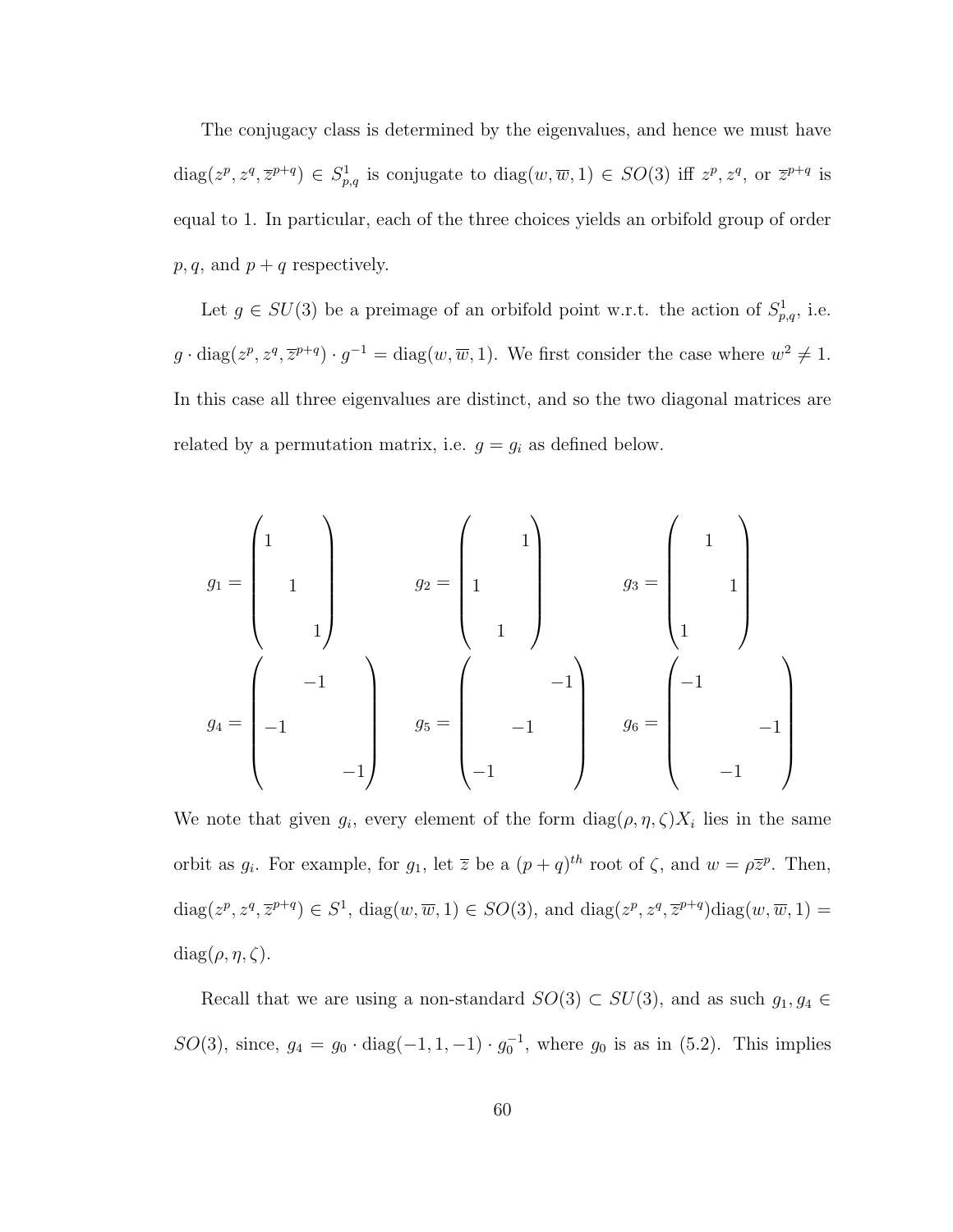that  $g_5 = g_2g_4 \in g_2SO(3), g_6 = g_3g_4 \in g_3SO(3)$ . Corresponding to three (possibly) isolated singular points.

Now, suppose that  $w^2 = 1$  and  $w \neq 1$ , i.e.  $w = -1$ . This implies that 2 of  $z^p$ ,  $z^q$ ,  $\overline{z}^{p+q}$  are -1, and the third is 1. Without loss of generality, assume that  $z^p = z^q = -1, \overline{z}^{p+q} = 1.$  This implies that either  $(p, q) > 1$  or  $z = -1.$  The former contradicts the assumption that  $S^1$  acts effectively, and hence  $z = -1$ . Next note that exactly one of  $p, q, p + q$  is even. in what follows, we assume that  $p + q$  is the even exponent.

We now have  $diag(-1, -1, 1) \cdot h \cdot diag(-1, -1, 1) = h$ , so h commutes with  $diag(-1, -1, 1)$  and so

$$
h \in U(2) = \left\{ \left. \left( \begin{array}{c} A & \\ & \\ & \overline{\det(A)} \end{array} \right) \right| A \in U(2) \right\} \subset SU(3).
$$

To determine  $\pi(U(2))$ , we need to find the subgroup  $K \subset S^1_{p,q} \times SO(3)$  which preserves  $U(2)$ . Since  $S^1 \subset U(2)$ , we must have  $K = S^1_{p,q} \times (SO(3) \cap U(2))$ . The intersection is

$$
SO(3) \cap U(2) = \left\{ \left( \begin{array}{c} w \\ & \overline{w} \\ & & 1 \end{array} \right) \right\} \cup \left\{ \left( \begin{array}{c} z \\ & \\ \overline{z} \\ & & -1 \end{array} \right) \right\}
$$

.

Indeed, for  $g_0$  as in (5.2), we have  $g_0 \in U(2)$ , and hence  $SO(3) \cap U(2) = g_0(SO(3)_{std} \cap$  $U(2)g_0^{-1} = g_0 O(2)g_0^{-1}$ , where  $O(2) = {\text{diag}(A, \text{det}(A)) | A \in O(2)} \subset SU(3)$ .

Hence, K is a disjoint union of two copies of  $T^2$ . Identifying  $U(2) \subset SU(3)$  with the upper  $2 \times 2$  block, we can rewrite the action of K on  $U(2)$ . Restricting to the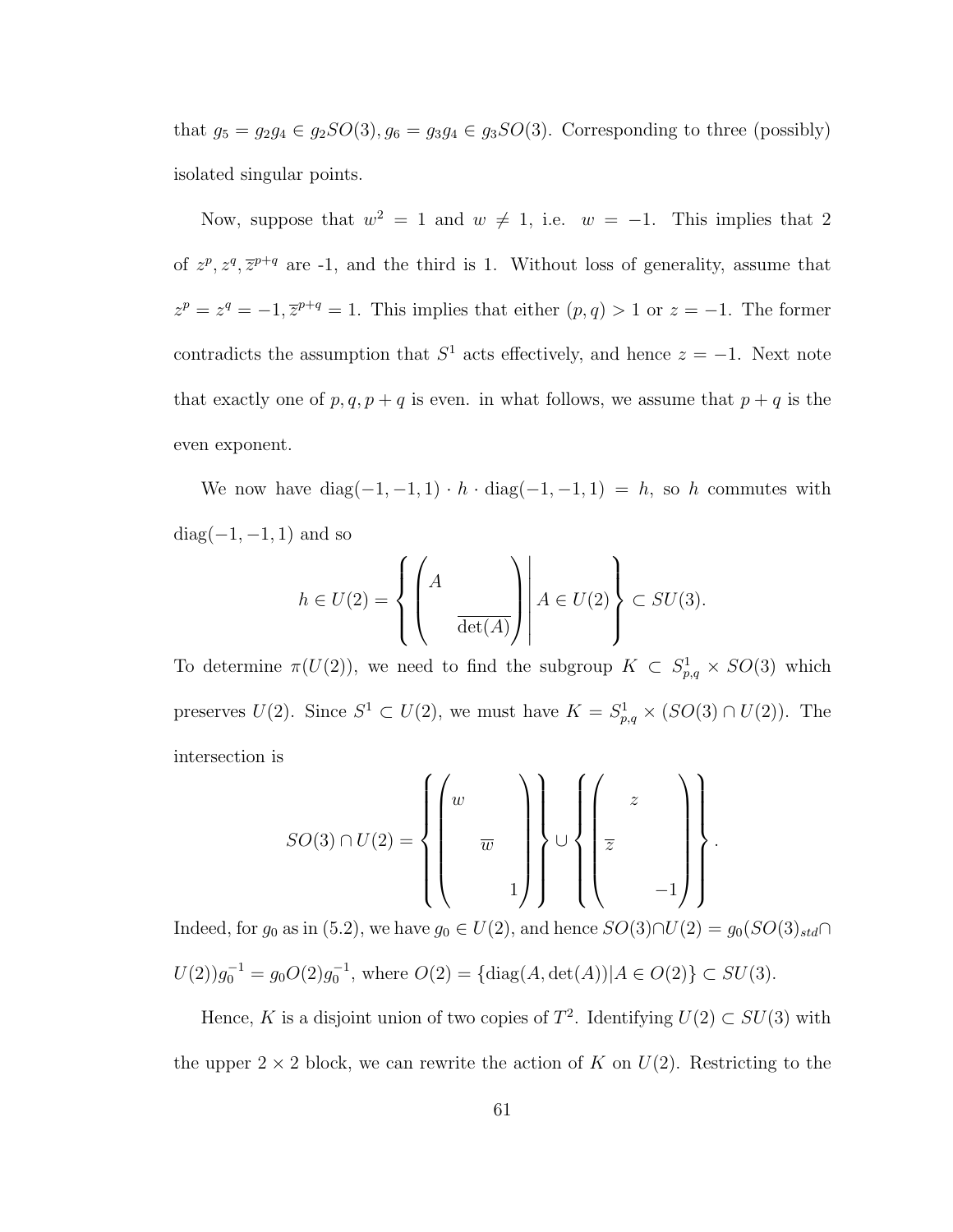identity component of  $K$ , we get

$$
(z, w) \star A = \begin{pmatrix} z^p & \\ & z^q \end{pmatrix} \begin{pmatrix} a & b \\ c & d \end{pmatrix} \begin{pmatrix} w & \\ & \overline{w} \end{pmatrix}^{-1}
$$

.

Using an appropriate element  $z \in S^1_{p,q}$ , we can assume that  $\det(A) = 1$ , and hence  $z^{p+q} = 1$ . Thus the quotient of this action is the same as  $SU(2)/(\mathbb{Z}_{p+q} \times S^1)$ , given by

$$
(z, w) \star \begin{pmatrix} a & -\overline{b} \\ b & \overline{a} \end{pmatrix} = \begin{pmatrix} z^p \\ z^q \end{pmatrix} \begin{pmatrix} a & -\overline{b} \\ b & \overline{a} \end{pmatrix} \begin{pmatrix} w \\ w \\ \overline{w} \end{pmatrix}^{-1}
$$
  
where  $z^{p+q} = 1$  and  $|a|^2 + |b|^2 = 1$ . Identifying  $SU(2)$  with  $S^3 \subset \mathbb{C}^2$  via  $\begin{pmatrix} a & -\overline{b} \\ a & -\overline{b} \end{pmatrix}$ 

 $\begin{pmatrix} b & -a \end{pmatrix} \mapsto$  $(a, b)$  the  $S^1$  action by w becomes  $w \cdot (a, b) \rightarrow (aw, bw)$ . This is the Hopf action, and hence  $S^3/S^1 = S^2$  with projection  $S^3 \subset \mathbb{C}^2 \to S^2 = \mathbb{C} \cup {\infty}$  given by  $(a, b) \mapsto ab^{-1}$ . The action by z then becomes  $z \cdot (a, b) = (z^p a, z^q b) = (z^p a, \overline{z}^p b)$ , since  $z^{p+q} = 1$ . This induces an action on  $S^2$  given by  $ab^{-1} \mapsto z^{2p}(ab^{-1})$ . Notice that  $z = -1$  acts trivially corresponding to the fact that  $\mathbb{Z}_2$  fixed  $U(2)$ . Thus we have rotation by  $2\pi p/(p+q)$ , since z runs over the  $(p+q)^{th}$  roots of unity.

Finally, we must consider the second component of  $K$ , which can be considered  $\sqrt{ }$  $\setminus$ 1  $\overline{\phantom{a}}$ on the right. On  $S^3$ , this action corresponds as the action on  $U(2)$  by −1 to  $(a, b) \mapsto (\bar{b}, -\bar{a})$ , and on  $S^2 = \mathbb{C} \cup {\infty}$  we get  $x \mapsto -1/\overline{x}$ , which is precisely the antipodal map. Thus,  $\pi(U(2))$  is a (possibly singular)  $\mathbb{RP}^2$ , and the image of 0 and  $\infty$  is the only orbifold point with orbifold group  $\mathbb{Z}_{|p+q|}$ .  $\Box$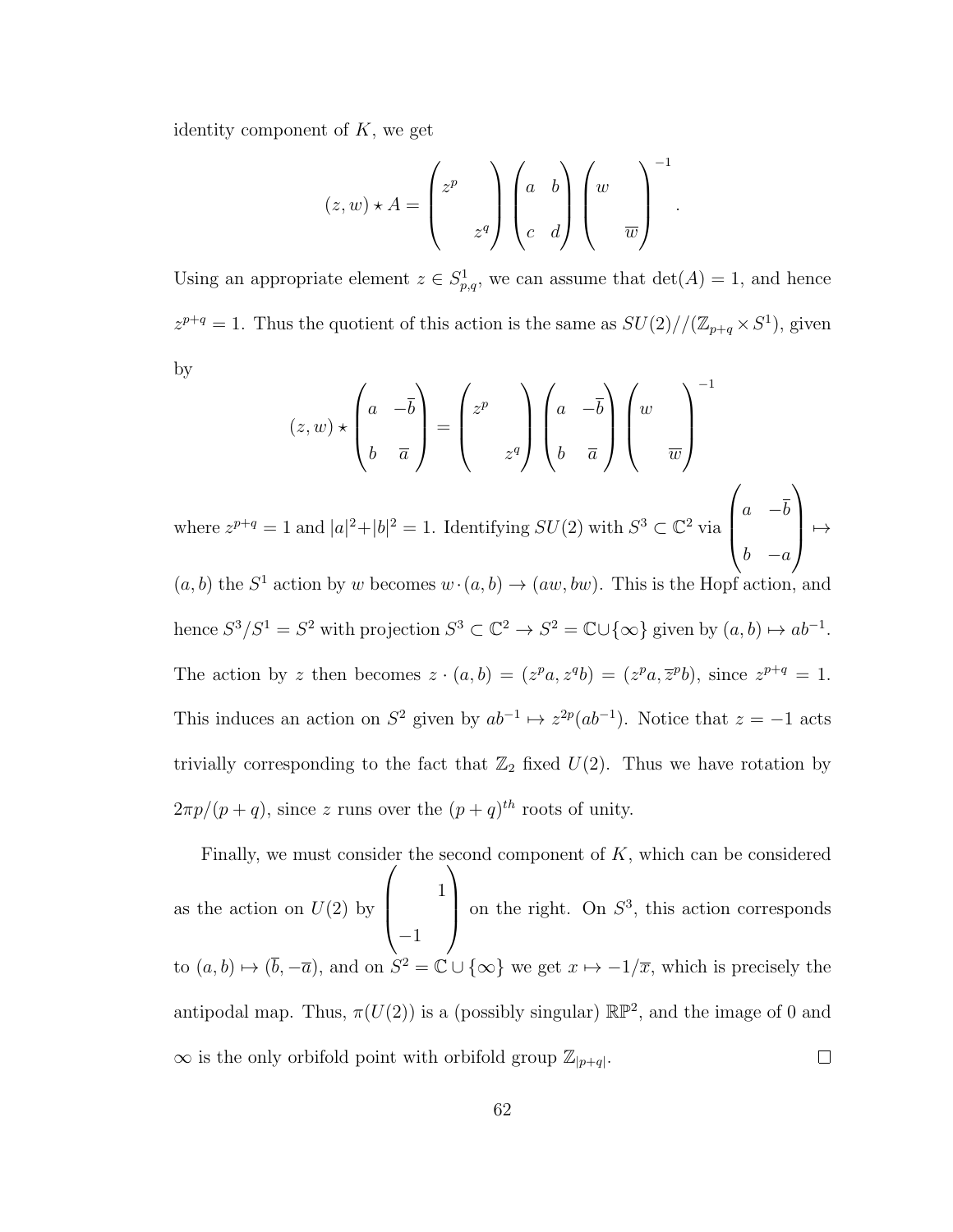Remark 5.2.2. We note that the singular  $\mathbb{RP}^2$  above has a distinguished point, which has a larger orbifold group unless the even integer among  $p, q, p + q$  is equal to  $\pm 2$ .

### 5.2.2 Curvature of  $SU(3)/\sqrt{SU(2)}$

In this section we study the curvature of the orbifold  $SU(3)//SU(2)_\varphi,$  and prove Theorem C.

The most natural metric on  $\mathcal{O} = SU(3)//SU(2)_{\varphi}$  is induced by the bi-invariant metric on  $SU(3)$ . Using this metric, we get

**Proposition 5.2.3.** The orbifold  $\mathcal{O}^5 = SU(3)//SU(2)_{\varphi}$ , equipped with the metric induced by the bi-invariant metric on  $SU(3)$ , has quasi-positive curvature.

*Proof.* Let  $\pi : SU(3) \to \mathcal{O}$  be the projection. We verify that  $\mathcal O$  has positive sectional curvature at  $\pi(I_{SU(3)})$ .

The vertical tangent space  $T_I^vSU(3) = \text{span}\{I_2 - I_1, J_2 - J_1, K_2 - K_1\}.$  The horizontal tangent space  $T_I^h SU(3)$  is spanned by

$$
X_{1} = \begin{pmatrix} i & & & \\ & i & & \\ & & & \\ & & -2i & \\ & & & -2i \end{pmatrix} \qquad X_{2} = \begin{pmatrix} & & & \\ & 1 & & \\ & & 1 & \\ -1 & -1 & \\ & & & \end{pmatrix} \qquad X_{3} = \begin{pmatrix} & & & \\ & i & \\ & & -i & \\ & & & -i & \\ & & & -i & \\ i & -i & \\ & & -1 & 1 & \end{pmatrix}
$$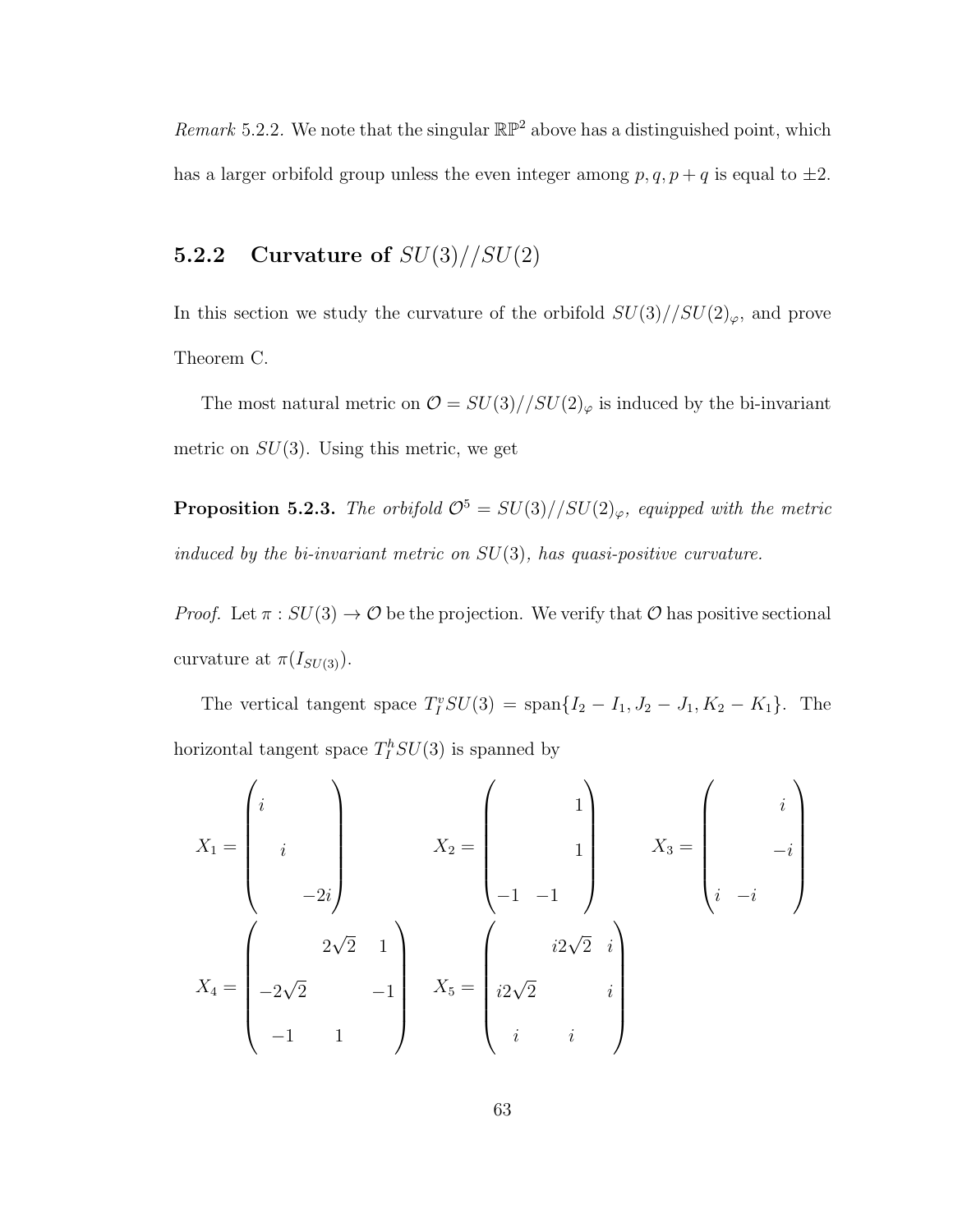We consider two horizontal vectors,  $A = \sum a_i X_i, B = \sum b_i X_i$ . We want o prove that  $\left[ A,B\right] =0$  iff  $A,B$  are linearly dependent. For convenience, we use  $\left[ i,j\right]$ to denote the quantity  $a_i b_j - a_j b_i$ . We assume  $C = [A, B] = 0$ , then we get the following set of identities, where  $C_{i,j}$  denotes the  $(i, j)$  entry in C.

$$
0 = \text{Im}(C_{1,1}) = 2[2,3] + 2[2,5] - 2[3,4] + 18[4,5]
$$
  
\n
$$
0 = \text{Re}(C_{1,2}) = 2[2,4] - 2[3,5]
$$
  
\n
$$
0 = \text{Im}(C_{1,2}) = 2[2,5] + 2[3,4]
$$
  
\n
$$
0 = \text{Re}(C_{1,3}) = -2\sqrt{2}[2,4] - 3[1,3] - 3[1,5] - 2\sqrt{2}[3,5]
$$
  
\n
$$
0 = \text{Im}(C_{1,3}) = 3[1,2] + 3[1,4] + 2\sqrt{2}[3,4] - 2\sqrt{2}[2,5] + 4\sqrt{2}[4,5]
$$
  
\n
$$
0 = \text{Re}(C_{2,3}) = 3[1,3] - 3[1,5] + 2\sqrt{2}[2,4] + 2\sqrt{2}[3,5]
$$
  
\n
$$
0 = \text{Im}(C_{2,3}) = 3[1,2] - 3[1,4] + 2\sqrt{2}[3,4] - 2\sqrt{2}[2,5] - 4\sqrt{2}[4,5]
$$
  
\n
$$
0 = \text{Im}(C_{3,3}) = 4[3,4] - 4[2,5].
$$

 $\text{Im}(C_{1,2}) = 0 = \text{Im}(C_{3,3})$  implies  $[3,4] = [2,5] = 0$ . Next,  $\text{Im}(C_{1,3}) = 0 =$ Im( $C_{2,3}$ ) implies  $[1,2] = 0$  and  $3[1,4] + 4\sqrt{2}[4,5] = 0$ . Additionally,  $Re(C_{1,3}) =$  $0 = \text{Re}(C_{2,3})$  implies  $[1,5] = 0$ , and  $3[1,3] + 2\sqrt{2}[2,4] + 2\sqrt{2}[3,5] = 0$ . Furthermore, we get the following relations  $[1,3] = \frac{-4\sqrt{2}}{3}$  $\frac{4\sqrt{2}}{3}[3,5],[1,4] = \frac{-4\sqrt{2}}{3}$  $\frac{1\sqrt{2}}{3}[4,5],[2,3] =$  $-9[4, 5], [2, 4] = [3, 5].$ 

Suppose that  $[4, 5] \neq 0$ , then by scaling we can assume that  $[4, 5] = 1$ . Next, by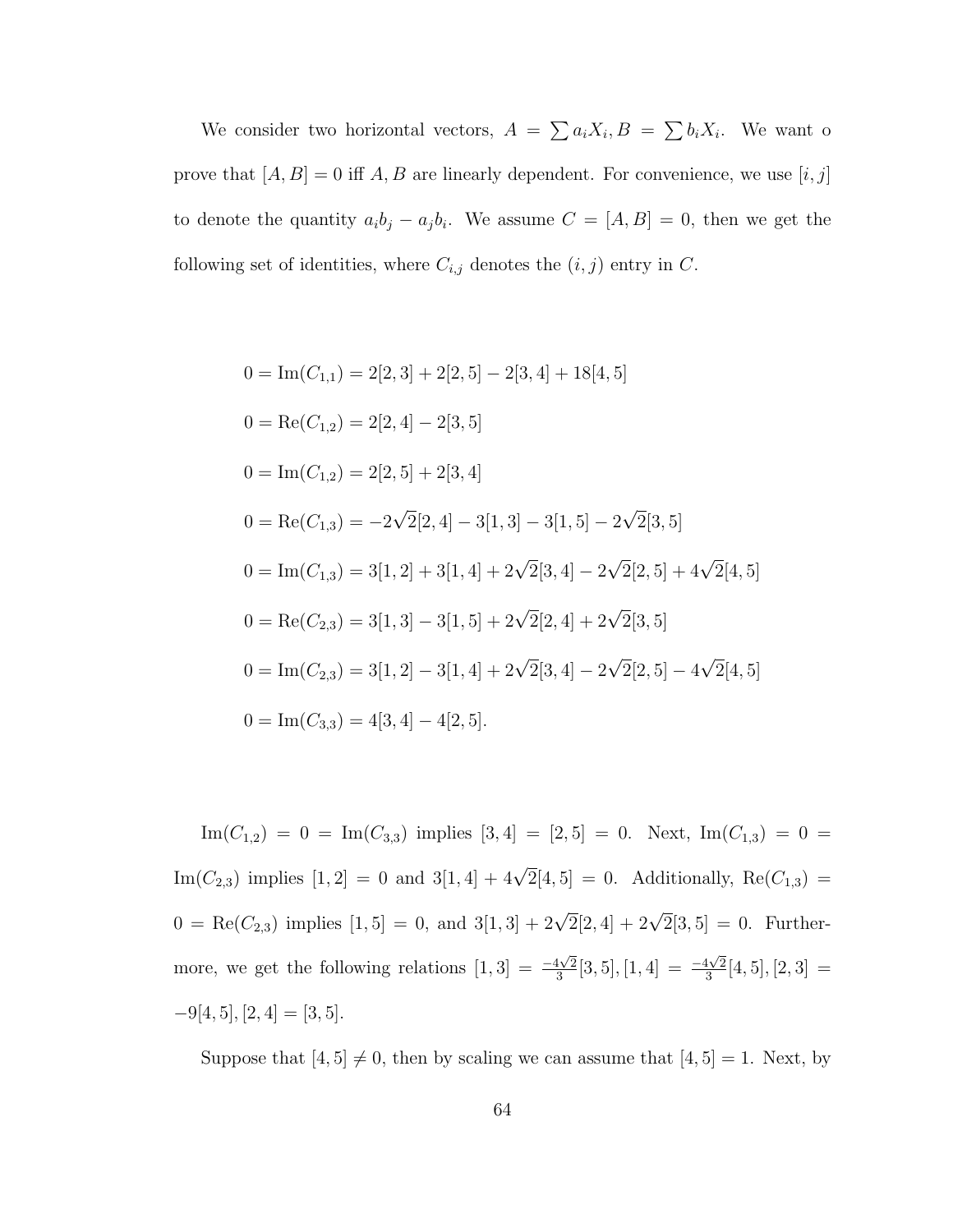taking linear combination  $A' = \sum a_i' X_i = b_5 A - a_5 B$  and  $B' = \sum b_i' X_i = a_4 B - b_4 A$ . Observe that span $\{A, B\}$  = span $\{A', B'\}$  and  $[A', B'] = [4, 5] \cdot [A, B] = 0$ . So,  $a'_i, b'_i$  satisfy the same equations as  $a_i, b_i$ . From the construction of  $a'_i, b'_i$  we get  $a'_2 = a_2b_5 - a_5b_2 = [2, 5] = 0$ . We also get  $b'_2 = a_4b_2 - b_4a_2 = -[2, 4] = -[3, 5]$  and  $a'_3 = b_5 a_3 - a_5 b_3 = [3, 5]$ . By a similar construction  $a'_4 = b'_5 = 1$  and  $a'_5 = b'_4 = 0$ . This implies that  $a'_2b'_3 - a'_3b'_2 = [3,5]^2$ , on the other hand, we know  $a'_2b'_3 - a'_3b'_2 =$  $-9(a'_4b'_5-a'_5b'_4) = -9$ , so  $[3,5]^2 = -9$  which is impossible. Therefore, we conclude that  $[4, 5] = 0$ , which implies that  $[1, 4] = [2, 3] = 0$ .

The remaining possibility is that  $[3,5] \neq 0$ . As before, assume  $[3,5] = 1$ , and  $A' = b_5A - a_5B$ ,  $B' = a_3B - b_3A$ . The same argument as before yields  $a'_i = [i, 5]$ and  $b'_i = [3, i] = -[i, 3]$ . Which in particular yields  $a'_2 = a'_4 = a'_5 = b'_2 = b'_3 = b'_4 = 0$ ,  $a'_3 = b'_5 = 0$ . We conclude that  $a'_2b'_4 - a'_4b'_2 = 0$ , but also  $a'_2b'_4 - a'_4b'_2 = a'_3b'_5 - a'_5b'_3 = 1$ , so we conclude that  $[3, 5] = 0$ , and therefore,  $[i, j] = 0$  for all  $i, j$ . Which is precisely the condition for  $A$  and  $B$  to be colinear.

Therefore, for  $A, B \in T_I^h SU(3)$  linearly independent,  $|[A, B]| > 0$ , and therefore,  $sec(d\pi(A), d\pi(B)) > 0$ . So,  $\mathcal{O}^5$  has positive curvature at  $\pi(I)$ .  $\Box$ 

Further computations show that the obtained metric on  $\mathcal{O}_{\varphi}^{5}$  has zero curvature planes along the singular locus. To remedy this, we will now show how to improve this metric using a Cheeger deformation. Recall that in the construction of  $\mathcal{O}^5$  we use a non-standard  $SO(3)$ , see (5.1), and we utilize the bases as of  $\mathfrak{so}(3)$  and  $\mathfrak{su}(2)$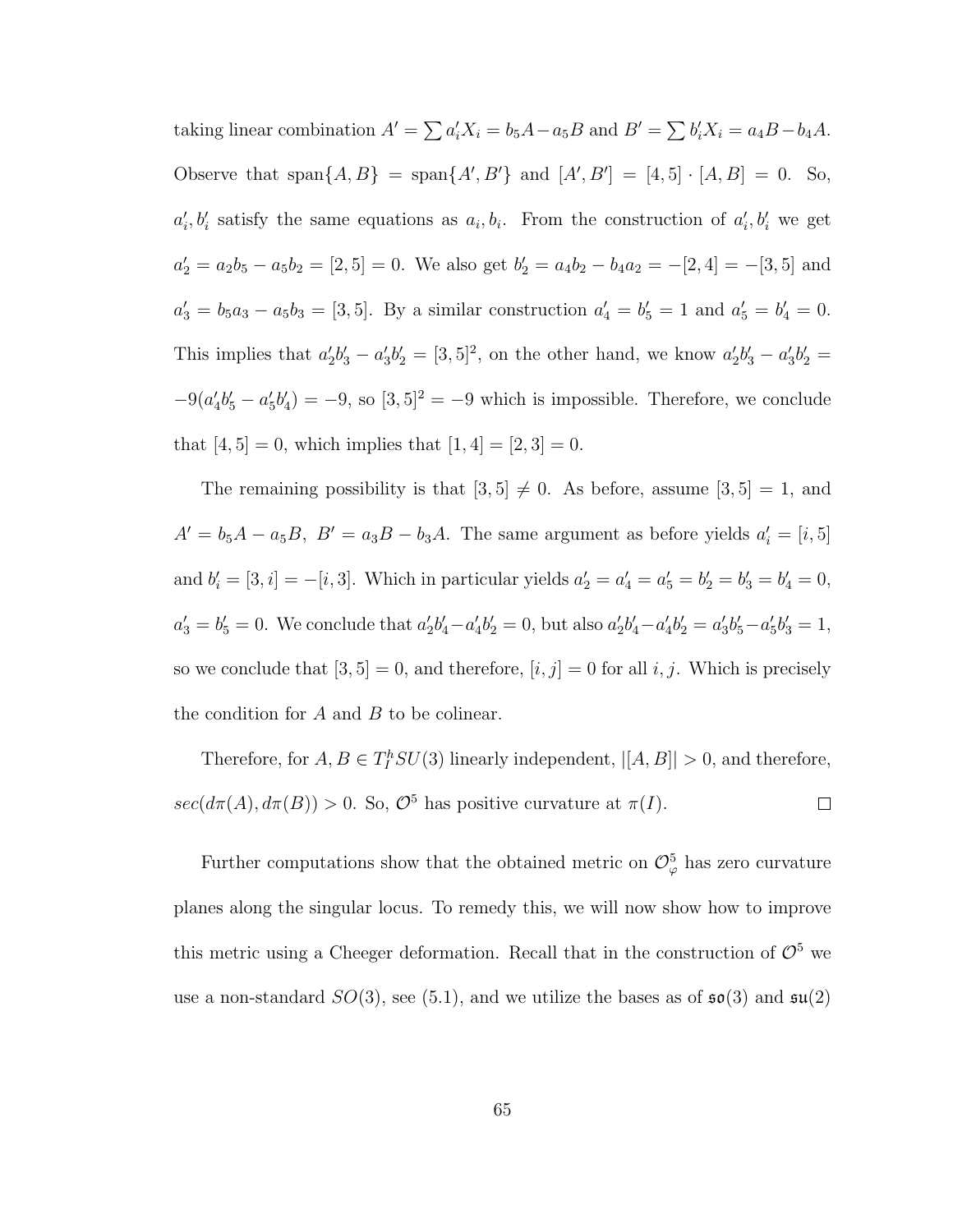as in (5.3). We now let

$$
\mathfrak{k} = \mathfrak{so}(3) \qquad and \qquad \mathfrak{h} = \mathfrak{su}(2).
$$

We apply a Cheeger deformation along  $SO(3) \subset SU(3)$ , which results in a leftinvariant, right  $SO(3)$ -invariant metric. As such, the  $SU(2)_{\varphi}$  acts by isometries, so the deformation induces a new metric on  $SU(3)//SU(2)_{\varphi}$ .

**Theorem 5.2.4.**  $\mathcal{O}^5$  with the metric induced by a Cheeger deformation along the subgroup  $SO(3) \subset SU(3)$  has the following properties:

- 1. O has almost positive curvature.
- 2. The set of points with 0-curvature planes forms a totally geodesic flat 2-torus T that is disjoint from the singular locus.
- 3. Each point in T has exactly one 0-curvature plane, and those planes are tangent to T.

*Proof.* As in Chapter 3, we denote the bi-invariant metric on  $SU(3)$  by  $\langle \cdot, \cdot \rangle$  and the Cheeger deformed metric by  $\langle \cdot, \cdot \rangle_{\lambda}$ . Left translations are isometric in  $\langle \cdot, \cdot \rangle_{\lambda}$ , and hence we can identify tangent vectors at  $g \in SU(3)$  with vectors in  $\mathfrak{su}(3)$ . Under this identification, the vertical space become  $\{\psi(C) - \text{Ad}(g^{-1})C \mid C \in \mathfrak{h}\}\)$ , where  $\psi : \mathfrak{h} \to \mathfrak{k}$  is defined by  $I_1 \mapsto I_2$ ,  $J_1 \mapsto J_2$  and  $K_1 \mapsto K_2$ . Then a vector  $X \in \mathfrak{su}(3)$  is horizontal at g iff  $\langle X, \psi(C) - \text{Ad}(g^{-1})C \rangle_\lambda = 0$  for all  $C \in \mathfrak{h}$ . Also recall that in  $\langle \cdot, \cdot \rangle_\lambda$ , a plane spanned by  $A, B \in \mathfrak{su}(3)$  is flat iff  $[A, B] = [A^{\mathfrak{k}}, B^{\mathfrak{k}}] = 0$ . Additionally, for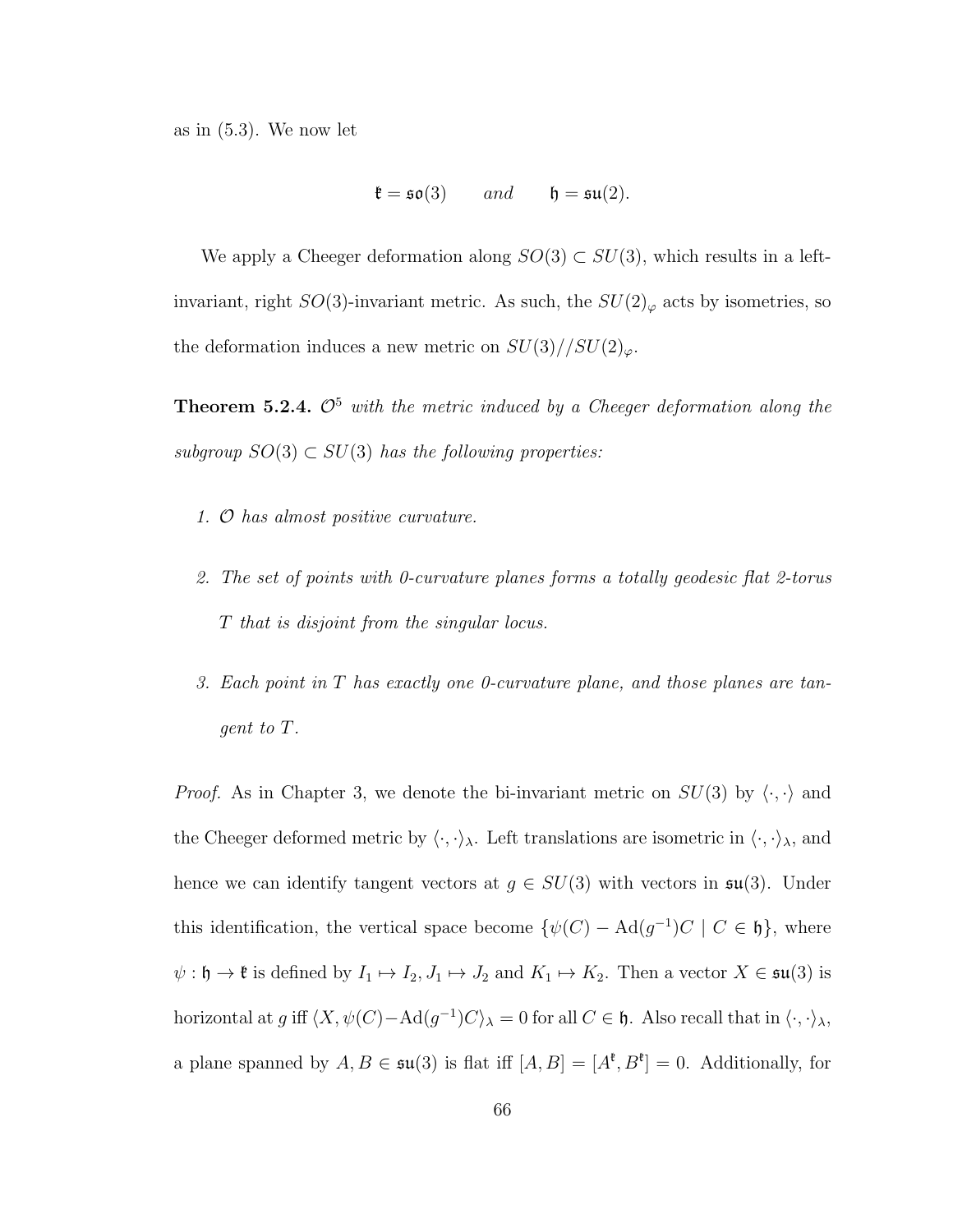some computations in this proof, we recall that  $\langle X, Y \rangle_{\lambda} = \langle X^{\ell^{\perp}}, Y^{\ell^{\perp}} \rangle + \frac{\lambda}{1+\lambda^{\perp}}}$  $\frac{\lambda}{1+\lambda}\langle X^{\mathfrak{k}}, Y^{\mathfrak{k}}\rangle.$ We will use  $\nu = \frac{\lambda}{1+\lambda}$  $\frac{\lambda}{1+\lambda} \in (0,1)$  for brevity.

Suppose that at the image of some point  $g \in SU(3)$ , we have 0-curvature. Let  $A, B$  be two elements of  $T_g^h$  (left translated to the identity), which span a 0-curvature plane.

We begin by making a series of claims:

1. We may assume  $A^{\mathfrak{k}} = 0$ .

Indeed, if  $A^{\mathfrak{k}} \neq 0$  and  $B^{\mathfrak{k}} \neq 0$ , then  $[A^{\mathfrak{k}}, B^{\mathfrak{k}}] = 0$  iff  $A^{\mathfrak{k}} = c \cdot B^{\mathfrak{k}}$  since  $\mathfrak{k}$  has rank one.

2.  $\langle \text{Ad}(g)A, \mathfrak{h} \rangle = 0.$ 

Observe that since  $\langle A, \mathfrak{k} \rangle = 0$ , we have  $\langle \mathrm{Ad}(g)A, \mathfrak{h} \rangle = \langle A, \mathrm{Ad}(g^{-1})\mathfrak{h} \rangle =$  $\langle A, \mathrm{Ad}(g^{-1})\mathfrak{h} \rangle_{\lambda}$ . If  $\langle A, \mathrm{Ad}(g^{-1})(C) \rangle_{\lambda} \neq 0$ , then, since  $A \in \mathfrak{k}^{\perp}$ , we have  $\langle A, \psi(C) - \text{Ad}(g^{-1})C \rangle_{\lambda} \neq 0$ , so A is not horizontal.

3.  $B^{\mathfrak{k}} \neq 0$ .

Suppose that  $B^{\ell} = 0$ , then by the same argument as we used with A, we must have  $\langle \mathrm{Ad}(g)B, \mathfrak{h} \rangle = 0$ . In particular, both  $\mathrm{Ad}(g)A$  and  $\mathrm{Ad}(g)B$  are horizontal with respect to the submersion  $SU(3) \rightarrow S^5 = SU(3)/SU(2)$ . Since, endowed with the metric induced by  $\langle \cdot, \cdot \rangle$ ,  $S^5$  has positive sectional curvature, it follows that  $0 \neq [Ad(g)A, Ad(g)B] = Ad(g)[A, B]$ , in particular,  $[A, B] \neq 0$ .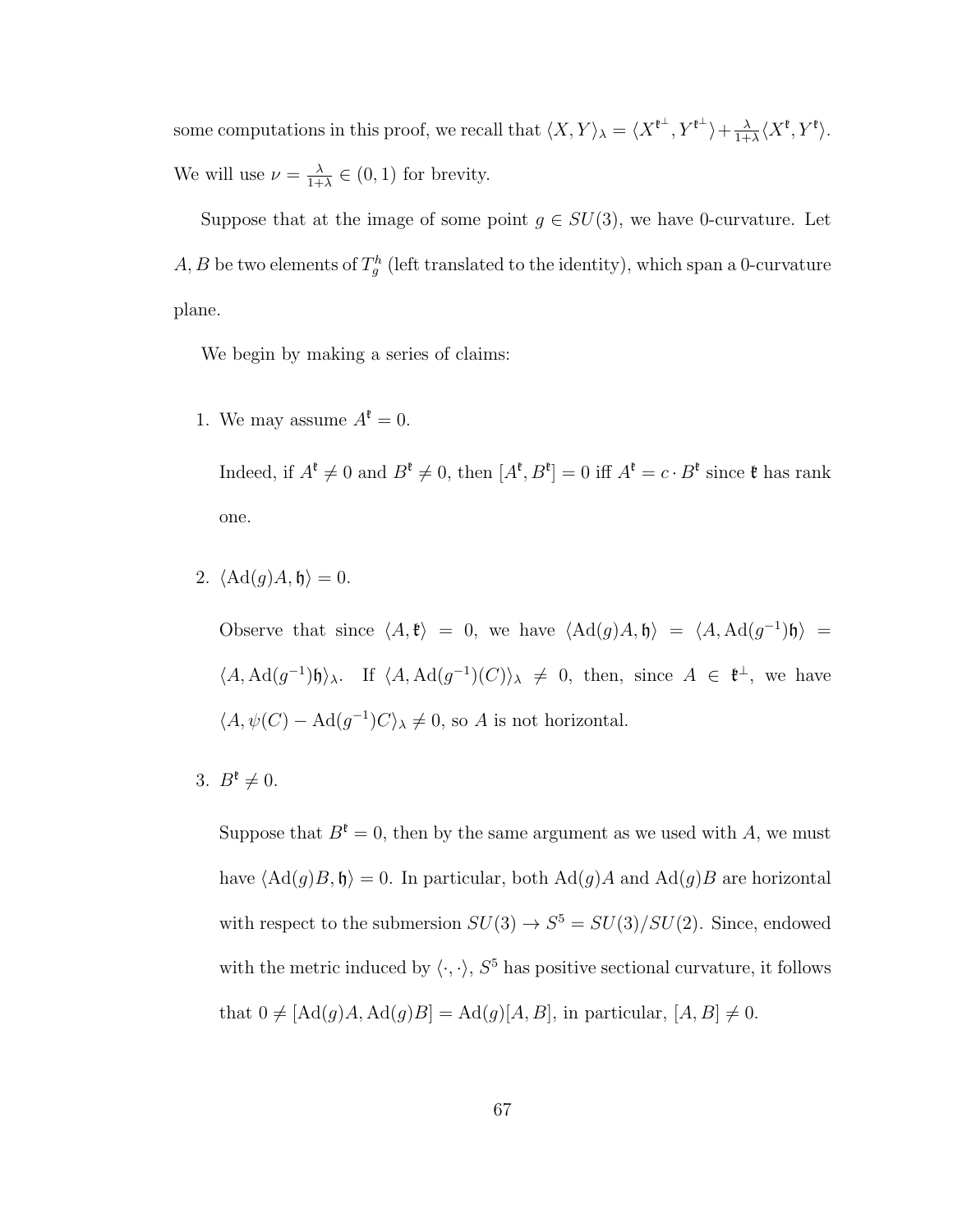4. Up to scaling  $A = \text{Ad}(u)X$  for some  $u \in SO(3)$ , where we take  $X =$ diag $(i, i, -2i)$ .

Observe that  $B^{\mathfrak{k}} = t \cdot \text{Ad}(u)I_2$  for some non-zero  $t \in \mathbb{R}$  and  $u \in SO(3)$ . Notice that since  $A \in \mathfrak{k}^{\perp}$ , it follows that  $[A, B^{\ell}] \in \mathfrak{k}^{\perp}$  and since  $(\mathfrak{g}, \mathfrak{k})$  is a symmetric pair,  $[A, B^{\ell^{\perp}}] \in \mathfrak{k}$ , and hence we must have  $[A, B^{\ell}] = [A, B]^{\ell^{\perp}} = 0$ . Therefore,  $0 = [A, B^{\ell}] = t \cdot \text{Ad}(u)[\text{Ad}(u^{-1})A, I_2]$ . A matrix that commutes with  $I_2$  must be diagonal. Since  $A \in \mathfrak{k}^{\perp}$ , and  $u \in SO(3)$ ,  $\text{Ad}(u^{-1})A \in \mathfrak{k}^{\perp}$ as well. In particular,  $\text{Ad}(u^{-1})A$  is also orthogonal to  $I_2$ , which implies our claim. Furthermore, since scaling A does not change the plane spanned by A, B we will assume that  $A = \text{Ad}(u)X$ .

5. By changing the point in the orbit, we may assume that  $g \in U(2)$ .

First, we observe that  $\langle \text{Ad}(gu)X, \mathfrak{h} \rangle = \langle \text{Ad}(g)A, \mathfrak{h} \rangle = 0$ , since  $A = \text{Ad}(u)X$ .

Let

$$
gu = \begin{pmatrix} a_1 & a_2 & a_3 \\ b_1 & b_2 & b_3 \\ c_1 & c_2 & c_3 \end{pmatrix} \quad \text{and} \quad \text{Ad}(gu)X = \begin{pmatrix} m_{11} & m_{12} & m_{13} \\ m_{21} & m_{22} & m_{23} \\ m_{31} & m_{32} & m_{33} \end{pmatrix}.
$$

Since this has to be orthogonal to h with respect to the bi-invariant metric, we conclude that  $m_{13} = 0, m_{23} = 0, m_{11} = m_{22}$  and  $m_{33} = -2m_{11}$ . We compute that  $m_{13} = (a_1\overline{c_1} + a_2\overline{c_2} - 2a_3\overline{c_3})i = (-3a_3\overline{c_3})i$ . This is zero iff  $a_3 = 0$  or  $b_3 = 0$ . Similarly,  $m_{23} = 0$  implies  $b_3 = 0$  or  $c_3 = 0$ . We also compute that  $m_{11} = (|a_1|^2 + |a_2|^2 - 2|a_3|^2)i = (1-3|a_3|^2)i$  and  $m_{22} = (|b_1|^2 + |b_2|^2 - 2|b_3|^2)i =$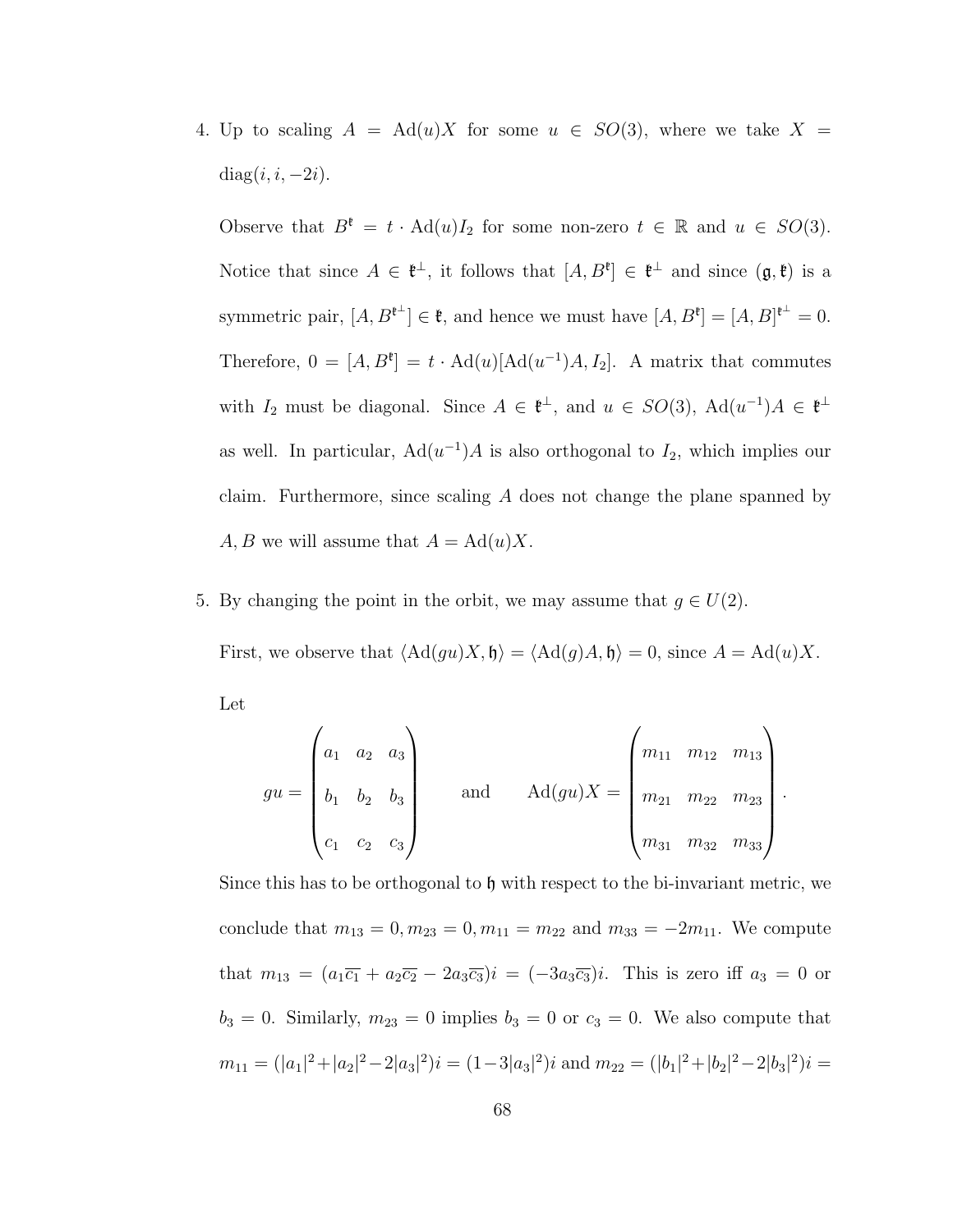$(1 - 3|b_3|^2)i$ . Since  $m_{11} = m_{22}$ , we must have  $|b_3| = |a_3|$ . Finally, we see that  $m_{33} + 2m_{11} = (1 - |c_3|^2) + 2(1 - 3|a_3|^2) = 0$ . Suppose that  $c_3 = 0$ , then  $|a_3|^2 + |b_3|^2 = 1$ , so  $|a_3|^2 = 1/2$ , but this implies that  $1 + (2 - 3 \cdot 1/2) = 3/2 \neq 0$ , so  $m_{33} \neq -2m_{11}$ . Therefore,  $c_3 \neq 0$ , which implies that both  $a_3$  and  $b_3$  are zero, which also implies  $c_1 = c_2 = 0$ . Therefore,  $gu \in U(2) \subset SU(3)$ , and so  $g \in SU(2) \text{diag}(w, w, \overline{w}^2) SO(3)$ . Thus,  $g = u \cdot \text{diag}(w, w, \overline{w}^2) \cdot v$  with  $u \in$  $SU(2), v \in SO(3)$ . Since there exists  $x \in SU(2)$  such that  $(x, v) \in SU(2)_{\varphi}$ , we can change the point in the orbit and assume that  $g \in U(2)$ .

6. We may assume that  $A = X = diag(i, i, -2i)$ .

Since  $\langle A, \mathrm{Ad}(g^{-1})\mathfrak{h} \rangle = 0$  and  $g \in U(2)$ , it follows that  $A \in \mathfrak{h}^{\perp}$ , and as we saw,  $A \in \mathfrak{k}^{\perp}$  as well. Thus,

$$
A \in \mathfrak{k}^{\perp} \cap \mathfrak{h}^{\perp} = \left\{ \begin{pmatrix} ti & 0 & z \\ 0 & ti & \overline{z} \\ -\overline{z} & -z & -2ti \end{pmatrix} \middle| t \in \mathbb{R}, z \in \mathbb{C} \right\}.
$$

We furthermore know that A is conjugate to  $diag(i, i, -2i)$  and so has eigenvalues  $i, i, -2i$ . In particular, there is a repeated pair. The eigenvalues of A as above are:

$$
ti, -ti/2 \pm 1/2\sqrt{-9t^2 - 8|z|^2}
$$

The last two are equal iff  $t = z = 0$ , which means we have  $A = 0$ . Therefore, the repeated eigenvalue is ti. So, the determinant must be  $(ti)^{2}(-2ti) = 2t^{3}i$ .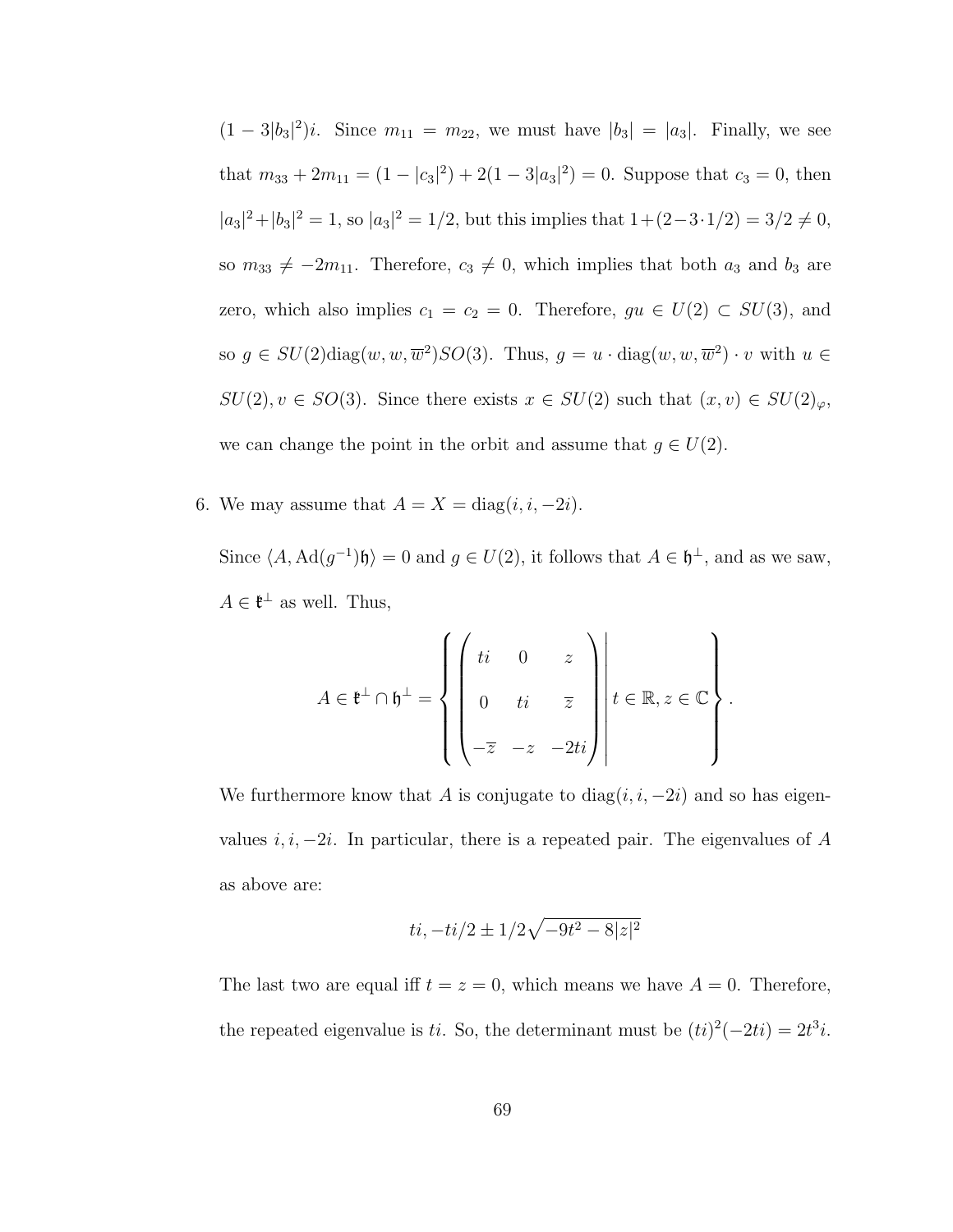Computing the determinant of A, we have  $\det(A) = 2t^3i + 2t|z|^2i$ . Therefore  $z = 0$ , and hence  $A = X$ .

We now examine the possible values of B. Since  $[A, B] = 0$ , this implies that  $B =$  $\sqrt{ }$  $\overline{\phantom{a}}$ ri z  $-\overline{z}$  −(r + s)i si  $\setminus$  $\begin{array}{c} \hline \end{array}$ , where  $r, s \in \mathbb{R}, z \in \mathbb{C}$ . We can also assume that  $s = 0$ by replacing B with  $B + (s/2)$ 

The question now becomes when a B of this form is a horizontal vector at

$$
g = \begin{pmatrix} a & b \\ -\overline{b} & \overline{a} \\ & & 1 \end{pmatrix} \begin{pmatrix} w & & \\ & w & \\ & & \overline{w}^2 \end{pmatrix}.
$$

We begin by noting that we have

$$
I_2 - \text{Ad}(g^{-1})I_1 = \begin{pmatrix} (2+|b|^2 - |a|^2)i & -2i\overline{a}b \\ -2i\overline{b}a & (-2+|a|^2 - |b|^2)i \\ 0 \end{pmatrix}
$$

$$
J_2 - \text{Ad}(g^{-1})J_2 = \begin{pmatrix} -ab + \overline{ab} & -b^2 - \overline{a}^2 & \sqrt{2} \\ a^2 + \overline{b}^2 & ab - \overline{ab} & -\sqrt{2} \\ -\sqrt{2} & \sqrt{2} & 0 \end{pmatrix}
$$

$$
K_2 - \text{Ad}(g^{-1})K_2 = \begin{pmatrix} (ab + \overline{ab})i & (b^2 - \overline{a}^2)i & \sqrt{2}i \\ (\overline{b}^2 - a^2)i & -(ab + \overline{ab})i & \sqrt{2}i \\ \sqrt{2}i & \sqrt{2}i & 0 \end{pmatrix}
$$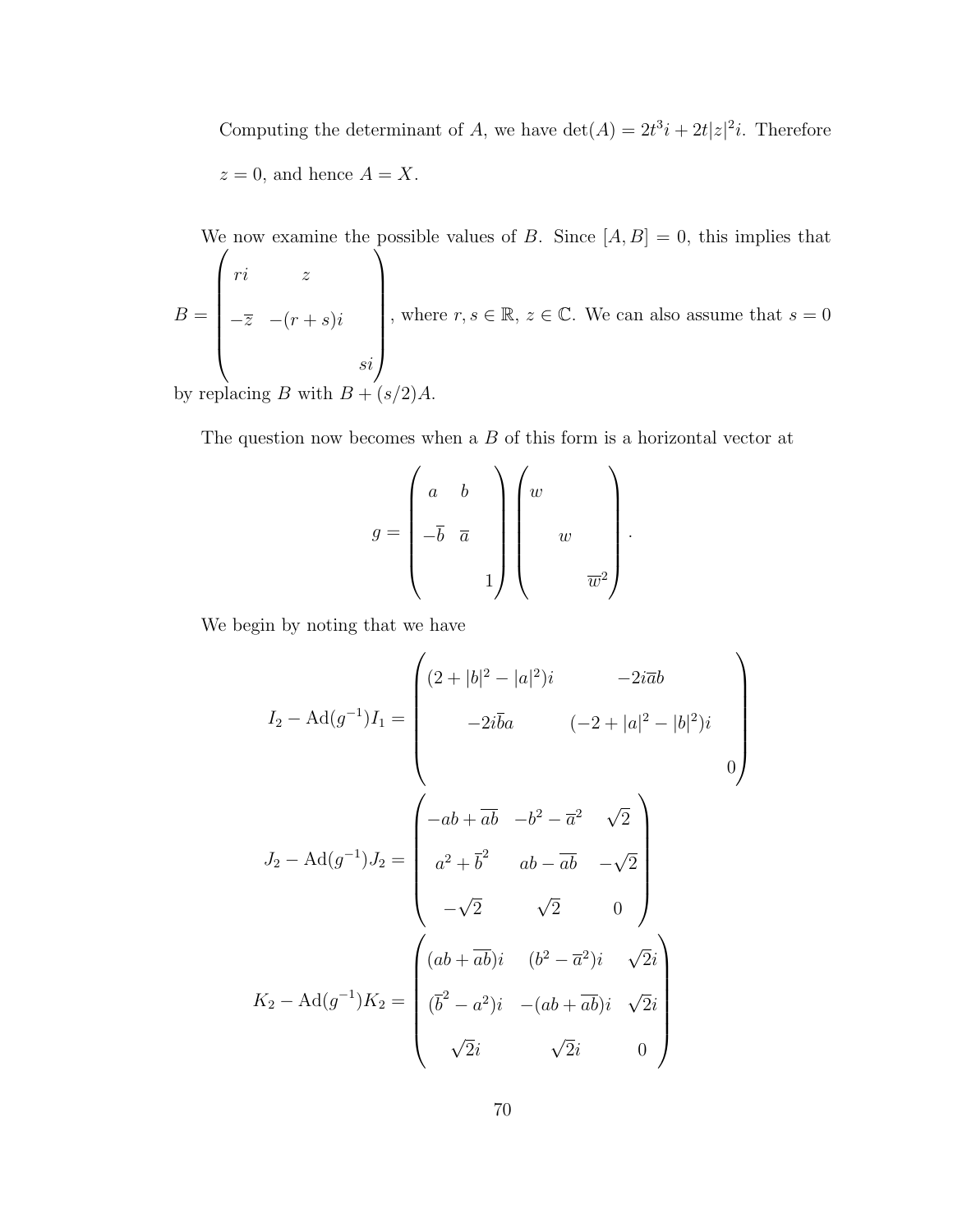as a basis for the vertical tangent space.

From  $\langle B, I_2 - \text{Ad}(g^{-1})I_1 \rangle_{\lambda} = 0$ , we get:

$$
0 = \langle B, I_2 - \text{Ad}(g^{-1})I_1 \rangle_{\lambda}
$$
  
=  $\nu r (2 + |b|^2 - |a|^2) + (-\overline{az}bi + a\overline{z}bi)$   
=  $\nu r (3|b|^2 + |a|^2) + 2Im(\overline{az}b).$ 

So,  $r =$  $-2Im(\overline{az}b)$  $\nu(|a|^2+3|b|^2)$ .

If we plug in  $a = 0$  or  $b = 0$ , we get  $r = 0$ , so  $B^{\mathfrak{k}} = 0$ , which contradicts one of our earlier observations. So we may assume that  $a \neq 0, b \neq 0$ . Under these assumptions, plugging in what we obtained for  $r$ , we get:

$$
0 = \langle B, J_2 - \text{Ad}(g^{-1})J_1 \rangle_{\lambda}
$$
  
= 
$$
\frac{-1}{2(|a|^2 + 3|b|^2)} \Big( 3|a|^2 b^2 \overline{z} + a^2 |b|^2 z + \overline{a}^2 |b|^2 \overline{z} + 3|a|^2 \overline{b}^2 z + 3|b|^2 b^2 \overline{z}
$$
  
+ 
$$
|a|^2 \overline{a}^2 \overline{z} + |a|^2 a^2 z + 3|b|^2 \overline{b}^2 z \Big)
$$
  
= 
$$
\frac{-1}{2(|a|^2 + 3|b|^2)} (|a|^2 + |b|^2)(a^2 z + 3b^2 \overline{z} + \overline{a}^2 \overline{z} + 3\overline{b}^2 z)
$$
  
= 
$$
\frac{-1}{|a|^2 + 3|b|^2} Re(a^2 z + 3b^2 \overline{z}).
$$

So,  $Re(a^2z + 3b^2\overline{z}) = 0.$ 

Similarly,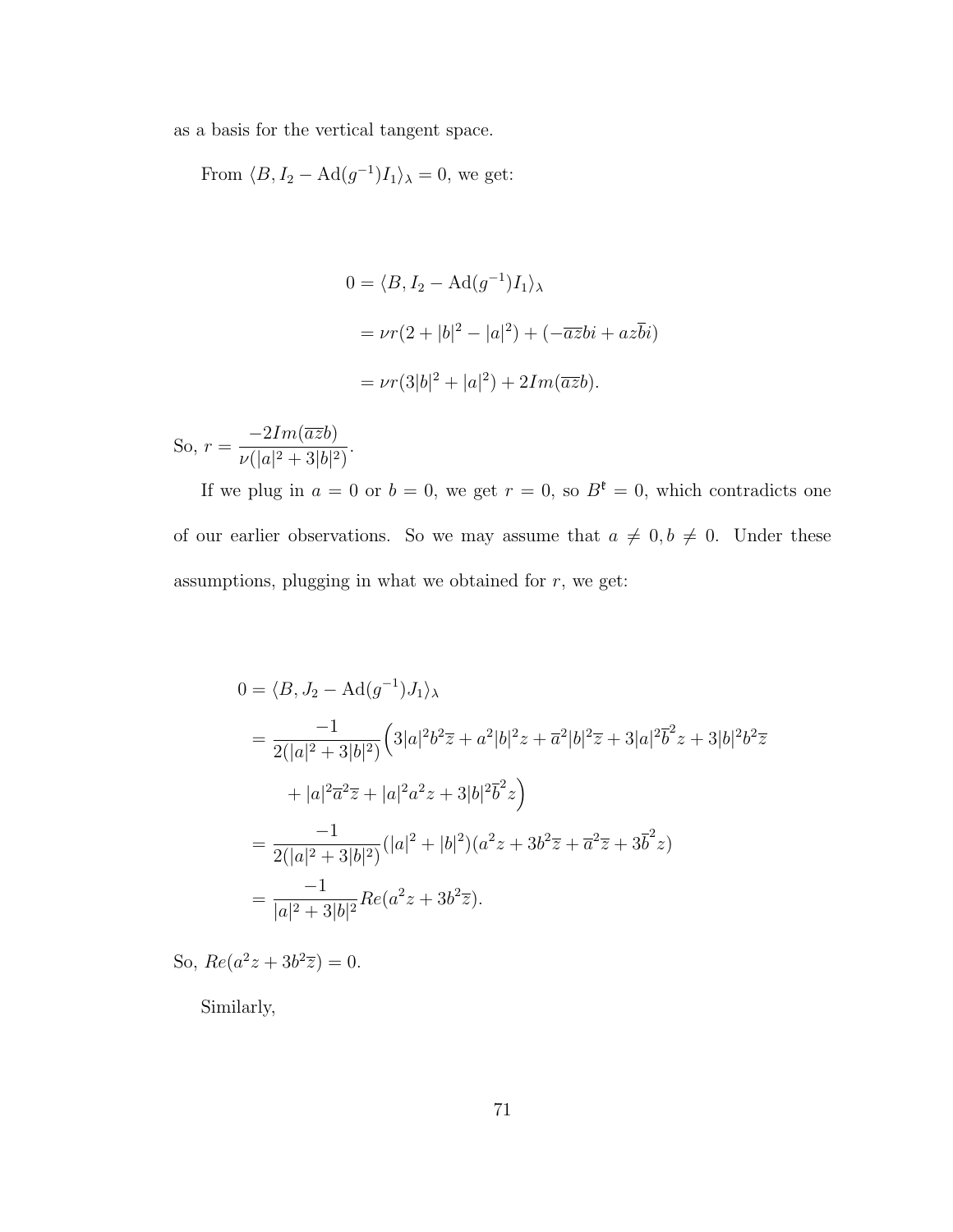$$
0 = \langle B, K_2 - \text{Ad}(g^{-1})K_1 \rangle_{\lambda}
$$
  
= 
$$
\frac{-i}{2(|a|^2 + 3|b|^2)} \Big( -3|a|^2 b^2 \overline{z} - a^2 |b|^2 z + \overline{a}^2 |b|^2 \overline{z} + 3|a|^2 \overline{b}^2 z - 3|b|^2 b^2 \overline{z}
$$
  
+ 
$$
|a|^2 \overline{a}^2 \overline{z} - |a|^2 a^2 z + 3|b|^2 \overline{b}^2 z \Big)
$$
  
= 
$$
\frac{-i(|a|^2 + |b|^2)}{2(|a|^2 + 3|b|^2)} (-3b^2 \overline{z} - a^2 z + \overline{a}^2 \overline{z} + 3\overline{b}^2 z)
$$
  
= 
$$
\frac{1}{|a|^2 + 3|b|^2} Im(3b^2 \overline{z} + a^2 z).
$$

So,  $Im(a^2z + 3b^2\overline{z}) = 0.$ 

Together, these observations imply that  $a^2z + 3b^2\overline{z} = 0$ , so  $|a|^2 = 3|b|^2$ , hence  $|b|^2 = 1/4$  and  $|a|^2 = 3/4$ . Furthermore, given a and b, z is unique up to scaling (which also scales  $r$ ). Therefore  $B$ , if it exists, is unique up to scaling. This proves that each point at which there exists a plane of zero-curvature has a unique such plane.

Furthermore, we have

$$
g = \begin{pmatrix} \frac{\sqrt{3}}{2}e^{ti} & \frac{1}{2}e^{si} \\ -\frac{1}{2}e^{-si} & \frac{\sqrt{3}}{2}e^{-ti} \\ & & 1 \end{pmatrix} \begin{pmatrix} w & & \\ & w & \\ & w & \\ & & \overline{w}^2 \end{pmatrix}.
$$

By applying  $(\text{diag}(e^{ti}, e^{-ti}, 1), \text{diag}(e^{2ti}, e^{-2ti}, 1)) \in SU(2)_{\varphi}$  to g, we see that by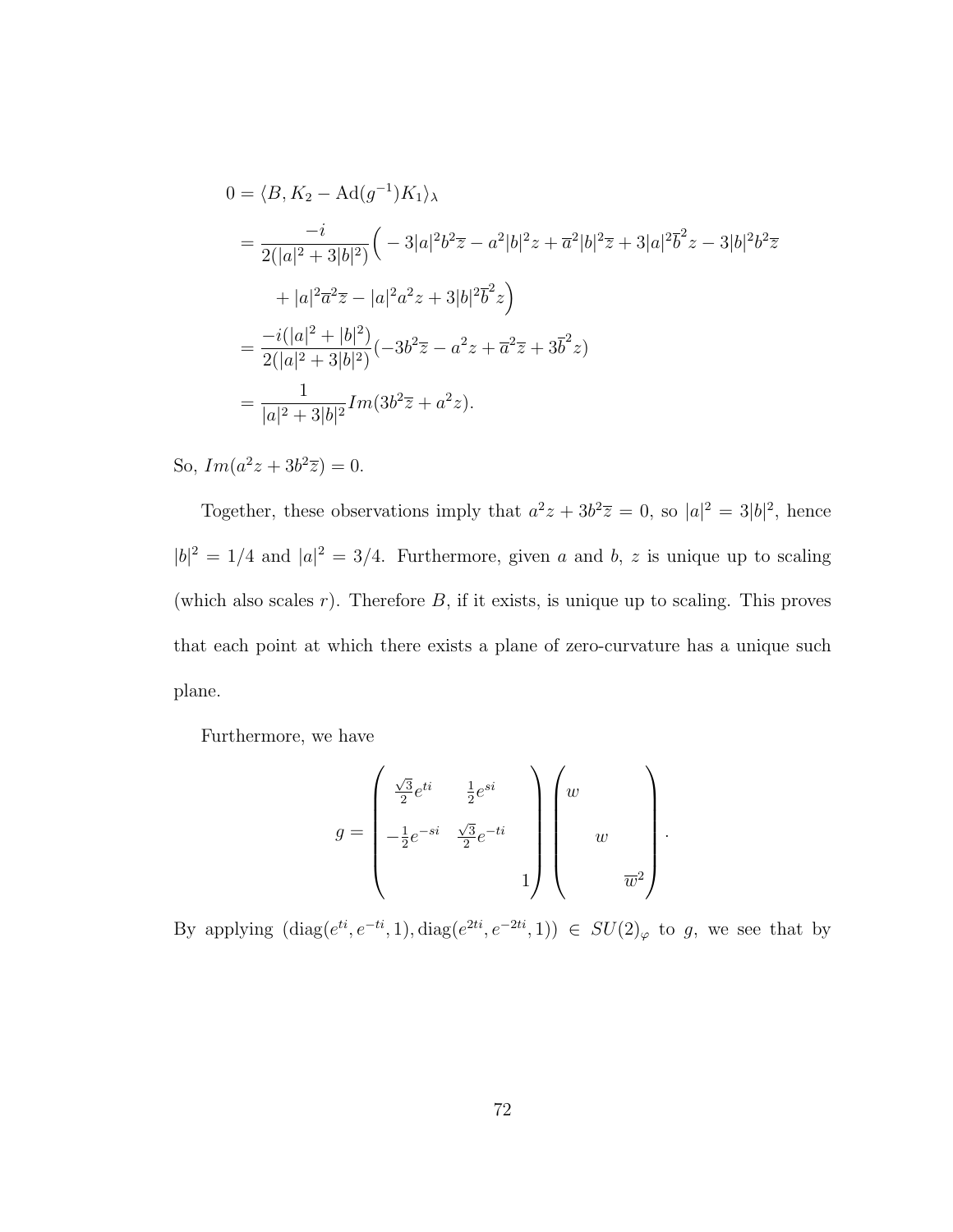changing the point in the orbit, we can assume that

$$
g = \begin{pmatrix} \frac{\sqrt{3}}{2} & \frac{1}{2}e^{s'i} \\ -\frac{1}{2}e^{-s'i} & \frac{\sqrt{3}}{2} \\ & & 1 \end{pmatrix} \begin{pmatrix} w & & \\ & w & \\ & w & \\ & & \overline{w}^2 \end{pmatrix}
$$

.

It is easy to verify that the choice of such representative element is unique up to replacing w by  $-w$ . Therefore, the set of points with 0-curvature planes is in a one-to-one correspondence to a 2-torus.

We now use a result by Wilking:

**Proposition 5.2.5.** (Wilking [Wil02]) Let M be a normal biquotient. Suppose  $\sigma \subset T_pM$  is a plane satisfying  $\sec(\sigma) = 0$ . Then the map  $\exp : \sigma \to M, v \mapsto \exp(v)$ is a totally geodesic isometric immersion.

To apply this to a biquotient  $G//U$  with a Cheeger deformed metric, observe that  $G//U = (G \times \lambda K)//U'$ , where  $U' = \{((u_l, u_r^{-1}), (k, k)) | (u_l, u_r) \in U, k \in K\} \subset$  $(G \times K) \times (G \times K)$ . In this context, Wilking's result tells us that exponentiating a flat plane results in a flat totally geodesic subspace. Let  $T$  be the set of all points in  $SU(3)//SU(2)_{\varphi}$  with flat planes. If  $p \in T$  and  $\sigma$  is the unique flat 2-plane at p, it follows that near p we have  $T = \exp_p \sigma$ . In particular, T is smooth and hence diffeomorphic to a 2-torus. Furthermore, it follows that for all  $p \in T$ , the unique flat plane must be tangent to T. This concludes the proof of Theorem  $5.2.4$ .  $\Box$ 

Theorem C follows immediately from Theorem 5.2.4, and in particular, Theorem 5.2.4 tells us what metric to use for Theorem C. An interesting question is whether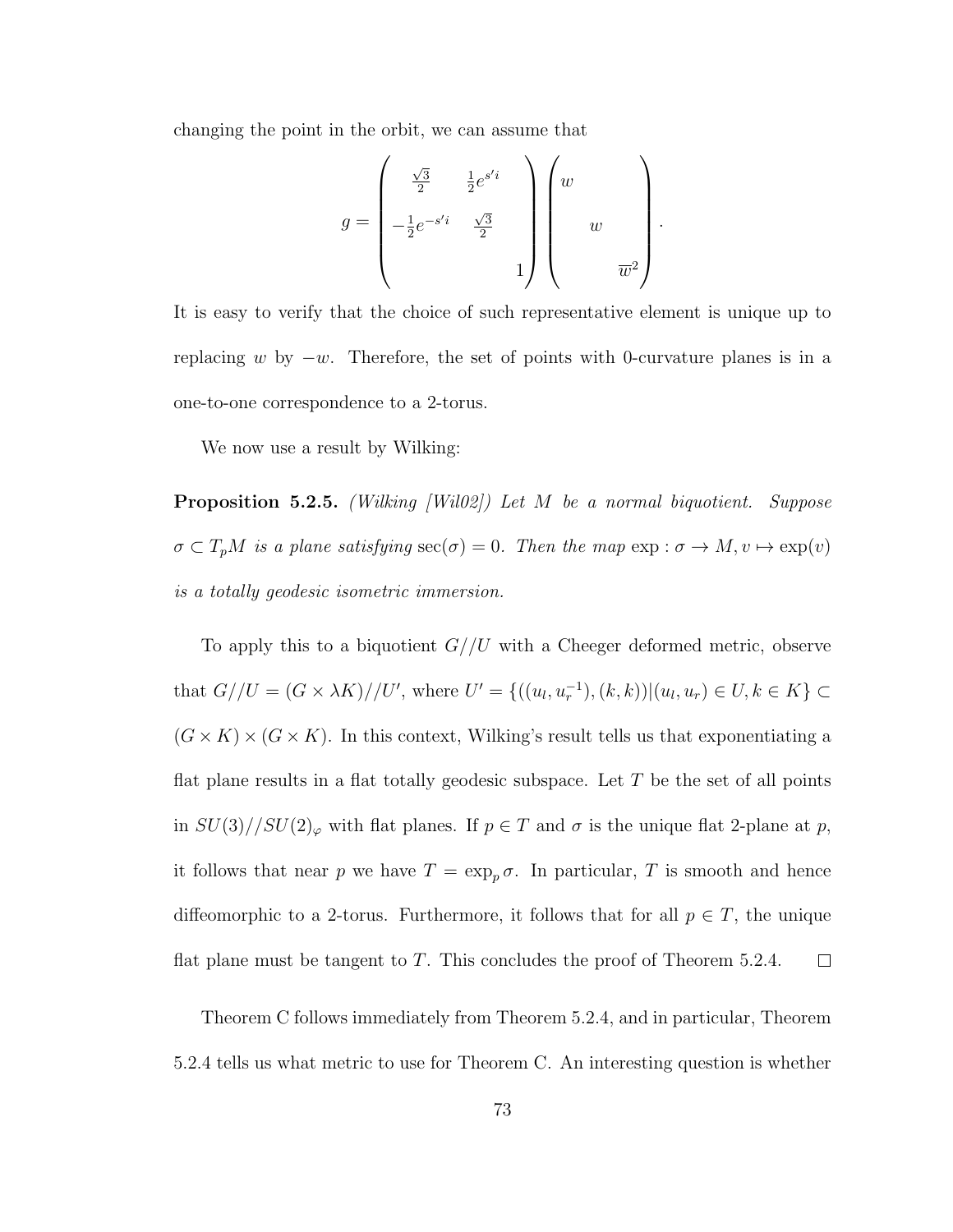the metric in Theorem 5.2.4 can be further deformed to give a metric of positive curvature. The author has made an attempt to achieve this by doing an additional Cheeger deformation along  $SU(2)$  on the left; however, the curvature properties appear to be unchanged.

Proof of Corollary 1.0.1. Observe that

$$
S^1 = \left\{ \begin{pmatrix} z & & \\ & & \\ & z & \\ & & & \\ & & & \overline{z}^2 \end{pmatrix} \right\}
$$

acts on the left on  $SU(3)$ . Furthermore, this  $S<sup>1</sup>$  commutes with the  $SU(2)$  action in the construction of  $\mathcal{O}$ . Therefore, we get an Alexandrov space  $X^4 = \mathcal{O}/S^1$ .

Furthermore, note that each 0-curvature plane of  $\mathcal{O}^5$  contains a direction (the vector A from before) tangent to the fiber of this action. Therefore, by O'Neil's formula,  $X^4$  has positive curvature.

Additionally, note that when  $z = -1$ , the action is trivial, and corresponds to the action of  $-I \in SU(2)_{\varphi} \subset SU(3) \times SU(3)$ . Therefore, we conclude that  $X^4 = SU(3)/U(2).$  $\Box$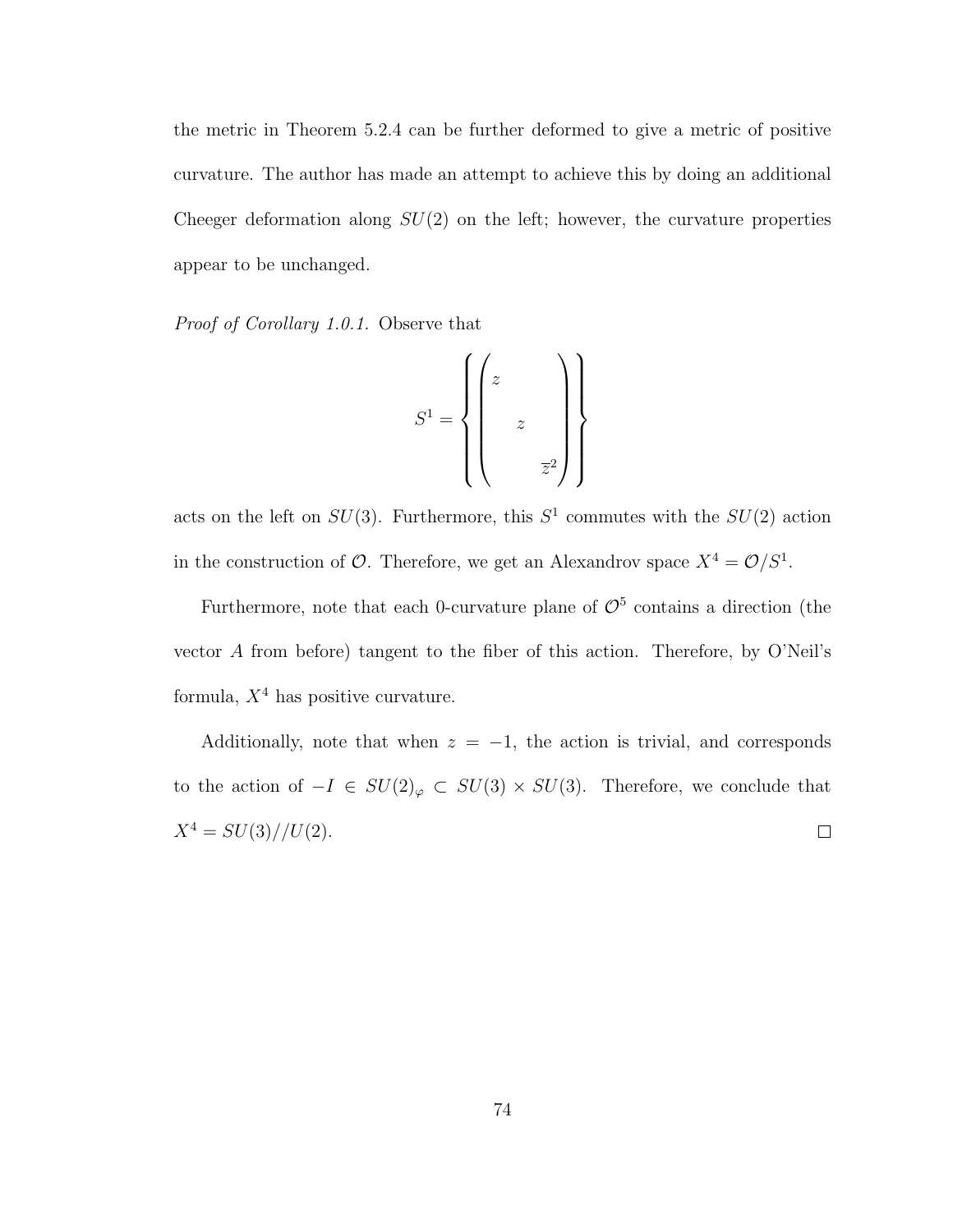# 5.3 Generalized Eschenburg Spaces

### 5.3.1 Seven Dimensional Family

First introduced in [Esc84], Eschenburg spaces are a family of 7-dimensional manifolds (the construction can be generalized to orbifolds as well), that all admit quasi-positive curvature [Ker08], and many of which admit positive curvature. Eschenburg spaces are defined as

$$
E_{p,q}^7 = SU(3)//S_{p,q}^1
$$

where  $p, q \in \mathbb{Z}^3$ ,  $\sum p_i = \sum q_i$ . Furthermore for the action to be free, we need that

$$
(p_1 - q_{\sigma(1)}, p_2 - q_{\sigma(2)}) = 1
$$
 for any  $\sigma \in S_3$ .

More generally, if we allow Eschenburg orbifolds, then the condition is relaxed to p and q not being permutations of each other, in other words, for  $\sigma \in S_3$  we have

$$
(p_1 - q_{\sigma(1)}, p_2 - q_{\sigma(2)}) \neq 0.
$$

The action of  $S_{p,q}^1$  on  $SU(3)$  is given by

$$
z \star X = \text{diag}(z^{p_1}, z^{p_2}, z^{p_3}) \cdot X \cdot \text{diag}(\overline{z}^{q_1}, \overline{z}^{q_2}, \overline{z}^{q_3}).
$$

Eschenburg showed that this space admits a metric of positive curvature when deformed along one of the three block embeddings of  $U(2) \subset SU(3)$ , iff  $q_i \notin$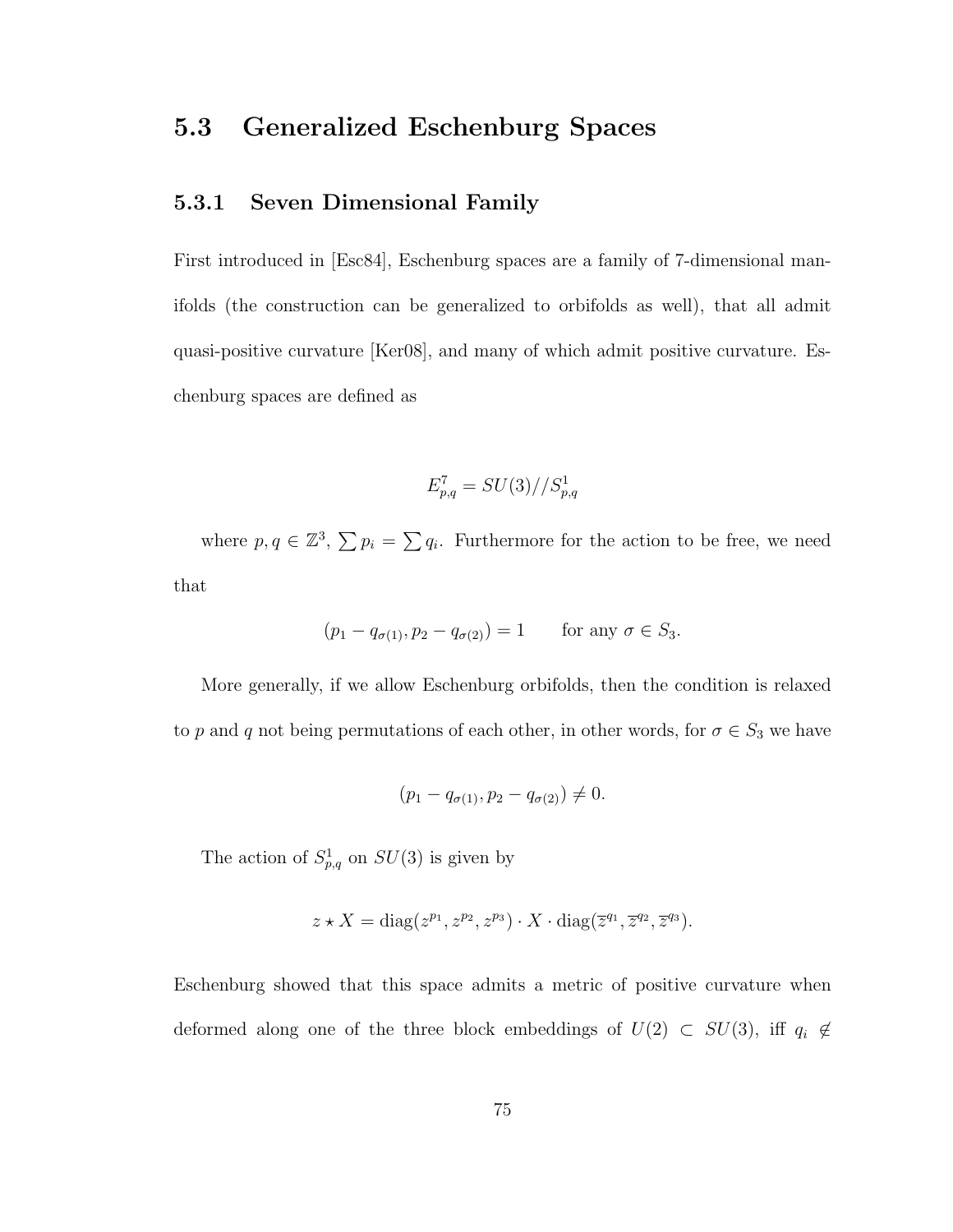$[\min\{p_j\}, \max\{p_j\}]$  for each *i*. Kerin further showed that all Eschenburg spaces have quasi-positive curvature, and if

$$
q_1 < q_2 = p_1 < p_2 \le p_3 < q_3 \text{ or } q_1 < p_1 \le p_2 < p_3 = q_2 < q_3,
$$

the metric has almost positive curvature. Since all the above results are proven on the Lie algebra level, they hold when we generalize to Eschenburg orbifolds.

Before examining the idea of orbifold fibrations of Eschenburg spaces by Florit and Ziller [FZ07], let us first examine the orbifold structure of Eschenburg orbifolds, since it will be similar to that of the orbifold fibrations.

It is easy to verify that the singular locus of an Eschenburg orbifold  $SU(3)/\sqrt{S_{p,q}^1}$ consists of some combination of circles denoted  $\mathcal{C}_{\sigma}$  and lens spaces (possibly including  $S^3$  and  $S^2 \times S^1$  denoted  $\mathcal{L}_{ij}$ . Furthermore, each such component is a totally geodesic suborbifold. In this construction we include a minor correction to the work of Florit and Ziller to ensure that  $U(2)_{ij}$  and  $T^2_{\sigma}$  are always subsets of  $SU(3)$ .

We define  $\mathcal{L}_{ij}$  to be the images in  $E_{p,q}^7$  of  $U(2)_{ij} \subset SU(3)$ , defined as

$$
U(2)_{ij} = \left\{ \tau_i \begin{pmatrix} A & 0 \\ 0 & \frac{1}{\det A} \end{pmatrix} \tau_j : A \in U(2) \right\}, \qquad 1 \leq i, j \leq 3
$$

where  $\tau_i \in S_3 \subset O(3)$  with  $\tau_1, \tau_2$  interchanging the  $3^{rd}$  vector with the  $1^{st}$  and  $2^{nd}$ respectively, and  $\tau_3 = -I$ .

Furthermore, we define  $\mathcal{C}_{\sigma}$  for  $\sigma \in S_3$  as the projections of  $T_{\sigma}^2$ , which are defined as

$$
T_{\sigma}^{2} = \text{sgn}(\sigma)\sigma^{-1}\text{diag}(z, w, \overline{zw})
$$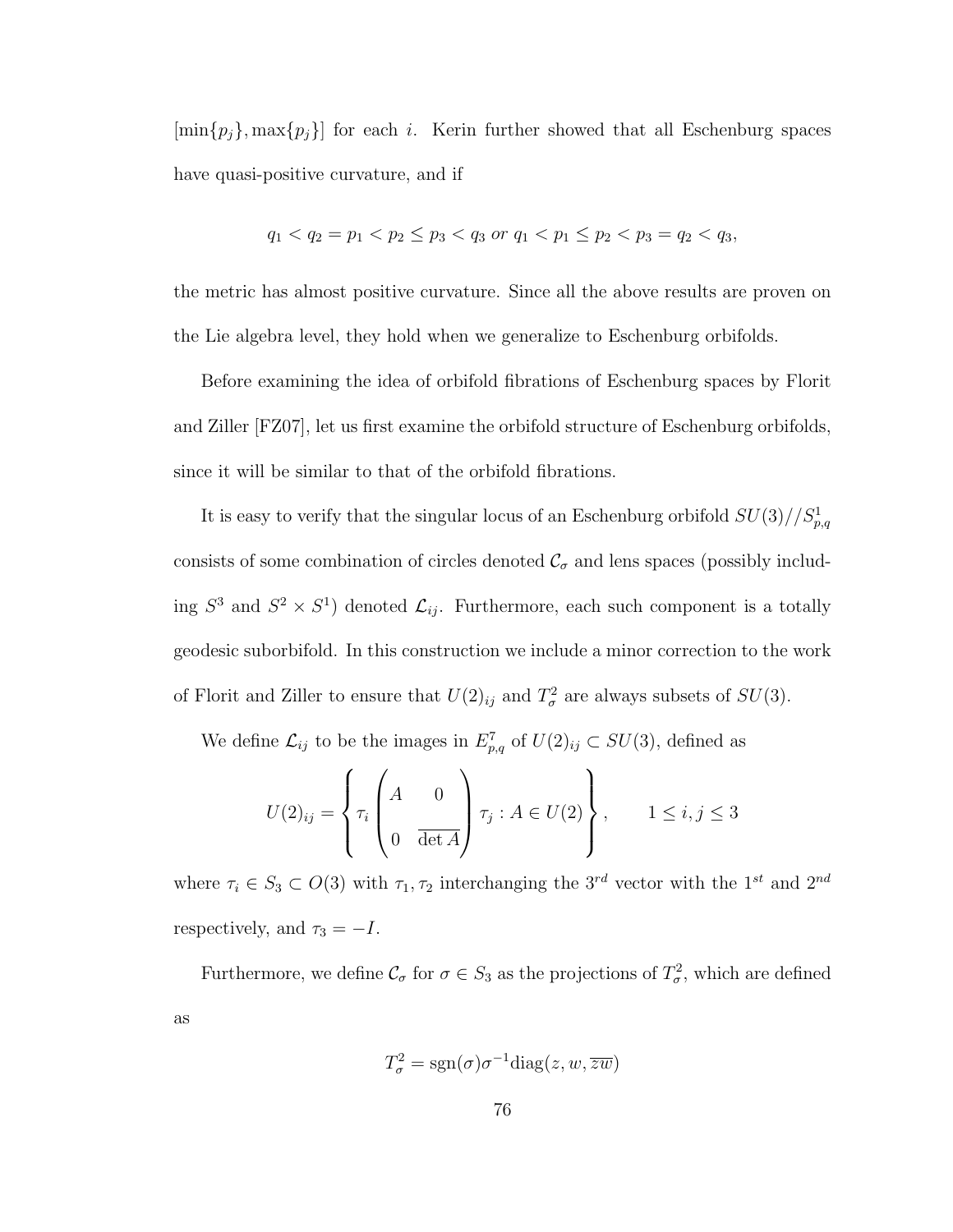where we view  $S_3 \subset O(3)$  and  $sgn(\sigma)$  is 1 if  $\sigma$  even and  $-1$  if  $\sigma$  odd.

From this listing, we can observe that the singular locus has the following structure



Figure 5.1: Structure of the singular locus [FZ07]

where  $\mathcal{L}_{ij}$  connecting  $\mathcal{C}_{\sigma}$  and  $\mathcal{C}_{\tau}$  means that both  $\mathcal{C}_{\sigma}$  and  $\mathcal{C}_{\tau}$  lie in  $\mathcal{L}_{ij}$ . We compute the orbifold groups along  $\mathcal{C}_{\sigma}$  in Theorem 5.3.6, and the orbifold groups along  $\mathcal{L}_{ij}$  are implied by Lemma 5.3.5.

#### 5.3.2 Construction of the Six Dimensional Family

For the construction of the six dimensional family of Exchenburg spaces, Florit and Ziller [FZ07] considered fibrations of the form  $E_{p,q}^7/S_{a,b}^1$ . Given  $a, b \in \mathbb{Z}^3$ ,  $\sum a_i =$  $\sum b_i$  we define  $S^1_{a,b}$  acting on  $SU(3)$  as before, and furthermore, this action induces an action of  $S^1_{a,b}$  on  $E^7_{p,q}$ . In this paper we consider these orbifolds more directly as  $\mathcal{O}_{p,q}^{a,b} = SU(3)//T^2$ , where  $T^2$  is generated by the two circles  $S_{p,q}^1$  and  $S_{a,b}^1$ .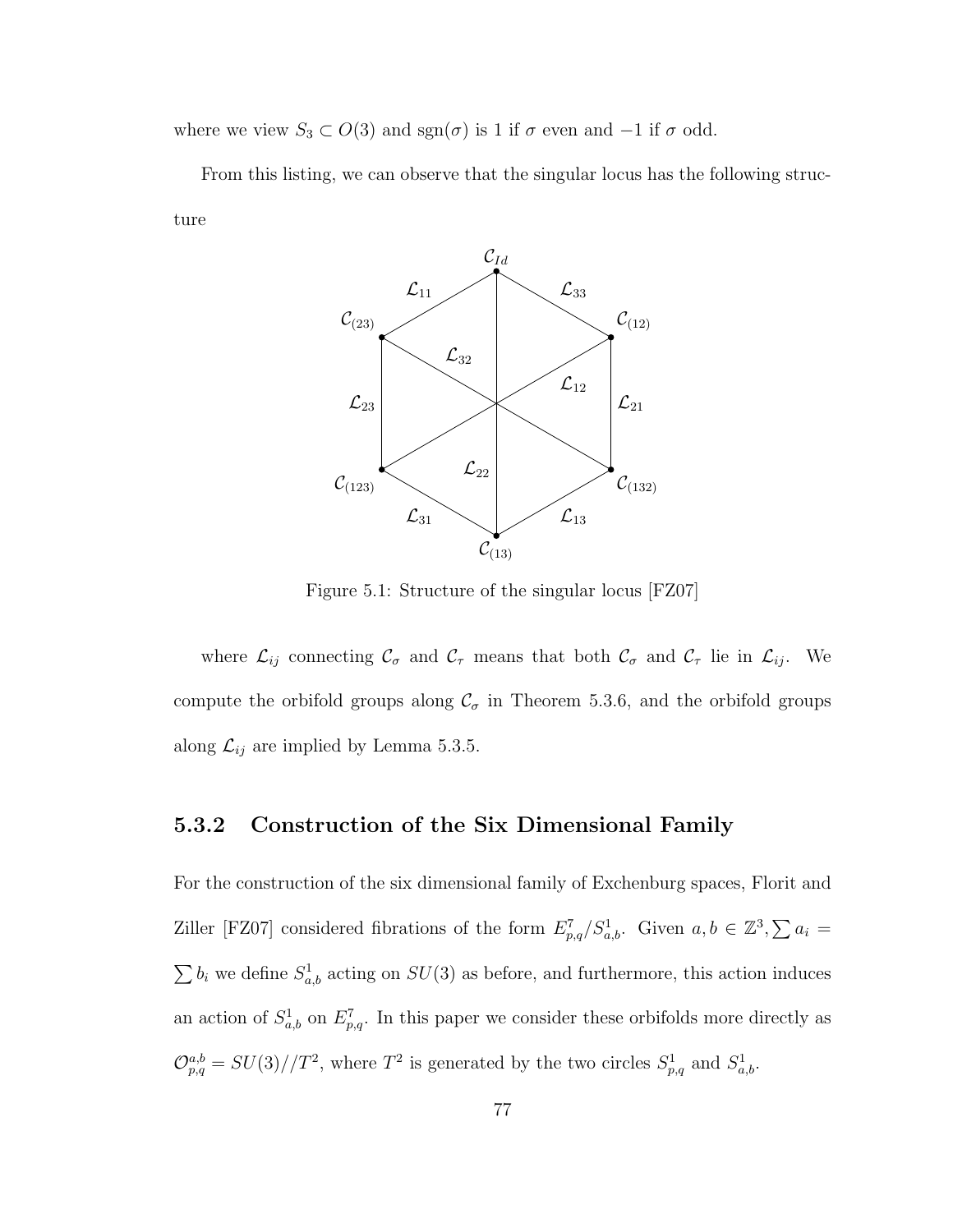Florit and Ziller prove that

**Theorem 5.3.1.** The action of  $T^2 = S_{a,b}^1 \times S_{p,q}^1$  on  $SU(3)$  is almost free iff

 $(p - q_{\sigma})$  and  $(a - b_{\sigma})$  are linearly independent, for all  $\sigma \in S_3$ .

The quotient  $\mathcal{O}_{p,q}^{a,b}$  is then an orbifold whose singular locus is the union of at most nine orbifold 2-spheres and six points that are arranged according to the schematic diagram in Figure 5.1 above.

## 5.3.3 Equivalence of Actions by  $T^2$

It is clear that  $\mathcal{O}_{p,q}^{a,b} = \mathcal{O}_{a,b}^{p,q}$ . A natural question is what other ways are there to write the same biquotient?

 $\text{Proposition 5.3.2.} \; \mathcal{O}^{a,b}_{p,q} = \mathcal{O}^{a',b'}_{p',q'}$  $p'_{p',q'}$  whenever  $a', b', p', q' \in \mathbb{Z}^3$  are given as follows:

- 1.  $a' = b, b' = a, p' = q, q' = p$
- 2.  $a' = \lambda a, b' = \lambda b, p' = \mu p, q' = \mu q$  where  $\lambda, \mu \in \mathbb{Q} \setminus \{0\}.$
- 3.  $a' = (a_1 + c, a_2 + c, a_3 + c), b' = (b_1 + c, b_2 + c, b_3 + c), p' = (p_1 + d, p_2 + d, p_3 + c)$ d),  $q' = (q_1 + d, q_2 + d, q_3 + d)$  where  $c, d \in \mathbb{Z}$ .
- 4.  $a' = \sigma(a), b' = \tau(b), p' = \sigma(p), q' = \tau(q)$ , where  $\sigma, \tau \in S_3$  act by permutation.
- 5.

$$
\begin{pmatrix} a' \\ p' \end{pmatrix} = A \begin{pmatrix} a \\ p \end{pmatrix} \qquad \begin{pmatrix} b' \\ q' \end{pmatrix} = A \begin{pmatrix} b \\ q \end{pmatrix}
$$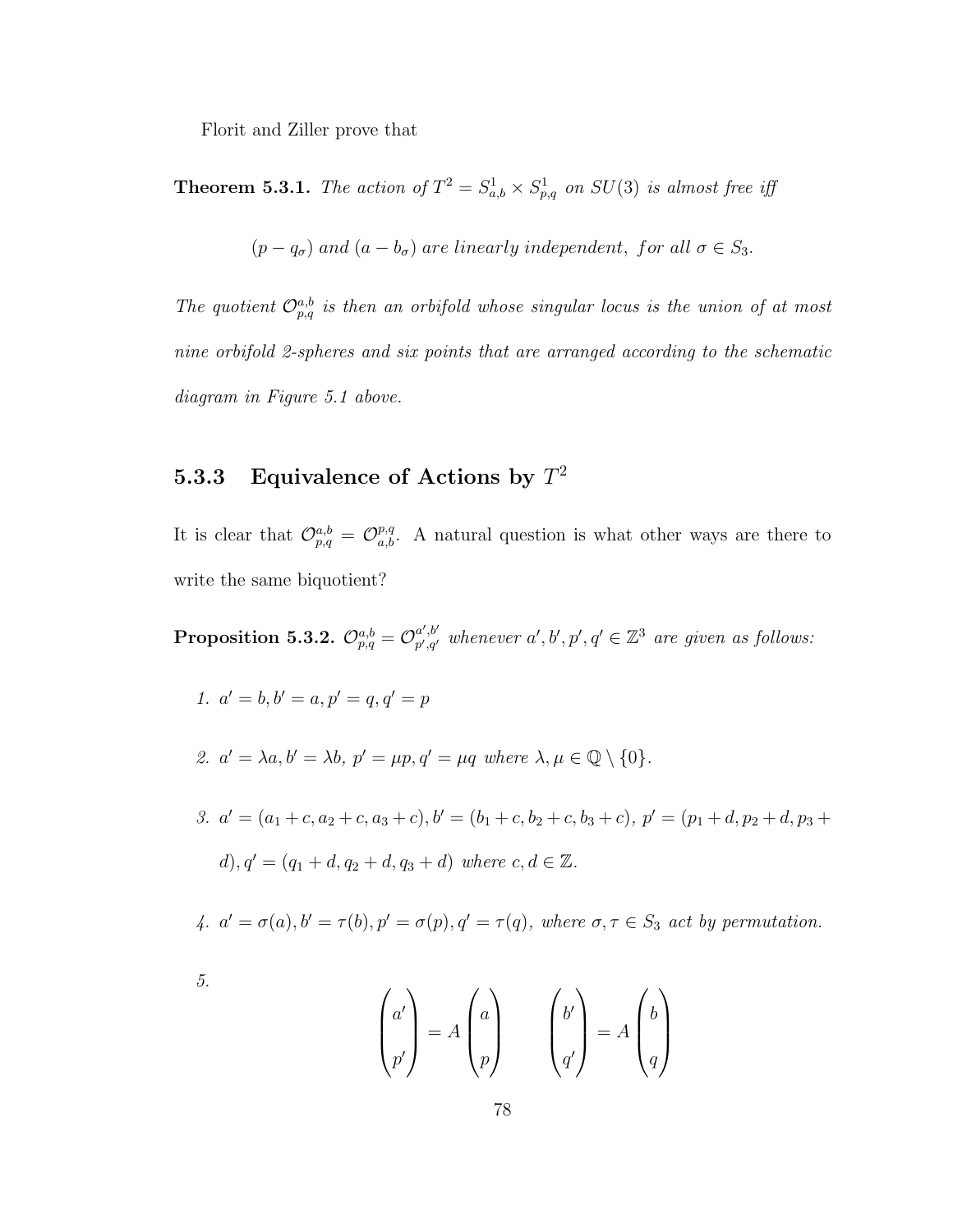where 
$$
A \in GL_2(\mathbb{Z})
$$
.

Proof. The first 4 are simply adaptations of the equivalence rules for Eschenburg spaces. The fifth one is simply a reparametrization of the  $T<sup>2</sup>$  corresponding to a change of basis.  $\Box$ 

Two important corollaries of this proposition will allow us to only deal with effective actions of  $T^2$ .

**Corollary 5.3.3.** Given an action of  $T^2$  on  $SU(3)$  with a finite ineffective kernel, the above operations allow us to write the same quotient as  $SU(3)/T^2$  with an effective action.

*Proof.* Let  $(z_0, w_0)$  be an element of the ineffective kernel of order n. We can choose integers  $k, l$  such that  $0 \leq k, l < n$ ,  $gcd(k, l, n) = 1$ , and

$$
z_0 = e^{2\pi i k/n}
$$
,  $w_0 = e^{2\pi i l/n}$ .

We now consider a different generator. Let s be such that  $(k, l)s \equiv 1 \pmod{n}$ . Consider  $(z_1, w_1) = (z_0^s, w_0^s)$ , since  $(n, s) = 1$ , we must have  $(z_1, w_1)$  and  $(z_0, w_0)$ generate the same subgroup, but furthermore, we have

$$
z_1 = e^{2\pi i k'/n}
$$
,  $w_1 = e^{2\pi i l'/n}$ ,

where  $k' = k/(k, l), l' = l/(k, l)$ , and so  $(k', l') = 1$ .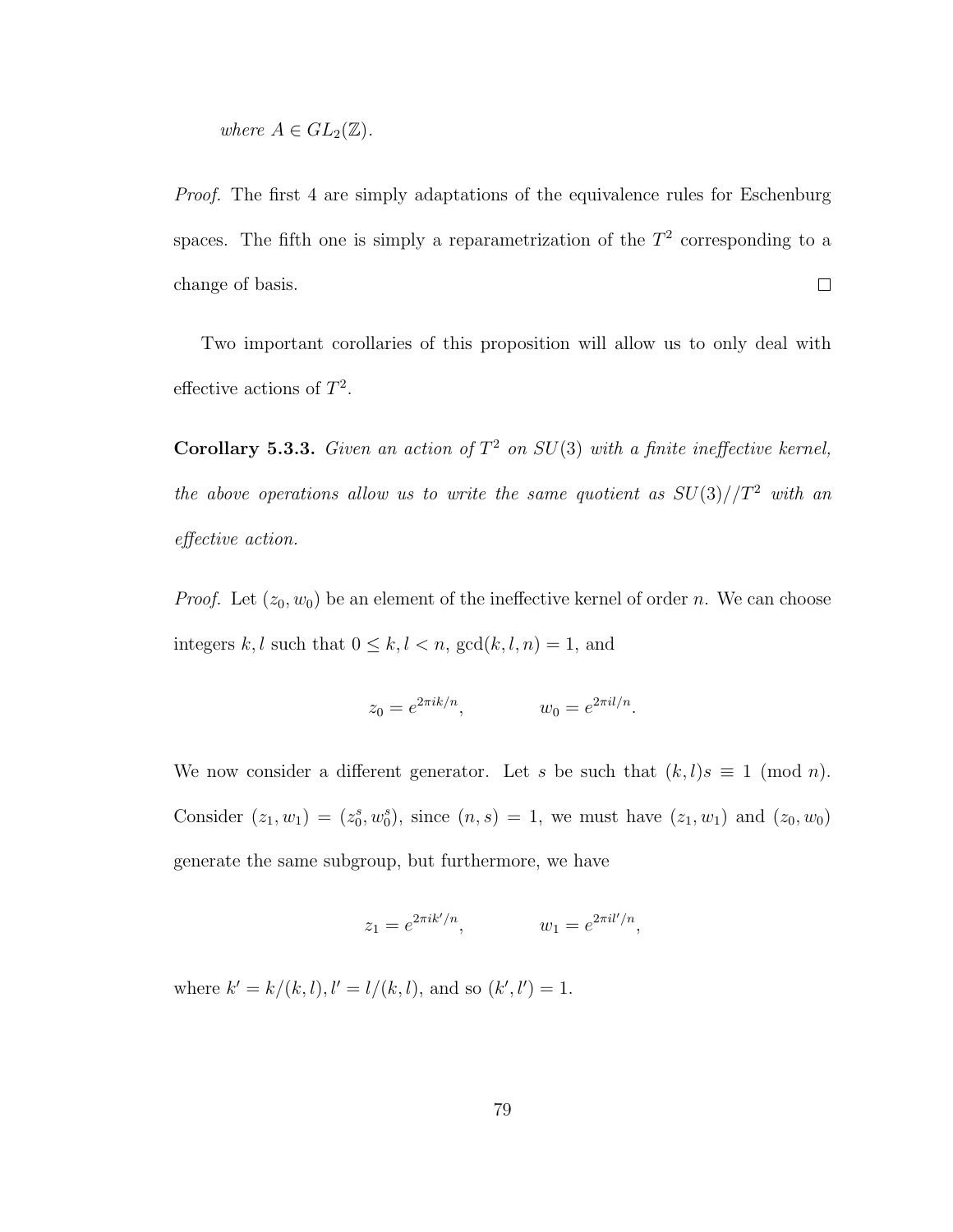Next let  $\alpha$ ,  $\beta$  be integers such that  $\alpha l' - \beta k' = 1$ . Then, we apply transformation 5 above with

$$
A = \begin{pmatrix} l' & k' \\ \beta & \alpha \end{pmatrix}.
$$

Under this transformation,  $(z_1, w_1)$  gets changed to  $(u_1, v_1)$ , where  $v_1 = 1$ , and  $u_1 = e^{2\pi i/n}$ . Let the action by  $(u, v)$  be denoted as

$$
(u, v) \cdot X = u^{p'} v a' X \overline{u}^{q'} \overline{v}^{b'}.
$$

Then, the fact that  $(e^{2\pi i/n}, 1)$  is in the ineffective kernel, means that  $p_1 \equiv p_2 \equiv p_3 \equiv$  $q_1 \equiv q_2 \equiv q_3 \pmod{n}$ . Apply transformation 3 above with  $c = 0$  and  $d = -p_1$ , to get that  $p_i \equiv q_i \equiv 0 \pmod{n}$ . Next applying transformation 2, with  $\lambda = 1/n$ , we kill off this generator of the ineffective kernel.

Repeating this process for all generators of the ineffective kernel guarantees that the action is effective.  $\Box$ 

For the next corollary, we consider a special subfamily of the seven dimensional Eschenburg spaces:  $E_d^7 = E_{(1,1,d),(0,0,d+2)}^7$  for  $d \geq 0$  is a family of cohomogeneity one manifolds, which means that there exists a group G which acts on  $E_d^7$  by isometries with dim  $E_d^7/G = 1$ . In this case,  $G = SO(3)SU(2)$  (see [GWZ08]). For  $d > 0$ , Eschenburg's construction gives us a metric of positive curvature on  $E_d^7$ .

In general, the approach in Corollary 5.3.3 makes no guarantees that the effective  $T^2$  shares a generating circle with the initial  $T^2$  action. The following corollary addresses this shortcoming for the particular case when  $SU(3)/\mathcal{S}_{p,q}^1 = E_d^7$ .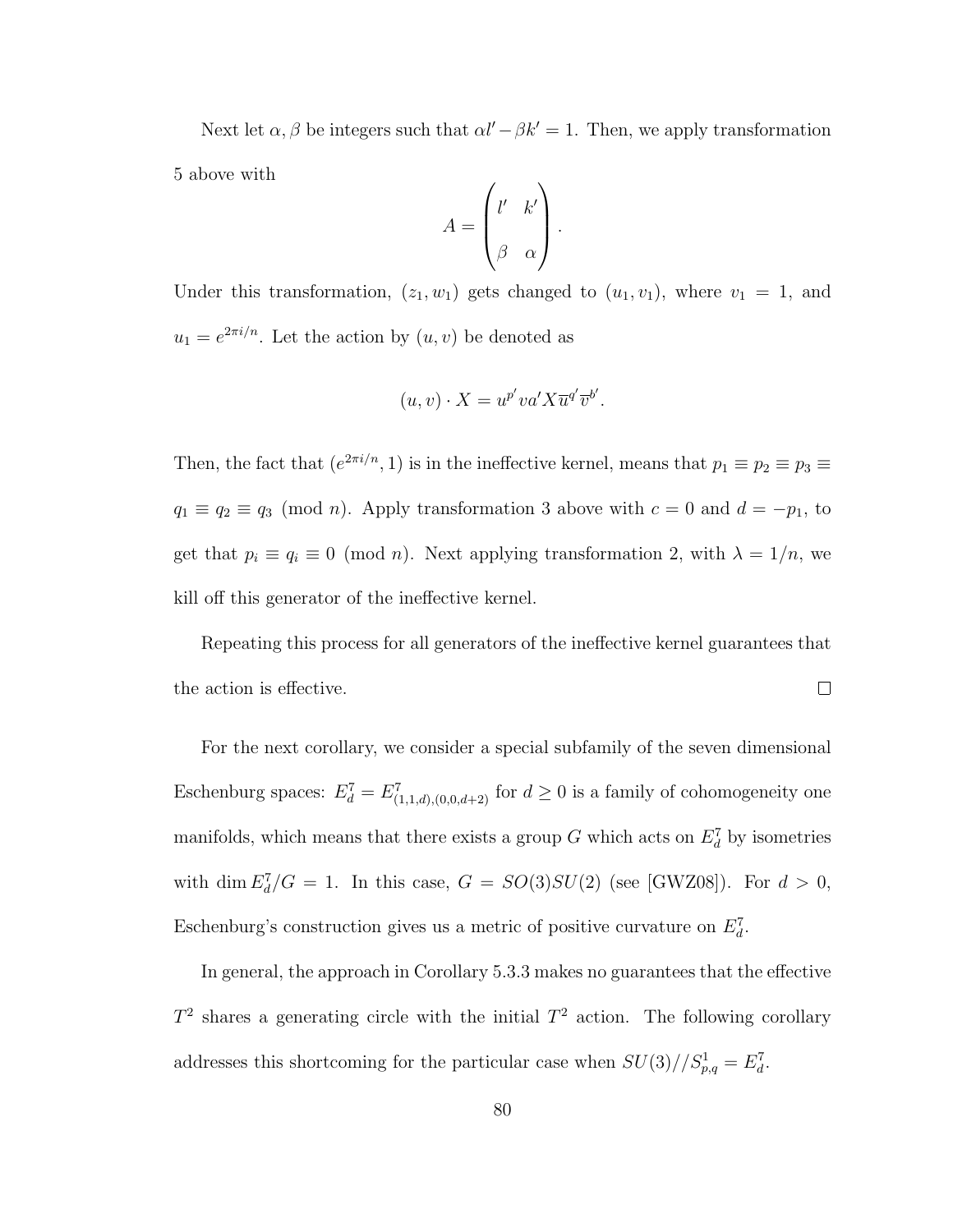Corollary 5.3.4. If  $\mathcal{O}_{p,q}^{a,b} = E_d^7//S_{a,b}^1 = SU(3)//T^2$  has ineffective torus action, then we can rewrite it as  $E_d^7//S^1_{a',b'}$  with an effective torus action.

*Proof.* Let  $S_{a,b}^1$  act by  $w^{\alpha,\beta,0}$  on the left and  $\overline{w}^{\gamma,\delta,\varepsilon}$  on the right. Since  $\varepsilon$  is uniquely determined by the other 4 indecies, we will mostly ignore it.

The innefective kernel has order given by  $k = \gcd(\gamma - \delta, \alpha - \beta, \alpha d - \gamma(d - 1)).$ 

In particular,  $\alpha \equiv \beta \pmod{k}$  and  $\gamma \equiv \delta \pmod{k}$ . Our goal now is to make  $k|\alpha$ and  $k|\gamma$ , this would mean that k divides all exponents in the action of  $S^1_{a,b}$ , and therefore, has ineffective kernel  $\mathbb{Z}_k$ , which we can get rid of.

Let 
$$
r \equiv \gamma - \alpha \pmod{k}
$$
. Take  $A = \begin{pmatrix} 1 & r \\ 0 & 1 \end{pmatrix} \in GL_2(\mathbb{Z})$ .

Apply rule 5 from Proposition 5.3.2, and we get  $E_d^7//S^1_{a,b} = E_d^7//S^1_{a',b'}$ , where  $a' = (\alpha + r, \beta + r, rd), b' = (\gamma, \delta, \varepsilon)$ . Applying rule 3 we get  $a'' = (\alpha + r(1 - d), \beta + r(1 - d))$  $r(1-d), 0), b'' = (\gamma - rd, \delta - rd, \varepsilon).$ 

Observe that  $a''_1 - b''_1 = \alpha - \gamma + r \equiv 0 \pmod{k}$ . Since this is just a reparametrization of the torus, it still has the same ineffective kernel, so  $k|a''_1d - b''_1(d-1)$ , but  $a''_1d - b''_1(d-1) = (a''_1 - b''_1)d + b''_1 \equiv b''_1 \pmod{k}$ . Therefore,  $k|b''_1$ , and so k must also divide  $a_i'', b_i''$  for all i. So, we divide  $a'', b''$  by k, and get rid of the ineffective  $\Box$ kernel.

## 5.3.4 Orbifold Groups at  $\mathcal{C}_{\sigma}$  and  $\mathcal{L}_{ij}$

We assume from now on that the action of  $T^2$  on  $SU(3)$  is effective. The following lemma is essential to understanding the orbifold group at points in  $\mathcal{L}_{ij}$  in terms of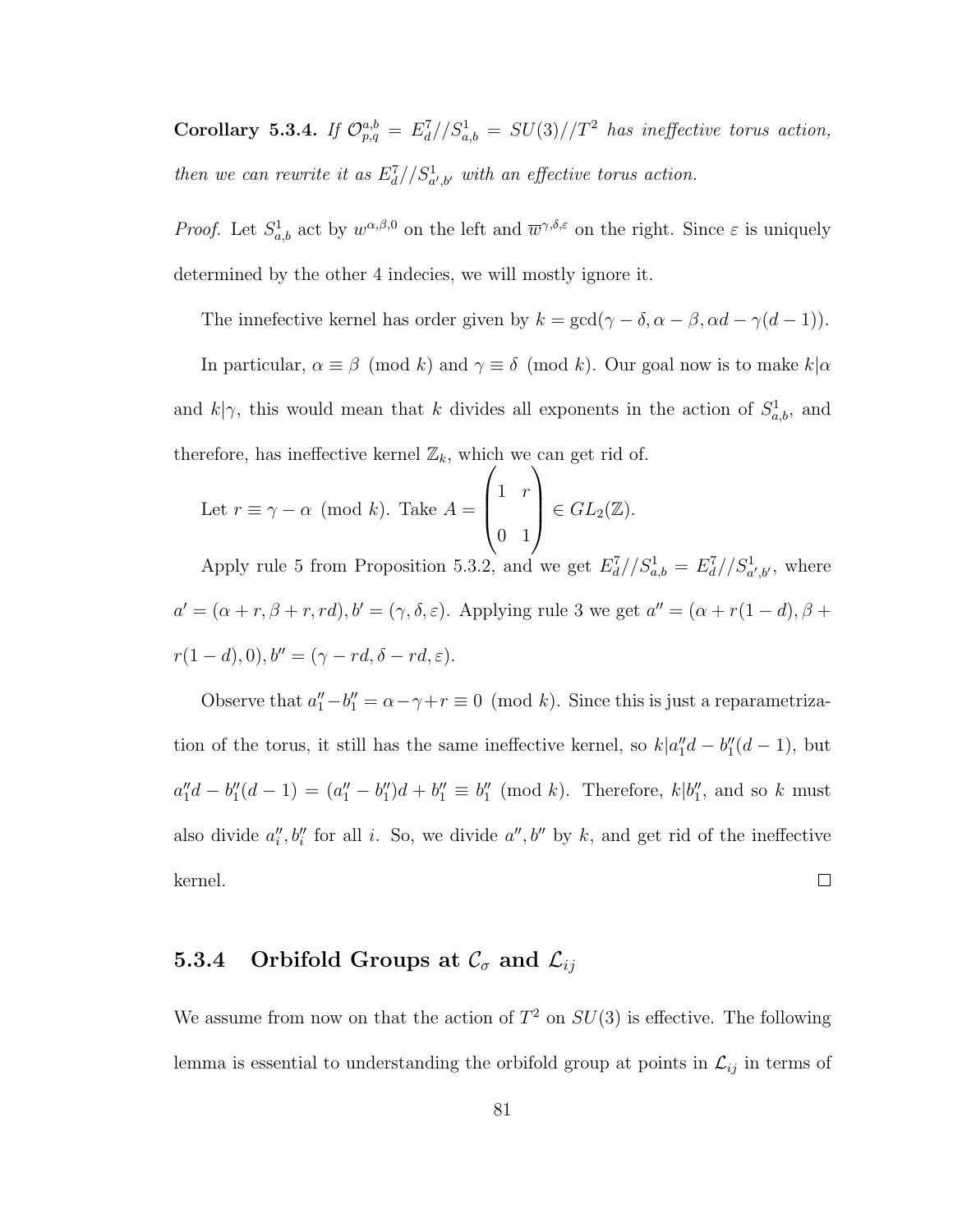the orbifold groups on the  $\mathcal{C}_{\sigma}$  's it connects.

**Lemma 5.3.5.** Let  $\mathcal{L}_{ij}$  connect  $\mathcal{C}_{\sigma}$  and  $\mathcal{C}_{\tau}$ , then  $(z, w)$  acts trivially on  $U(2)_{ij}$  iff  $(z, w)$  acts trivially on  $T^2_{\sigma}$  and  $T^2_{\tau}$ .

*Proof.* One direction is trivial. If  $(z, w)$  acts trivially on  $U(2)_{ij}$ , then it acts trivially on every subset, in particular the two torii.

By conjugation, we may assume without loss of generality that  $\sigma = Id, \tau = (12)$ , so  $\mathcal{L}_{ij} = \mathcal{L}_{33}$ , and  $U(2)_{ij}$  is the standard embedding of  $U(2)$  into  $SU(3)$ . Now assume that  $(z, w)$  acts trivially on  $T_{Id}^2$  and  $T_{(12)}^2$ . Since  $I \in T_{Id}^2$ , and  $(z, w) \star X =$  $diag(u_1, u_2, u_3) \cdot X \cdot diag(v_1, v_2, v_3)^{-1}$ , if follows that  $v_i = u_i$ . Now observe that  $\sqrt{ }$  $\setminus$  $0 -1 0$   $\begin{array}{c} \hline \end{array}$  $\in T^2_{(12)}$ . Hence  $(z, w) \star A_{(12)} = A_{(12)}$ , implies that  $A_{(12)} =$  $-1$  0 0  $0 \t 0 \t -1$  $u_1\overline{u_2} = 1$ , so  $u_1 = u_2$ . Therefore, the action of  $(z, w)$  becomes  $(z, w) \star X =$ diag $(u_1, u_1, u_3)X$ diag $(u_1, u_1, u_3)^{-1}$ . Thus,  $(z, w)$  fixes all of  $U(2)_{33}$  as well.  $\Box$ 

The following results all assume that the action of  $S^1$  or  $T^2$  is effective.

**Theorem 5.3.6.** Let  $\Gamma_{\sigma}^{p,q}$  denote the orbifold group of  $E_{p,q}^7$  along  $C_{\sigma}$ . Then  $\Gamma_{\sigma}^{p,q}$  is a cyclic group of order  $gcd(p_1 - q_{\sigma(1)}, p_2 - q_{\sigma(2)})$ .

*Proof.* Let  $z \in S^1$  be an element that fixes  $T^2_\sigma$ , then  $z^{p_i-q_{\sigma(i)}} = 1$  for  $i = 1, 2, 3$ . In particular, if  $r = \gcd(p_1 - q_{\sigma(1)}, p_2 - q_{\sigma(2)})$ , then  $z^r = 1$ , and in fact, any z satisfying  $z^r = 1$  fixes  $T^2_{\sigma}$ . Therefore,  $\Gamma^{p,q}_{\sigma} = \mathbb{Z}_r$ .  $\Box$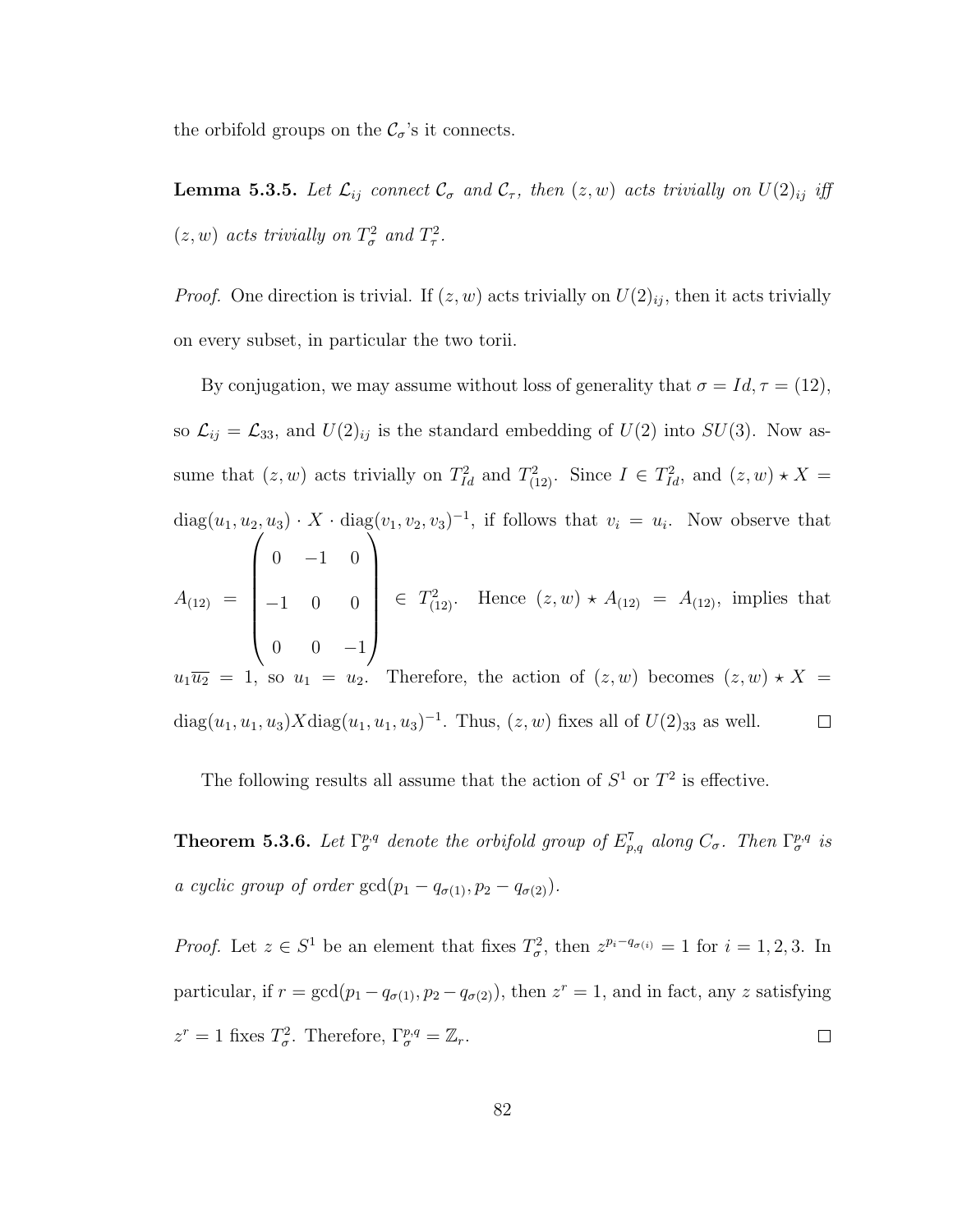**Theorem 5.3.7.** For  $\mathcal{O}_{p,q}^{a,b}$ , the orbifold group at  $\mathcal{C}_{\sigma}$  denoted by  $\Gamma_{\sigma}$  has order

$$
N_{\sigma} = |(p_1 - q_{\sigma(1)})(a_2 - b_{\sigma(2)}) - (a_1 - b_{\sigma(1)})(p_2 - q_{\sigma(2)})|.
$$

Let  $r_{\sigma} = \gcd(|\Gamma_{\sigma}^{a,b}|, |\Gamma_{\sigma}^{p,q}|),$  then  $\Gamma_{\sigma} = \mathbb{Z}_{r_{\sigma}} \oplus \mathbb{Z}_{N_{\sigma}/r_{\sigma}}$ . In particular,  $\Gamma_{\sigma}$  is noncyclic iff the orders of  $\Gamma^{a,b}_{\sigma}$  and  $\Gamma^{p,q}_{\sigma}$  are not relatively prime.

Remark 5.3.1. In particular, it follows that if  $gcd(|\Gamma_{\sigma}^{a,b}|,|\Gamma_{\sigma}^{p,q}|) > 1$ , then  $\Gamma_{\sigma}$  is noncyclic, and so there is no Eschenburg 7-manifold  $E_{u,v}^7$  such that  $\mathcal{O}_{p,q}^{a,b} = E_{u,v}^7 // S^1$ .

*Proof.* The order of  $\Gamma_{\sigma}$  follows immediately from Proposition 3.7 in [FZ07]. All that remains to show is the assertion about its group structure.

Since  $\Gamma_{\sigma} \subset T^2$ , we conclude that it is either cyclic or a direct sum of two cyclic groups. It is clearly non-cyclic iff it has a subgroup of the form  $\mathbb{Z}_n \oplus \mathbb{Z}_n$ . We will show that this occurs iff n divides both  $|\Gamma_{\sigma}^{a,b}|$  and  $|\Gamma_{\sigma}^{p,q}|$ .

If n divides both  $|\Gamma_{\sigma}^{a,b}|$  and  $|\Gamma_{\sigma}^{p,q}|$ , then clearly any element of the form  $(z, w)$  =  $(e^{2k\pi i/n}, e^{2l\pi i/n})$  fixes  $T^2_\sigma$ , and so  $\mathbb{Z}_n \oplus \mathbb{Z}_n \subset \Gamma_\sigma$ . Conversely, suppose that  $\mathbb{Z}_n \oplus \mathbb{Z}_n \subset$  $\Gamma_{\sigma}$ , then we must have at least  $n^2$  elements  $(z, w) \in T^2$  that satisfy  $(z^n, w^n) = (1, 1)$ . However, there are precisely  $n^2$  such elements, which implies that all of them act trivially on  $T^2_\sigma$ . In particular,  $(e^{2\pi i/n}, 1)$  and  $(1, e^{2\pi i/n})$  fix  $T^2_\sigma$ , so  $e^{2\pi i/n}$  is both in  $\Gamma_{\sigma}^{a,b}$  and in  $\Gamma_{\sigma}^{p,q}$ . Therefore, *n* divides the order of both groups. This completes the  $\Box$ proof.

**Corollary 5.3.8.** Let  $S^1_{a,b}$  act on  $E^7_d$ , then the orders of the orbifold groups are given by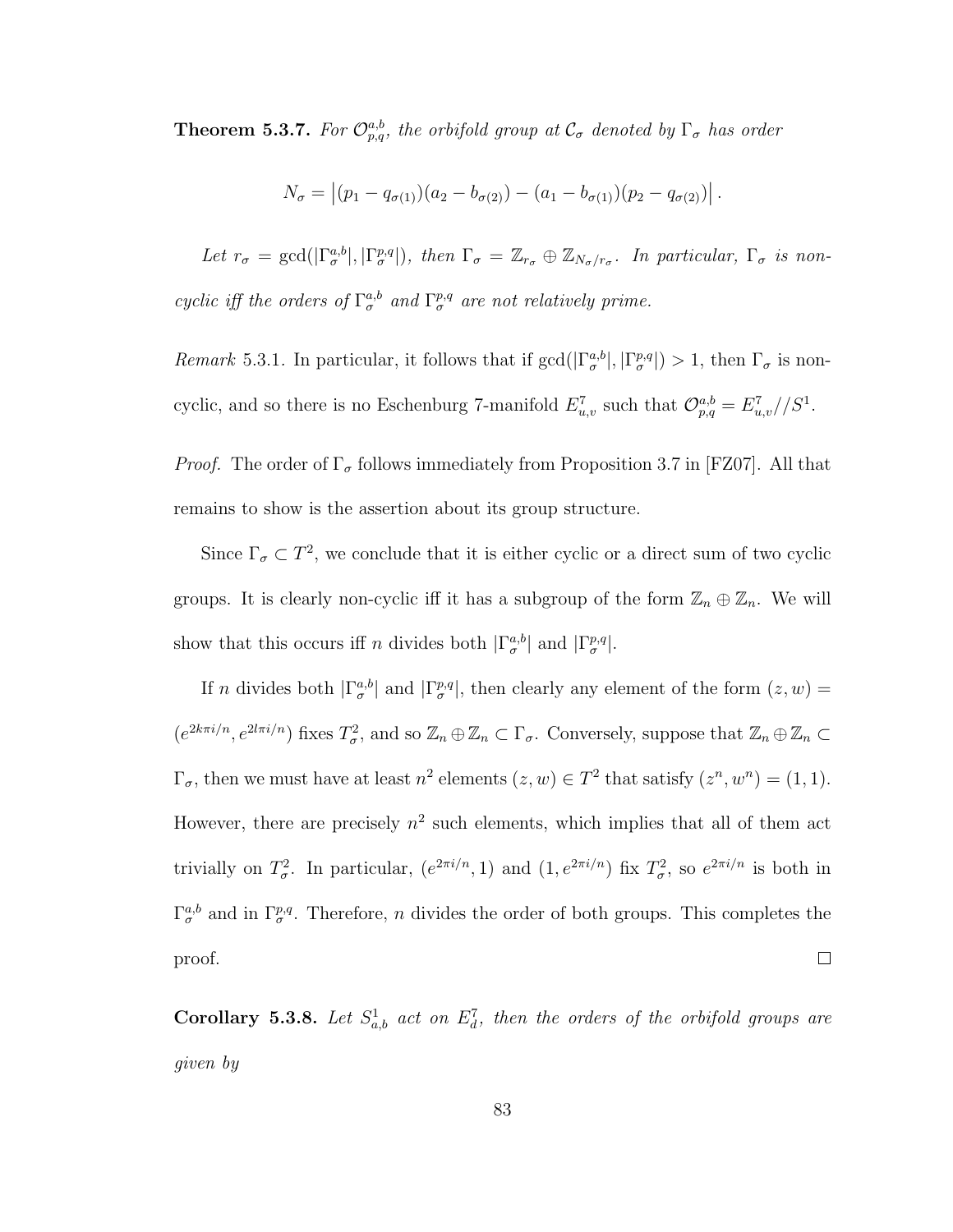| $\sigma$ | $N_{\sigma}$                             |  |
|----------|------------------------------------------|--|
| id       | $ (\alpha - \beta) - (\gamma - \delta) $ |  |
| (12)     | $ (\alpha - \beta) + (\gamma - \delta) $ |  |
| (13)     | $ \gamma+d(\beta-\delta) $               |  |
| (123)    | $ \gamma+d(\alpha-\delta) $              |  |
| (132)    | $ \delta+d(\beta-\gamma) $               |  |
| (23)     | $ \delta + d(\alpha - \gamma) $          |  |

Table 5.1:  $\mathcal{C}_{\sigma}$  singularities in  $E_d^7/S_{a,b}^1$ 

Where  $a = (\alpha, \beta, 0)$  and  $b = (\gamma, \delta, \alpha + \beta - \gamma - \delta)$ .

This corollary follows from Theorem 5.3.7. Alternatively, the same results can be obtained from Proposition 3.7 in [FZ07].

**Theorem 5.3.9.** Let  $S^1_{a,b}$  act on  $E^7_d$  with  $a = (\alpha, \beta, 0)$  and  $b = (\gamma, \delta, \alpha + \beta - \gamma - \delta)$ . Then, the orbifold groups  $\Gamma_{ij}$  of  $\mathcal{L}_{ij}$  is cyclic with order  $N_{ij}$  given by the following table: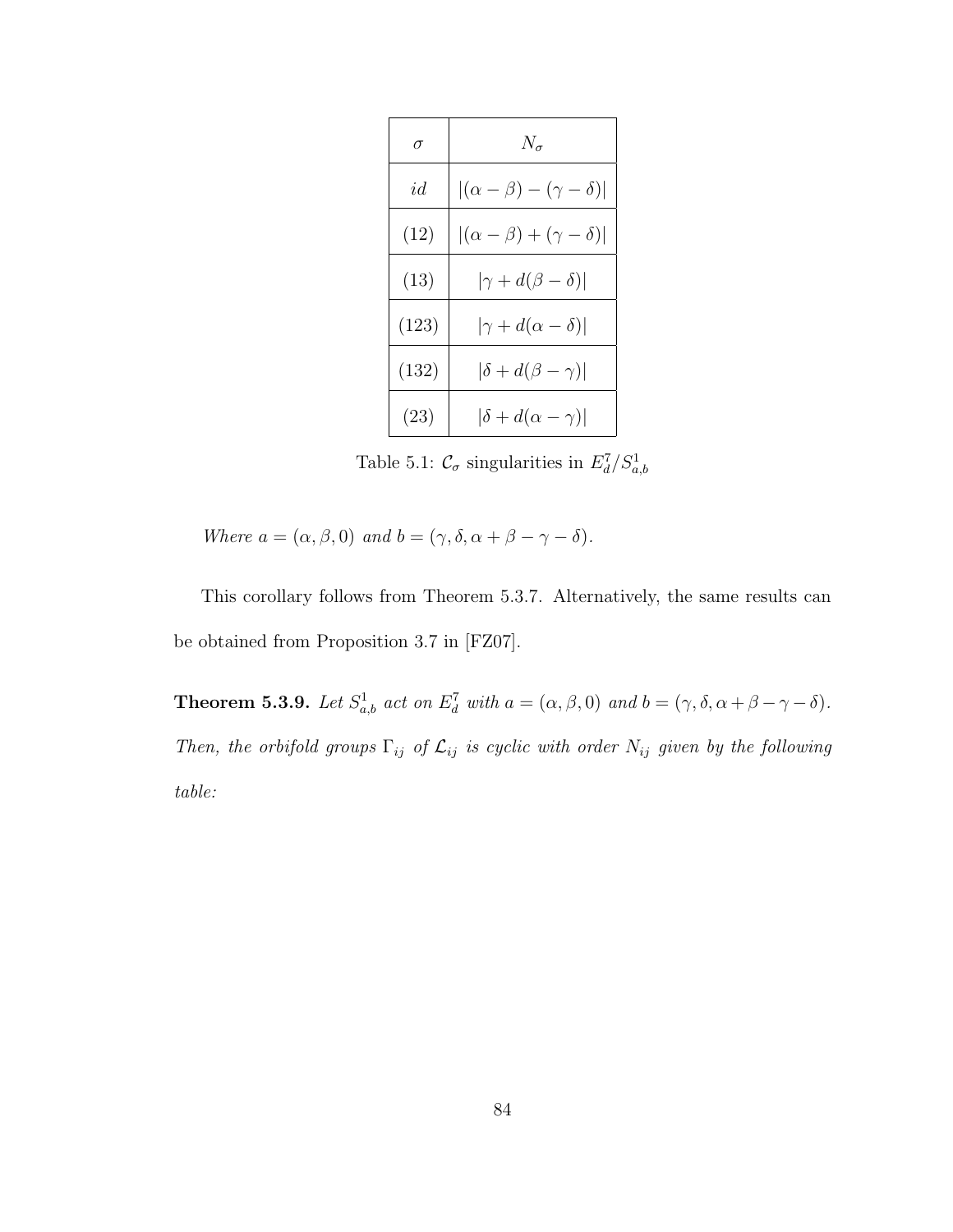| i, j     | $N_{ij}$                                                              |
|----------|-----------------------------------------------------------------------|
| 1,1      | $((\alpha - \beta) - (\gamma - \delta), \delta + d(\alpha - \gamma))$ |
| 1,2      | $((\alpha - \beta) + (\gamma - \delta), \gamma + d(\alpha - \delta))$ |
| 1,3      | $(\delta - \gamma, \delta + d(\beta - \gamma))$                       |
| $^{2,1}$ | $((\alpha - \beta) + (\gamma - \delta), \delta + d(\beta - \gamma))$  |
| 2,2      | $((\alpha - \beta) - (\gamma - \delta), \gamma + d(\beta - \delta))$  |
| 2,3      | $(\delta - \gamma, \delta + d(\alpha - \gamma))$                      |
| 3,1      | $(\alpha - \beta, \gamma + d(\alpha - \delta))$                       |
| 3,2      | $(\alpha - \beta, \delta + d(\alpha - \gamma))$                       |
| 3,3      | $(\alpha - \beta, \gamma - \delta)$                                   |

Table 5.2:  $\mathcal{L}_{ij}$  singularities in  $E_d^7/S_{a,b}^1$ 

*Proof.* This is an immediate consequence of part (c) of Proposition 3.7 of [FZ07].  $\Box$ 

## 5.3.5 Corrections to Theorem C [FZ07]

In this section we examine Theorem C of [FZ07] and provide both corrections and improvements to it. We restate Theorem D here for completeness.

**Theorem 5.3.10.** Let  $E_d$  be a cohomogeneity one Eschenburg manifold,  $d \geq 3$ , equipped with a positively curved Eschenburg metric. Then:

i) If  $S^1$  acts on  $E_d^7$  by isometries, then there are at minimum 3 singular points, in particular, if exactly two  $C_{\sigma}$ 's are singular, then the  $\mathcal{L}_{ij}$  connecting them is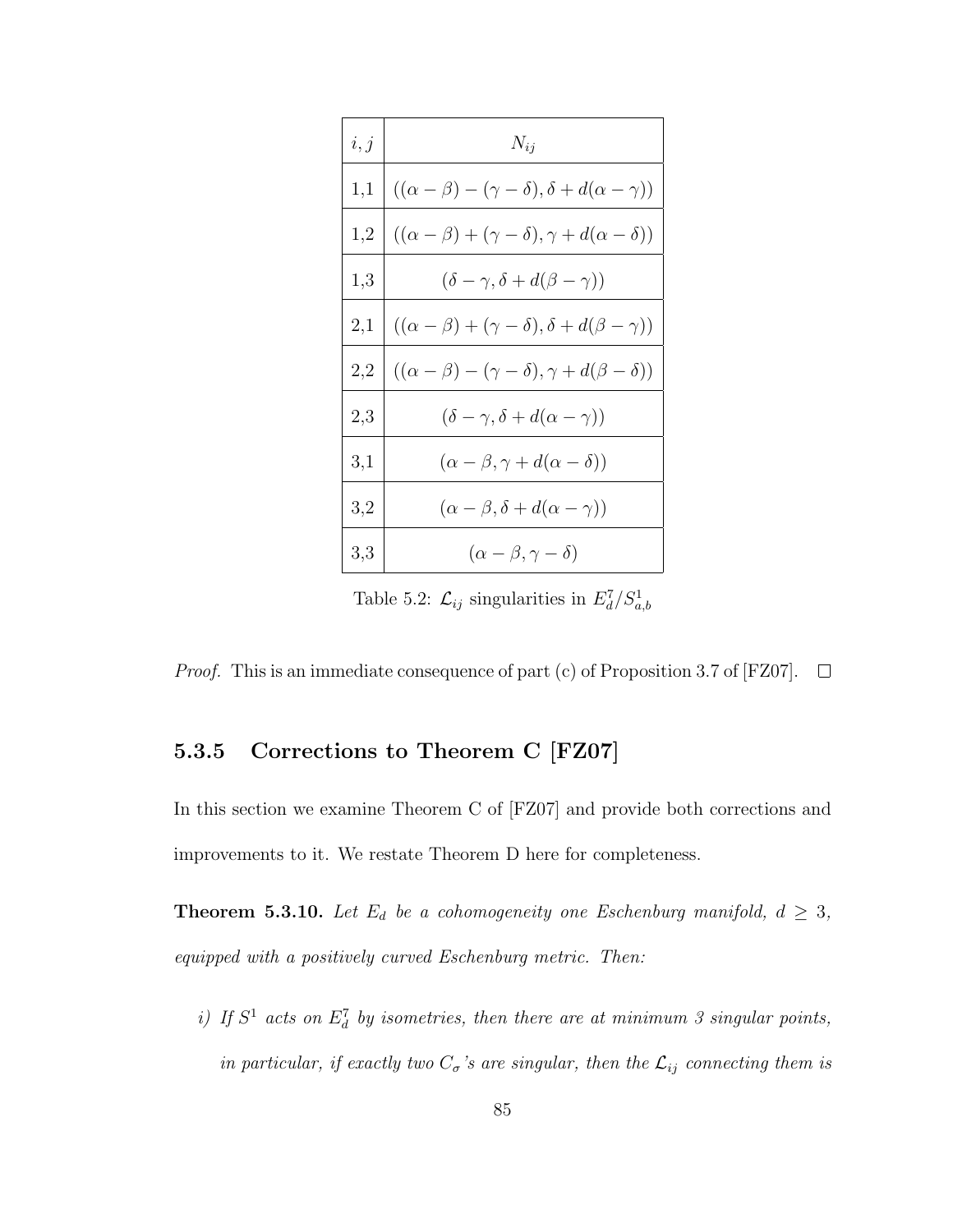- In the following particular examples the singular locus of the isometric circle action  $S_{a,b}^1$  on  $E_d$  consists of:
	- ii) A smooth totally geodesic 2-sphere with orbifold group  $\mathbb{Z}_{d+1}$  if  $a = (0, -1, 1)$ and  $b = (0, 0, 0)$ ;
	- iii) When  $a = (0, 1, 1)$  and  $b = (2, 0, 0)$ , the singular locus consists of four point with orbifold groups  $\mathbb{Z}_3$ ,  $\mathbb{Z}_{d+1}$ ,  $\mathbb{Z}_{d+1}$ ,  $\mathbb{Z}_{2d+1}$ , and the following orbifold groups on spheres:

If  $3|(d+1)$ , then the first 2 points are connected by a totally geodesic 2-sphere with orbifold group  $\mathbb{Z}_3$ .

If  $3|(d-1)$ , then the first and the fourth points are connected by a totally geodesic 2-sphere with orbifold group  $\mathbb{Z}_3$ .

If  $2|(d+1)$ , then the second and the third points are connected by a totally geodesic 2-sphere with orbifold group  $\mathbb{Z}_2$ .

- iv) A smooth totally geodesic 2-sphere with orbifold group  $\mathbb{Z}_{d-1}$  if  $a = (0,1,1)$  and  $b = (0, 0, 2).$
- v) Three isolated singular points with orbifold groups  $\mathbb{Z}_{2d-3}$ ,  $\mathbb{Z}_{d^2-d-1}$ , and  $\mathbb{Z}_{d^2-d-1}$ if  $a = (0, d - 1, 0)$  and  $b = (1, d - 1, -1)$ .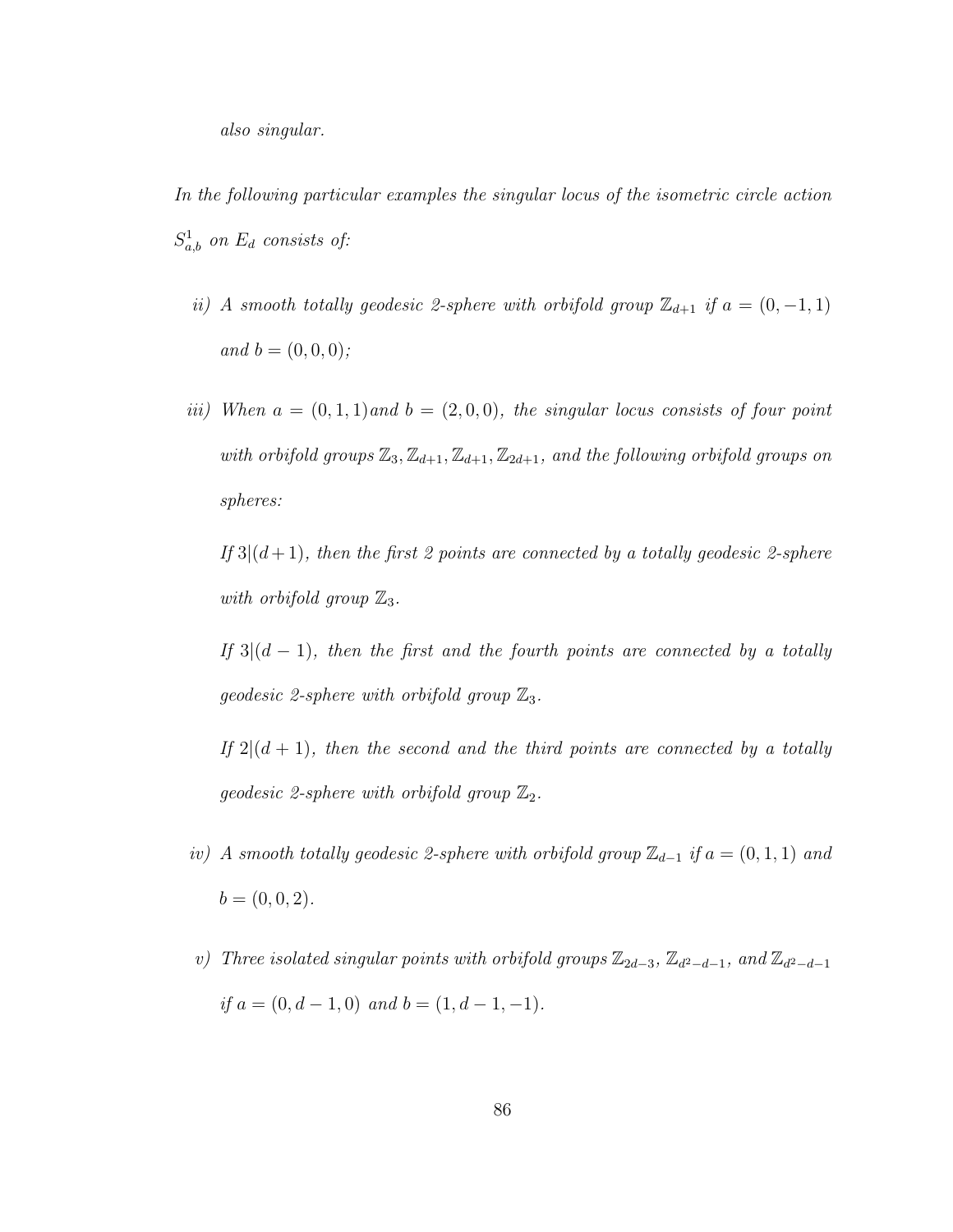Proof. Parts 2-5 are direct application of Theorem 5.3.9 and Corollary 5.3.8. Part 1 deserves a special mention:

Assume that  $S^1_{a,b}$  acts on  $E^7_d$  in such a way that at most two of  $N_{\sigma}$ 's are not 1 (i.e. at most two  $\mathcal{C}_{\sigma}$ 's are singular). We start with a lemma:

**Lemma 5.3.11.** If  $\alpha = \beta$  or  $\gamma = \delta$ , then the singular locus of  $E_d^7//S_{a,b}^1$  consists of smooth totally geodesic 2-spheres. Where  $a = (\alpha, \beta, 0)$  and  $b = (\gamma, \delta, \alpha + \beta - \gamma - \delta)$ . *Proof.* Suppose  $\alpha = \beta$ , and  $(z, w)$  fixes  $T_{\sigma}^2$ , then look at  $U(2)_{33}T_{\sigma}^2$ .  $\alpha = \beta$  implies

that the matrix acting on the left is of the form  $diag(u, u, v)$ , which commutes with

 $U(2)_{33}$ . Therefore,  $(z, w)$  fixes  $U(2)_{33}T^2_{\sigma}$ .

If  $\gamma = \delta$ , apply the same argument to  $T^2_{\sigma}U(2)_{33}$ .

If  $\mathcal{L}_{ij}$  is not of the form above and is singular, then so is one of the subspaces  $U(2)_{33}U(2)_{ij}$  and  $U(2)_{ij}U(2)_{33}$ , which contradicts the orbifold structure of the sin- $\Box$ gular locus.

We now split the  $N_{\sigma}$ 's into 3 pairs using Corollary 5.3.8:

- If  $N_{id} = N_{(12)} = 1$ , then either  $\alpha = \beta$  or  $\gamma = \delta$ ;
- If  $N_{(13)} = N_{(123)} = 1$ , then  $\alpha = \beta$  (since  $d \ge 3$ );
- If  $N_{(23)} = N_{(132)} = 1$ , then  $\alpha = \beta$  (since  $d \ge 3$ ).

Since at most two  $N_{\sigma}$ 's are not 1, we see that at least one of the above cases must occur. Therefore, by the lemma above, we see that  $E_d^7//S_{a,b}^1$  has singular locus consisting of smooth totally geodesic 2-spheres.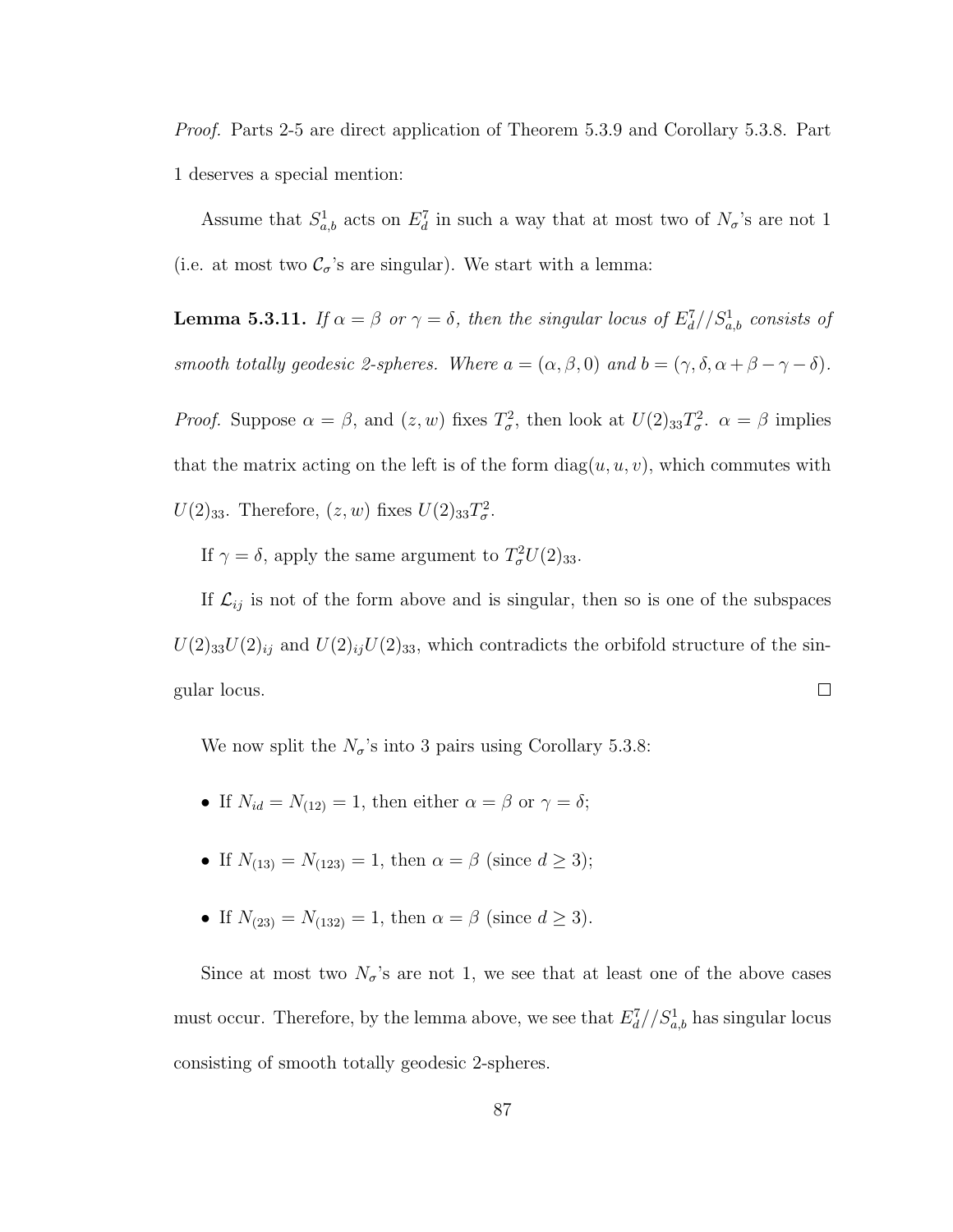It remains to show that there is no free action of  $S^1_{a,b}$  on  $E^7_d$ .

Suppose that the action is free, then  $N_{(13)} = N_{(123)} = 1$ , so  $\alpha = \beta$ . Furthermore,  $N_{(13)} = N_{(132)} = 1$ , so we get  $(d+1)(\gamma - \delta)$  is either -2, 0 or 2, but  $d \ge 3$ , so we must have  $\gamma = \delta$ , which implies  $N_{id} = 0$ , so the quotient  $E_d^7 // S_{a,b}^1$  is not an orbifold.

As a corollary, we get

Remark 5.3.2. Parts 1 and 4 of Theorem C from [FZ07] hold, but parts 2 and 3 are false.

#### 5.3.6 Curvature

The goal of this section is to prove Theorem E, which we restate here:

**Theorem.** Given an orbifold  $\mathcal{O}_{p,q}^{a,b}$  which has positive curvature induced by a Cheeger deformation along  $U(2)$ , there exists  $E_{u,v}^7$  (either a manifold or an orbifold) such that  $\mathcal{O}^{a,b}_{p,q} = E^7_{u,v}/S^1$  and  $E^7_{u,v}$  has positive curvature induced by Cheeger deformation along the same  $U(2)$ .

Equivalently, there exist  $\lambda, \mu \in \mathbb{Z}$  relatively prime such that  $E^7_{\lambda p+\mu a, \lambda q+\mu b}$  is positively curved.

The following is an example of why this theorem is non-trivial.

*Example* 5.3.1. Consider the Eschenburg orbifold  $\mathcal{O}_{p,q}^{a,b}$  given by  $a = (-2,0,2), b =$  $(-3, 1, 2), p = (-4, 0, 2)$  and  $q = (-5, 3, 0)$ . From the work of Eschenburg, it follows that deforming by  $U(2)$  does not result in a metric of positive curvature on either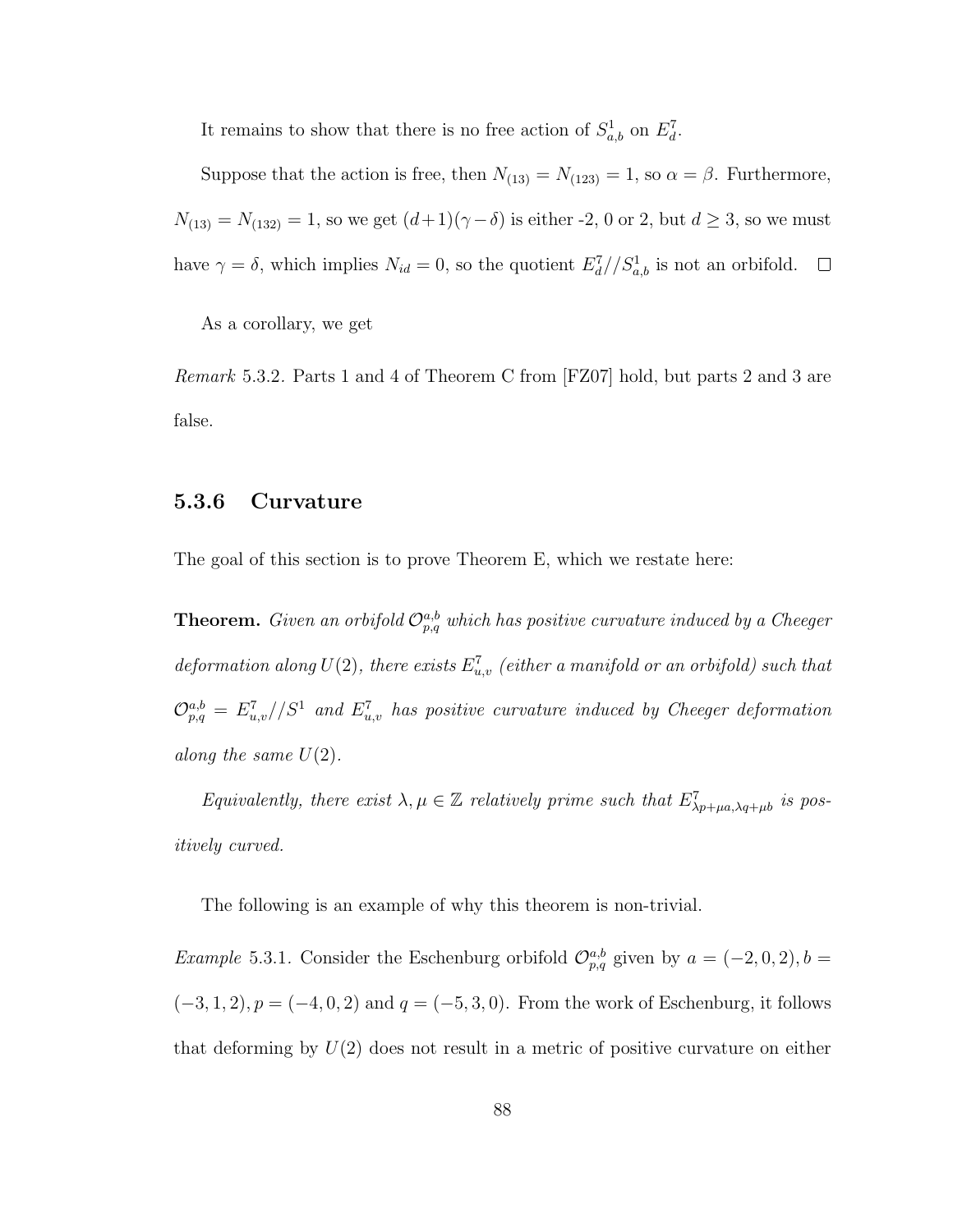$E_{p,q}^7$  or  $E_{a,b}^7$ . However, we can re-write this orbifold as  $\mathcal{O}_{a',b'}^{p',q'}$  $a',b'$ , where  $a'=a,b'=b$  and  $p' = 2a - p = (0, 0, 2), q' = 2b - q = (-1, -1, 4)$ , this is the same orbifold according to Proposition 5.3.2. Additionally now  $E_{p',q'}^7 = E_2^7$  admits positive curvature.

Before proving this theorem, we state a lemma that limits the parametrizations we need to consider:

**Lemma 5.3.12.** Let  $\mathcal{O}_{p,q}^{a,b}$  be a 6-dimensional Eschenburg space, then there exist a reparametrization  $p', q', a', b'$  (not necessarily effective) satisfying one of the following:

- $p'_1 = p'_2 = p'_3 = 0$ , or
- $p'_1 = p'_3 = a'_1 = 0, p'_2 = a'_2 = a'_3 = n$  for some  $n \in \mathbb{Z}^+$ .

*Proof.* We begin with an intermediate reparametrization  $p^0, q^0, a^0, b^0$  where  $p_1^0$  =  $a_1^0 = 0$ . Now consider  $\Delta = a_2^0 p_3^0 - a_3^0 p_2^0$ .

Suppose that  $\Delta = 0$ , then we want to show that we have the first scenario. Additionally suppose  $p_2^0 \neq 0$  (if  $p_2^0 = 0, p_3^0 \neq 0$  just apply  $(12) \in S_3$  to both p and a to get  $p_2^0 = 0$ , and if both are 0, we already have case 1).

If  $a_3^0 \neq 0$ , then  $a_2^0 \neq 0$ ,  $p_3^0 \neq 0$ . This implies that  $p_2^0 = ta_2^0$ ,  $p_3^0 = ta_3^0$  for some  $t \in \mathbb{Q} \setminus \{0\}$ , so there exist  $m, n \in \mathbb{Z}$  relatively prime so that  $mp_i^0 + na_i^0 = 0$ for all i  $(t = m/n)$ . Now consider  $m', n' \in \mathbb{Z}$  such that  $m'm - n'n = 1$ , define  $p' = mp^{0} + na^{0}, a' = n'p^{0} + m'a^{0}$  (analogously for  $q', b'$ ), then  $p'_{i} = 0$  for all i and we have case 1.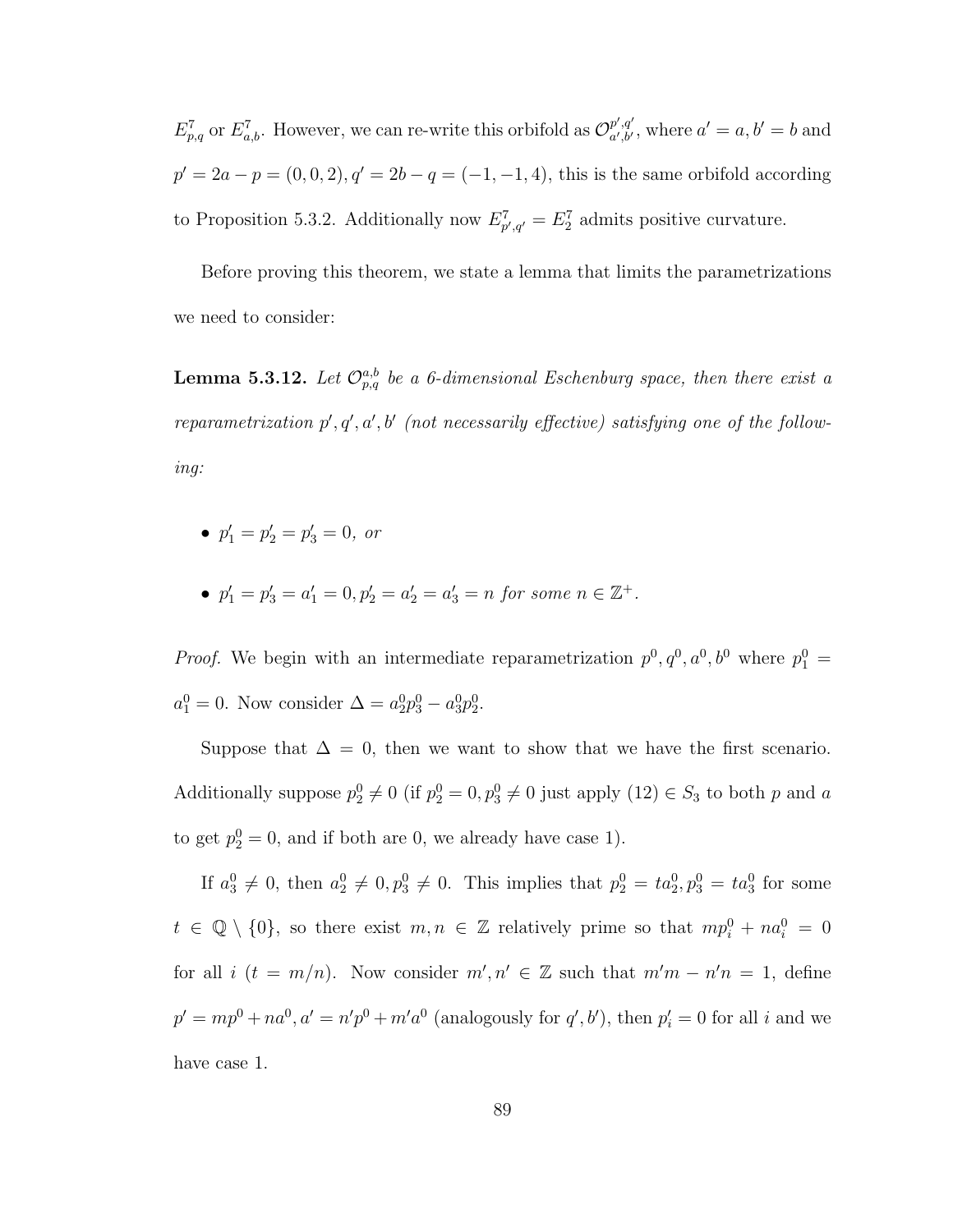If  $a_3^0 = 0$ , then  $a_2^0 = 0$  or  $p_3^0 = 0$ ,  $a_2^0 \neq 0$ , if the former, then let  $p' = a^0$ ,  $a' = p^0$ giving us case 1. In the latter case, let  $m, n$  be such that  $mp_2^0 + na_2^0 = 0$ . Now consider  $m', n' \in \mathbb{Z}$  such that  $m'm - n'n = 1$ , define  $p' = mp^{0} + na^{0}$ ,  $a' = n'p^{0} + m'a^{0}$ (analogously for  $q', b'$ ), then  $p'_i = 0$  for all i and we have case 1.

Next suppose that  $\Delta \neq 0$ , our goal is to show that we have the second scenario. Consider  $\tilde{p} = -a_3^0 p + p_3^0 a$ ,  $\tilde{a} = -a_2^0 p + p_2^0 a$  (similarly for q, b). Then  $\tilde{p}_1 = \tilde{p}_3 = \tilde{a}_1 =$  $\tilde{a}_2 = 0$ , let  $n = lcm(\tilde{p}_2, \tilde{a}_3)$  and  $k = n/\tilde{p}_2$ ,  $l = n/\tilde{a}_3$ . Then define  $p' = k\tilde{p}, a' = k\tilde{p} + l\tilde{a}$ . This gives us  $p' = (0, n, 0), a' = (0, n, n).$  $\Box$ 

We also prove the explicit conditions in terms of  $a, b, p, q$  for when the orbifold  $\mathcal{O}_{p,q}^{a,b}$  has positive sectional curvature:

**Proposition 5.3.13.** Let  $\mathcal{O}_{p,q}^{a,b}$  be as above, and the metric being one given by Cheeger deformation along  $U(2)$ . Then,  $\mathcal{O}_{p,q}^{a,b}$  is positively curved iff for each  $t \in [0,1]$ and each triple  $(\eta_1, \eta_2, \eta_3)$  satisfying  $\eta_i \geq 0$  and  $\sum \eta_i = 1$  we have both

$$
(1-t)b_1 + tb_2 \neq \sum \eta_i a_i \qquad OR \qquad (1-t)q_1 + tq_2 \neq \sum \eta_i p_i \qquad (5.1)
$$

and

$$
b_3 \neq \sum \eta_i a_i \qquad OR \qquad \qquad Q_3 \neq \sum \eta_i p_i \qquad (5.2)
$$

Remark 5.3.3. We point out that which half of each condition is satisfied can in general depend on the choice of  $\eta_i's$  and t.

Proof. This is a fairly straightforward application of Eschenburg's original results on the curvature of Eschenburg spaces. In particular, we know that  $\sec \sigma = 0$  iff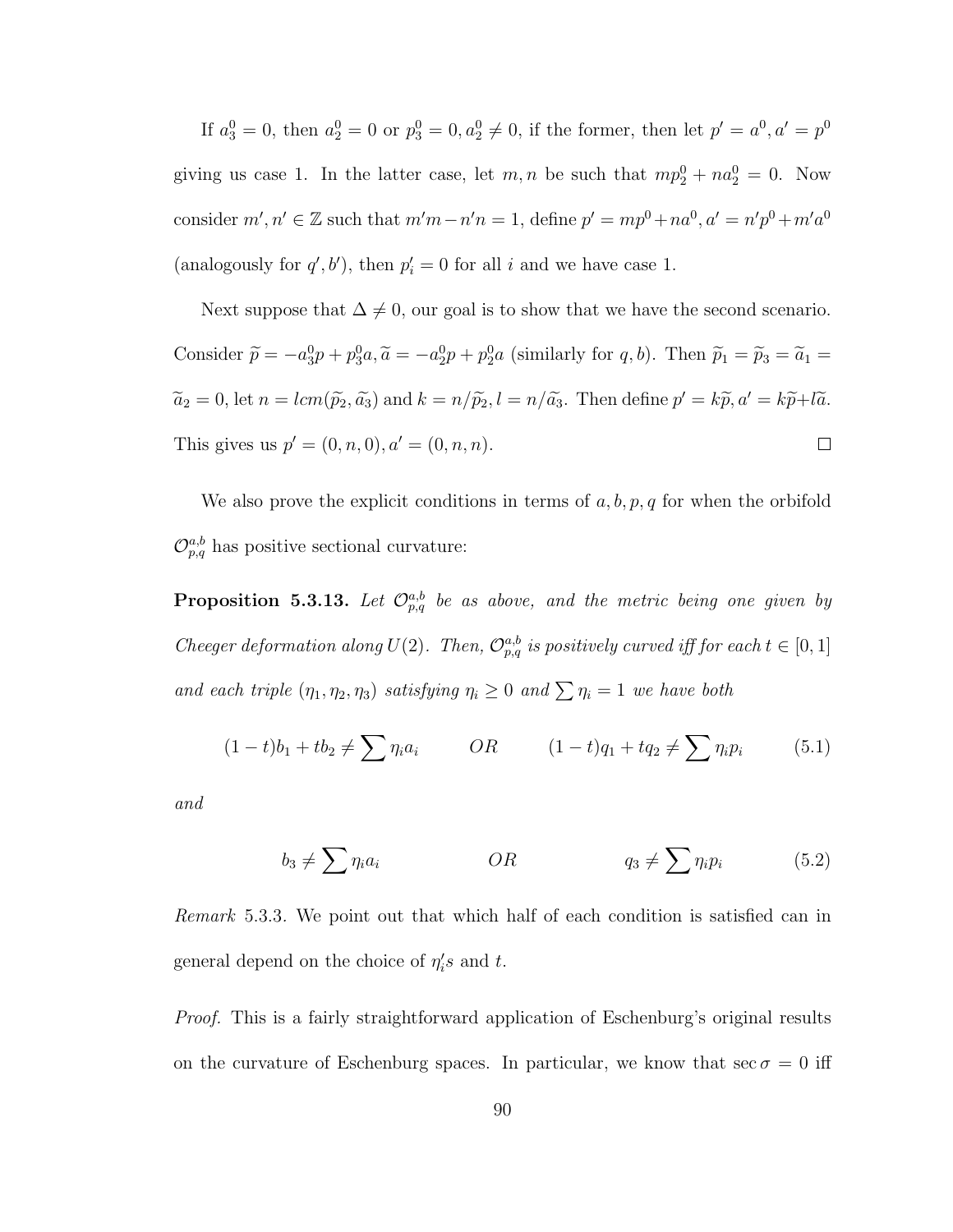one of the following vectors is in  $\sigma$ 

$$
Y_3 = \begin{pmatrix} i & & \\ & i & \\ & & -2i \end{pmatrix} \qquad \text{Ad}(k)Y_1 = k \begin{pmatrix} -2i & & \\ & i & \\ & & i \end{pmatrix} k^{-1} \qquad (k \in U(2)).
$$

Condition 2 corresponds to verifying that  $Y_3$  is not horizontal, and condition 1 corresponds to verifying that  $Ad(k)Y_1$  is not horizontal.

Let  $V_{a,b}(X), V_{p,q}(X)$  be the vectors tangent to the action of  $S^1_{a,b}$  and  $S^1_{p,q}$  respectively at the point  $X \in SU(3)$ . It is easy to see that  $V_{a,b}(X) = X^{-1} \cdot A \cdot X - B$ , where  $A = diag(a_1i, a_2i, a_3i)$  and  $B = diag(b_1i, b_2i, b_3i)$  (similarly for  $V_{p,q}(X)$ ). Let

$$
X = \begin{pmatrix} x_{11} & x_{12} & x_{13} \\ x_{21} & x_{22} & x_{23} \\ x_{31} & x_{32} & x_{33} \end{pmatrix}
$$

To verify that  $Y_3$  is not horizontal, we need only consider the diagonal entries of  $V_{a,b}(X), V_{p,q}(X)$ , which are of the form

$$
\left(\sum_{j=1}^3 |x_{j1}|^2 a_j - b_1\right) i, \qquad \left(\sum_{j=1}^3 |x_{j2}|^2 a_j - b_2\right) i, \qquad \left(\sum_{j=1}^3 |x_{j3}|^2 a_j - b_3\right) i
$$

 $Y_3$  is orthogonal to  $V_{a,b}(X)$  iff  $b_3 = \sum |x_{j3}|^2 a_j$ . Similar condition holds for  $Y_3$ being orthogonal to  $V_{p,q}(X)$ . Therefore,  $Y_3$  is not horizontal iff condition (2) holds.

We will approach the question of whether  $Ad(k)Y_1$  is horizontal differently. First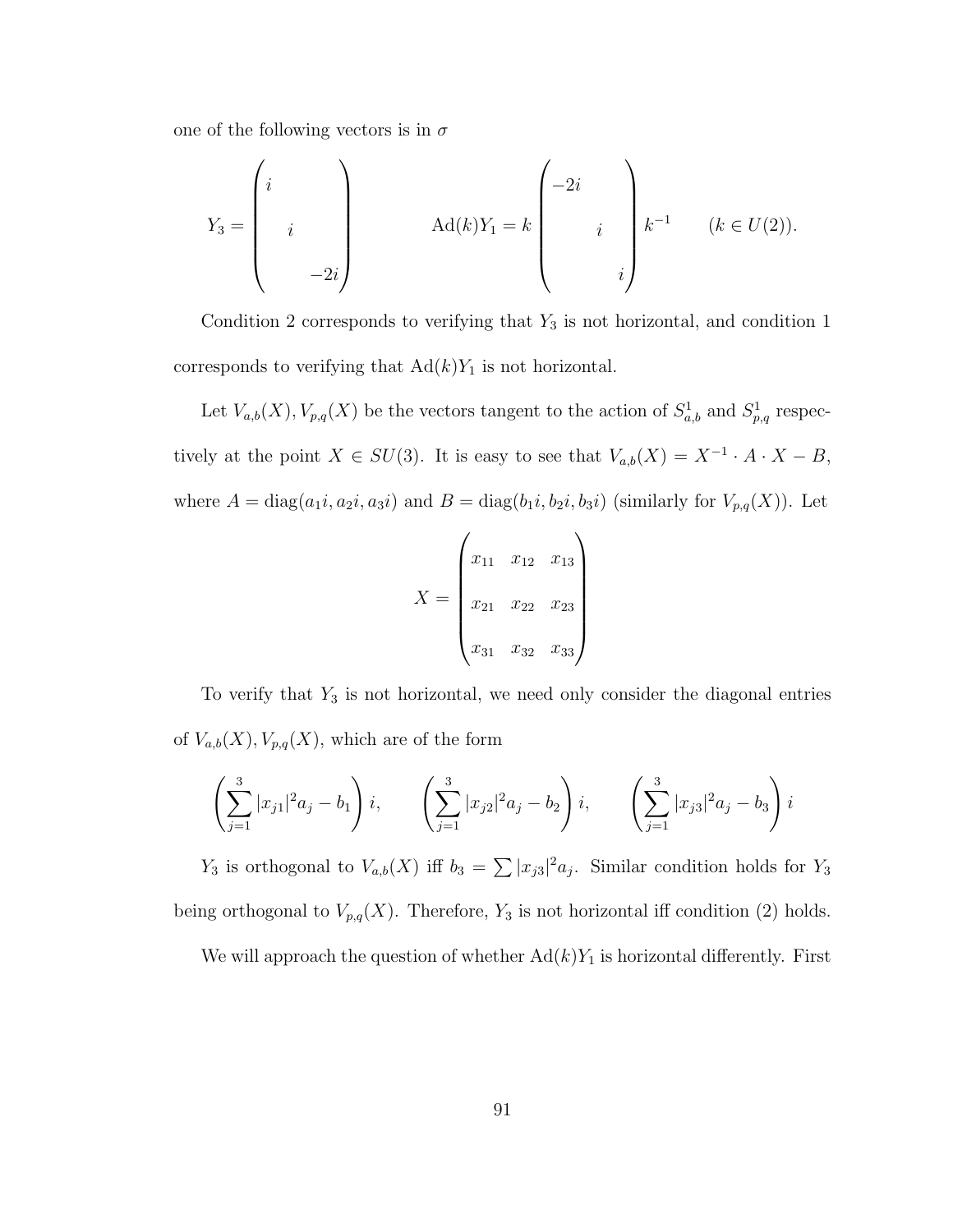observe that  $\langle \text{Ad}(X)^{-1}A - B, \text{Ad}(k)Y_1 \rangle = \langle \text{Ad}(Xk)^{-1}A - \text{Ad}(k)^{-1}B, Y_1 \rangle$ . Let

$$
Xk = \begin{pmatrix} x_{11} & x_{12} & x_{13} \\ x_{21} & x_{22} & x_{23} \\ x_{31} & x_{32} & x_{33} \end{pmatrix}, \qquad k = \begin{pmatrix} c\alpha & c\beta \\ -c\overline{\beta} & c\overline{\alpha} \\ -c\overline{\beta} & c\overline{\alpha} \\ \overline{c}^2 \end{pmatrix}.
$$

Then, the diagonal entries of  $Ad(Xk)^{-1}A - Ad(k)^{-1}B$  are

$$
\left[\sum_{j=1}^{3} |x_{j1}|^2 a_j - (b_1|\alpha|^2 + b_2|\beta|^2)\right] i, \qquad \left[\sum_{j=1}^{3} |x_{j2}|^2 a_j - (b_1|\beta|^2 + b_2|\alpha|^2)\right] i,
$$
  

$$
\left[\sum_{j=1}^{3} |x_{j3}|^2 a_j - b_3\right] i
$$

Taking the inner product with  $Y_1$ , we get:

$$
3\left[|\alpha|^2 b_1 + |\beta|^2 b_2 - \sum_{j=1}^3 |x_{j1}|^2 a_j\right] + \sum_{j=1}^3 a_j - \sum_{j=1}^3 b_j
$$

.

Letting  $\eta_j = |x_{j1}|^2$ ,  $t = |\beta|^2$ , we get that  $Ad(k)Y$  is orthogonal to  $V_{a,b}^X$  iff

$$
(1-t)b_1 + tb_2 = \sum_{j=1}^{3} \eta_j a_j
$$

Obtaining a similar formula for  $V_{p,q}^X$ , we conclude that  $\text{Ad}(k)Y$  is not horizontal iff condition (1) holds.  $\Box$ 

With these results established, we prove the main result:

Proof of Theorem E. This proof is organized according to the cases given in Lemma 5.3.12.

Case 1:  $p_1, p_2, p_3 = 0$ .

First suppose that  $q_1, q_2$  are both positive or both negative, then  $E_{p,q}^7$  has positive curvature. Therefore, we will assume, without loss of generality, that  $q_1 \leq 0 \leq q_2$ .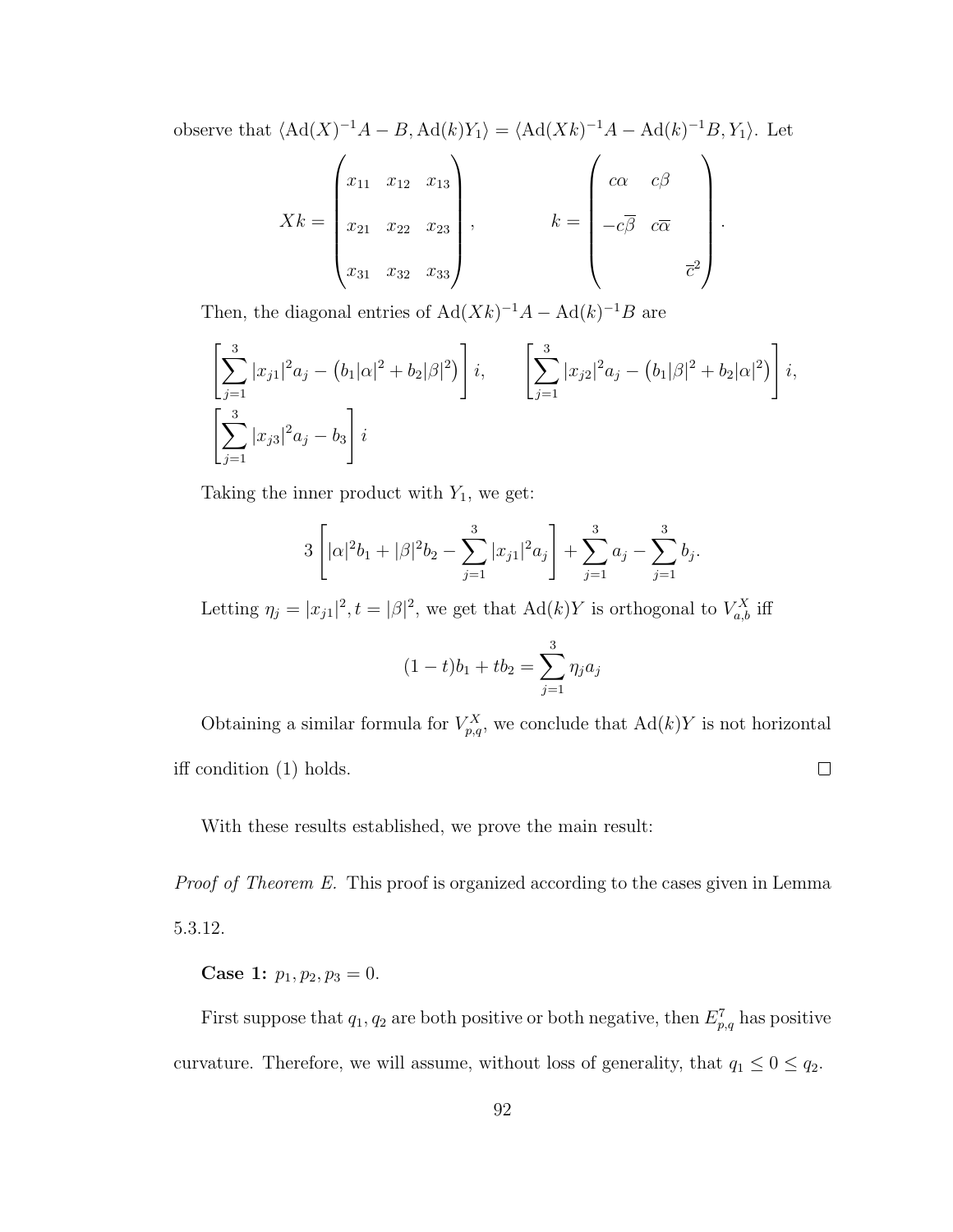Next suppose that  $b_2-b_1 = q_2-q_1$ . If  $b_1-q_1 \in [\min a_i, \max a_i]$ , then consider  $\alpha \in$  $[0, 1], \eta_i \ge 0, \sum \eta_i = 1$  such that  $b_1 - q_1 = \sum \eta_i a_i$ , and  $\alpha q_1 + (1 - \alpha) q_2 = 0 = \sum \eta_i p_i$ , then  $\alpha b_1 + (1-\alpha)b_2 = \alpha q_1 + (1-\alpha)q_2 + \sum \eta_i a_i = \sum \eta_i a_i$ , which violates the positivity of sectional curvature for  $\mathcal{O}_{p,q}^{a,b}$ . Now suppose that  $b_1 - q_1 \notin [\min a_i, \max a_i],$  then there exists  $n \in \mathbb{Z}^+$  satisfying  $q_1 + t(b_1 - q_1), q_2 + t(b_2 - q_2)$  both  $\lt \min ta_i$  or both  $>$  max ta<sub>i</sub>. Consider  $u = (1-t)p + ta$  and  $v = (1-t)q + tb$ , then  $E_{u,v}^7$  has positive sectional curvature.

Now suppose that  $b_2 - b_1 \neq q_2 - q_1$ . Then there exist  $m, n \in \mathbb{Z}$  such that  $nq_1 + m(b_1 - q_1) = nq_2 + m(b_2 - q_2)$ . If  $nq_1 + m(b_1 - q_1) \notin [\text{min }ma_i, \text{max }ma_i]$ , then take  $u = (n-m)p + ma$  and  $v = (n-m)q + mb$  to get  $E_{u,v}^7$  with positive curvature. Otherwise we have  $nq_1 + m(b_1 - q_1) \in [\min ma_i, \max ma_i],$  then let  $\eta_i$  be such that  $nq_1 + m(b_1 - q_1) = m \sum_{i} q_i a_i$  and  $\alpha$  such that  $\alpha q_1 + (1 - \alpha) q_2 = 0 = \sum_{i} q_i p_i$ . This implies that  $m(\alpha b_1 + (1 - \alpha)b_2) = m \sum \eta_i a_i$ . So either  $\alpha b_1 + (1 - \alpha)b_2 = \sum \eta_i a_i$ , in which case we don't have sec  $> 0$  on  $\mathcal{O}_{p,q}^{a,b}$  or  $m = 0$  and so  $q_1 = q_2 = 0$ , however, this implies  $q_3 = 0$  as well, and so we have a degeneracy.

Case 2:  $p_1 = p_3 = a_1 = 0, p_2 = a_2 = a_3 = n > 0.$ Subcase 2a:  $b_1 - q_1 = b_2 - q_2 = k$ .

If  $k < 0$  or  $k > n$ , there exists  $t \in \mathbb{Z}^+$  such that  $q_1 + t(b_1 - q_1)$  an  $q_2 + t(b_2 - q_2)$ are both  $< 0$  or  $> tn$  respectively. Then take  $u = (1-t)p + ta, v = (1-t)q + tb$ and we get that  $E_{u,v}^7$  has sec > 0.

Next, without loss of generality, assume  $q_1 \leq q_2$ . If  $[q_1, q_2] \cap [0, n] = \emptyset$ , then  $E_{p,q}^7$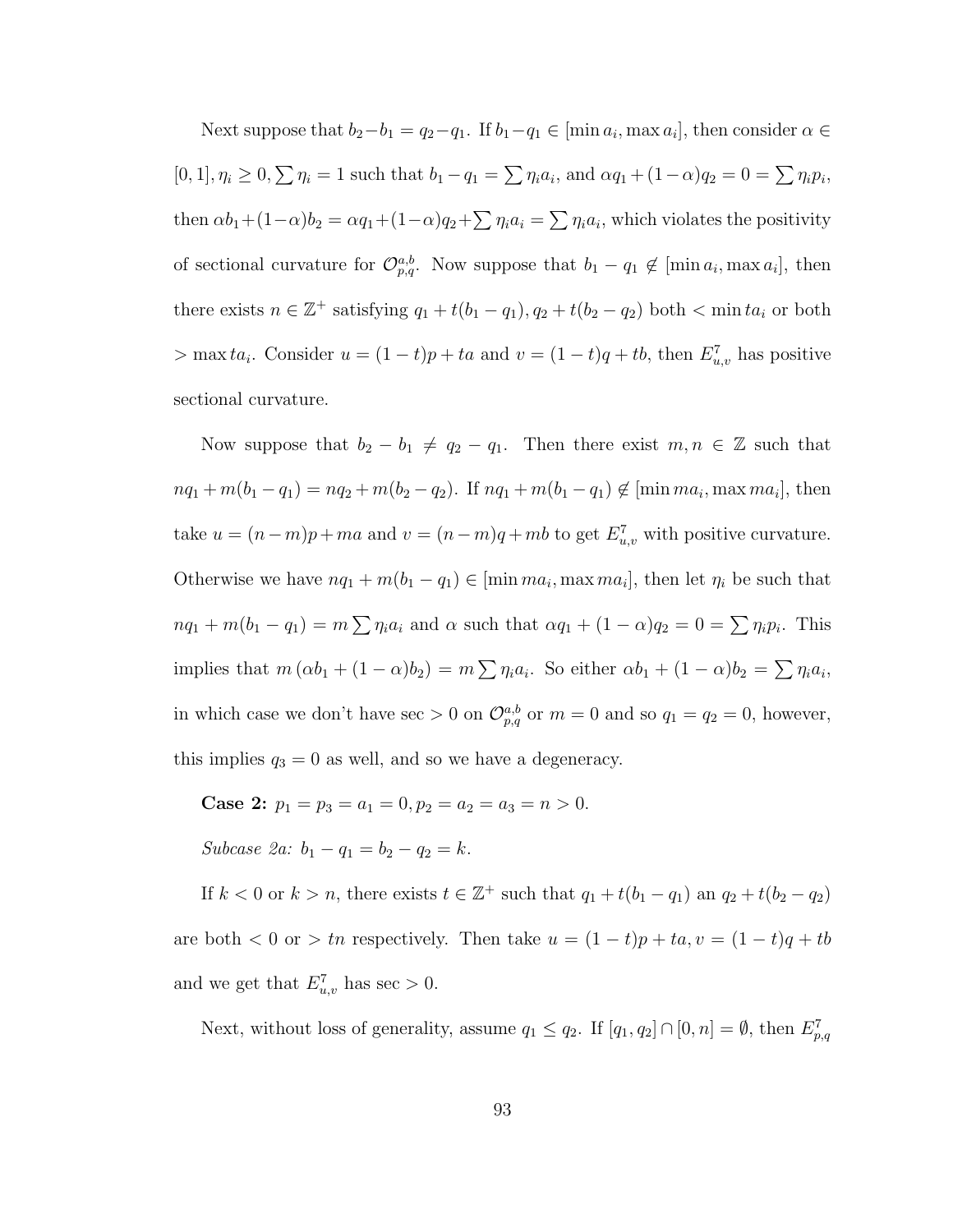has positive curvature, otherwise let  $m = \min([q_1, q_2] \cap [0, n]) = \max\{q_1, 0\}$ . Suppose that  $b_1 - q_1 \in [0, n-m] \subset [0, n]$ , then pick  $\eta_i$  such that  $\eta_2 = m/n$ ,  $n\eta_3 = b_1 - q_1$  and pick  $\alpha$  such that  $\alpha q_1 + (1-\alpha)q_2 = m$ . This implies that  $\sum \eta_i p_i = m = \alpha q_1 + (1-\alpha)q_2$ and  $\sum \eta_i a_i = m + (b_1 - q_1) = \alpha b_1 + (1 - \alpha) b_2$ , so  $\mathcal{O}_{p,q}^{a,b}$  does not have sec > 0. Next observe that if  $q_1 \leq 0 \leq q_2$ , then  $m = 0$  and so every possible value of  $b_1 - q_1$ has been handled. Finally, suppose that  $q_1 \in (0, n]$ , then  $m = q_1$ , so we need only consider  $b_1 - q_1 \in (n - m, n]$ , but this implies that  $n < b_1 \leq b_2$ , so  $E_{a,b}^7$  has positive curvature.

Subcase 2b: Without loss of generality,  $b_1 - q_1 < b_2 - q_2$ . This implies that there exist  $k, l \in \mathbb{Z}$  such that  $kq_1 + l(b_1 - q_1) = kq_2 + l(b_2 - q_2), k > 0$ . Additionally, let  $t_0 = kq_1 + l(b_1 - q_1).$ 

Suppose that  $t_0 \notin [\min\{kp_i + l(a_i - p_i)\}, \max\{kp_i + l(a_i - p_i)\}]$ . Then, let  $u = (k - l)p + la, v = (k - l)q + lb$  to get sec > 0 on  $E_{u,v}^7$ .

**Lemma 5.3.14.** Consider all the possible values  $\eta_i$  such that  $kq_1 + l(b_1 - q_1) =$  $\sum_{i} \eta_i [kp_i + l(a_i - p_i)],$  and let  $\eta_3^m, \eta_3^M$  denote the smallest and largest values of  $\eta_3$ respectively.

If 
$$
[b_1 - q_1, b_2 - q_2] \cap [n\eta_3^m, n\eta_3^M] \neq \emptyset
$$
, then  $\mathcal{O}_{p,q}^{a,b}$  does not have sec > 0.

*Proof.* Pick  $\alpha$  such  $\alpha(b_1 - q_1) + (1 - \alpha)(b_2 - q_2) = n\eta'_3$ , then  $\alpha kq_1 + (1 - \alpha)kq_2 =$  $\sum k \eta'_i p_i$ , so  $\alpha q_1 + (1 - \alpha) q_2 = \sum \eta'_i p_i$ . We also get  $\alpha b_1 + (1 - \alpha) b_2 = \sum \eta'_i a_i$ , so we do not have  $\sec$  > 0.  $\Box$ 

The table below demonstrates the possible relations between  $k, l, t_0$  and the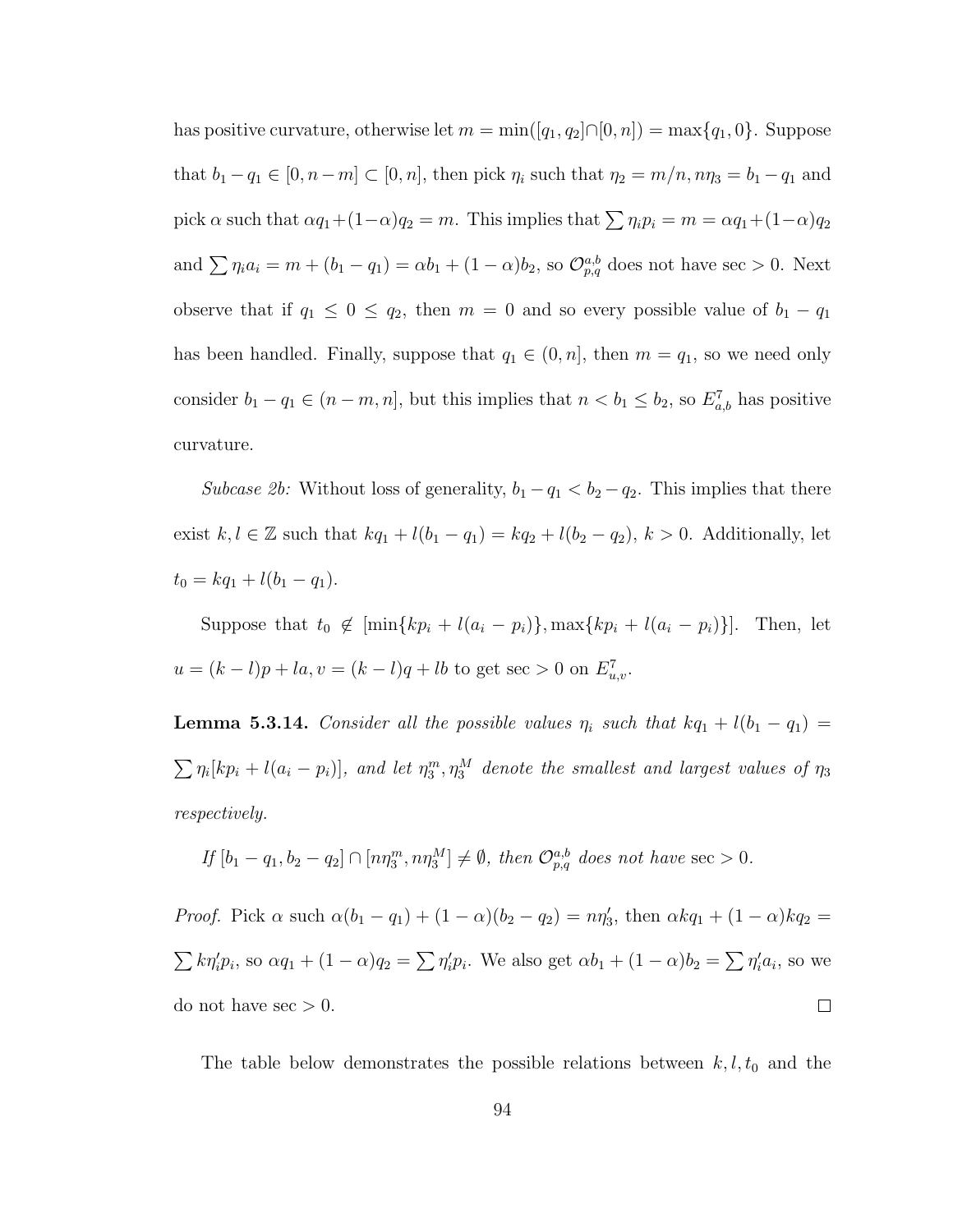corresponding  $\eta_3^m, \eta_3^M$ :

| Relation                        | $n\eta_3^m$          | $n\eta_3^M$                  |
|---------------------------------|----------------------|------------------------------|
| $0 < k < t_0/n \leq l$          | $\frac{t_0-kn}{l-k}$ | $rac{t_0}{l}$                |
| $0 \le t_0/n \le k, 0 < l$      | $\left( \right)$     | $rac{t_0}{l}$                |
| $0 \leq t_0/n \leq k, l \leq 0$ |                      | $t_0-kn$<br>$\overline{l-k}$ |
| $l \le t_0/n \le 0 < k, l < 0$  | $rac{t_0}{l}$        | $t_0$ – $kn$                 |

Table 5.3: Bounds on  $\eta_3$ 

If 
$$
b_i - q_i > t_0/l
$$
 and  $l \ge 0$ , then  $q_i < 0 = \min p_i$ , and so  $E_{p,q}^7$  has sec > 0.  
If  $b_i - q_i < t_0/l$  and  $l < 0$ , then  $q_i < 0 = \min p_i$ , and so  $E_{p,q}^7$  has sec > 0.

If  $b_i - q_i < 0$ , then if we take  $N > 0$  sufficiently large, we get  $q_i + N(b_i - q_i) < 0$ for  $i = 1, 2$ , and so  $E_{u,v}^7$  with  $u = (1 - N)p + Na, v = (1 - N)q + Nb$  has sec > 0.

If  $b_i - q_i < (t_0 - kn)/(l - k)$  and  $l > k > 0$ , then  $b_i > n = \max a_i$ , and so  $E_{a,b}^7$ has  $\sec$  > 0.

If 
$$
b_i - q_i > (t_0 - kn)/(l - k)
$$
 and  $l \le 0 < k$ , then  $b_i > n = \max a_i$ , and so  $E_{a,b}^7$   
has sec > 0.

Remark 5.3.4. We also note that if  $\mathcal{O}_{p,q}^{a,b}$  has positive sectional curvature, then there exist  $a', b', p', q'$  such that  $\mathcal{O}_{p',q'}^{a',b'}$  $p'_{p',q'} = \mathcal{O}_{p,q}^{a,b}$  and  $E_{a',b'}^7, E_{p',q'}^7$  both have positive sectional curvature. This is achieved by finding  $p', q'$  in accordance with the theorem, and taking a circle  $S^1_{a',b'} \subset T^2$  sufficiently close to  $S^1_{p',q'}.$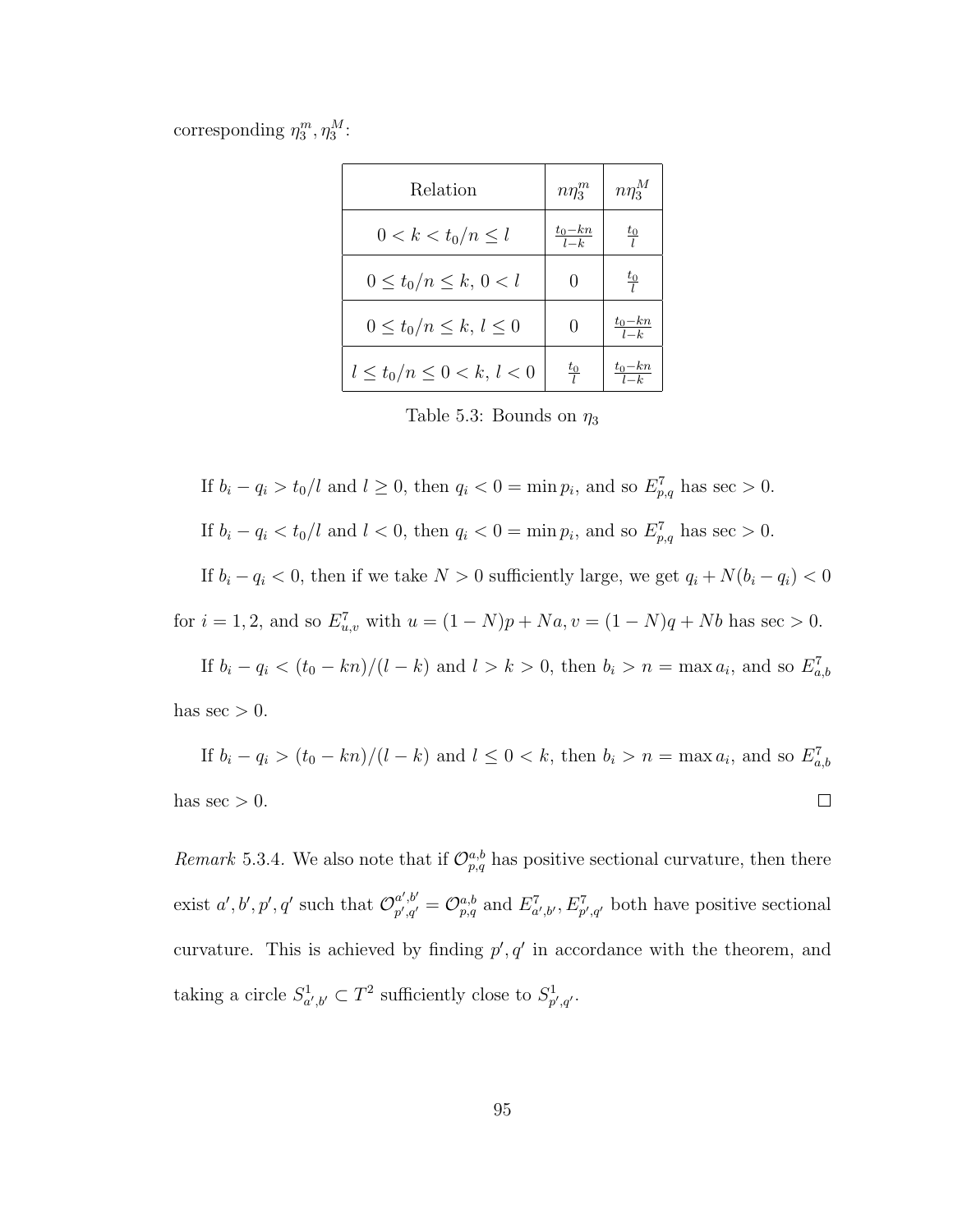# Bibliography

- [Arm68] M. A. Armstrong, The fundamental group of the orbit space of a discontinuous group, Proc. Cambridge Philos. Soc. 64 (1968), 299–301.
- [Ber61] M. Berger, Les variétés riemanniennes homogènes normales simplement connexes à courbure strictement positive., Ann. Scuola Norm. Sup. Pisa 15 (1961), no. 3, 179–246.
- [Bor93] J Borzellino, Orbifolds of maximal diameter, Indiana Univ. Math. J. 42 (1993), no. 42, 37–53.
- [Che73] J. Cheeger, Some examples of manifolds of nonnegative curvature, J DIff Geo 8 (1973), no. 4, 623–628.
- [Dea11] O. Dearricott, A 7-manifold with positive curvature, Duke Math J. 158 (2011), no. 2, 307–346.
- [DeV11] J DeVito, The classification of simply connected biquotients of dimention at most 7 and 3 new examples of almost positively curved manifolds, Ph.D. thesis, Univ. of Penn., 2011.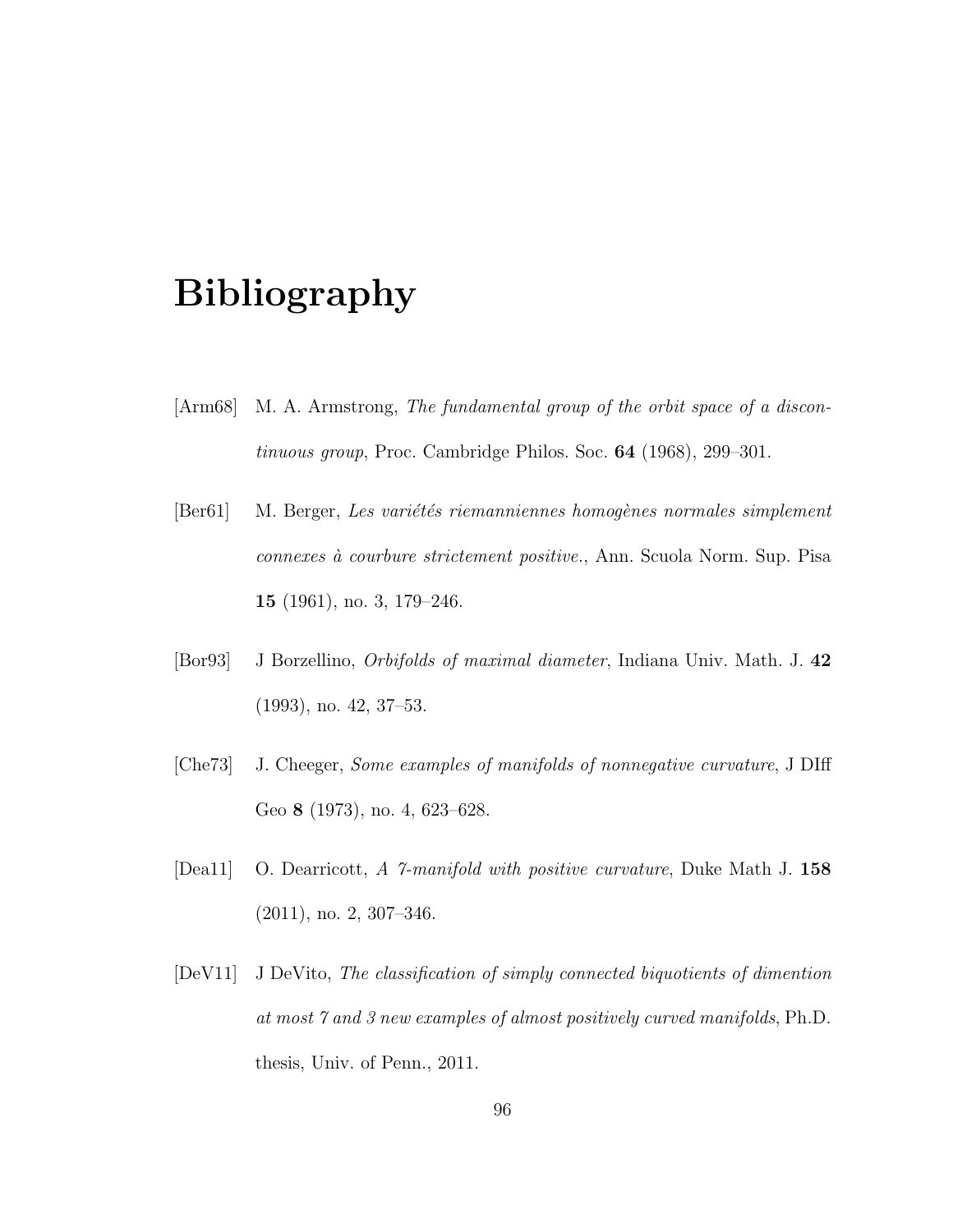- [Dol82] I. Dolgachev, Weighted projective varieties, Group Actions and Vector Fields, Lecture Notes in Math., Springer, 1982, pp. 34–71.
- [EK08] J.-H. Eschenburg and M. Kerin, Almost positive curvature on the Gromoll-Meyer sphere, Proc. Amer. Math. Soc. 136 (2008), no. 9, 3263– 3270.
- [Esc82] J.-H. Eschenburg, New examples of manifolds with strictly positive curvature, Invent. Math. 66 (1982), no. 3, 469–480.
- [Esc84] , Freie isometrische aktionen auf kompakten lie-gruppen mit positiv gekrümmten orbiträumen, Habilitation, Univ. Münster, 1984.
- [Fin78] R. Fintushel, Classification of circle actions on 4-manifolds, Trans. Amer. Math.Soc. 242 (1978), 377–390.
- [FR05] F. Fang and X. Rong, Homeomorphism classification of positively curved manifolds with almost maximal symmetry rank, Math. Ann. **332** (2005), no. 1, 81–101.
- [FZ07] L. Florit and W. Ziller, Orbifold fibrations of Eschenburg spaces, Geom. Dedicata 127 (2007), 159–175.
- [GGG13] F. Galaz-Garcia and L. Guijarro, On three-dimensional alexandrov spaces, Preprint arXiv:1307.3929 [math.DG] (2013).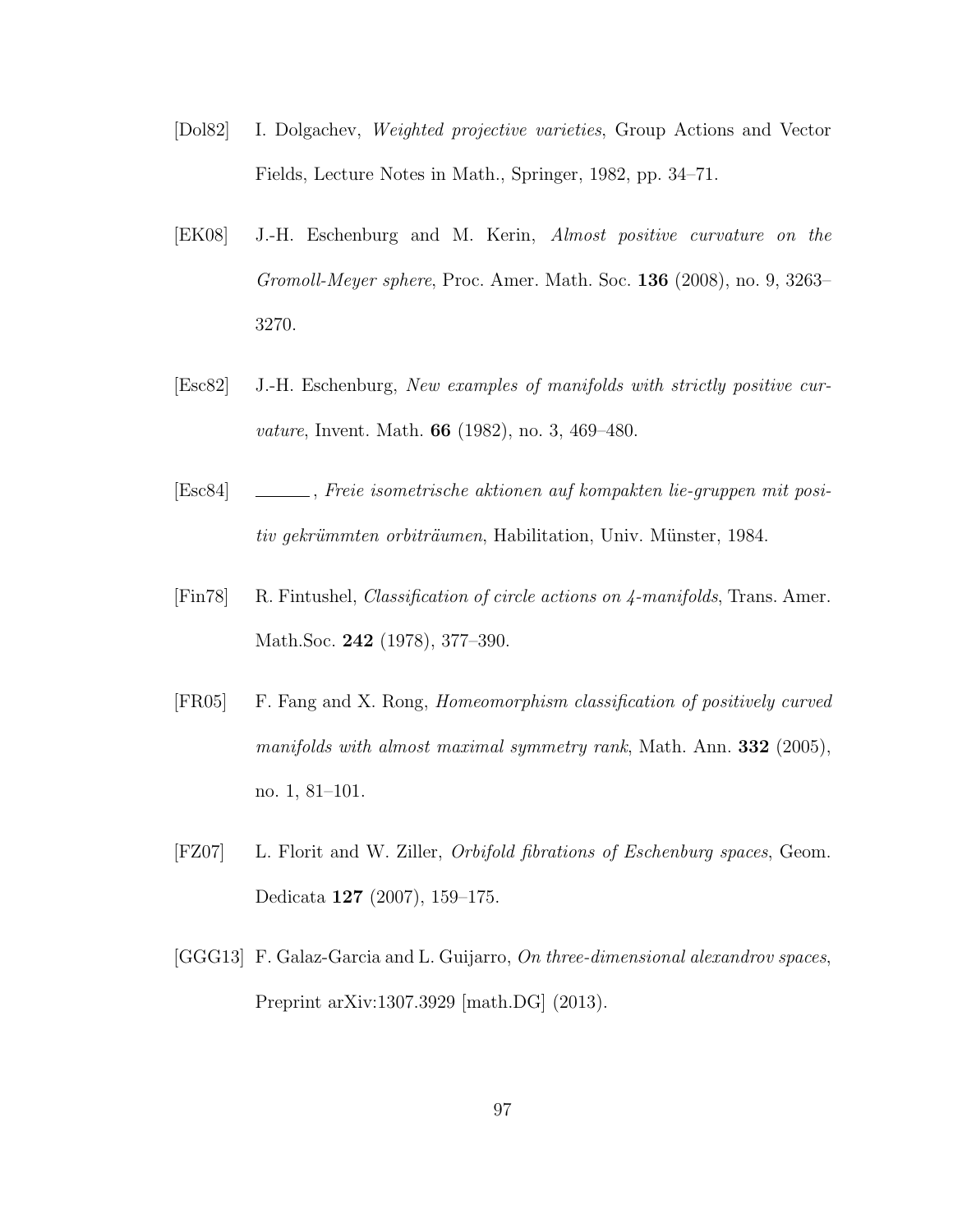- [GM74] D. Gromoll and W. Meyer, An exotic sphere with nonnegative sectional *curvature*, Ann. of Math. **100** (1974), no. 2, 401–406.
- $[Gro57]$  A. Groethendieck, *Sur quelques points d'algèbre homologique*, Tôhoku Math J. 9 (1957), no. 2-3, 119–221.
- [GS94] K. Grove and C. Searle, Positively curved manifolds with maximal symmetry-rank, J. of Pure and App. Alg. 91 (1994), 137–142.
- [GVZ11] K. Grove, L. Verdiani, and W. Ziller, An exotic  $T_1S^4$  with positive curvature, Geom. Funct. Anal. **21** (2011), no. 3, 499-524.
- [GWZ08] K. Grove, B. Wilking, and W. Ziller, Positively curved cohomogeneity one manifolds and 3-Sasakian geometry, J. Diff. Geo. **78** (2008), 33-111.
- [GZ02] K. Grove and W. Ziller, *Cohomogeneity one manifolds with positive Ricci* curvature, Invent. Math. 149 (2002), no. 3, 619–646.
- [Hit96] N. Hitchin, A new family of Einstein metrics, Manifolds and Geometry (Pisa, 1993), Sympos. Math., vol. XXXVI, Cambridge Univ. Press, Cambridge, 1996, pp. 190–222.
- [HK89] W.-Y. Hsiang and B. Kleiner, On the topology of positively curved 4 manifolds with symmetry, J. Diff. Geo. 29  $(1989)$ , no. 3, 615–621.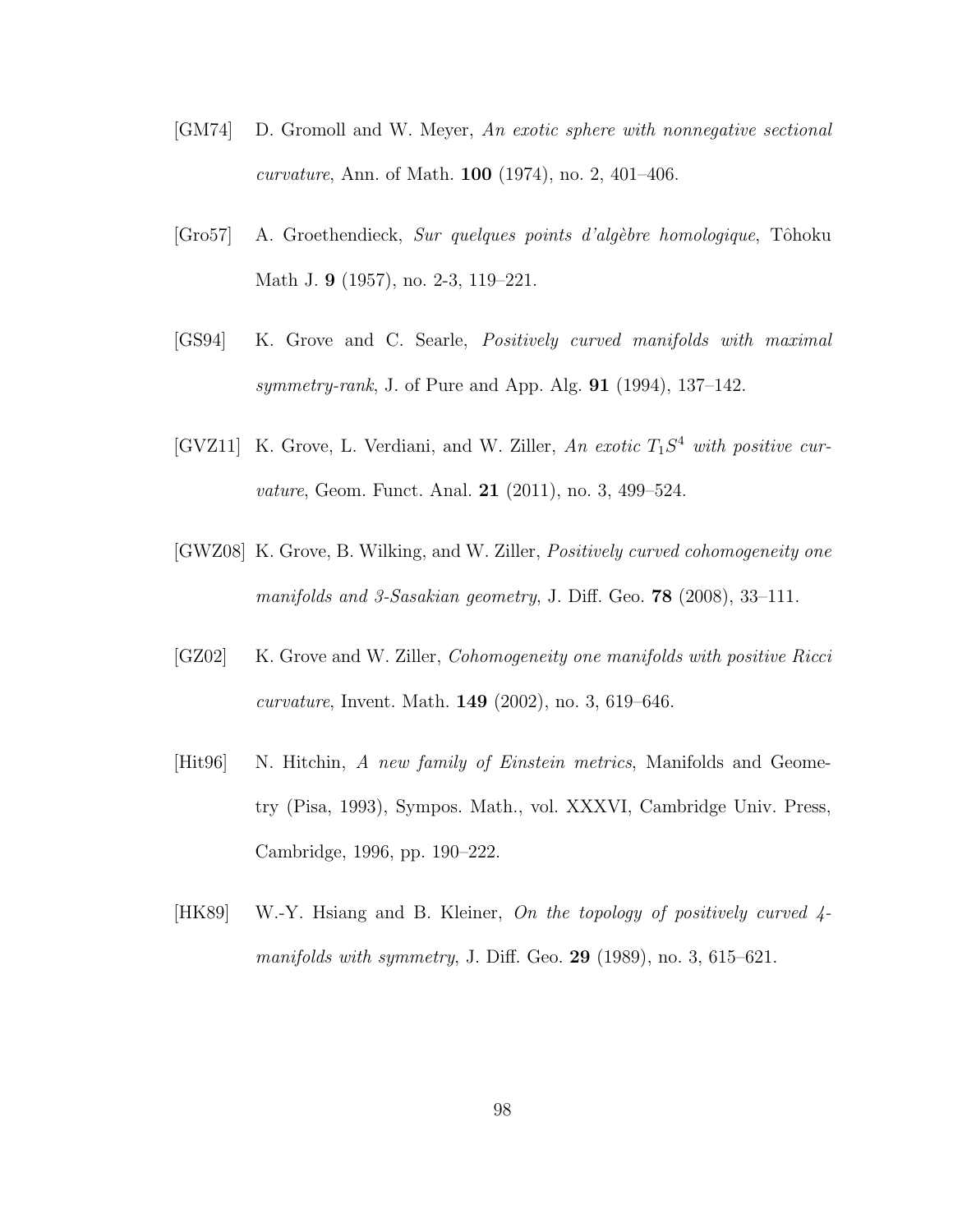- [HS12] J. Harvey and C. Searle, Orientation and symmetries of Alexandrov spaces with applications in positive curvature, Preprint arXiv:1209.1366 [math.DG]  $(2012)$ .
- [Ken13] L. Kennard, *On the Hopf conjecture with symmetry*, Geom. Topol. 17 (2013), no. 1, 563–53.
- [Ker08] M. Kerin, Biquotients with almost positive curvature, Ph.D. thesis, Univ. of Penn., 2008.
- [Kle90] B. Kleiner, Riemannian four-manifolds with nonnegative curvature and continuous symmetry, Ph.D. thesis, Univ. of Cal., Berkley, 1990.
- [Kob58] S. Kobayashi, Fixed points of isometries, Nagoya Math. J. 13 (1958), 63–68.
- [Kob72]  $\_\_\_\_\_\$  Transformation groups in differential geometry, Springer, 1972.
- [Mac62] I. Macdonald, Symmetric products of an algebraic curve, Topology 1 (1962), 319–343.
- [Mil56] J. Milnor, *Oncurvature homeomorphic to the 7-sphere*, Ann. of Math. **64** (1956), no. 2, 399–405.
- [Müt87] M. Müter, Krümmungserhöhende deformationen mittels gruppenaktionen, Ph.D. thesis, Westfälische Wilhelms-Universität Münster, 1987.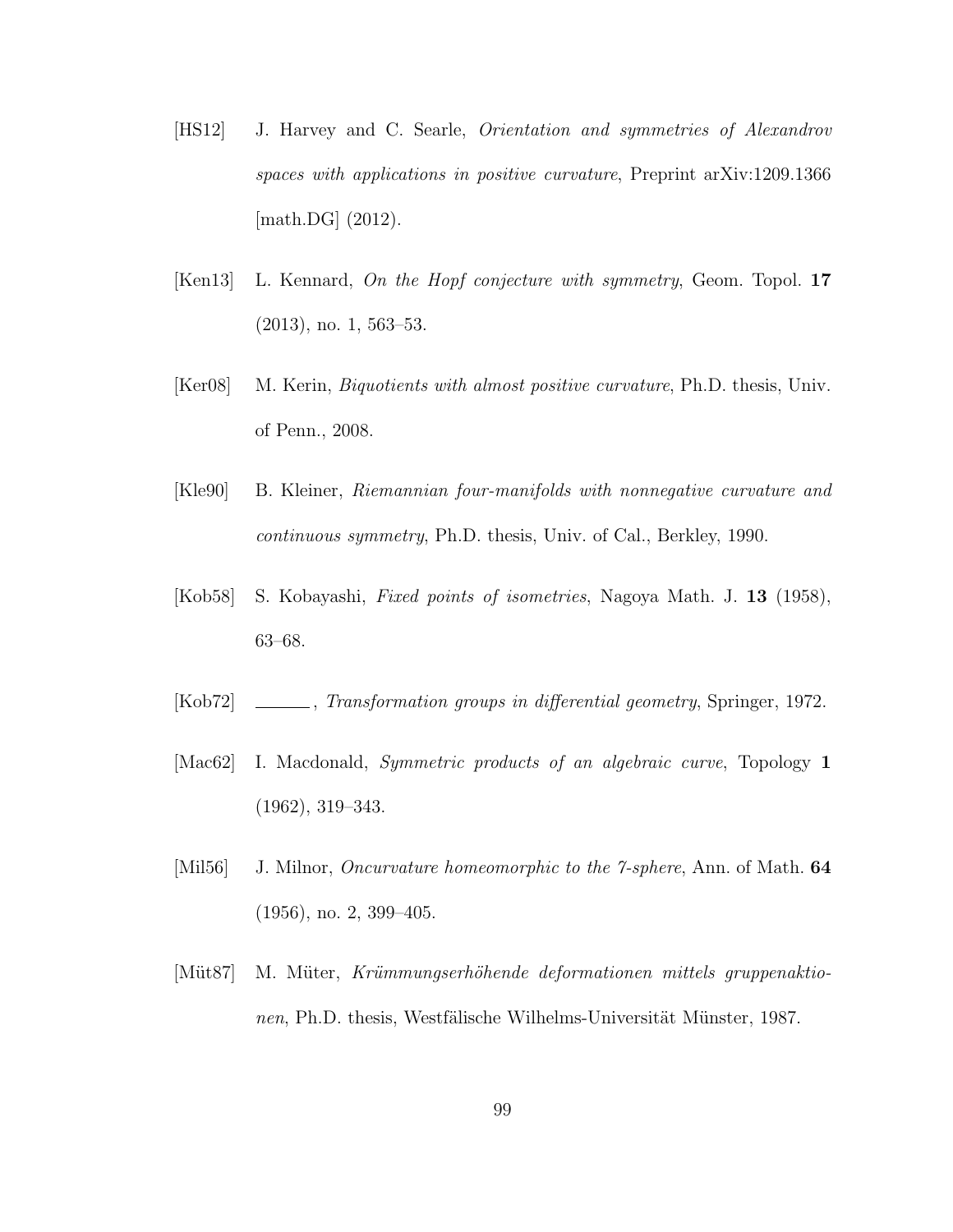- [Per03] G. Perelman, Ricci flow with surgery on three-manifolds, Preprint arXiv:math/0303109 [math.DG] (2003), 1–22.
- [Pet98] A. Petrunin, Parallel transportation for Alexandrov spaces with curvature bounded below, Geom. Funct. Anal. 8 (1998), 123–148.
- [PW08] P. Petersen and F. Wilhelm, An exotic sphere with positive sectional curvature, Preprint (http://www.math.ucla.edu/ petersen/gmsphere.pdf) (2008).
- [Sat56] I. Satake, On a generalization of the notion of manifold, Proc. Nat. Acad. Sci. U.S.A. 42 (1956), 359–363.
- [Sco83] P. Scott, The geometries of 3-manifolds, Bull. London Math. Soc. 15 (1983), 401–487.
- [Sta05] E. Stanhope, Spectral bounds on orbifold isotropy, Ann. Global Anal. Geom. 27 (2005), no. 4, 355–375.
- [Thu80] W. Thurston, The geometry and topology of three-manifolds, Princeton lecture notes (http://library.msri.org/books/gt3m/), 1980.
- [Thu82] , Three-dimensional manifolds, Kleinian groups and hyperbolic geometry., Bull. Amer. Math. Soc. (N.S.) 6 (1982), no. 3, 357–381.
- [Wil02] B. Wilking, Manifolds with positive sectional curvature almost everywhere, Invent. Math. 148 (2002), no. 1, 117–141.